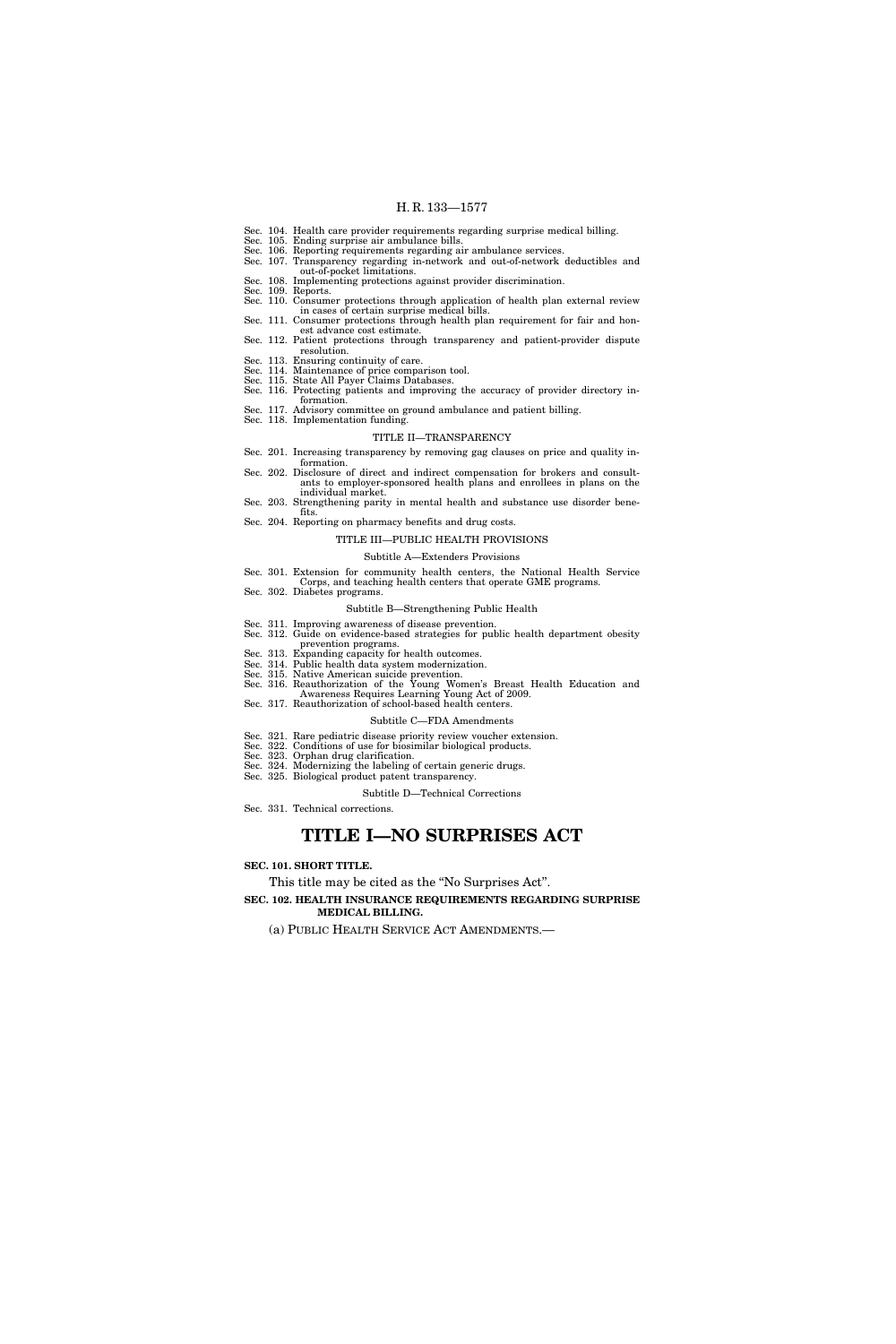(1) IN GENERAL.—Title XXVII of the Public Health Service Act (42 U.S.C. 300gg et seq.) is amended by adding at the end the following new part:

# **''PART D—ADDITIONAL COVERAGE PROVISIONS**

**''SEC. 2799A–1. PREVENTING SURPRISE MEDICAL BILLS.** 

''(a) COVERAGE OF EMERGENCY SERVICES.— ''(1) IN GENERAL.—If a group health plan, or a health insurance issuer offering group or individual health insurance coverage, provides or covers any benefits with respect to services in an emergency department of a hospital or with respect to emergency services in an independent freestanding emergency department (as defined in paragraph (3)(D)), the plan or issuer shall cover emergency services (as defined in para $graph (3)(C)$ 

''(A) without the need for any prior authorization determination;

''(B) whether the health care provider furnishing such services is a participating provider or a participating emergency facility, as applicable, with respect to such services;

''(C) in a manner so that, if such services are provided to a participant, beneficiary, or enrollee by a nonparticipating provider or a nonparticipating emergency facility—

''(i) such services will be provided without imposing any requirement under the plan or coverage for prior authorization of services or any limitation on coverage that is more restrictive than the requirements or limitations that apply to emergency services received from participating providers and participating emergency facilities with respect to such plan or coverage, respectively;

"(ii) the cost-sharing requirement is not greater than the requirement that would apply if such services were provided by a participating provider or a participating emergency facility;

''(iii) such cost-sharing requirement is calculated as if the total amount that would have been charged for such services by such participating provider or participating emergency facility were equal to the recognized amount (as defined in paragraph (3)(H)) for such services, plan or coverage, and year;

"(iv) the group health plan or health insurance issuer, respectively—

 $(1)$  not later than 30 calendar days after the bill for such services is transmitted by such provider or facility, sends to the provider or facility, as applicable, an initial payment or notice of denial of payment; and

''(II) pays a total plan or coverage payment directly to such provider or facility, respectively (in accordance, if applicable, with the timing requirement described in subsection  $(c)(6)$  that is, with application of any initial payment under subclause (I), equal to the amount by which the out-of-network rate (as defined in paragraph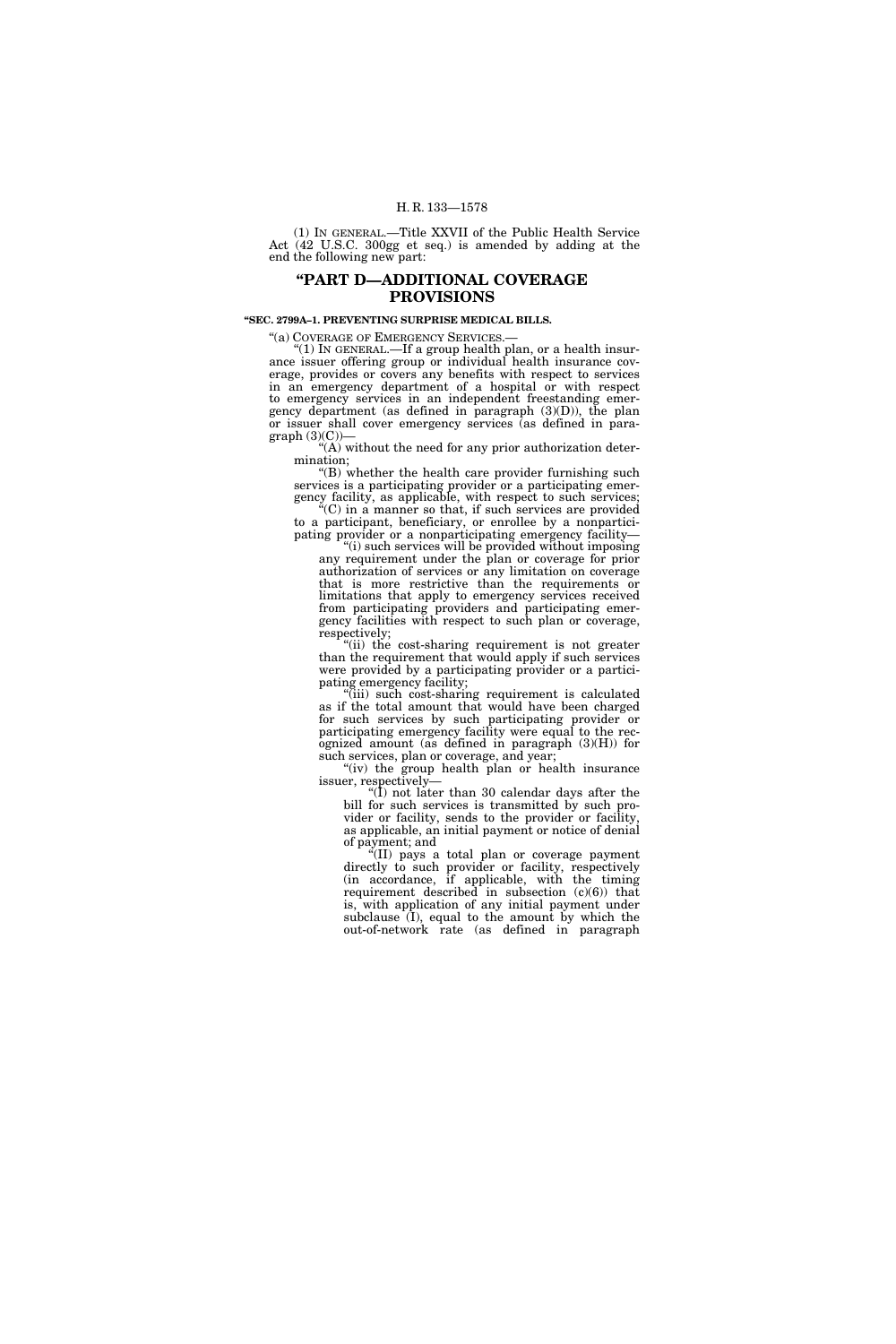$(3)(K)$ ) for such services exceeds the cost-sharing amount for such services (as determined in accordance with clauses (ii) and (iii)) and year; and

''(v) any cost-sharing payments made by the participant, beneficiary, or enrollee with respect to such emergency services so furnished shall be counted toward any in-network deductible or out-of-pocket maximums applied under the plan or coverage, respectively (and such in-network deductible and out-ofpocket maximums shall be applied) in the same manner as if such cost-sharing payments were made with respect to emergency services furnished by a participating provider or a participating emergency facility; and

''(D) without regard to any other term or condition of such coverage (other than exclusion or coordination of benefits, or an affiliation or waiting period, permitted under section 2704 of this Act, including as incorporated pursuant to section 715 of the Employee Retirement Income Security Act of 1974 and section 9815 of the Internal Revenue Code of 1986, and other than applicable cost-sharing).

"(2) AUDIT PROCESS AND REGULATIONS FOR QUALIFYING PAY-MENT AMOUNTS.—

''(A) AUDIT PROCESS.—

"(i) IN GENERAL.—Not later than October 1, 2021, the Secretary, in consultation with the Secretary of Labor and the Secretary of the Treasury, shall establish through rulemaking a process, in accordance with clause (ii), under which group health plans and health insurance issuers offering group or individual health insurance coverage are audited by the Secretary or applicable State authority to ensure that—

''(I) such plans and coverage are in compliance with the requirement of applying a qualifying payment amount under this section; and

''(II) such qualifying payment amount so applied satisfies the definition under paragraph  $(3)(E)$  with respect to the year involved, including with respect to a group health plan or health insurance issuer described in clause (ii) of such paragraph (3)(E).

''(ii) AUDIT SAMPLES.—Under the process established pursuant to clause (i), the Secretary—

''(I) shall conduct audits described in such clause, with respect to a year (beginning with 2022), of a sample with respect to such year of claims data from not more than 25 group health plans and health insurance issuers offering group or individual health insurance coverage; and

''(II) may audit any group health plan or health insurance issuer offering group or individual health insurance coverage if the Secretary has received any complaint or other information about such plan or coverage, respectively, that involves the compliance of the plan or coverage, respectively, with either of the requirements described in subclauses (I) and (II) of such clause.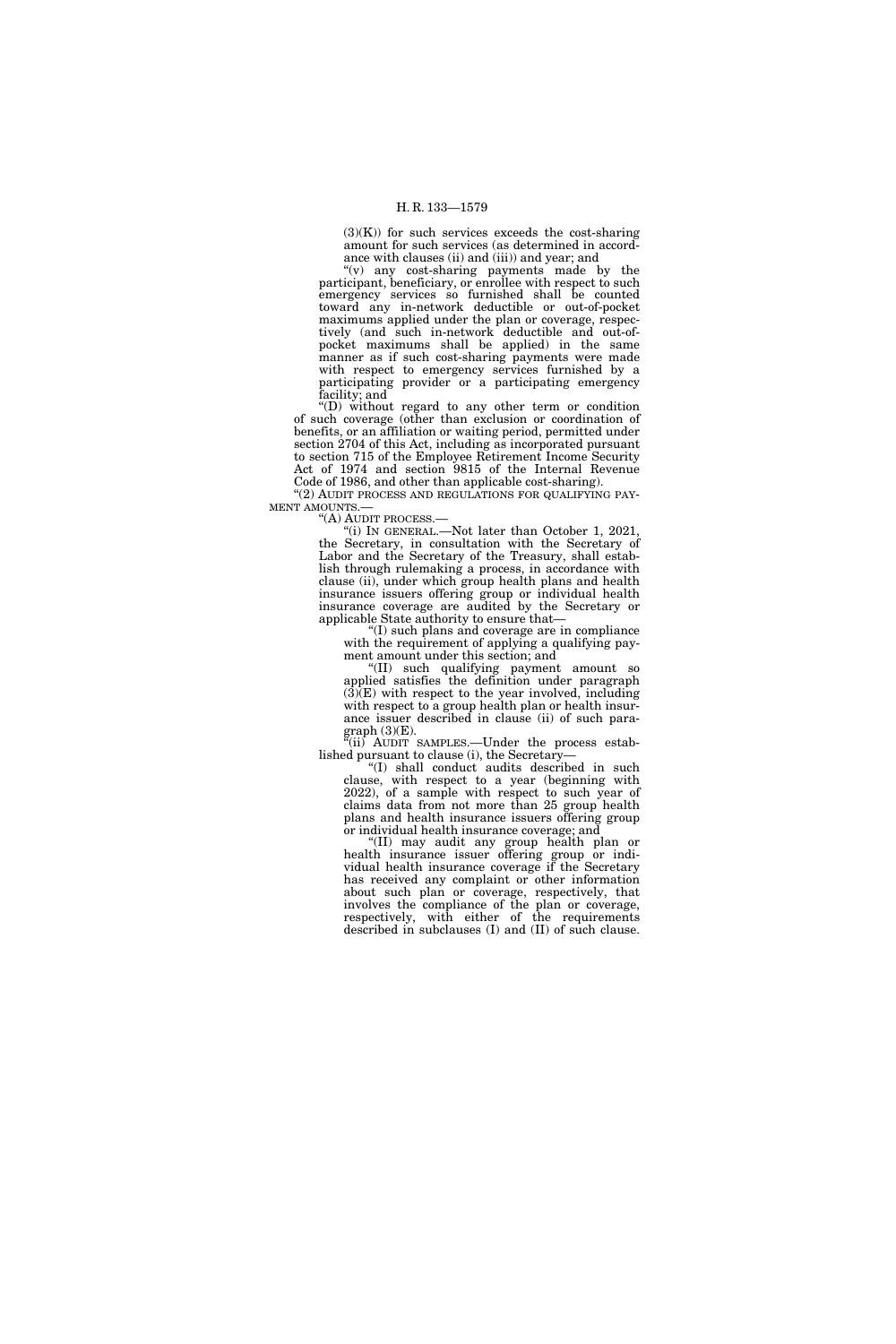''(iii) REPORTS.—Beginning for 2022, the Secretary shall annually submit to Congress a report on the number of plans and issuers with respect to which audits were conducted during such year pursuant to this subparagraph.

''(B) RULEMAKING.—Not later than July 1, 2021, the Secretary, in consultation with the Secretary of Labor and the Secretary of the Treasury, shall establish through rulemaking—

''(i) the methodology the group health plan or health insurance issuer offering group or individual health insurance coverage shall use to determine the qualifying payment amount, differentiating by individual market, large group market, and small group market;

"(ii) the information such plan or issuer, respectively, shall share with the nonparticipating provider or nonparticipating facility, as applicable, when making such a determination;

(iii) the geographic regions applied for purposes of this subparagraph, taking into account access to items and services in rural and underserved areas, including health professional shortage areas, as defined in section 332; and

" $(iv)$  a process to receive complaints of violations" of the requirements described in subclauses (I) and (II) of subparagraph (A)(i) by group health plans and health insurance issuers offering group or individual health insurance coverage.

Such rulemaking shall take into account payments that are made by such plan or issuer, respectively, that are not on a fee-for-service basis. Such methodology may account for relevant payment adjustments that take into account quality or facility type (including higher acuity settings and the case-mix of various facility types) that are otherwise taken into account for purposes of determining payment amounts with respect to participating facilities. In carrying out clause (iii), the Secretary shall consult with the National Association of Insurance Commissioners to establish the geographic regions under such clause and shall periodically update such regions, as appropriate, taking into account the findings of the report submitted under section 109(a) of the No Surprises Act. ''(3) DEFINITIONS.—In this part and part E:

''(A) EMERGENCY DEPARTMENT OF A HOSPITAL.—The term 'emergency department of a hospital' includes a hospital outpatient department that provides emergency services (as defined in subparagraph  $(\tilde{C})(i)$ ).

''(B) EMERGENCY MEDICAL CONDITION.—The term 'emergency medical condition' means a medical condition manifesting itself by acute symptoms of sufficient severity (including severe pain) such that a prudent layperson, who possesses an average knowledge of health and medicine, could reasonably expect the absence of immediate medical attention to result in a condition described in clause (i), (ii), or (iii) of section  $1867(e)(1)(A)$  of the Social Security Act.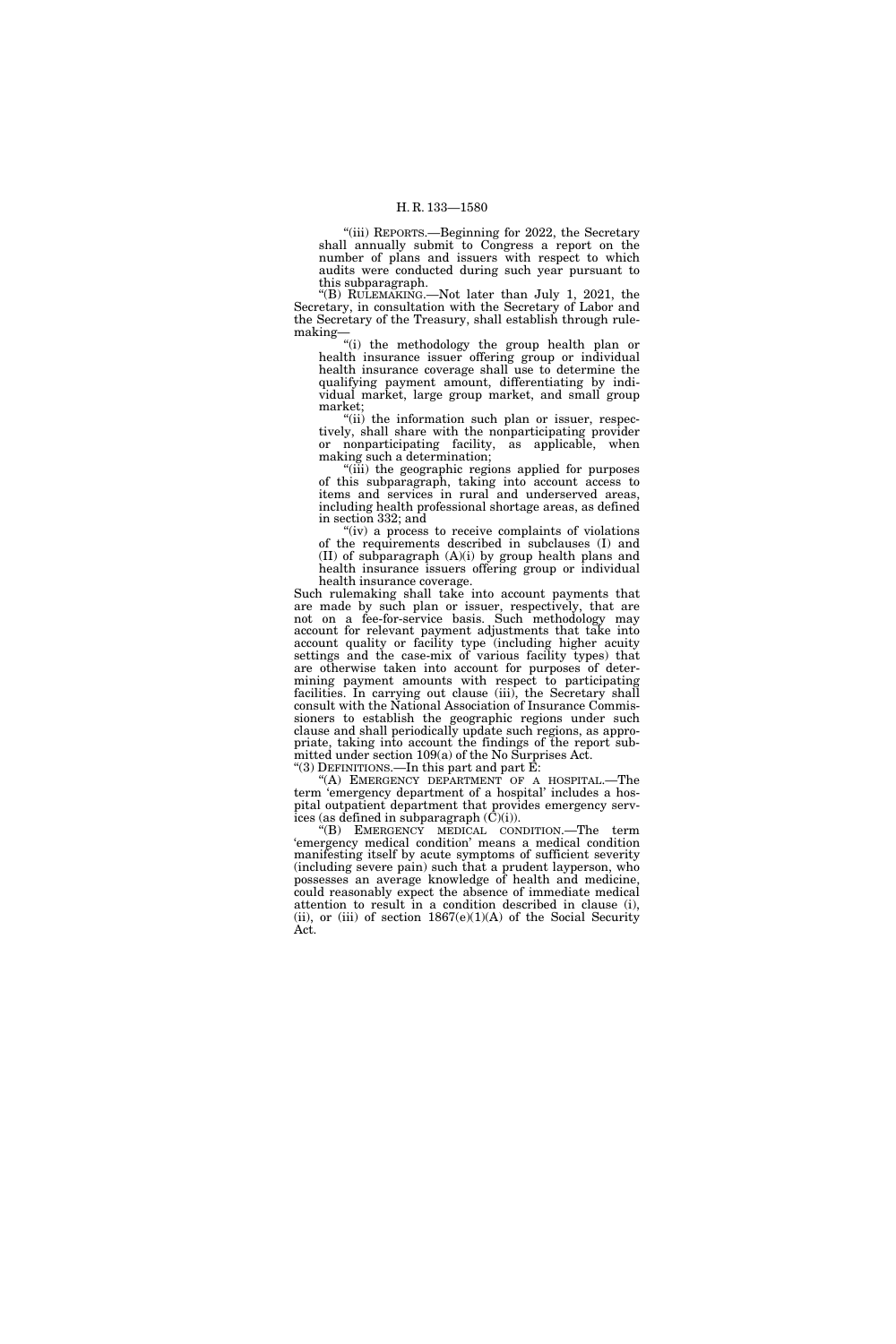''(C) EMERGENCY SERVICES.—

''(i) IN GENERAL.—The term 'emergency services', with respect to an emergency medical condition, means—

''(I) a medical screening examination (as required under section 1867 of the Social Security Act, or as would be required under such section if such section applied to an independent freestanding emergency department) that is within the capability of the emergency department of a hospital or of an independent freestanding emergency department, as applicable, including ancillary services routinely available to the emergency department to evaluate such emergency medical condition; and

''(II) within the capabilities of the staff and facilities available at the hospital or the independent freestanding emergency department, as applicable, such further medical examination and treatment as are required under section 1867 of such Act, or as would be required under such section if such section applied to an independent freestanding emergency department, to stabilize the patient (regardless of the department of the hospital in which such further examination or treatment is furnished).

''(ii) INCLUSION OF ADDITIONAL SERVICES.—

''(I) IN GENERAL.—For purposes of this subsection and section 2799B–1, in the case of a participant, beneficiary, or enrollee who is enrolled in a group health plan or group or individual health insurance coverage offered by a health insurance issuer and who is furnished services described in clause (i) with respect to an emergency medical condition, the term 'emergency services' shall include, unless each of the conditions described in subclause (II) are met, in addition to the items and services described in clause (i), items and services—

"(aa) for which benefits are provided or covered under the plan or coverage, respectively; and

''(bb) that are furnished by a nonparticipating provider or nonparticipating emergency facility (regardless of the department of the hospital in which such items or services are furnished) after the participant, beneficiary, or enrollee is stabilized and as part of outpatient observation or an inpatient or outpatient stay with respect to the visit in which the services described in clause (i) are furnished.

''(II) CONDITIONS.—For purposes of subclause (I), the conditions described in this subclause, with respect to a participant, beneficiary, or enrollee who is stabilized and furnished additional items and services described in subclause (I) after such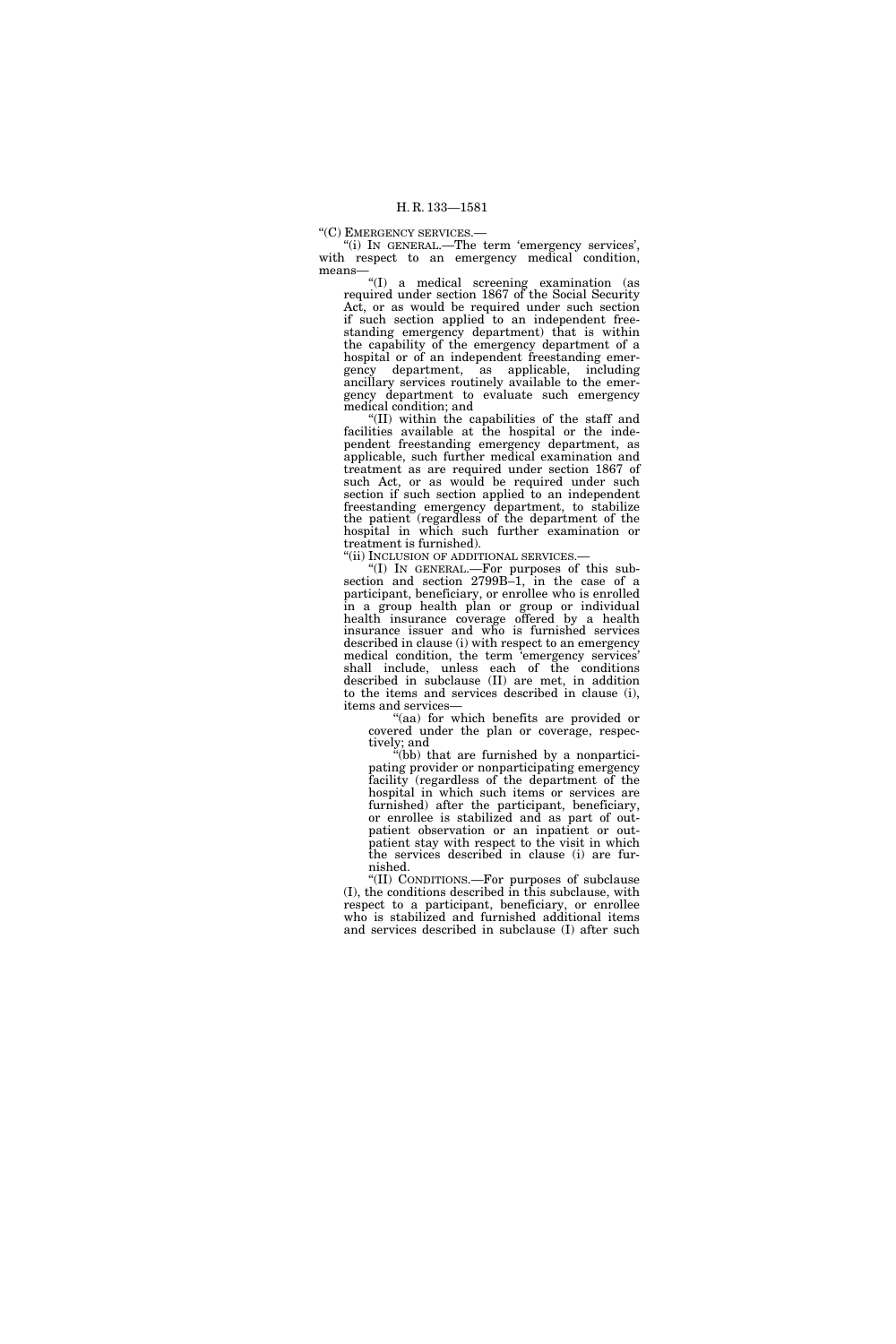stabilization by a provider or facility described in subclause (I), are the following;

"(aa) Such provider or facility determines such individual is able to travel using nonmedical transportation or nonemergency medical transportation.

''(bb) Such provider furnishing such additional items and services satisfies the notice and consent criteria of section 2799B–2(d) with respect to such items and services.

''(cc) Such individual is in a condition to receive (as determined in accordance with guidelines issued by the Secretary pursuant to rulemaking) the information described in section 2799B–2 and to provide informed consent under such section, in accordance with applicable State law.

"(dd) Such other conditions, as specified by the Secretary, such as conditions relating to coordinating care transitions to participating providers and facilities.

''(D) INDEPENDENT FREESTANDING EMERGENCY DEPART-MENT.—The term 'independent freestanding emergency department' means a health care facility that—

''(i) is geographically separate and distinct and licensed separately from a hospital under applicable State law; and

"(ii) provides any of the emergency services (as defined in subparagraph  $(C)(i)$ .

''(E) QUALIFYING PAYMENT AMOUNT.—

''(i) IN GENERAL.—The term 'qualifying payment amount' means, subject to clauses (ii) and (iii), with respect to a sponsor of a group health plan and health insurance issuer offering group or individual health insurance coverage—

''(I) for an item or service furnished during 2022, the median of the contracted rates recognized by the plan or issuer, respectively (determined with respect to all such plans of such sponsor or all such coverage offered by such issuer that are offered within the same insurance market (specified in subclause  $(I)$ ,  $(II)$ ,  $(III)$ , or  $(IV)$  of clause (iv)) as the plan or coverage) as the total maximum payment (including the cost-sharing amount imposed for such item or service and the amount to be paid by the plan or issuer, respectively) under such plans or coverage, respectively, on January 31, 2019, for the same or a similar item or service that is provided by a provider in the same or similar specialty and provided in the geographic region in which the item or service is furnished, consistent with the methodology established by the Secretary under paragraph (2)(B), increased by the percentage increase in the consumer price index for all urban consumers (United States city average) over 2019, such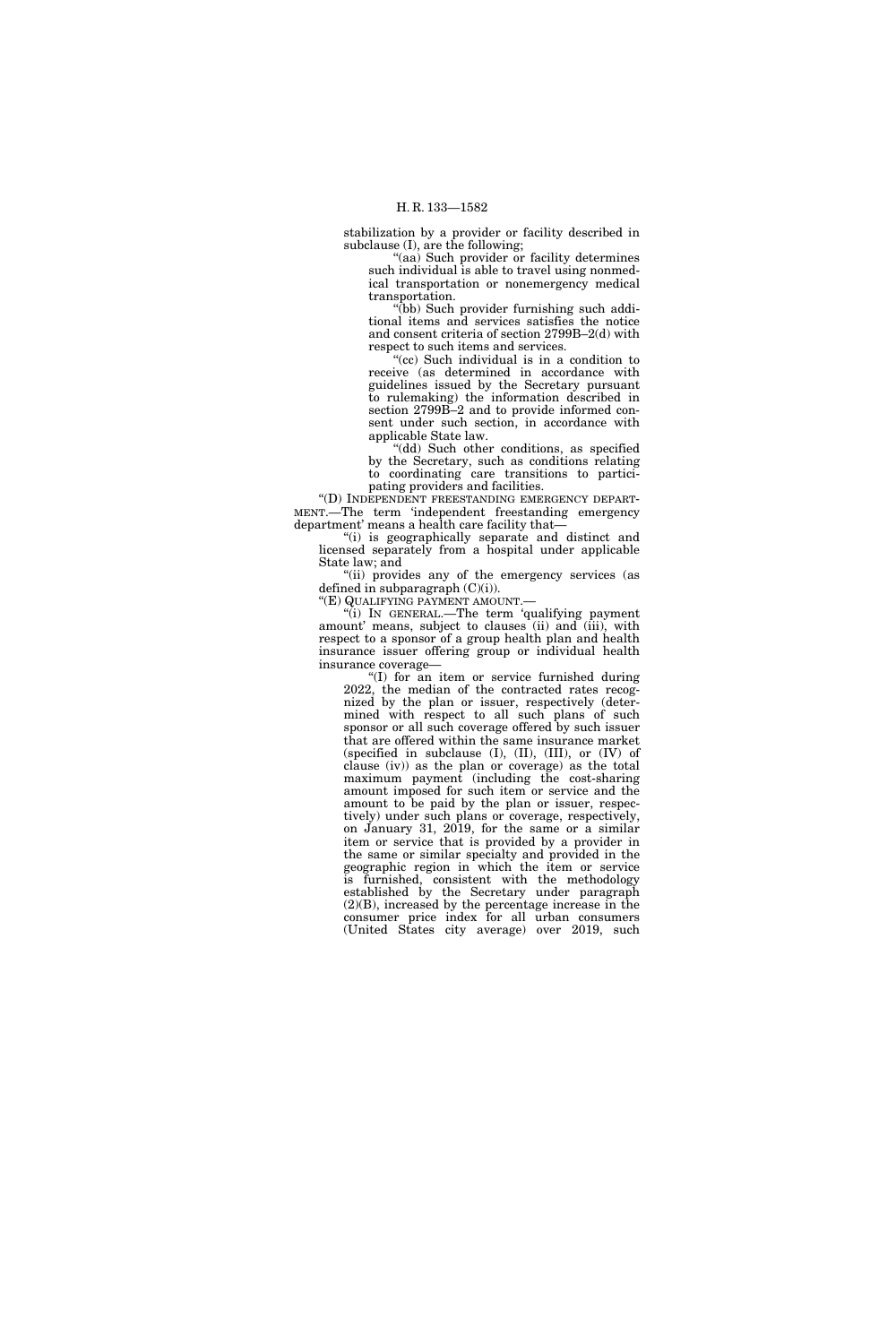percentage increase over 2020, and such percentage increase over 2021; and

''(II) for an item or service furnished during 2023 or a subsequent year, the qualifying payment amount determined under this clause for such an item or service furnished in the previous year, increased by the percentage increase in the consumer price index for all urban consumers (United States city average) over such previous year.

''(ii) NEW PLANS AND COVERAGE.—The term 'qualifying payment amount' means, with respect to a sponsor of a group health plan or health insurance issuer offering group or individual health insurance coverage in a geographic region in which such sponsor or issuer, respectively, did not offer any group health plan or health insurance coverage during 2019—

''(I) for the first year in which such group health plan, group health insurance coverage, or individual health insurance coverage, respectively, is offered in such region, a rate (determined in accordance with a methodology established by the Secretary) for items and services that are covered by such plan or coverage and furnished during such first year; and

''(II) for each subsequent year such group health plan, group health insurance coverage, or individual health insurance coverage, respectively, is offered in such region, the qualifying payment amount determined under this clause for such items and services furnished in the previous year, increased by the percentage increase in the consumer price index for all urban consumers (United States city average) over such previous year.

"(iii) INSUFFICIENT INFORMATION; NEWLY COVERED ITEMS AND SERVICES.—In the case of a sponsor of a group health plan or health insurance issuer offering group or individual health insurance coverage that does not have sufficient information to calculate the median of the contracted rates described in clause (i)(I) in 2019 (or, in the case of a newly covered item or service (as defined in clause (v)(III)), in the first coverage year (as defined in clause  $(v)(I)$ ) for such item or service with respect to such plan or coverage) for an item or service (including with respect to provider type, or amount, of claims for items or services (as determined by the Secretary) provided in a particular geographic region (other than in a case with respect to which clause (ii) applies)) the term 'qualifying payment amount'—

''(I) for an item or service furnished during 2022 (or, in the case of a newly covered item or service, during the first coverage year for such item or service with respect to such plan or coverage), means such rate for such item or service determined by the sponsor or issuer, respectively, through use of any database that is determined,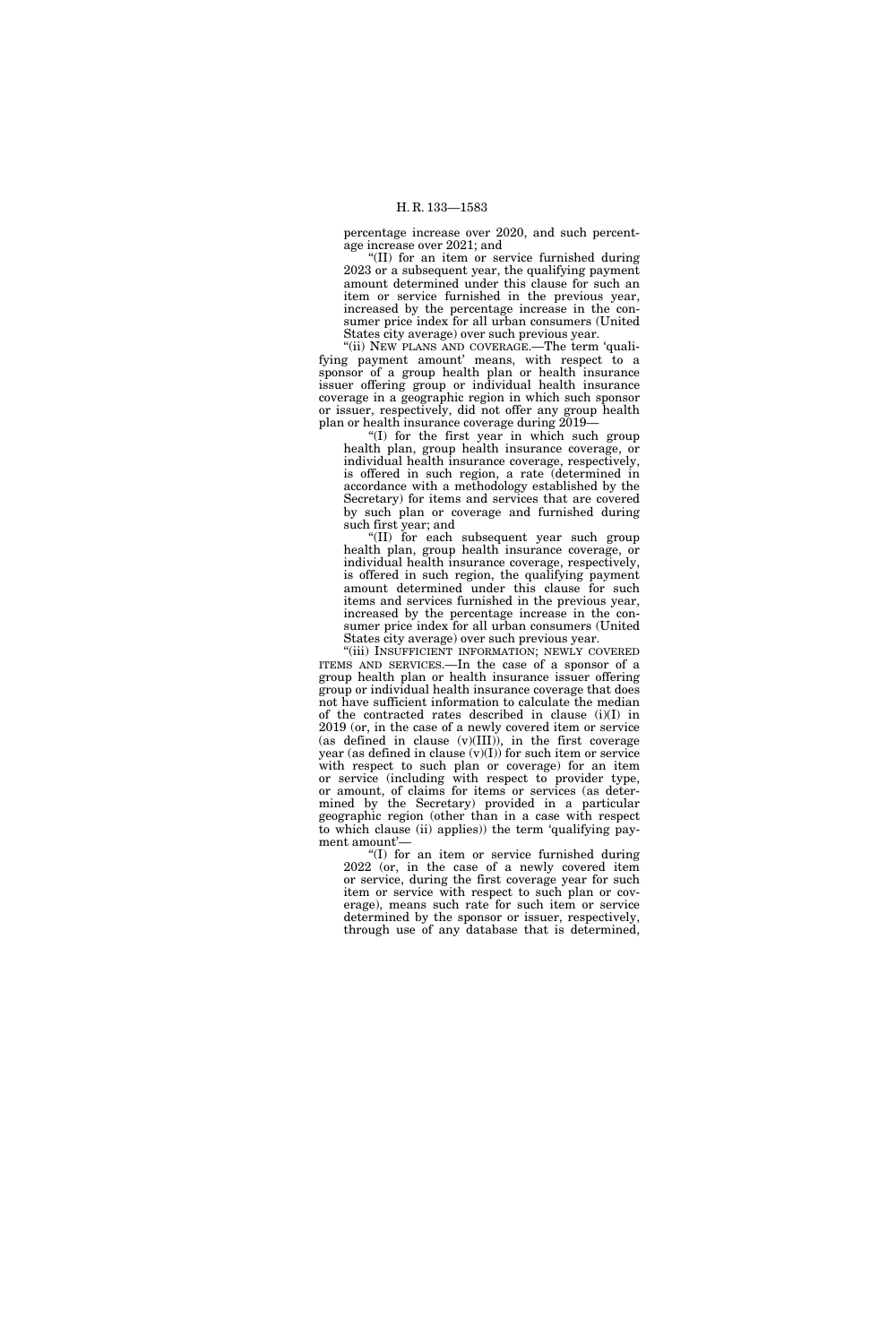in accordance with rulemaking described in paragraph (2)(B), to not have any conflicts of interest and to have sufficient information reflecting allowed amounts paid to a health care provider or facility for relevant services furnished in the applicable geographic region (such as a State allpayer claims database);

''(II) for an item or service furnished in a subsequent year (before the first sufficient information year (as defined in clause (v)(II)) for such item or service with respect to such plan or coverage), means the rate determined under subclause (I) or this subclause, as applicable, for such item or service for the year previous to such subsequent year, increased by the percentage increase in the consumer price index for all urban consumers (United States city average) over such previous year;

''(III) for an item or service furnished in the first sufficient information year for such item or service with respect to such plan or coverage, has the meaning given the term qualifying payment amount in clause  $(i)(I)$ , except that in applying such clause to such item or service, the reference to 'furnished during 2022' shall be treated as a reference to furnished during such first sufficient information year, the reference to 'in 2019' shall be treated as a reference to such sufficient information year, and the increase described in such clause shall not be applied; and

''(IV) for an item or service furnished in any year subsequent to the first sufficient information year for such item or service with respect to such plan or coverage, has the meaning given such term in clause (i)(II), except that in applying such clause to such item or service, the reference to 'furnished during 2023 or a subsequent year' shall be treated as a reference to furnished during the year after such first sufficient information year or a subsequent year.

 $(iv)$  INSURANCE MARKET.—For purposes of clause (i)(I), a health insurance market specified in this clause is one of the following:

 $f(I)$  The individual market.

''(II) The large group market (other than plans described in subclause  $(\bar{I}V)$ ).

''(III) The small group market (other than plans described in subclause (IV)).

''(IV) In the case of a self-insured group health plan, other self-insured group health plans.

 $\tilde{f}(v)$  DEFINITIONS.—For purposes of this subparagraph:

''(I) FIRST COVERAGE YEAR.—The term 'first coverage year' means, with respect to a group health plan or group or individual health insurance coverage offered by a health insurance issuer and an item or service for which coverage is not offered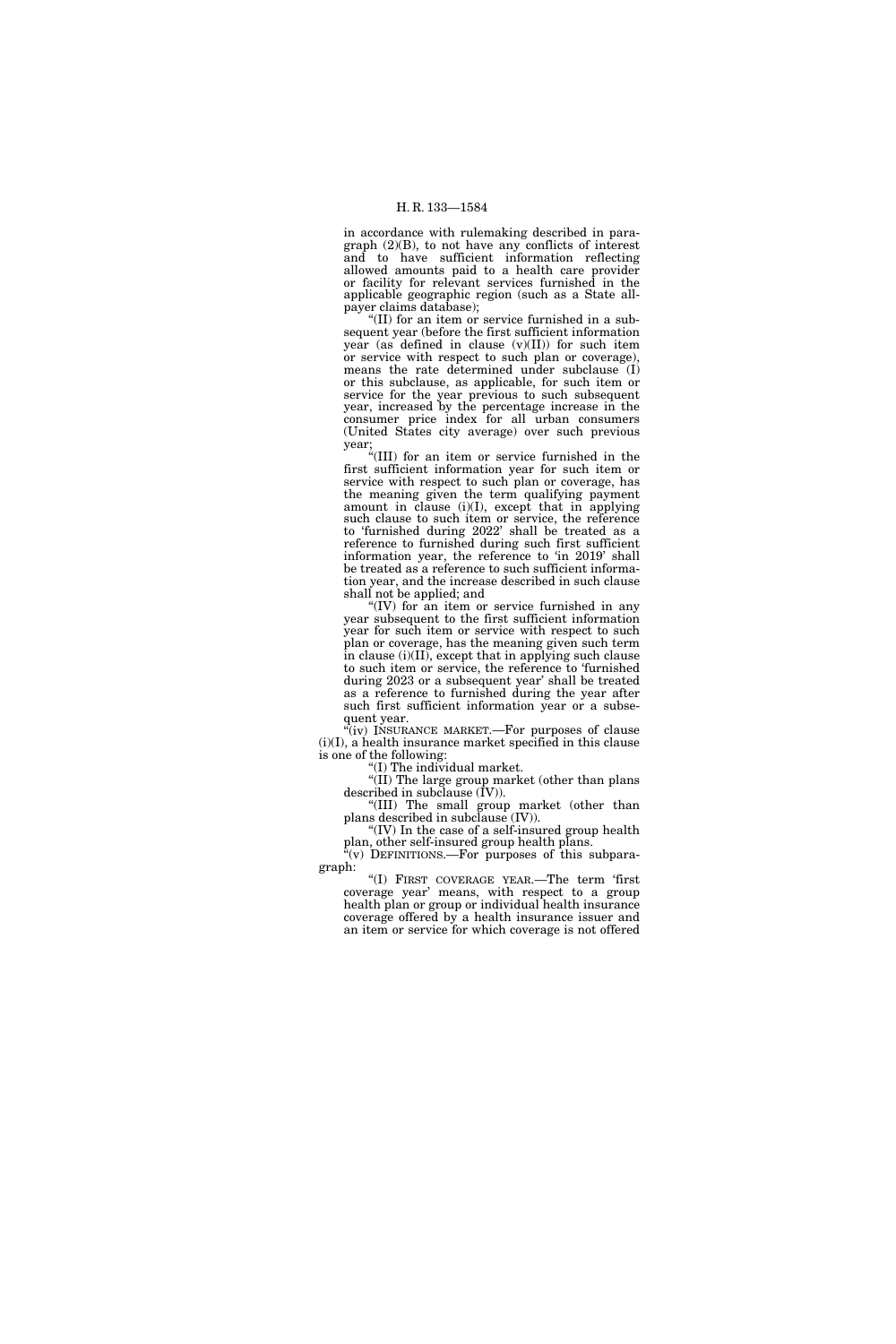in 2019 under such plan or coverage, the first year after 2019 for which coverage for such item or service is offered under such plan or health insurance coverage.

''(II) FIRST SUFFICIENT INFORMATION YEAR.— The term 'first sufficient information year' means, with respect to a group health plan or group or individual health insurance coverage offered by a health insurance issuer—

"(aa) in the case of an item or service for which the plan or coverage does not have sufficient information to calculate the median of the contracted rates described in clause (i)(I) in 2019, the first year subsequent to 2022 for which the sponsor or issuer has such sufficient information to calculate the median of such contracted rates in the year previous to such first subsequent year; and

''(bb) in the case of a newly covered item or service, the first year subsequent to the first coverage year for such item or service with respect to such plan or coverage for which the sponsor or issuer has sufficient information to calculate the median of the contracted rates described in clause  $(i)(I)$  in the year previous to such first subsequent year.

''(III) NEWLY COVERED ITEM OR SERVICE.—The term 'newly covered item or service' means, with respect to a group health plan or group or individual health insurance issuer offering health insurance coverage, an item or service for which coverage was not offered in 2019 under such plan or coverage, but is offered under such plan or coverage in a year after 2019.

"(F) NONPARTICIPATING EMERGENCY FACILITY; PARTICI-PATING EMERGENCY FACILITY.—

''(i) NONPARTICIPATING EMERGENCY FACILITY.—The term 'nonparticipating emergency facility' means, with respect to an item or service and a group health plan or group or individual health insurance coverage offered by a health insurance issuer, an emergency department of a hospital, or an independent freestanding emergency department, that does not have a contractual relationship directly or indirectly with the plan or issuer, respectively, for furnishing such item or service under the plan or coverage, respectively.

''(ii) PARTICIPATING EMERGENCY FACILITY.—The term 'participating emergency facility' means, with respect to an item or service and a group health plan or group or individual health insurance coverage offered by a health insurance issuer, an emergency department of a hospital, or an independent freestanding emergency department, that has a contractual relationship directly or indirectly with the plan or issuer, respectively, with respect to the furnishing of such an item or service at such facility.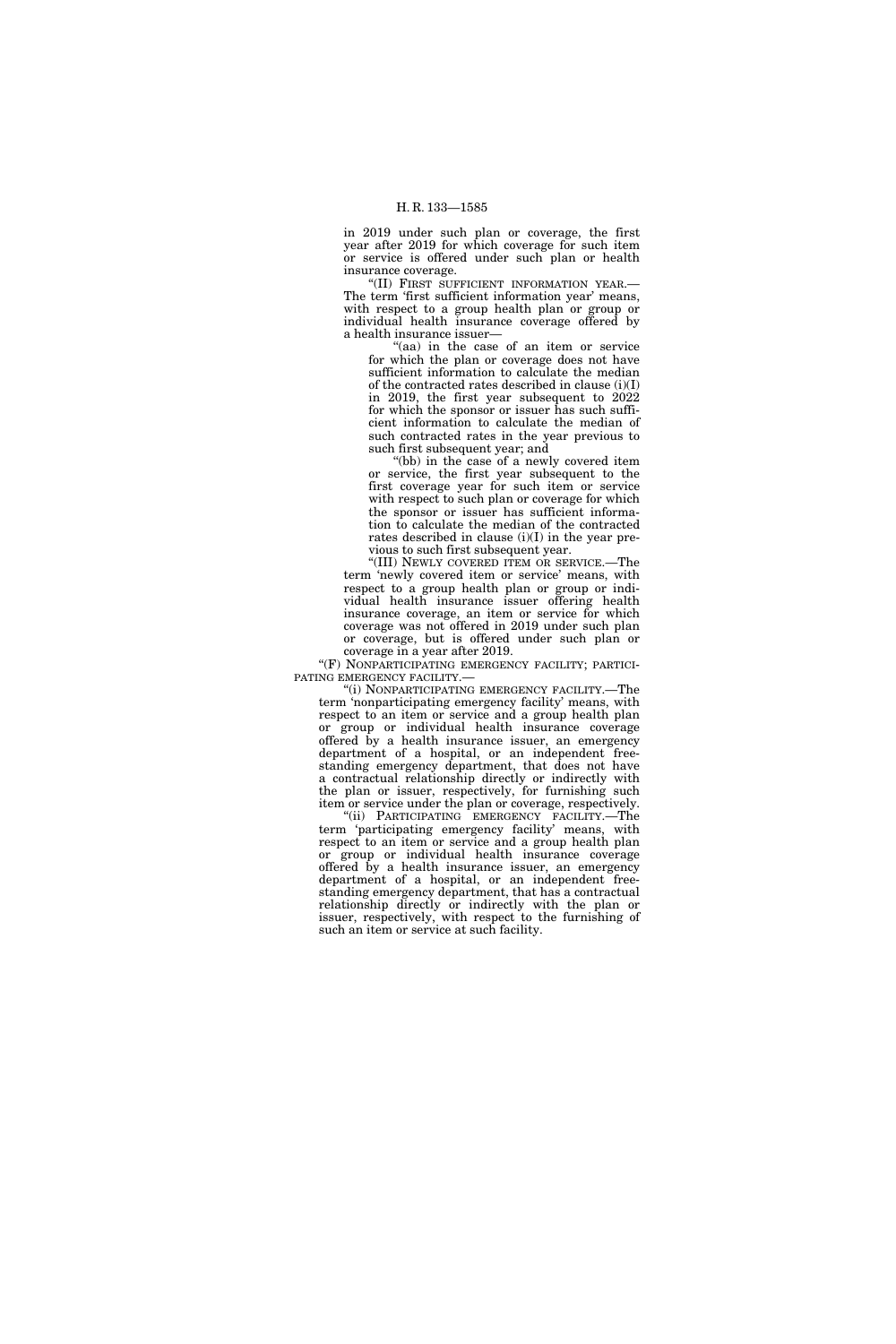''(G) NONPARTICIPATING PROVIDERS; PARTICIPATING PRO-VIDERS.—

''(i) NONPARTICIPATING PROVIDER.—The term 'nonparticipating provider' means, with respect to an item or service and a group health plan or group or individual health insurance coverage offered by a health insurance issuer, a physician or other health care provider who is acting within the scope of practice of that provider's license or certification under applicable State law and who does not have a contractual relationship with the plan or issuer, respectively, for furnishing such item or service under the plan or coverage, respectively.

''(ii) PARTICIPATING PROVIDER.—The term 'participating provider' means, with respect to an item or service and a group health plan or group or individual health insurance coverage offered by a health insurance issuer, a physician or other health care provider who is acting within the scope of practice of that provider's license or certification under applicable State law and who has a contractual relationship with the plan or issuer, respectively, for furnishing such item or service under the plan or coverage, respectively.

''(H) RECOGNIZED AMOUNT.—The term 'recognized amount' means, with respect to an item or service furnished by a nonparticipating provider or nonparticipating emergency facility during a year and a group health plan or group or individual health insurance coverage offered by a health insurance issuer—

"(i) subject to clause (iii), in the case of such item or service furnished in a State that has in effect a specified State law with respect to such plan, coverage, or issuer, respectively; such a nonparticipating provider or nonparticipating emergency facility; and such an item or service, the amount determined in accordance with such law;

"(ii) subject to clause (iii), in the case of such item or service furnished in a State that does not have in effect a specified State law, with respect to such plan, coverage, or issuer, respectively; such a nonparticipating provider or nonparticipating emergency facility; and such an item or service, the amount that is the qualifying payment amount (as defined in subparagraph (E)) for such year and determined in accordance with rulemaking described in paragraph (2)(B)) for such item or service; or

''(iii) in the case of such item or service furnished in a State with an All-Payer Model Agreement under section 1115A of the Social Security Act, the amount that the State approves under such system for such item or service so furnished.

''(I) SPECIFIED STATE LAW.—The term 'specified State law' means, with respect to a State, an item or service furnished by a nonparticipating provider or nonparticipating emergency facility during a year and a group health plan or group or individual health insurance coverage offered by a health insurance issuer, a State law that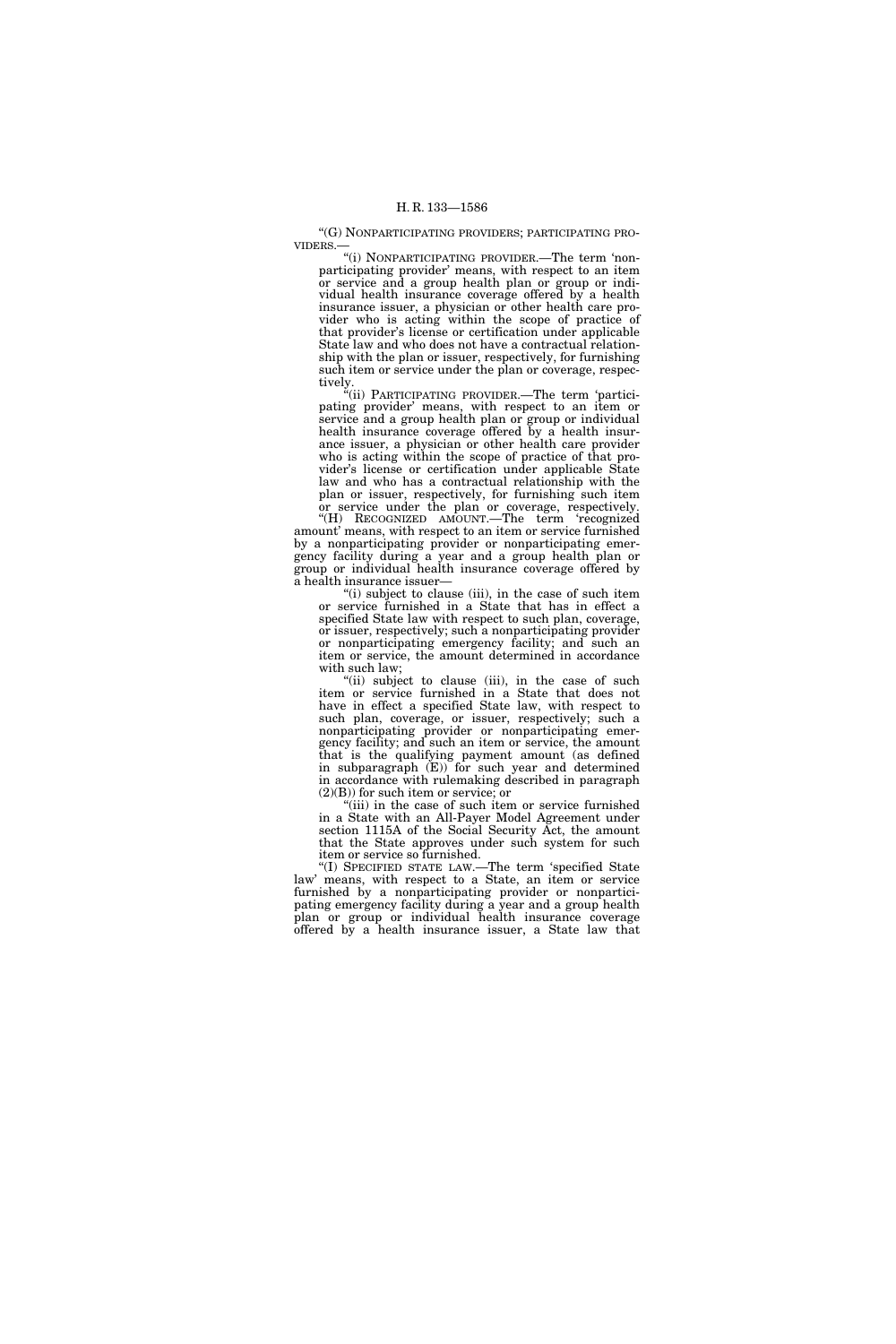provides for a method for determining the total amount payable under such a plan, coverage, or issuer, respectively (to the extent such State law applies to such plan, coverage, or issuer, subject to section 514 of the Employee Retirement Income Security Act of 1974) in the case of a participant, beneficiary, or enrollee covered under such plan or coverage and receiving such item or service from such a nonparticipating provider or nonparticipating emergency facility.

''(J) STABILIZE.—The term 'to stabilize', with respect to an emergency medical condition (as defined in subparagraph  $(B)$ ), has the meaning give in section 1867(e)(3) of the Social Security Act (42 U.S.C. 1395dd(e)(3)).

''(K) OUT-OF-NETWORK RATE.—The term 'out-of-network rate' means, with respect to an item or service furnished in a State during a year to a participant, beneficiary, or enrollee of a group health plan or group or individual health insurance coverage offered by a health insurance issuer receiving such item or service from a nonparticipating provider or nonparticipating emergency facility—

"(i) subject to clause (iii), in the case of such item or service furnished in a State that has in effect a specified State law with respect to such plan, coverage, or issuer, respectively; such a nonparticipating provider or nonparticipating emergency facility; and such an item or service, the amount determined in accordance with such law;

"(ii) subject to clause (iii), in the case such State does not have in effect such a law with respect to such item or service, plan, and provider or facility—

''(I) subject to subclause (II), if the provider or facility (as applicable) and such plan or coverage agree on an amount of payment (including if such agreed on amount is the initial payment sent by the plan under subsection  $(a)(1)(C)(iv)(I)$ , subsection  $(b)(1)(C)$ , or section 2799A–2(a)(3)(A), as applicable, or is agreed on through open negotiations under subsection  $(c)(1)$ ) with respect to such item or service, such agreed on amount; or

''(II) if such provider or facility (as applicable) and such plan or coverage enter the independent dispute resolution process under subsection (c) and do not so agree before the date on which a certified IDR entity (as defined in paragraph (4) of such subsection) makes a determination with respect to such item or service under such subsection, the amount of such determination; or

''(iii) in the case such State has an All-Payer Model Agreement under section 1115A of the Social Security Act, the amount that the State approves under such system for such item or service so furnished.

''(L) COST-SHARING.—The term 'cost-sharing' includes copayments, coinsurance, and deductibles.

"(b) COVERAGE OF NON-EMERGENCY SERVICES PERFORMED BY NONPARTICIPATING PROVIDERS AT CERTAIN PARTICIPATING FACILI-

TIES.—  $\degree$  (1) In GENERAL.—In the case of items or services (other than emergency services to which subsection (a) applies) for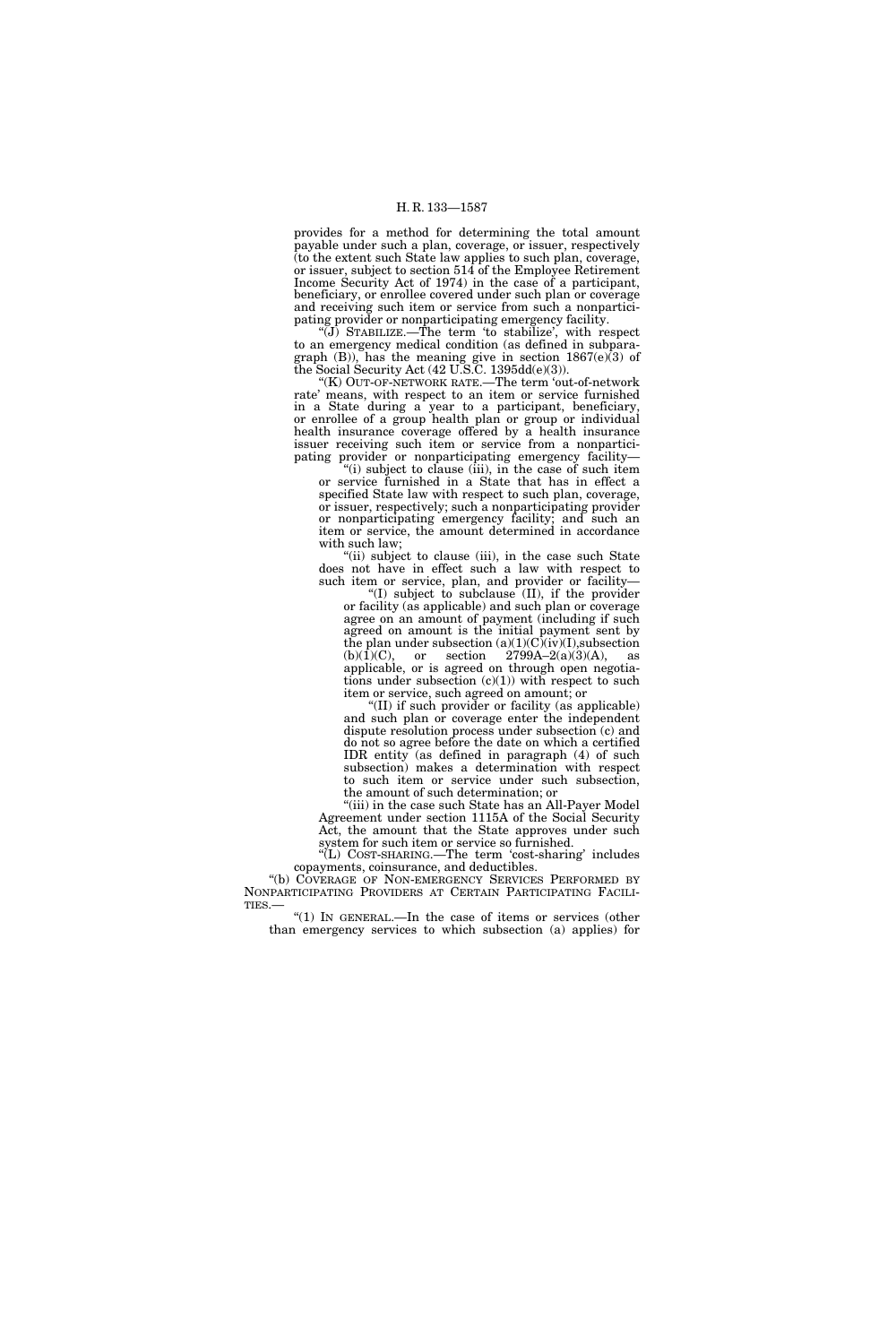which any benefits are provided or covered by a group health plan or health insurance issuer offering group or individual health insurance coverage furnished to a participant, beneficiary, or enrollee of such plan or coverage by a nonparticipating provider (as defined in subsection  $(a)(3)(G)(i)$ ) (and who, with respect to such items and services, has not satisfied the notice and consent criteria of section 2799B–2(d)) with respect to a visit (as defined by the Secretary in accordance with paragraph (2)(B)) at a participating health care facility (as defined in paragraph  $(2)(A)$ , with respect to such plan or coverage, respectively, the plan or coverage, respectively—

''(A) shall not impose on such participant, beneficiary, or enrollee a cost-sharing requirement for such items and services so furnished that is greater than the cost-sharing requirement that would apply under such plan or coverage, respectively, had such items or services been furnished by a participating provider (as defined in subsection  $(a)(3)(\vec{G})(ii)$ ;

''(B) shall calculate such cost-sharing requirement as if the total amount that would have been charged for such items and services by such participating provider were equal to the recognized amount (as defined in subsection  $(a)(3)(H)$  for such items and services, plan or coverage, and year;

''(C) not later than 30 calendar days after the bill for such services is transmitted by such provider, shall send to the provider an initial payment or notice of denial of payment;

''(D) shall pay a total plan or coverage payment directly, in accordance, if applicable,with the timing requirement described in subsection  $(c)(6)$ , to such provider furnishing such items and services to such participant, beneficiary, or enrollee that is, with application of any initial payment under subparagraph (C), equal to the amount by which the out-of-network rate (as defined in subsection  $(a)(3)(K)$  for such items and services involved exceeds the cost-sharing amount imposed under the plan or coverage, respectively, for such items and services (as determined in accordance with subparagraphs (A) and (B)) and year; and

''(E) shall count toward any in-network deductible and in-network out-of-pocket maximums (as applicable) applied under the plan or coverage, respectively, any cost-sharing payments made by the participant, beneficiary, or enrollee (and such in-network deductible and out-of-pocket maximums shall be applied) with respect to such items and services so furnished in the same manner as if such costsharing payments were with respect to items and services furnished by a participating provider.

"(2) DEFINITIONS.—In this section:<br>"(A) PARTICIPATING HEALTH CARE FACILITY.—

''(A) PARTICIPATING HEALTH CARE FACILITY.— ''(i) IN GENERAL.—The term 'participating health care facility' means, with respect to an item or service and a group health plan or health insurance issuer offering group or individual health insurance coverage, a health care facility described in clause (ii) that has a direct or indirect contractual relationship with the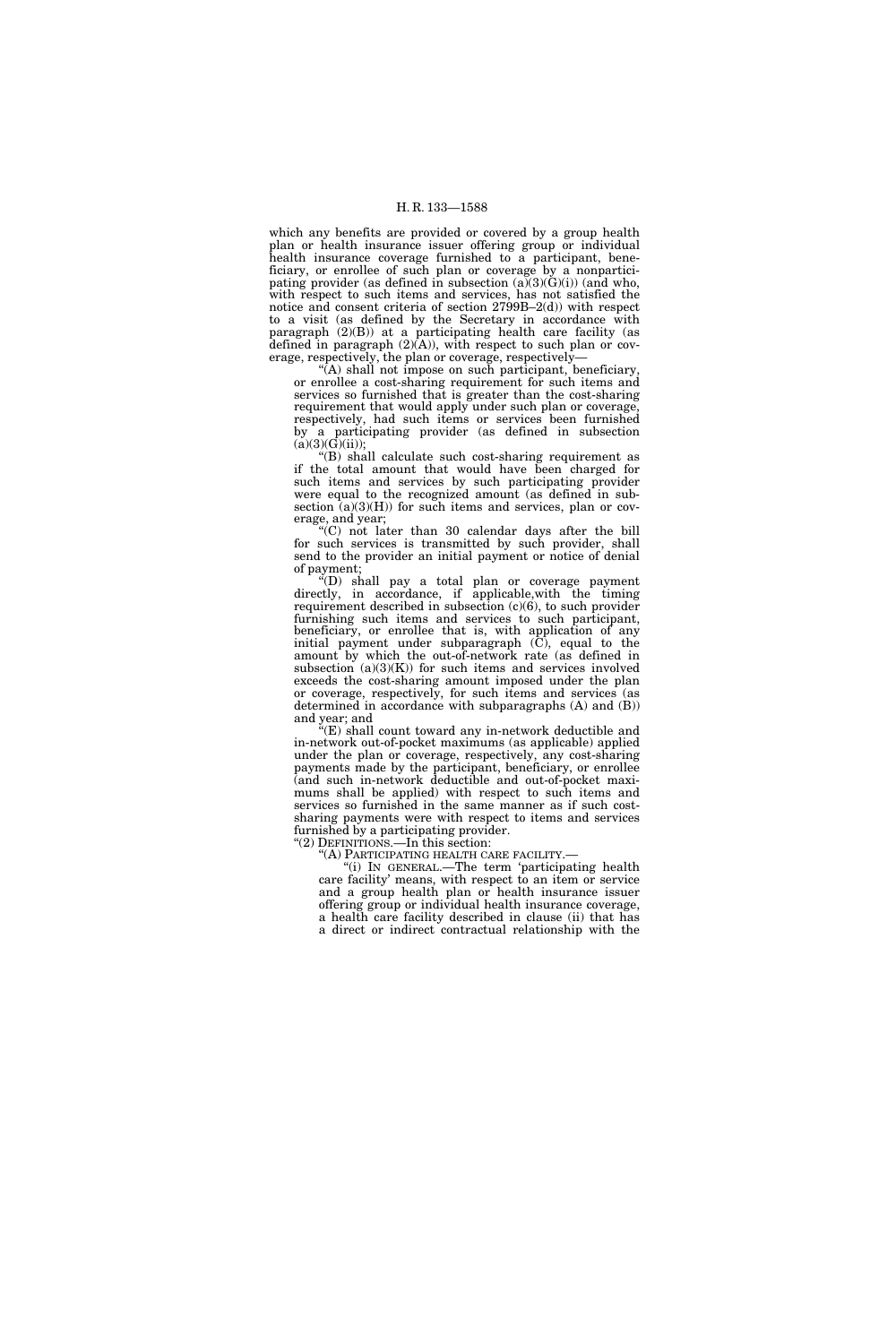plan or issuer, respectively, with respect to the furnishing of such an item or service at the facility.

''(ii) HEALTH CARE FACILITY DESCRIBED.—A health care facility described in this clause, with respect to a group health plan or group or individual health insurance coverage, is each of the following:

"(I) A hospital (as defined in  $1861(e)$  of the Social Security Act).

''(II) A hospital outpatient department. ''(III) A critical access hospital (as defined in

section  $1861 \, \text{(mm)} \, (1)$  of such Act). ''(IV) An ambulatory surgical center described

in section  $1833(i)(1)(A)$  of such Act.  $\left(\mathrm{V}\right)$  Any other facility, specified by the Secretary, that provides items or services for which coverage is provided under the plan or coverage, respectively.

''(B) VISIT.—The term 'visit' shall, with respect to items and services furnished to an individual at a health care facility, include equipment and devices, telemedicine services, imaging services, laboratory services, preoperative and postoperative services, and such other items and services as the Secretary may specify, regardless of whether or not the provider furnishing such items or services is at the facility.

''(c) CERTAIN ACCESS FEES TO CERTAIN DATABASES.—In the case of a sponsor of a group health plan or health insurance issuer offering group or individual health insurance coverage that, pursuant to subsection  $(a)(3)(E)(iii)$ , uses a database described in such subsection to determine a rate to apply under such subsection for an item or service by reason of having insufficient information described in such subsection with respect to such item or service, such sponsor or issuer shall cover the cost for access to such database.'

(2) TRANSFER AMENDMENT.—Part D of title XXVII of the Public Health Service Act, as added by paragraph (1), is amended by adding at the end the following new section:

#### **''SEC. 2799A–7. OTHER PATIENT PROTECTIONS.**

''(a) CHOICE OF HEALTH CARE PROFESSIONAL.—If a group health plan, or a health insurance issuer offering group or individual health insurance coverage, requires or provides for designation by a participant, beneficiary, or enrollee of a participating primary care provider, then the plan or issuer shall permit each participant, beneficiary, and enrollee to designate any participating primary care provider who is available to accept such individual.<br>"(b) ACCESS TO PEDIATRIC CARE.—

"(1) PEDIATRIC CARE.—In the case of a person who has a child who is a participant, beneficiary, or enrollee under a group health plan, or group or individual health insurance coverage offered by a health insurance issuer, if the plan or issuer requires or provides for the designation of a participating primary care provider for the child, the plan or issuer shall permit such person to designate a physician (allopathic or osteopathic) who specializes in pediatrics as the child's primary care provider if such provider participates in the network of the plan or issuer.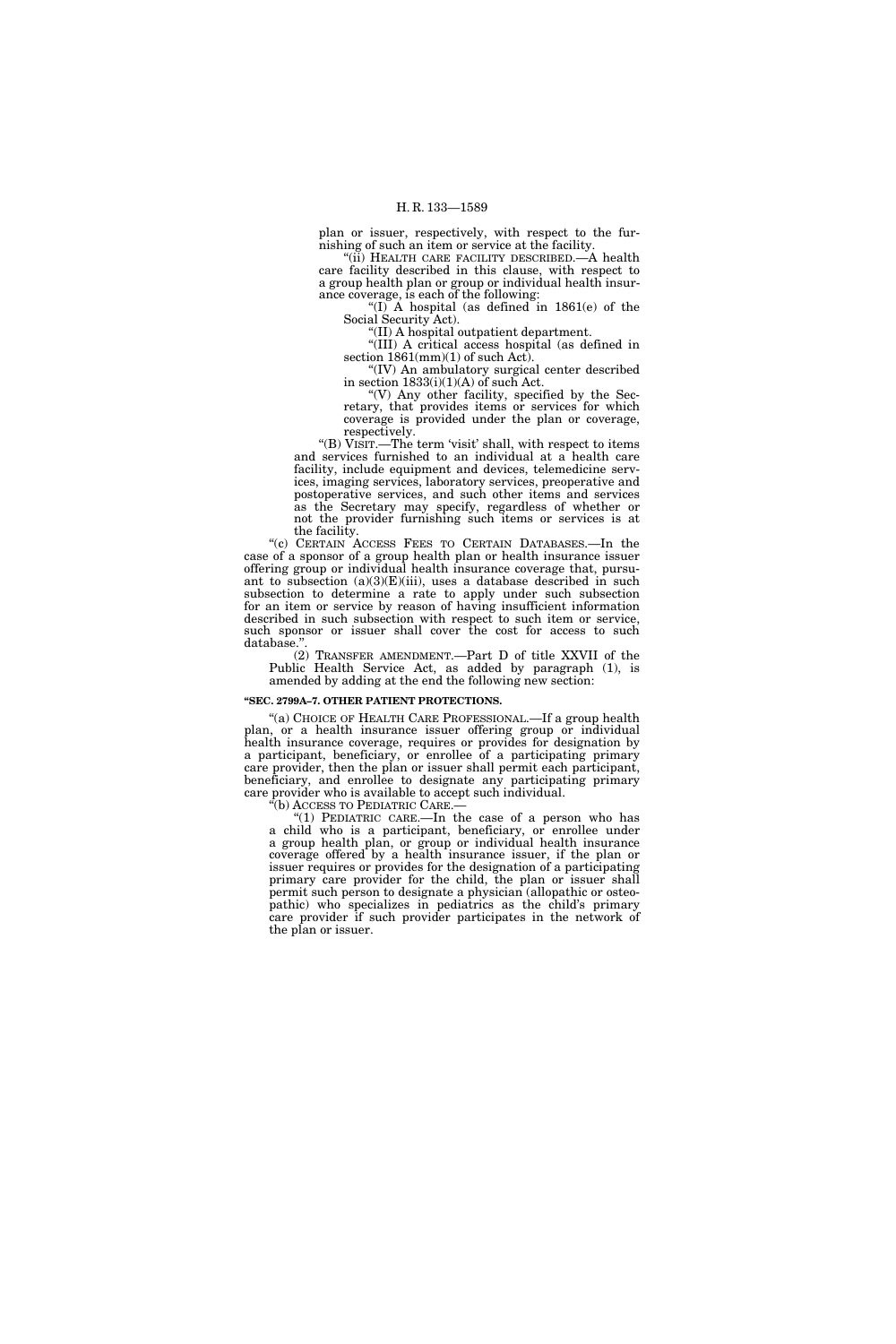''(2) CONSTRUCTION.—Nothing in paragraph (1) shall be construed to waive any exclusions of coverage under the terms and conditions of the plan or health insurance coverage with respect to coverage of pediatric care.

''(c) PATIENT ACCESS TO OBSTETRICAL AND GYNECOLOGICAL CARE.—

''(1) GENERAL RIGHTS.—

''(A) DIRECT ACCESS.—A group health plan, or health insurance issuer offering group or individual health insurance coverage, described in paragraph (2) may not require authorization or referral by the plan, issuer, or any person (including a primary care provider described in paragraph (2)(B)) in the case of a female participant, beneficiary, or enrollee who seeks coverage for obstetrical or gynecological care provided by a participating health care professional who specializes in obstetrics or gynecology. Such professional shall agree to otherwise adhere to such plan's or issuer's policies and procedures, including procedures regarding referrals and obtaining prior authorization and providing services pursuant to a treatment plan (if any) approved by the plan or issuer.

'(B) OBSTETRICAL AND GYNECOLOGICAL CARE.—A group health plan or health insurance issuer described in para $graph (2)$  shall treat the provision of obstetrical and gynecological care, and the ordering of related obstetrical and gynecological items and services, pursuant to the direct access described under subparagraph (A), by a participating health care professional who specializes in obstetrics or gynecology as the authorization of the primary care provider.

"(2) APPLICATION OF PARAGRAPH.- A group health plan, or health insurance issuer offering group or individual health insurance coverage, described in this paragraph is a group health plan or health insurance coverage that—

 $(A)$  provides coverage for obstetric or gynecologic care; and

''(B) requires the designation by a participant, beneficiary, or enrollee of a participating primary care provider. ''(3) CONSTRUCTION.—Nothing in paragraph (1) shall be construed to—

''(A) waive any exclusions of coverage under the terms and conditions of the plan or health insurance coverage with respect to coverage of obstetrical or gynecological care; or

''(B) preclude the group health plan or health insurance issuer involved from requiring that the obstetrical or gynecological provider notify the primary care health care professional or the plan or issuer of treatment decisions.''. (3) CONFORMING AMENDMENTS.—

(A) Section 2719A of the Public Health Service Act (42 U.S.C. 300gg–19a) is amended by adding at the end the following new subsection:

''(e) APPLICATION.—The provisions of this section shall not apply with respect to a group health plan, health insurance issuers, or group or individual health insurance coverage with respect to plan years beginning on or on January 1, 2022.''.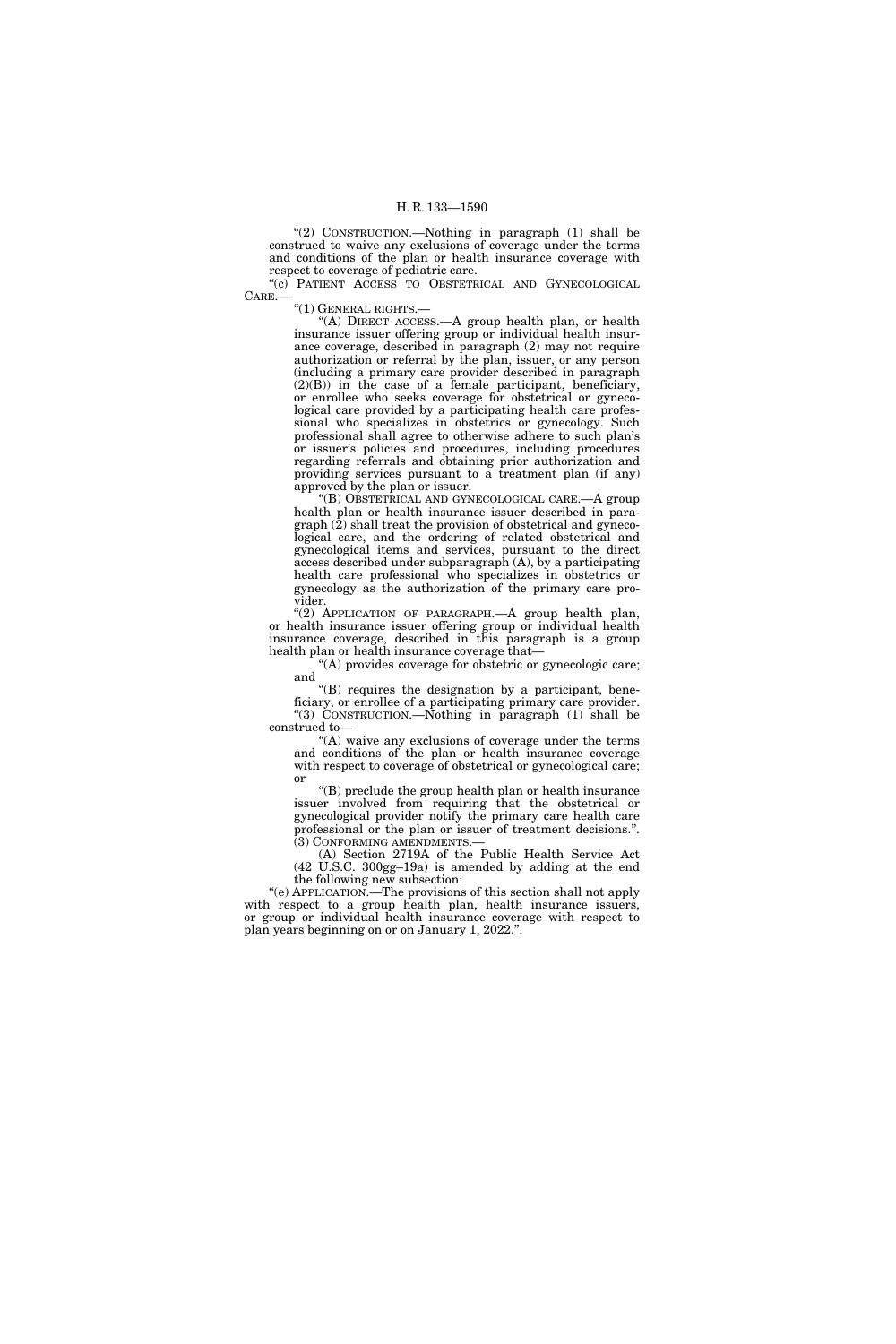(B) Section 2722 of the Public Health Service Act (42 U.S.C. 300gg–21) is amended—

(i) in subsection (a)(1), by inserting "and part  $D$ " after "subparts 1 and 2";

(ii) in subsection (b), by inserting "and part  $D$ " after "subparts 1 and 2";

(iii) in subsection  $(c)(1)$ , by inserting "and part D" after "subparts 1 and 2";

(iv) in subsection  $(c)(2)$ , by inserting "and part D" after "subparts 1 and 2";

(v) in subsection (c)(3), by inserting "and part  $D$ " after "this part"; and

(vi) in subsection (d), in the matter preceding paragraph (1), by inserting ''and part D'' after ''this part''. (C) Section 2723 of the Public Health Service Act (42 U.S.C. 300gg–22) is amended—

(i) in subsection (a)(1), by inserting "and part  $D$ " after "this part";

(ii) in subsection (a)(2), by inserting "or part  $D$ " after "this part";

(iii) in subsection  $(b)(1)$ , by inserting "or part D" after "this part";

(iv) in subsection  $(b)(2)(A)$ , by inserting "or part D" after "this part"; and

 $(v)$  in subsection  $(b)(2)(C)(ii)$ , by inserting "and part D" after "this part".

(D) Section 2724 of the Public Health Service Act (42 U.S.C. 300gg–23) is amended—

(i) in subsection  $(a)(1)$ —

(I) by striking ''this part and part C insofar as it relates to this part'' and inserting ''this part, part D, and part C insofar as it relates to this part or part  $D^{\dot{v}}$ ; and

 $(II)$  by inserting "or part D" after "requirement" of this part'';

(ii) in subsection (a)(2), by inserting "or part  $D$ " after "this part"; and

(iii) in subsection (c), by inserting "or part D" after ''this part (other than section 2704)''.

(b) ERISA AMENDMENTS.—

(1) IN GENERAL.—Subpart B of part 7 of title I of the Employee Retirement Income Security Act of 1974 (29 U.S.C. 1185 et seq.) is amended by adding at the end the following:

# **''SEC. 716. PREVENTING SURPRISE MEDICAL BILLS.**

''(a) COVERAGE OF EMERGENCY SERVICES.—

''(1) IN GENERAL.—If a group health plan, or a health insurance issuer offering group health insurance coverage, provides or covers any benefits with respect to services in an emergency department of a hospital or with respect to emergency services in an independent freestanding emergency department (as defined in paragraph  $(3)(D)$ , the plan or issuer shall cover emergency services (as defined in paragraph  $(3)(C)$ )—

''(A) without the need for any prior authorization determination;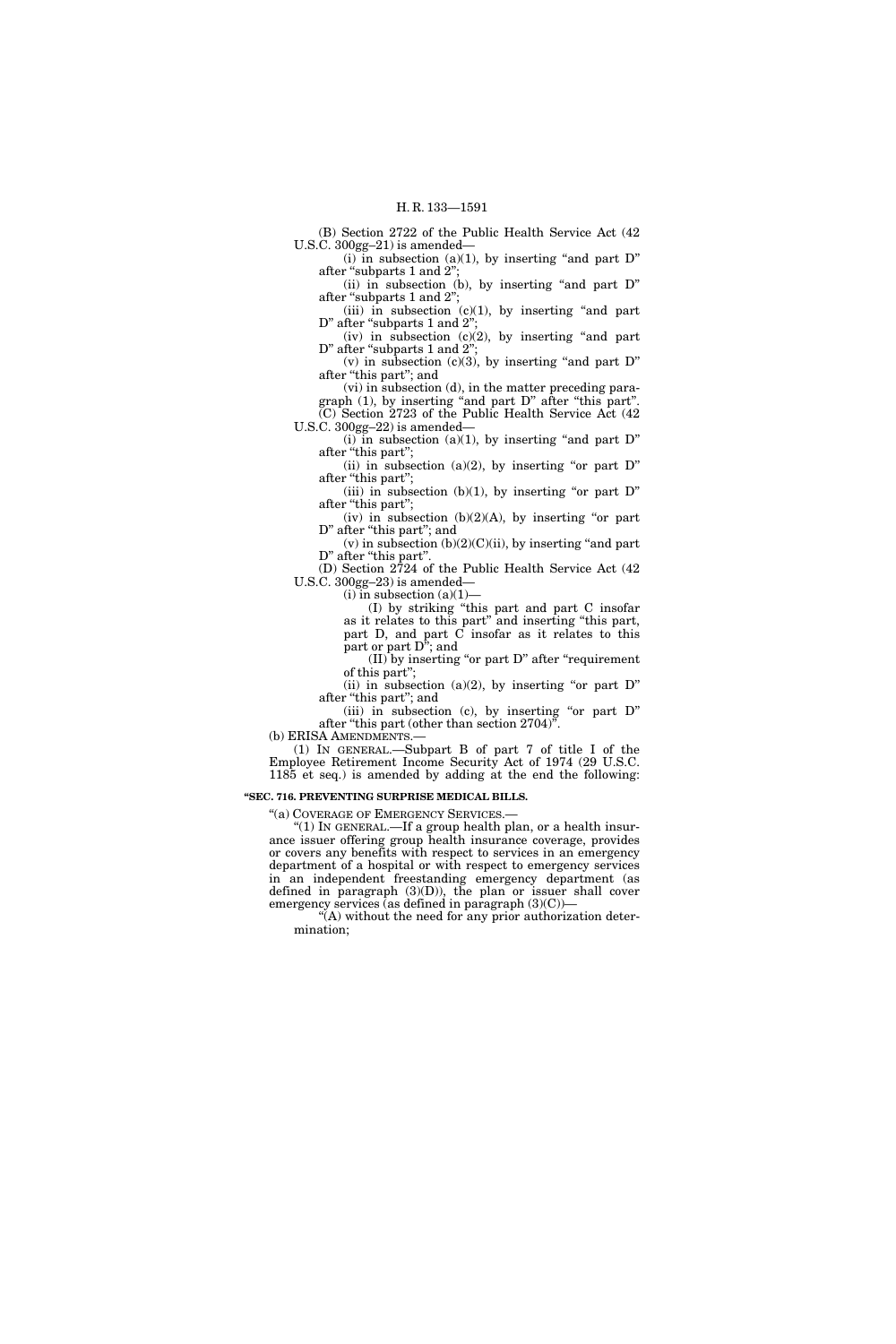''(B) whether the health care provider furnishing such services is a participating provider or a participating emergency facility, as applicable, with respect to such services;  $f(C)$  in a manner so that, if such services are provided

to a participant or beneficiary by a nonparticipating provider or a nonparticipating emergency facility—

''(i) such services will be provided without imposing any requirement under the plan for prior authorization of services or any limitation on coverage that is more restrictive than the requirements or limitations that apply to emergency services received from participating providers and participating emergency facilities with respect to such plan or coverage, respectively;

 $(iii)$  the cost-sharing requirement is not greater than the requirement that would apply if such services were provided by a participating provider or a participating emergency facility;

''(iii) such cost-sharing requirement is calculated as if the total amount that would have been charged for such services by such participating provider or participating emergency facility were equal to the recognized amount (as defined in paragraph (3)(H)) for such services, plan or coverage, and year;

"(iv) the group health plan or health insurance issuer, respectively—

''(I) not later than 30 calendar days after the bill for such services is transmitted by such provider or facility, sends to the provider or facility, as applicable, an initial payment or notice of denial of payment; and

 $\epsilon$ <sup>(II)</sup> pays a total plan or coverage payment directly to such provider or facility, respectively (in accordance, if applicable, with the timing requirement described in subsection  $(c)(6)$  that is, with application of any initial payment under subclause  $(I)$ , equal to the amount by which the out-of-network rate (as defined in paragraph  $(3)(K)$  for such services exceeds the cost-sharing amount for such services (as determined in accordance with clauses (ii) and (iii)) and year; and

''(v) any cost-sharing payments made by the participant or beneficiary with respect to such emergency services so furnished shall be counted toward any in-network deductible or out-of-pocket maximums applied under the plan or coverage, respectively (and such in-network deductible and out-of-pocket maximums shall be applied) in the same manner as if such cost-sharing payments were made with respect to emergency services furnished by a participating provider or a participating emergency facility; and

''(D) without regard to any other term or condition of such coverage (other than exclusion or coordination of benefits, or an affiliation or waiting period, permitted under section 2704 of the Public Health Service Act, including as incorporated pursuant to section 715 of this Act and section 9815 of the Internal Revenue Code of 1986, and other than applicable cost-sharing).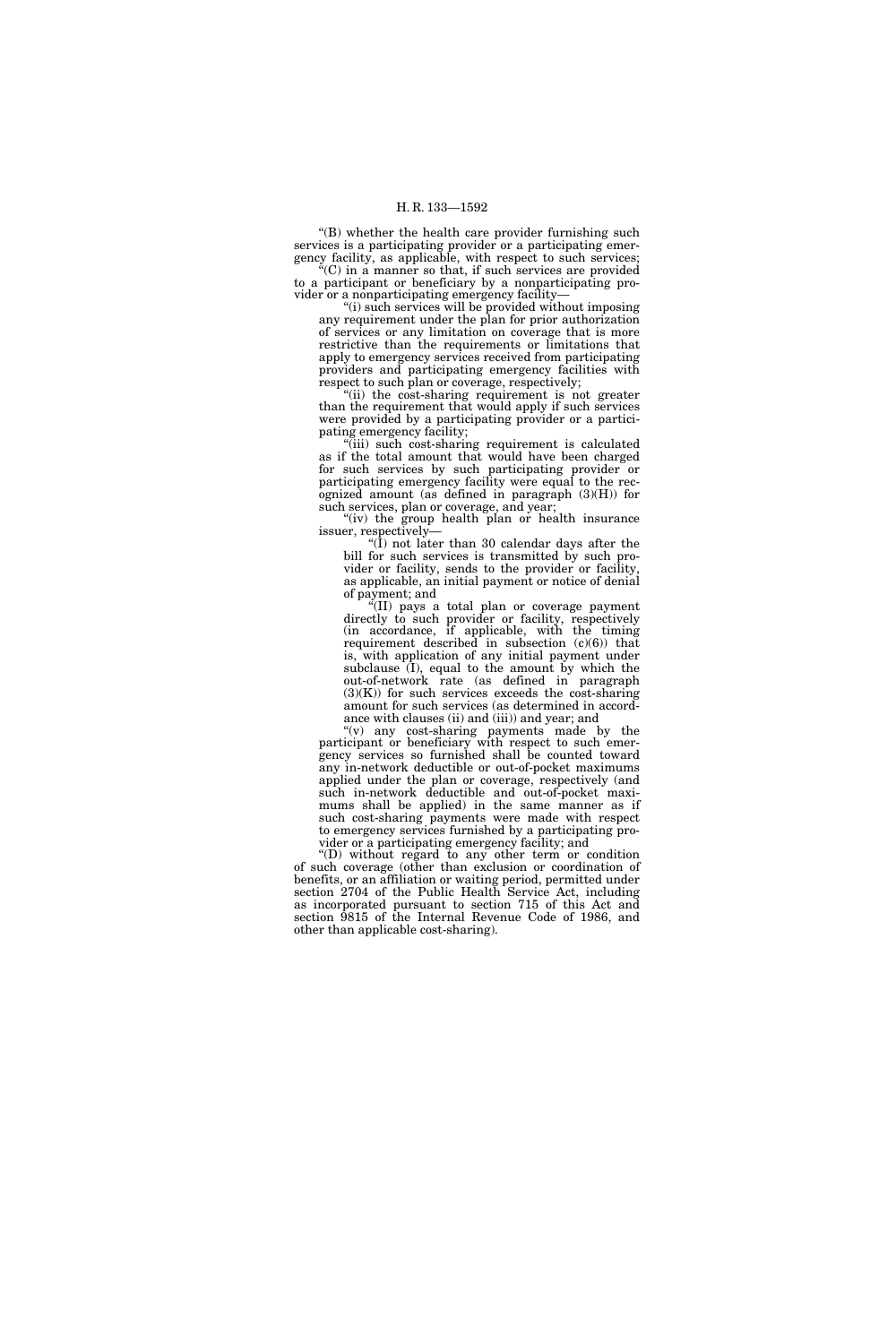"(2) REGULATIONS FOR QUALIFYING PAYMENT AMOUNTS.-Not later than July 1, 2021, the Secretary, in consultation with the Secretary of the Treasury and the Secretary of Health and Human Services, shall establish through rulemaking—

''(A) the methodology the group health plan or health insurance issuer offering health insurance coverage in the group market shall use to determine the qualifying payment amount, differentiating by large group market, and small group market;

" $(B)$  the information such plan or issuer, respectively, shall share with the nonparticipating provider or nonparticipating facility, as applicable, when making such a determination;

''(C) the geographic regions applied for purposes of this subparagraph, taking into account access to items and services in rural and underserved areas, including health professional shortage areas, as defined in section 332 of the Public Health Service Act; and

''(D) a process to receive complaints of violations of the requirements described in subclauses (I) and (II) of subparagraph  $(A)(i)$  by group health plans and health insurance issuers offering health insurance coverage in the group market.

Such rulemaking shall take into account payments that are made by such plan or issuer, respectively, that are not on a fee-for-service basis. Such methodology may account for relevant payment adjustments that take into account quality or facility type (including higher acuity settings and the casemix of various facility types) that are otherwise taken into account for purposes of determining payment amounts with respect to participating facilities. In carrying out clause (iii), the Secretary shall consult with the National Association of Insurance Commissioners to establish the geographic regions under such clause and shall periodically update such regions, as appropriate, taking into account the findings of the report submitted under section 109(a) of the No Surprises Act.

''(3) DEFINITIONS.—In this subpart:

''(A) EMERGENCY DEPARTMENT OF A HOSPITAL.—The term 'emergency department of a hospital' includes a hospital outpatient department that provides emergency services (as defined in subparagraph  $(\tilde{C})(i)$ ).

''(B) EMERGENCY MEDICAL CONDITION.—The term 'emergency medical condition' means a medical condition manifesting itself by acute symptoms of sufficient severity (including severe pain) such that a prudent layperson, who possesses an average knowledge of health and medicine, could reasonably expect the absence of immediate medical attention to result in a condition described in clause (i), (ii), or (iii) of section  $1867(e)(1)(A)$  of the Social Security

Act.<br>"(C) EMERGENCY SERVICES.

"(i) IN GENERAL.—The term 'emergency services', with respect to an emergency medical condition, means—

''(I) a medical screening examination (as required under section 1867 of the Social Security Act, or as would be required under such section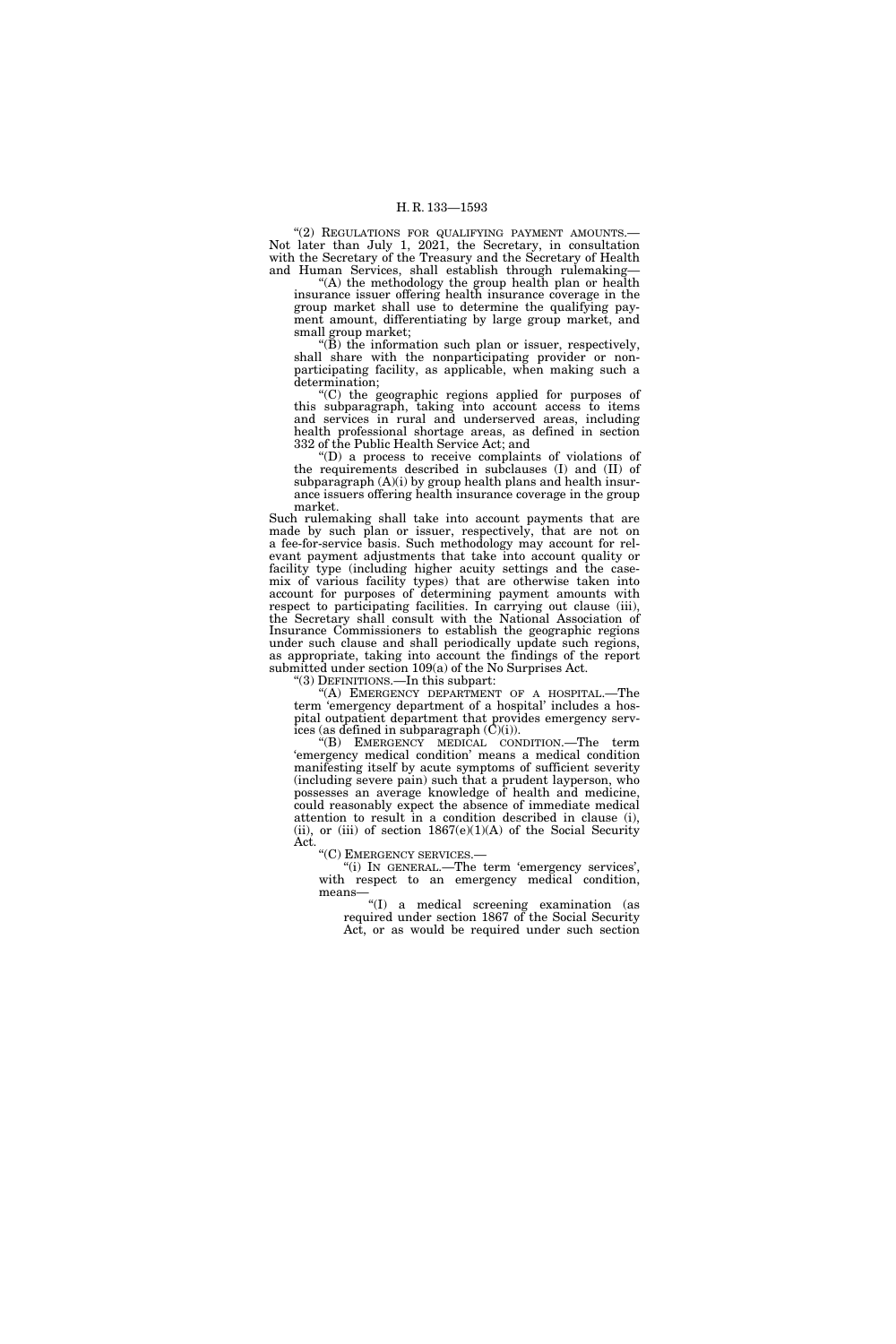if such section applied to an independent freestanding emergency department) that is within the capability of the emergency department of a hospital or of an independent freestanding emergency department, as applicable, including ancillary services routinely available to the emergency department to evaluate such emergency medical condition; and

''(II) within the capabilities of the staff and facilities available at the hospital or the independent freestanding emergency department, as applicable, such further medical examination and treatment as are required under section 1867 of such Act, or as would be required under such section if such section applied to an independent freestanding emergency department, to stabilize the patient (regardless of the department of the hospital in which such further examination or treatment is furnished).

''(ii) INCLUSION OF ADDITIONAL SERVICES.—

''(I) IN GENERAL.—For purposes of this subsection and section 2799B–1 of the Public Health Service Act, in the case of a participant or beneficiary who is enrolled in a group health plan or group health insurance coverage offered by a health insurance issuer and who is furnished services described in clause (i) with respect to an emergency medical condition, the term 'emergency services' shall include, unless each of the conditions described in subclause (II) are met, in addition to the items and services described in clause (i), items and services—

''(aa) for which benefits are provided or covered under the plan or coverage, respectively; and

''(bb) that are furnished by a nonparticipating provider or nonparticipating emergency facility (regardless of the department of the hospital in which such items or services are furnished) after the participant or beneficiary is stabilized and as part of outpatient observation or an inpatient or outpatient stay with respect to the visit in which the services described in clause (i) are furnished.

''(II) CONDITIONS.—For purposes of subclause (I), the conditions described in this subclause, with respect to a participant or beneficiary who is stabilized and furnished additional items and services described in subclause (I) after such stabilization by a provider or facility described in subclause (I), are the following;

''(aa) Such provider or facility determines such individual is able to travel using nonmedical transportation or nonemergency medical transportation.

''(bb) Such provider furnishing such additional items and services satisfies the notice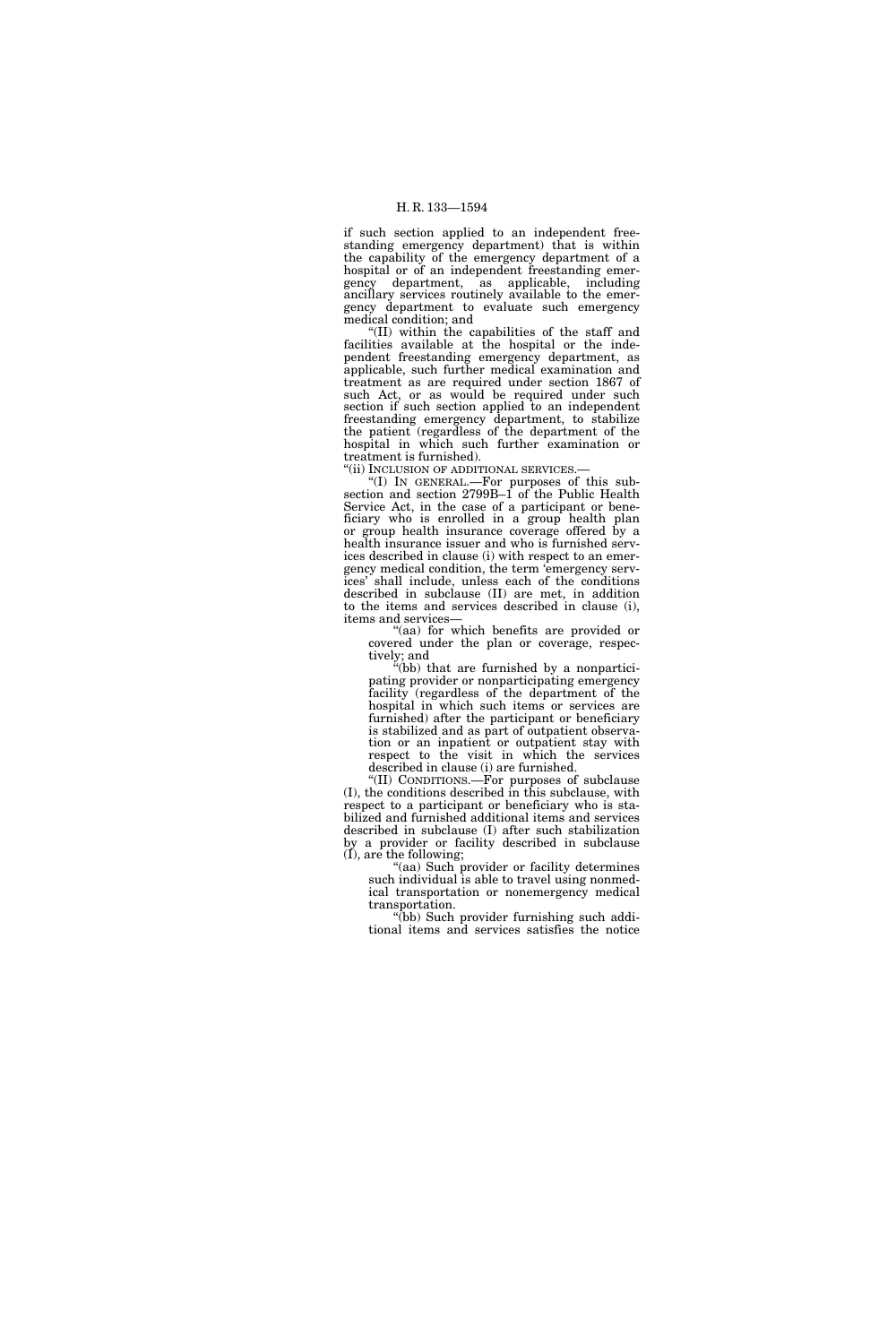and consent criteria of section 2799B–2(d) with respect to such items and services.

"(cc) Such individual is in a condition to receive (as determined in accordance with guidelines issued by the Secretary pursuant to rulemaking) the information described in section 2799B–2 and to provide informed consent under such section, in accordance with applicable State law.

''(dd) Such other conditions, as specified by the Secretary, such as conditions relating to coordinating care transitions to participating providers and facilities.

''(D) INDEPENDENT FREESTANDING EMERGENCY DEPART-MENT.—The term 'independent freestanding emergency department' means a health care facility that—

''(i) is geographically separate and distinct and licensed separately from a hospital under applicable State law; and

"(ii) provides any of the emergency services (as defined in subparagraph (C)(i)).

''(E) QUALIFYING PAYMENT AMOUNT.—

''(i) IN GENERAL.—The term 'qualifying payment amount' means, subject to clauses (ii) and (iii), with respect to a sponsor of a group health plan and health insurance issuer offering group health insurance coverage—

''(I) for an item or service furnished during 2022, the median of the contracted rates recognized by the plan or issuer, respectively (determined with respect to all such plans of such sponsor or all such coverage offered by such issuer that are offered within the same insurance market (specified in subclause (I), (II), or (III) of clause  $(iv)$  as the plan or coverage) as the total maximum payment (including the cost-sharing amount imposed for such item or service and the amount to be paid by the plan or issuer, respectively) under such plans or coverage, respectively, on January 31, 2019, for the same or a similar item or service that is provided by a provider in the same or similar specialty and provided in the geographic region in which the item or service is furnished, consistent with the methodology established by the Secretary under paragraph (2), increased by the percentage increase in the consumer price index for all urban consumers (United States city average) over 2019, such percentage increase over 2020, and such percentage increase over 2021; and

''(II) for an item or service furnished during 2023 or a subsequent year, the qualifying payment amount determined under this clause for such an item or service furnished in the previous year, increased by the percentage increase in the consumer price index for all urban consumers (United States city average) over such previous year.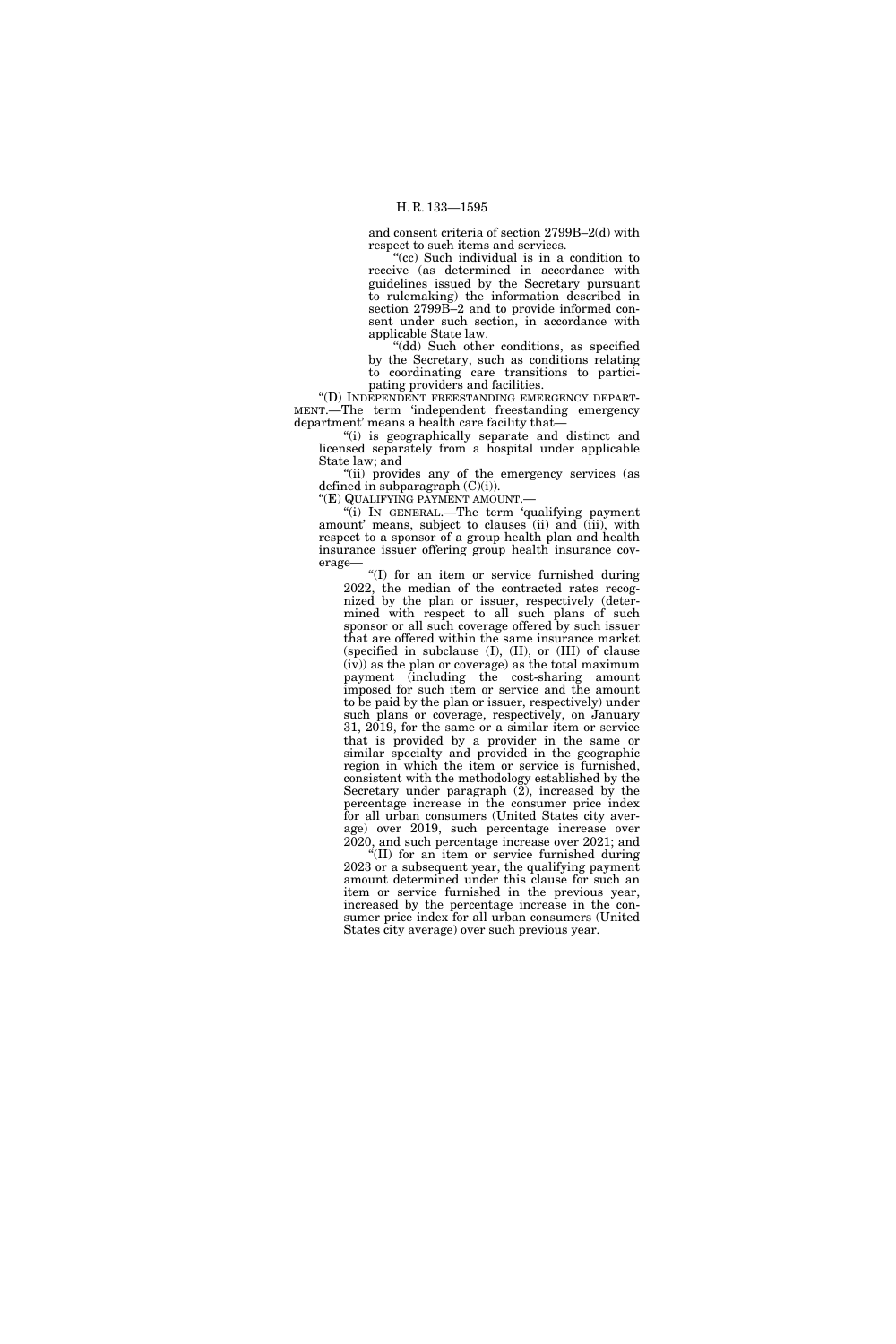''(ii) NEW PLANS AND COVERAGE.—The term 'qualifying payment amount' means, with respect to a sponsor of a group health plan or health insurance issuer offering group health insurance coverage in a geographic region in which such sponsor or issuer, respectively, did not offer any group health plan or health insurance coverage during 2019—

 $f(I)$  for the first year in which such group health plan or health insurance coverage, respectively, is offered in such region, a rate (determined in accordance with a methodology established by the Secretary) for items and services that are covered by such plan and furnished during such first year; and

''(II) for each subsequent year such group health plan or health insurance coverage, respectively, is offered in such region, the qualifying payment amount determined under this clause for such items and services furnished in the previous year, increased by the percentage increase in the consumer price index for all urban consumers (United States city average) over such previous year.

"(iii) INSUFFICIENT INFORMATION; NEWLY COVERED ITEMS AND SERVICES.—In the case of a sponsor of a group health plan or health insurance issuer offering group health insurance coverage that does not have sufficient information to calculate the median of the contracted rates described in clause (i)(I) in 2019 (or, in the case of a newly covered item or service (as defined in clause (v)(III)), in the first coverage year (as defined in clause  $(v)(I)$ ) for such item or service with respect to such plan or coverage) for an item or service (including with respect to provider type, or amount, of claims for items or services (as determined by the Secretary) provided in a particular geographic region (other than in a case with respect to which clause (ii) applies)) the term 'qualifying payment amount'—

''(I) for an item or service furnished during 2022 (or, in the case of a newly covered item or service, during the first coverage year for such item or service with respect to such plan or coverage), means such rate for such item or service determined by the sponsor or issuer, respectively, through use of any database that is determined, in accordance with rulemaking described in paragraph (2), to not have any conflicts of interest and to have sufficient information reflecting allowed amounts paid to a health care provider or facility for relevant services furnished in the applicable geographic region (such as a State allpayer claims database);

''(II) for an item or service furnished in a subsequent year (before the first sufficient information year (as defined in clause  $(v)(II)$ ) for such item or service with respect to such plan or coverage),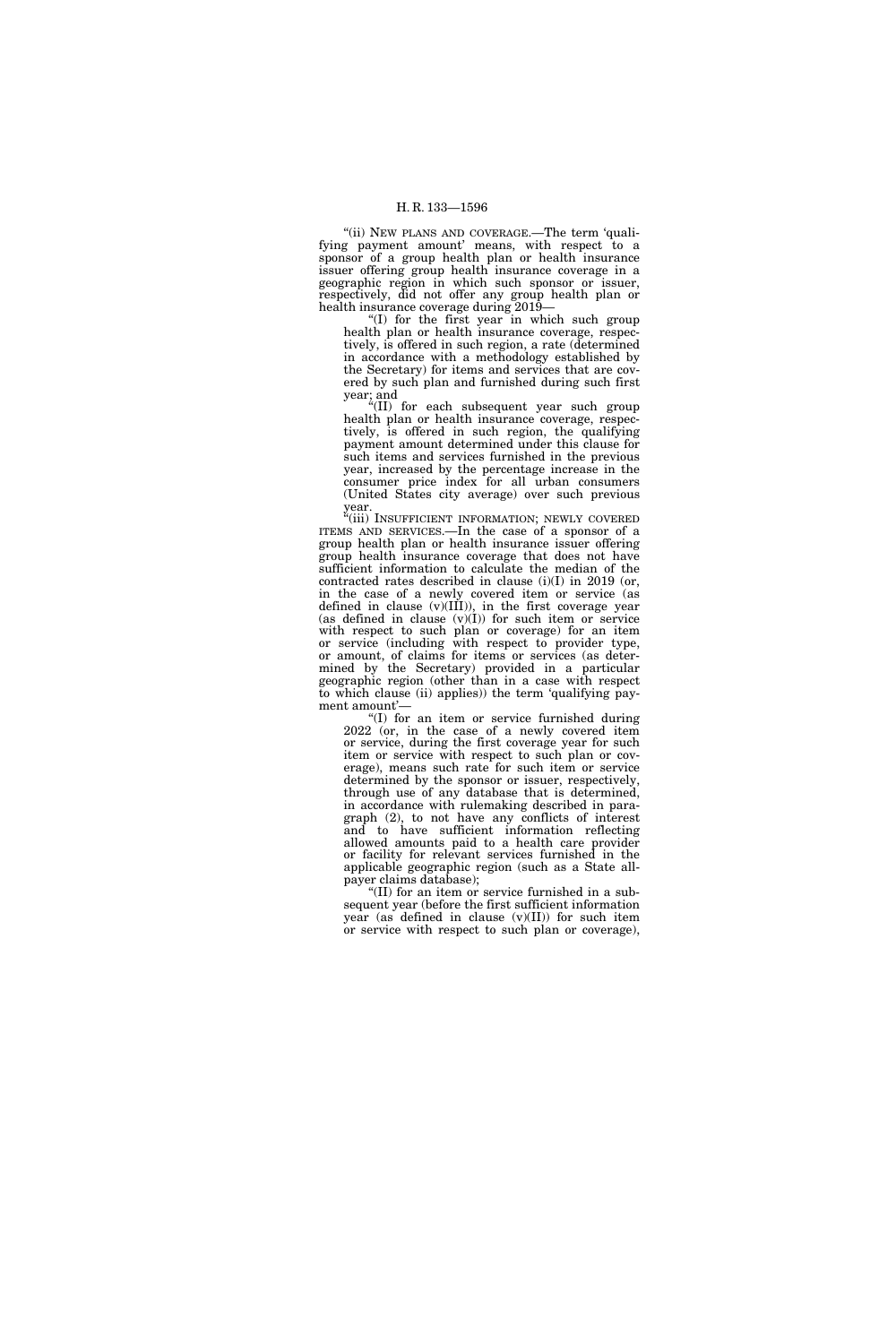means the rate determined under subclause (I) or this subclause, as applicable, for such item or service for the year previous to such subsequent year, increased by the percentage increase in the consumer price index for all urban consumers (United States city average) over such previous year;

''(III) for an item or service furnished in the first sufficient information year for such item or service with respect to such plan or coverage, has the meaning given the term qualifying payment amount in clause (i)(I), except that in applying such clause to such item or service, the reference to 'furnished during 2022' shall be treated as a reference to furnished during such first sufficient information year, the reference to 'in 2019' shall be treated as a reference to such sufficient information year, and the increase described in such clause shall not be applied; and

''(IV) for an item or service furnished in any year subsequent to the first sufficient information year for such item or service with respect to such plan or coverage, has the meaning given such term in clause (i)(II), except that in applying such clause to such item or service, the reference to 'furnished during 2023 or a subsequent year' shall be treated as a reference to furnished during the year after such first sufficient information year or a subsequent year.

"(iv) INSURANCE MARKET.—For purposes of clause  $(i)(I)$  a health insurance market specified in this clause is one of the following:

''(I) The large group market (other than plans described in subclause (III)).

''(II) The small group market (other than plans described in subclause (III)).

''(III) In the case of a self-insured group health plan, other self-insured group health plans.

 $\alpha$ <sup>"</sup>(v) DEFINITIONS.—For purposes of this subparagraph:

''(I) FIRST COVERAGE YEAR.—The term 'first coverage year' means, with respect to a group health plan or group health insurance coverage offered by a health insurance issuer and an item or service for which coverage is not offered in 2019 under such plan or coverage, the first year after 2019 for which coverage for such item or service is offered under such plan or health insurance coverage.

''(II) FIRST SUFFICIENT INFORMATION YEAR.— The term 'first sufficient information year' means, with respect to a group health plan or group health insurance coverage offered by a health insurance issuer—

"(aa) in the case of an item or service for which the plan or coverage does not have sufficient information to calculate the median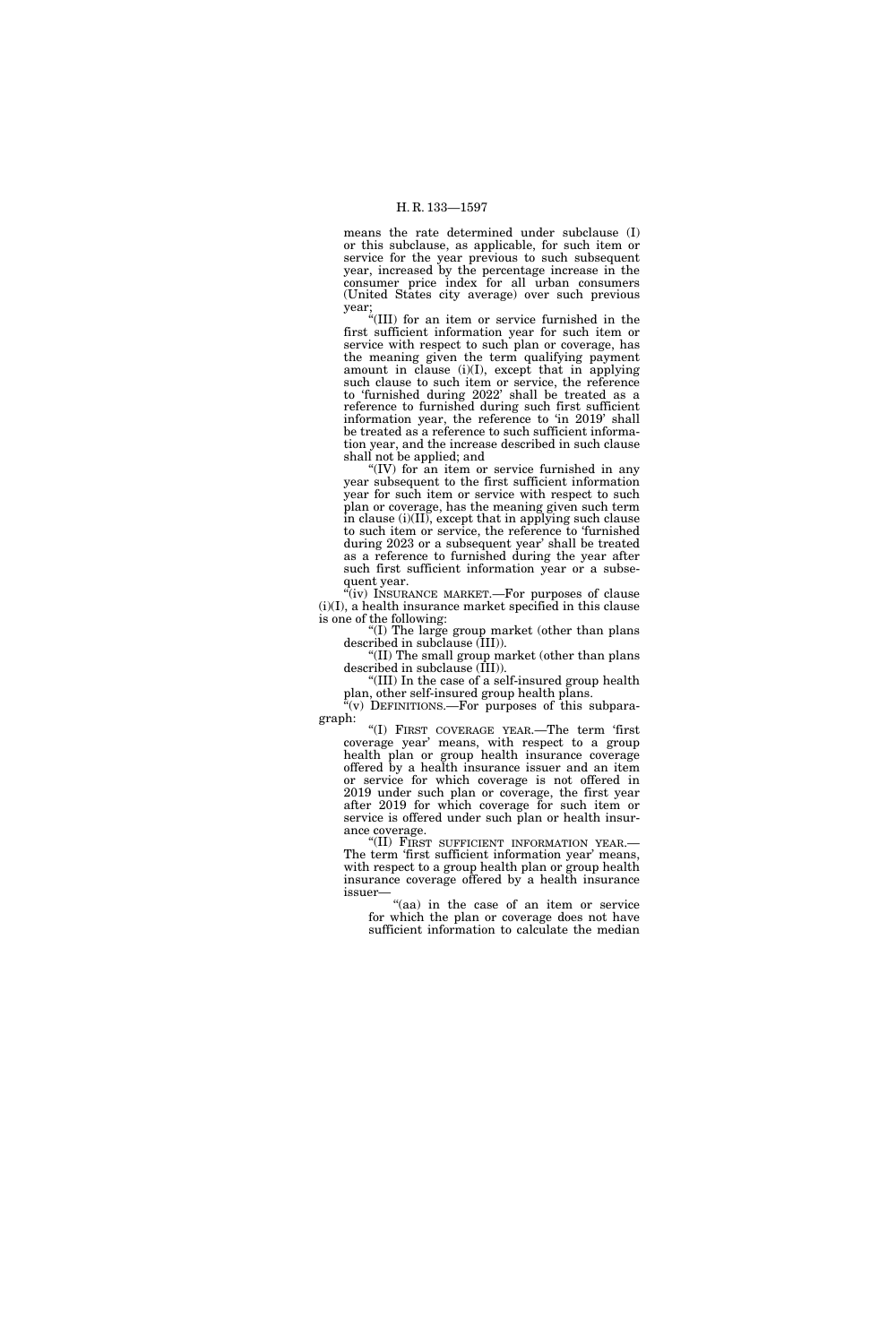of the contracted rates described in clause (i)(I) in 2019, the first year subsequent to 2022 for which such sponsor or issuer has such sufficient information to calculate the median of such contracted rates in the year previous to such first subsequent year; and

''(bb) in the case of a newly covered item or service, the first year subsequent to the first coverage year for such item or service with respect to such plan or coverage for which the sponsor or issuer has sufficient information to calculate the median of the contracted rates described in clause (i)(I) in the year previous to such first subsequent year.

''(III) NEWLY COVERED ITEM OR SERVICE.—The term 'newly covered item or service' means, with respect to a group health plan or health insurance issuer offering group health insurance coverage, an item or service for which coverage was not offered in 2019 under such plan or coverage, but is offered under such plan or coverage in a year after 2019.

"(F) NONPARTICIPATING EMERGENCY FACILITY; PARTICI-PATING EMERGENCY FACILITY.—

''(i) NONPARTICIPATING EMERGENCY FACILITY.—The term 'nonparticipating emergency facility' means, with respect to an item or service and a group health plan or group health insurance coverage offered by a health insurance issuer, an emergency department of a hospital, or an independent freestanding emergency department, that does not have a contractual relationship directly or indirectly with the plan or issuer, respectively, for furnishing such item or service under the plan or coverage, respectively.

'(ii) PARTICIPATING EMERGENCY FACILITY.—The term 'participating emergency facility' means, with respect to an item or service and a group health plan or group health insurance coverage offered by a health insurance issuer, an emergency department of a hospital, or an independent freestanding emergency department, that has a contractual relationship directly or indirectly with the plan or issuer, respectively, with respect to the furnishing of such an item or service at such facility.

''(G) NONPARTICIPATING PROVIDERS; PARTICIPATING PRO-VIDERS.—

''(i) NONPARTICIPATING PROVIDER.—The term 'nonparticipating provider' means, with respect to an item or service and a group health plan or group health insurance coverage offered by a health insurance issuer, a physician or other health care provider who is acting within the scope of practice of that provider's license or certification under applicable State law and who does not have a contractual relationship with the plan or issuer, respectively, for furnishing such item or service under the plan or coverage, respectively.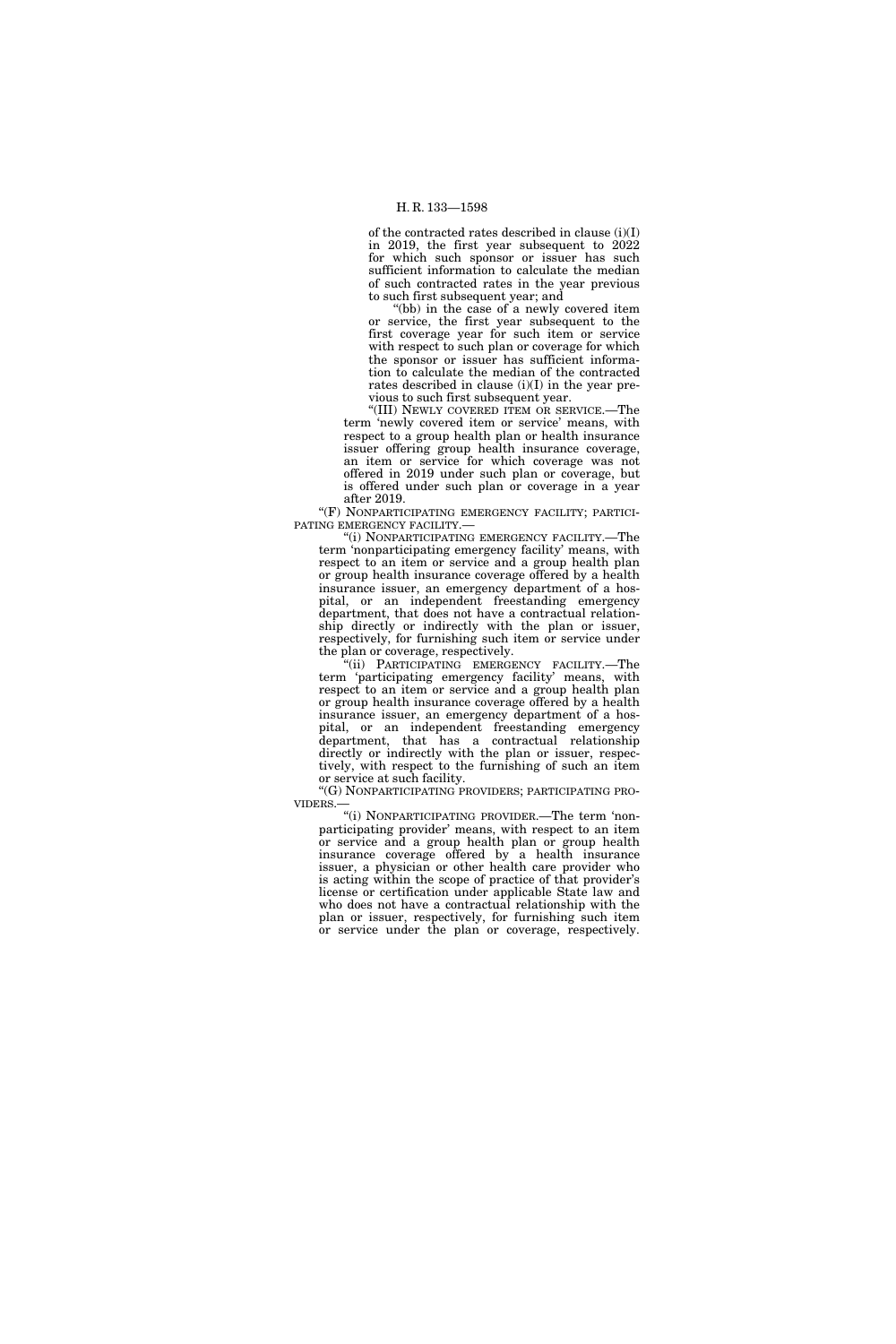''(ii) PARTICIPATING PROVIDER.—The term 'participating provider' means, with respect to an item or service and a group health plan or group health insurance coverage offered by a health insurance issuer, a physician or other health care provider who is acting within the scope of practice of that provider's license or certification under applicable State law and who has a contractual relationship with the plan or issuer, respectively, for furnishing such item or service under the plan or coverage, respectively.

"(H) RECOGNIZED AMOUNT.—The term 'recognized amount' means, with respect to an item or service furnished by a nonparticipating provider or nonparticipating emergency facility during a year and a group health plan or group health insurance coverage offered by a health insurance issuer—

"(i) subject to clause (iii), in the case of such item or service furnished in a State that has in effect a specified State law with respect to such plan, coverage, or issuer, respectively; such a nonparticipating provider or nonparticipating emergency facility; and such an item or service, the amount determined in accordance with such law;

"(ii) subject to clause (iii), in the case of such item or service furnished in a State that does not have in effect a specified State law, with respect to such plan, coverage, or issuer, respectively; such a nonparticipating provider or nonparticipating emergency facility; and such an item or service, the amount that is the qualifying payment amount (as defined in subparagraph (E)) for such year and determined in accordance with rulemaking described in paragraph (2)) for such item or service; or

"(iii) in the case of such item or service furnished in a State with an All-Payer Model Agreement under section 1115A of the Social Security Act, the amount that the State approves under such system for such item or service so furnished.

''(I) SPECIFIED STATE LAW.—The term 'specified State law' means, with respect to a State, an item or service furnished by a nonparticipating provider or nonparticipating emergency facility during a year and a group health plan or group health insurance coverage offered by a health insurance issuer, a State law that provides for a method for determining the total amount payable under such a plan, coverage, or issuer, respectively (to the extent such State law applies to such plan, coverage, or issuer, subject to section 514) in the case of a participant or beneficiary covered under such plan or coverage and receiving such item or service from such a nonparticipating provider or nonparticipating emergency facility.

''(J) STABILIZE.—The term 'to stabilize', with respect to an emergency medical condition (as defined in subparagraph  $(B)$ ), has the meaning give in section  $1867(e)(3)$  of the Social Security Act (42 U.S.C. 1395dd(e)(3)).

''(K) OUT-OF-NETWORK RATE.—The term 'out-of-network rate' means, with respect to an item or service furnished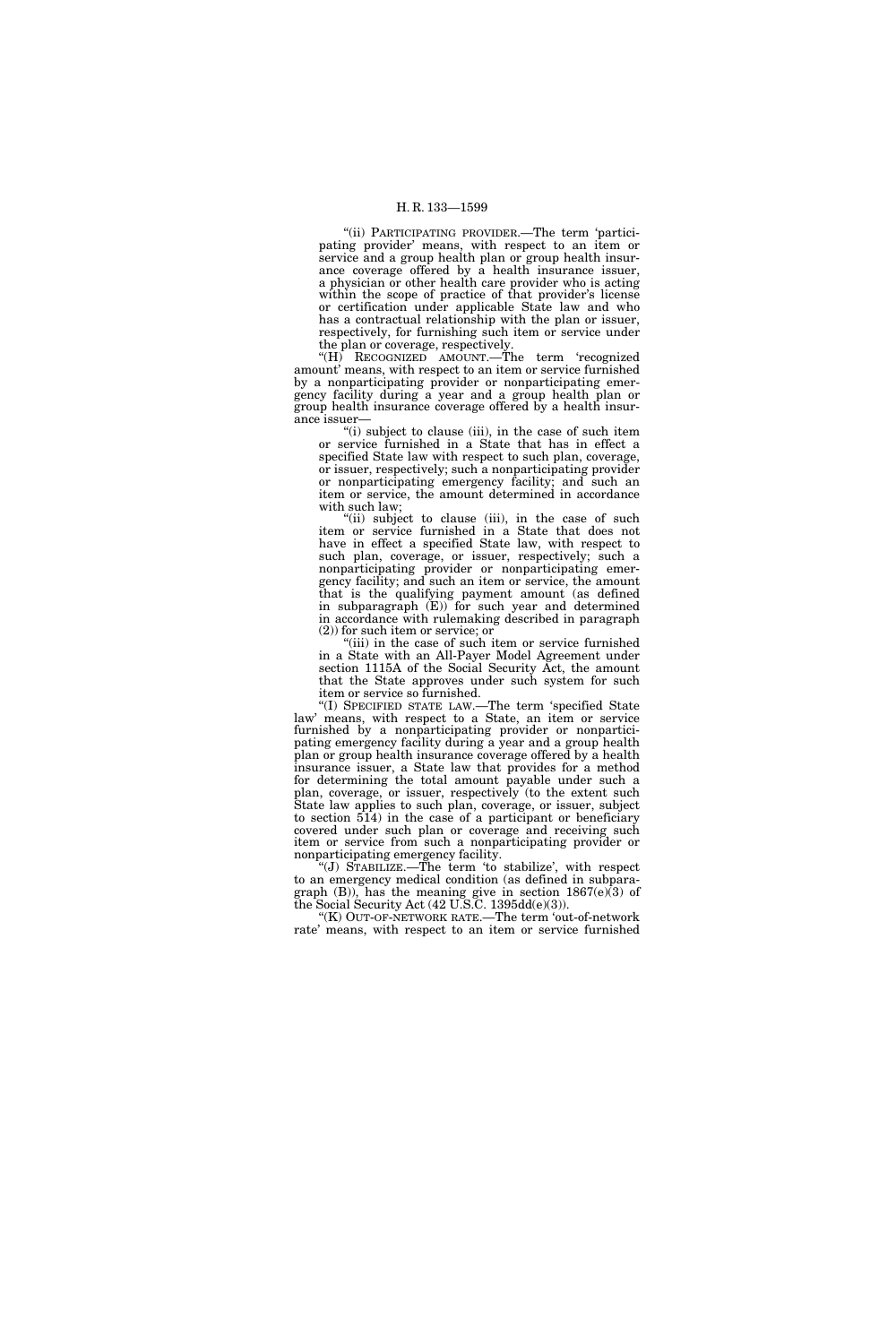in a State during a year to a participant or beneficiary of a group health plan or group health insurance coverage offered by a health insurance issuer receiving such item or service from a nonparticipating provider or nonparticipating emergency facility—

"(i) subject to clause (iii), in the case of such item or service furnished in a State that has in effect a specified State law with respect to such plan, coverage, or issuer, respectively; such a nonparticipating provider or nonparticipating emergency facility; and such an item or service, the amount determined in accordance with such law;

"(ii) subject to clause (iii), in the case such State does not have in effect such a law with respect to such item or service, plan, and provider or facility—

''(I) subject to subclause (II), if the provider or facility (as applicable) and such plan or coverage agree on an amount of payment (including if such agreed on amount is the initial payment sent by the plan under subsection  $(a)(1)(C)(iv)(I)$ , subsection (b) $(1)(C)$ , or section 717 $(a)(3)(A)$ , as applicable, or is agreed on through open negotiations under subsection  $(c)(1)$  with respect to such item or service, such agreed on amount; or

''(II) if such provider or facility (as applicable) and such plan or coverage enter the independent dispute resolution process under subsection (c) and do not so agree before the date on which a certified IDR entity (as defined in paragraph (4) of such subsection) makes a determination with respect to such item or service under such subsection, the amount of such determination; or

''(iii) in the case such State has an All-Payer Model Agreement under section 1115A of the Social Security Act, the amount that the State approves under such system for such item or service so furnished.

''(L) COST-SHARING.—The term 'cost-sharing' includes copayments, coinsurance, and deductibles.

''(b) COVERAGE OF NON-EMERGENCY SERVICES PERFORMED BY NONPARTICIPATING PROVIDERS AT CERTAIN PARTICIPATING FACILI-TIES.—

"(1) In GENERAL.—In the case of items or services (other than emergency services to which subsection (a) applies) for which any benefits are provided or covered by a group health plan or health insurance issuer offering group health insurance coverage furnished to a participant or beneficiary of such plan or coverage by a nonparticipating provider (as defined in subsection  $(a)(3)(G)(i)$  (and who, with respect to such items and services, has not satisfied the notice and consent criteria of section 2799B–2(d) of the Public Health Service Act) with respect to a visit (as defined by the Secretary in accordance with paragraph  $(2)(B)$  at a participating health care facility (as defined in paragraph  $(2)(A)$ ), with respect to such plan or coverage, respectively, the plan or coverage, respectively— ''(A) shall not impose on such participant or beneficiary

a cost-sharing requirement for such items and services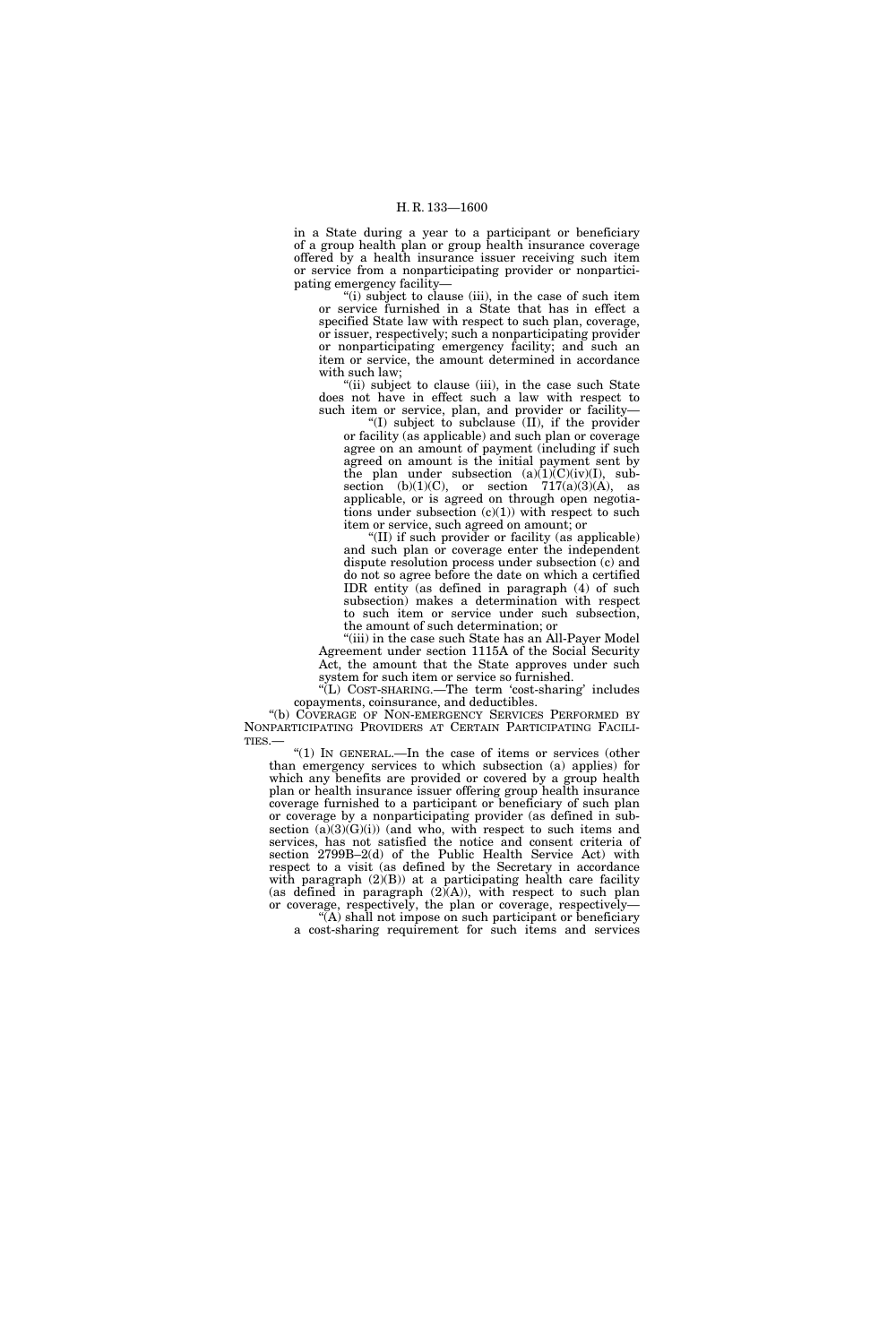so furnished that is greater than the cost-sharing requirement that would apply under such plan or coverage, respectively, had such items or services been furnished by a participating provider (as defined in subsection  $(a)(3)(\overline{G})(ii))$ ;

"(B) shall calculate such cost-sharing requirement as if the total amount that would have been charged for such items and services by such participating provider were equal to the recognized amount (as defined in subsection  $(a)(3)(H)$  for such items and services, plan or coverage, and year;

''(C) not later than 30 calendar days after the bill for such items or services is transmitted by such provider, shall send to the provider an initial payment or notice of denial of payment;

''(D) shall pay a total plan or coverage payment directly, in accordance, if applicable, with the timing requirement described in subsection  $(c)(6)$ , to such provider furnishing such items and services to such participant or beneficiary that is, with application of any initial payment under subparagraph (C), equal to the amount by which the out-of-network rate (as defined in subsection  $(a)(3)(K)$ ) for such items and services exceeds the cost-sharing amount imposed under the plan or coverage, respectively, for such items and services (as determined in accordance with subparagraphs (A) and (B)) and year; and

 $\widetilde{f}(E)$  shall count toward any in-network deductible and in-network out-of-pocket maximums (as applicable) applied under the plan or coverage, respectively, any cost-sharing payments made by the participant or beneficiary (and such in-network deductible and out-of-pocket maximums shall be applied) with respect to such items and services so furnished in the same manner as if such cost-sharing payments were with respect to items and services furnished by a participating provider.

" $(2)$  DEFINITIONS.—In this section:

''(A) PARTICIPATING HEALTH CARE FACILITY.—

''(i) IN GENERAL.—The term 'participating health care facility' means, with respect to an item or service and a group health plan or health insurance issuer offering group health insurance coverage, a health care facility described in clause (ii) that has a direct or indirect contractual relationship with the plan or issuer, respectively, with respect to the furnishing of such an item or service at the facility.

''(ii) HEALTH CARE FACILITY DESCRIBED.—A health care facility described in this clause, with respect to a group health plan or group health insurance coverage, is each of the following:

"(I) A hospital (as defined in  $1861(e)$  of the Social Security Act).

''(II) A hospital outpatient department.

''(III) A critical access hospital (as defined in section  $1861(mm)(1)$  of such Act).

''(IV) An ambulatory surgical center described in section  $1833(i)(1)(A)$  of such Act.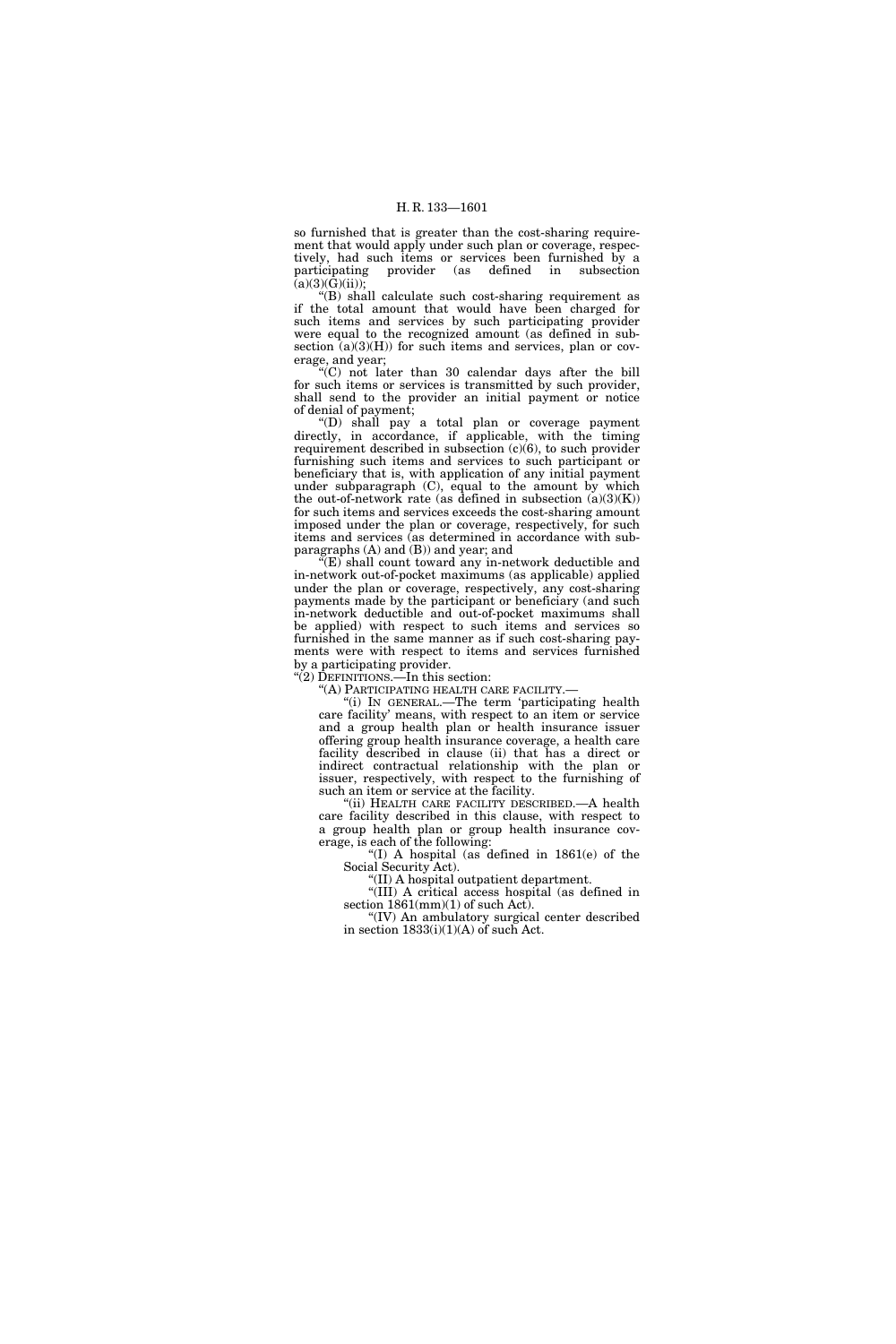"(V) Any other facility, specified by the Secretary, that provides items or services for which coverage is provided under the plan or coverage, respectively.

''(B) VISIT.—The term 'visit' shall, with respect to items and services furnished to an individual at a health care facility, include equipment and devices, telemedicine services, imaging services, laboratory services, preoperative and postoperative services, and such other items and services as the Secretary may specify, regardless of whether or not the provider furnishing such items or services is at the facility.

''(c) CERTAIN ACCESS FEES TO CERTAIN DATABASES.—In the case of a sponsor of a group health plan or health insurance issuer offering group health insurance coverage that, pursuant to subsection  $(a)(3)(E)(iii)$ , uses a database described in such subsection to determine a rate to apply under such subsection for an item or service by reason of having insufficient information described in such subsection with respect to such item or service, such sponsor or issuer shall cover the cost for access to such database.'

(2) TRANSFER AMENDMENT.—Subpart B of part 7 of title I of the Employee Retirement Income Security Act of 1974 (29 U.S.C. 1185 et seq.), as amended by paragraph (1), is further amended by adding at the end the following:

#### **''SEC. 722. OTHER PATIENT PROTECTIONS.**

''(a) CHOICE OF HEALTH CARE PROFESSIONAL.—If a group health plan, or a health insurance issuer offering group health insurance coverage, requires or provides for designation by a participant or beneficiary of a participating primary care provider, then the plan or issuer shall permit each participant and beneficiary to designate any participating primary care provider who is available to accept such individual.

''(b) ACCESS TO PEDIATRIC CARE.—

''(1) PEDIATRIC CARE.—In the case of a person who has a child who is a participant or beneficiary under a group health plan, or group health insurance coverage offered by a health insurance issuer, if the plan or issuer requires or provides for the designation of a participating primary care provider for the child, the plan or issuer shall permit such person to designate a physician (allopathic or osteopathic) who specializes in pediatrics as the child's primary care provider if such provider participates in the network of the plan or issuer.

"(2) CONSTRUCTION.—Nothing in paragraph (1) shall be construed to waive any exclusions of coverage under the terms and conditions of the plan or health insurance coverage with respect to coverage of pediatric care.

''(c) PATIENT ACCESS TO OBSTETRICAL AND GYNECOLOGICAL CARE.— <br>"(1) GENERAL RIGHTS.—

"(A) DIRECT ACCESS.—A group health plan, or health insurance issuer offering group health insurance coverage, described in paragraph  $(2)$  may not require authorization or referral by the plan, issuer, or any person (including a primary care provider described in paragraph (2)(B)) in the case of a female participant or beneficiary who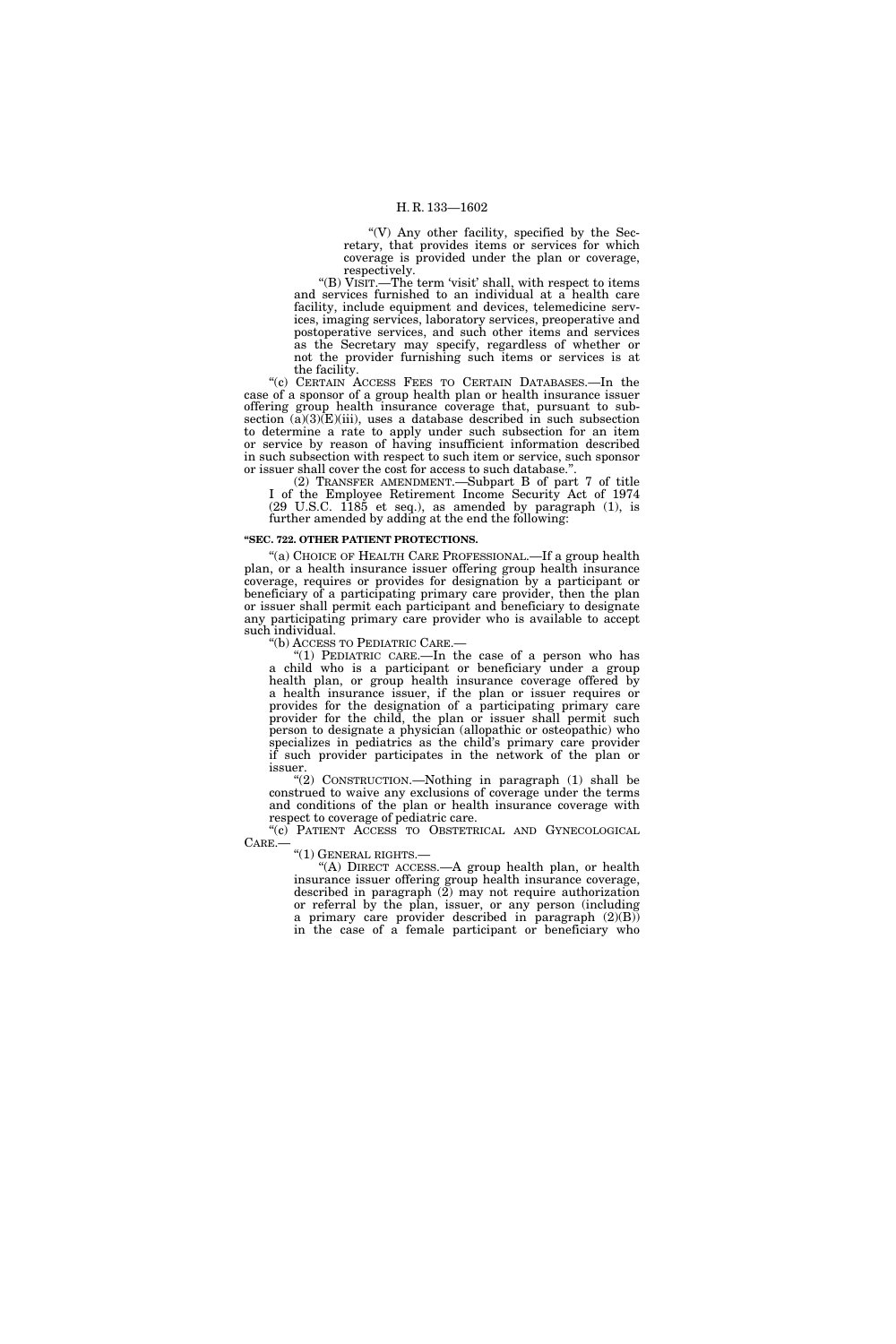seeks coverage for obstetrical or gynecological care provided by a participating health care professional who specializes in obstetrics or gynecology. Such professional shall agree to otherwise adhere to such plan's or issuer's policies and procedures, including procedures regarding referrals and obtaining prior authorization and providing services pursuant to a treatment plan (if any) approved by the plan or issuer.

''(B) OBSTETRICAL AND GYNECOLOGICAL CARE.—A group health plan or health insurance issuer described in paragraph (2) shall treat the provision of obstetrical and gynecological care, and the ordering of related obstetrical and gynecological items and services, pursuant to the direct access described under subparagraph (A), by a participating health care professional who specializes in obstetrics or gynecology as the authorization of the primary care provider.

"(2) APPLICATION OF PARAGRAPH. A group health plan, or health insurance issuer offering group health insurance coverage, described in this paragraph is a group health plan or coverage that—

(A) provides coverage for obstetric or gynecologic care; and

''(B) requires the designation by a participant or beneficiary of a participating primary care provider.

''(3) CONSTRUCTION.—Nothing in paragraph (1) shall be construed to—

"(A) waive any exclusions of coverage under the terms and conditions of the plan or health insurance coverage with respect to coverage of obstetrical or gynecological care; or

''(B) preclude the group health plan or health insurance issuer involved from requiring that the obstetrical or gynecological provider notify the primary care health care professional or the plan or issuer of treatment decisions.''. (3) CLERICAL AMENDMENT.—The table of contents of the Employee Retirement Income Security Act of 1974 is amended by inserting after the item relating to section 714 the following:

''Sec. 715. Additional market reforms.

''Sec. 716. Preventing surprise medical bills.

''Sec. 722. Other patient protections.''.

(c) IRC AMENDMENTS.— (1) IN GENERAL.—Subchapter B of chapter 100 of the Internal Revenue Code of 1986 is amended by adding at the end the following:

# **''SEC. 9816. PREVENTING SURPRISE MEDICAL BILLS.**

''(a) COVERAGE OF EMERGENCY SERVICES.— ''(1) IN GENERAL.—If a group health plan provides or covers any benefits with respect to services in an emergency department of a hospital or with respect to emergency services in an independent freestanding emergency department (as defined in paragraph  $(3)(D)$ , the plan shall cover emergency services (as defined in paragraph  $(3)(C)$ )—

''(A) without the need for any prior authorization determination;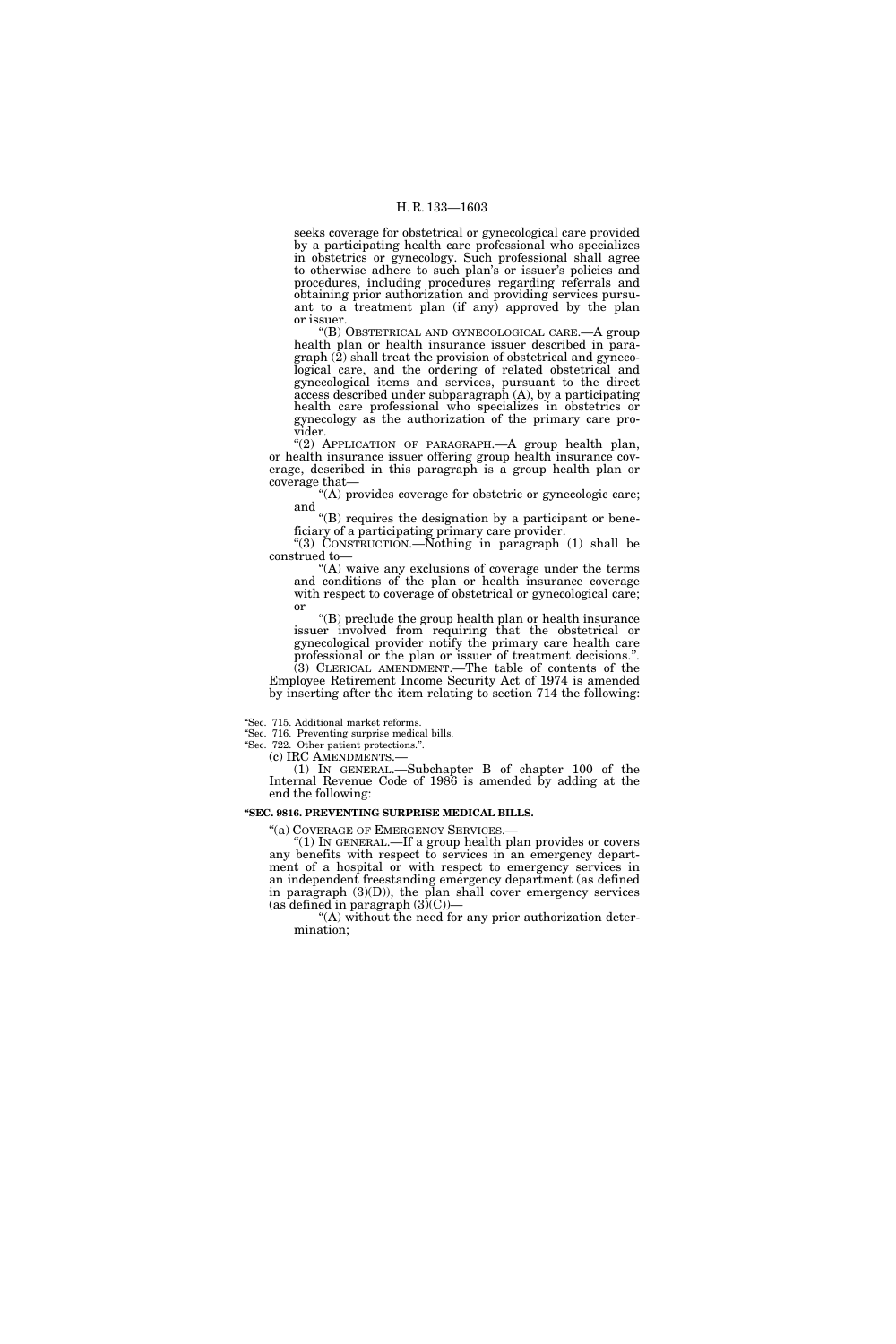''(B) whether the health care provider furnishing such services is a participating provider or a participating emergency facility, as applicable, with respect to such services;

''(C) in a manner so that, if such services are provided to a participant or beneficiary by a nonparticipating provider or a nonparticipating emergency facility—

''(i) such services will be provided without imposing any requirement under the plan for prior authorization of services or any limitation on coverage that is more restrictive than the requirements or limitations that apply to emergency services received from participating providers and participating emergency facilities with respect to such plan;

''(ii) the cost-sharing requirement is not greater than the requirement that would apply if such services were provided by a participating provider or a participating emergency facility;

''(iii) such cost-sharing requirement is calculated as if the total amount that would have been charged for such services by such participating provider or participating emergency facility were equal to the recognized amount (as defined in paragraph  $(3)(H)$ ) for such services, plan, and year;

''(iv) the group health plan—

 $f(I)$  not later than 30 calendar days after the bill for such services is transmitted by such provider or facility, sends to the provider or facility, as applicable, an initial payment or notice of denial of payment; and

''(II) pays a total plan payment directly to such provider or facility, respectively (in accordance, if applicable, with the timing requirement described in subsection  $(c)(6)$  that is, with application of any initial payment under subclause (I), equal to the amount by which the out-of-network rate (as defined in paragraph (3)(K)) for such services exceeds the cost-sharing amount for such services (as determined in accordance with clauses (ii) and (iii)) and year; and

''(iv) any cost-sharing payments made by the participant or beneficiary with respect to such emergency services so furnished shall be counted toward any in-network deductible or out-of-pocket maximums applied under the plan (and such in-network deductible and out-of-pocket maximums shall be applied) in the same manner as if such cost-sharing payments were made with respect to emergency services furnished by a participating provider or a participating emergency facility; and

 $\mathrm{``(D)}$  without regard to any other term or condition of such coverage (other than exclusion or coordination of benefits, or an affiliation or waiting period, permitted under section 2704 of the Public Health Service Act, including as incorporated pursuant to section 715 of the Employee Retirement Income Security Act of 1974 and section 9815 of this Act, and other than applicable cost-sharing).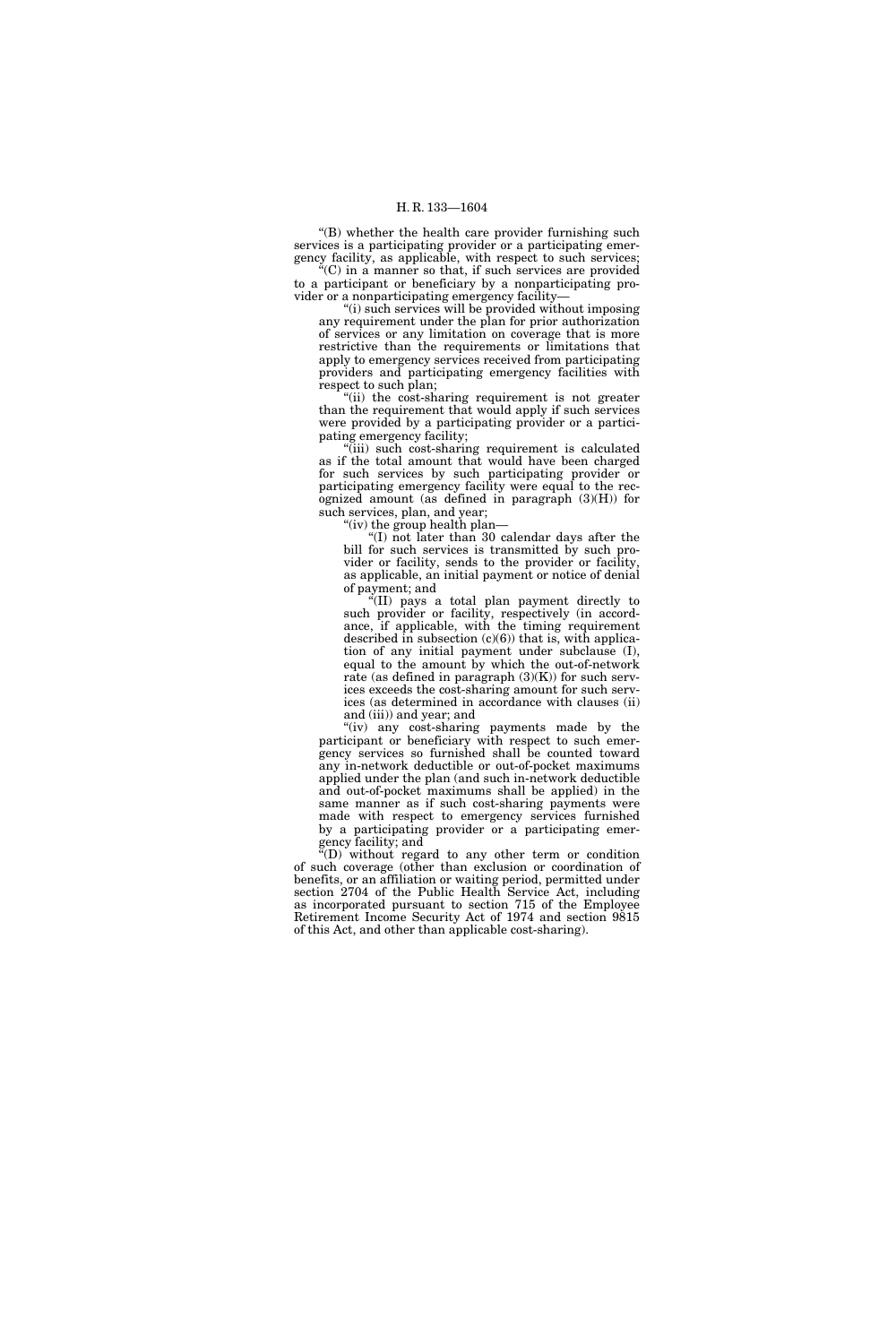"(2) AUDIT PROCESS AND REGULATIONS FOR QUALIFYING PAY-MENT AMOUNTS.—

''(A) AUDIT PROCESS.—

''(i) IN GENERAL.—Not later than October 1, 2021, the Secretary, in consultation with the Secretary of Health and Human Services and the Secretary of Labor, shall establish through rulemaking a process, in accordance with clause (ii), under which group health plans are audited by the Secretary or applicable State authority to ensure that—

''(I) such plans are in compliance with the requirement of applying a qualifying payment amount under this section; and

''(II) such qualifying payment amount so applied satisfies the definition under paragraph  $(\overline{3})$ (E) with respect to the year involved, including with respect to a group health plan described in clause (ii) of such paragraph  $(3)(E)$ .

''(ii) AUDIT SAMPLES.—Under the process established pursuant to clause (i), the Secretary—

''(I) shall conduct audits described in such clause, with respect to a year (beginning with 2022), of a sample with respect to such year of claims data from not more than 25 group health plans; and

''(II) may audit any group health plan if the Secretary has received any complaint or other information about such plan or coverage, respectively, that involves the compliance of the plan with either of the requirements described in subclauses (I) and (II) of such clause.

''(iii) REPORTS.—Beginning for 2022, the Secretary shall annually submit to Congress a report on the number of plans and issuers with respect to which audits were conducted during such year pursuant to this subparagraph.

''(B) RULEMAKING.—Not later than July 1, 2021, the Secretary, in consultation with the Secretary of Labor and the Secretary of Health and Human Services, shall establish through rulemaking—

"(i) the methodology the group health plan shall use to determine the qualifying payment amount, differentiating by large group market and small group market;

"(ii) the information such plan or issuer, respectively, shall share with the nonparticipating provider or nonparticipating facility, as applicable, when making such a determination;

"(iii) the geographic regions applied for purposes of this subparagraph, taking into account access to items and services in rural and underserved areas, including health professional shortage areas, as defined in section 332 of the Public Health Service Act; and

"(iv) a process to receive complaints of violations of the requirements described in subclauses (I) and (II) of subparagraph  $(A)(i)$  by group health plans.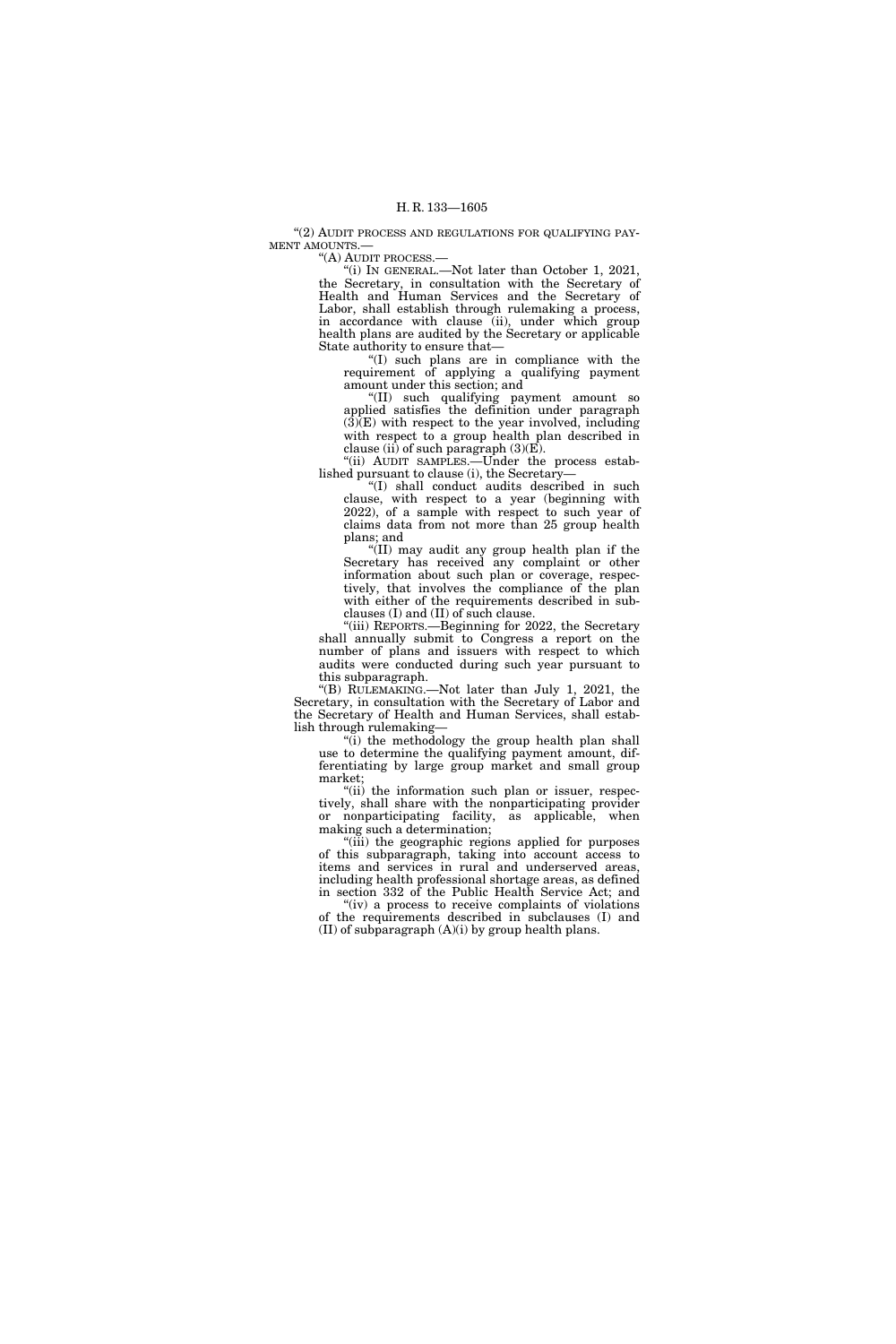Such rulemaking shall take into account payments that are made by such plan that are not on a fee-for-service basis. Such methodology may account for relevant payment adjustments that take into account quality or facility type (including higher acuity settings and the case-mix of various facility types) that are otherwise taken into account for purposes of determining payment amounts with respect to participating facilities. In carrying out clause (iii), the Secretary shall consult with the National Association of Insurance Commissioners to establish the geographic regions under such clause and shall periodically update such regions, as appropriate, taking into account the findings of the report submitted under section 109(a) of the No Surprises Act.

''(3) DEFINITIONS.—In this subchapter:

''(A) EMERGENCY DEPARTMENT OF A HOSPITAL.—The term 'emergency department of a hospital' includes a hospital outpatient department that provides emergency services (as defined in subparagraph  $(\hat{C})(i)$ ).

''(B) EMERGENCY MEDICAL CONDITION.—The term 'emergency medical condition' means a medical condition manifesting itself by acute symptoms of sufficient severity (including severe pain) such that a prudent layperson, who possesses an average knowledge of health and medicine, could reasonably expect the absence of immediate medical attention to result in a condition described in clause (i), (ii), or (iii) of section  $1867(e)(1)(A)$  of the Social Security Act.

''(C) EMERGENCY SERVICES.—

''(i) IN GENERAL.—The term 'emergency services', with respect to an emergency medical condition, means—

''(I) a medical screening examination (as required under section 1867 of the Social Security Act, or as would be required under such section if such section applied to an independent freestanding emergency department) that is within the capability of the emergency department of a hospital or of an independent freestanding emergency department, as applicable, including ancillary services routinely available to the emergency department to evaluate such emergency medical condition; and

''(II) within the capabilities of the staff and facilities available at the hospital or the independent freestanding emergency department, as applicable, such further medical examination and treatment as are required under section 1867 of such Act, or as would be required under such section if such section applied to an independent freestanding emergency department, to stabilize the patient (regardless of the department of the hospital in which such further examination or treatment is furnished).<br>"(ii) INCLUSION OF ADDITIONAL SERVICES.-

'(I) IN GENERAL.—For purposes of this subsection and section 2799B–1 of the Public Health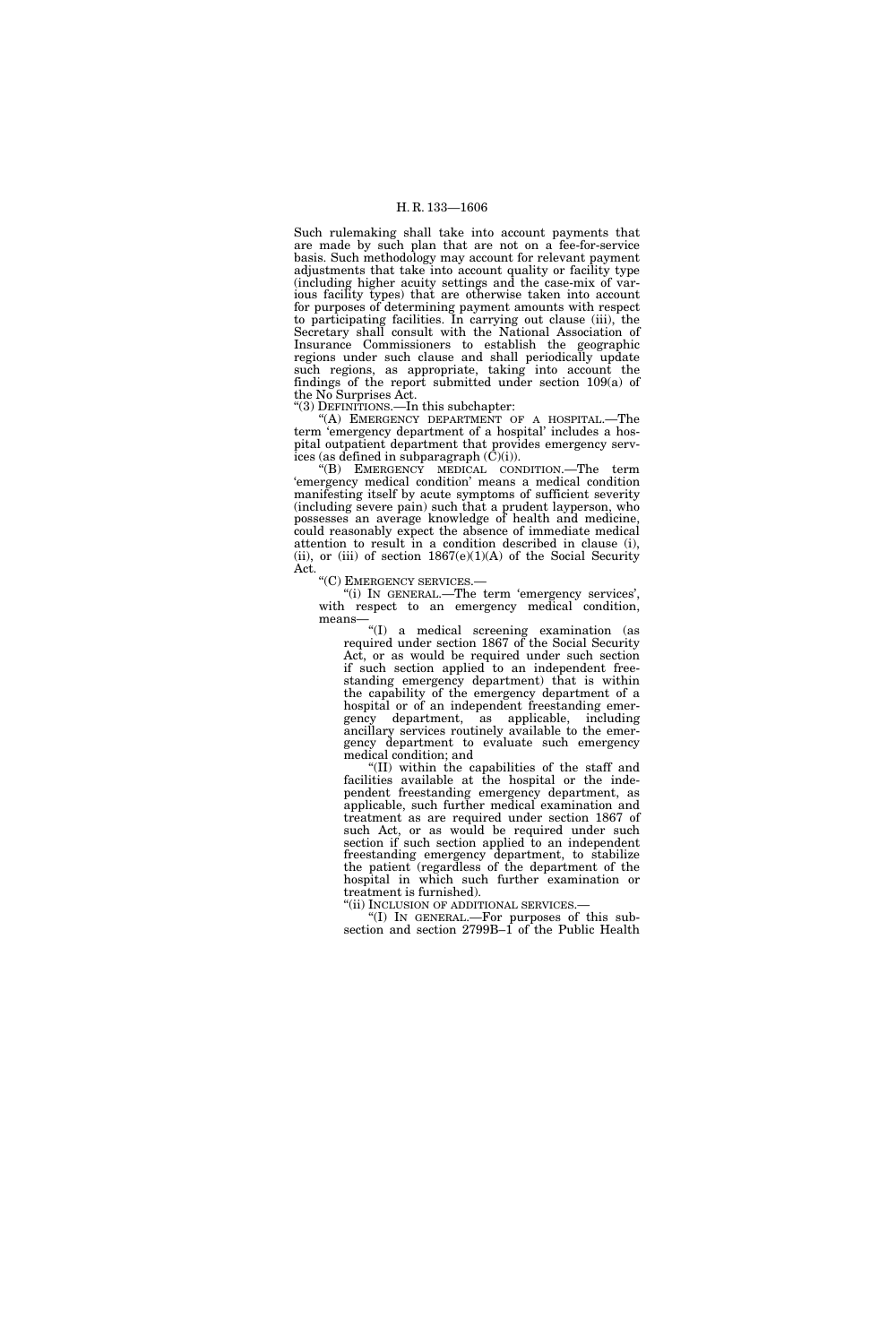Service Act, in the case of a participant or beneficiary who is enrolled in a group health plan and who is furnished services described in clause (i) with respect to an emergency medical condition, the term 'emergency services' shall include, unless each of the conditions described in subclause (II) are met, in addition to the items and services described in clause (i), items and services—

''(aa) for which benefits are provided or covered under the plan; and

"(bb) that are furnished by a nonparticipating provider or nonparticipating emergency facility (regardless of the department of the hospital in which such items or services are furnished) after the participant or beneficiary is stabilized and as part of outpatient observation or an inpatient or outpatient stay with respect to the visit in which the services described in clause (i) are furnished.

''(II) CONDITIONS.—For purposes of subclause (I), the conditions described in this subclause, with respect to a participant or beneficiary who is stabilized and furnished additional items and services described in subclause (I) after such stabilization by a provider or facility described in subclause (I), are the following;

"(aa) Such provider or facility determines such individual is able to travel using nonmedical transportation or nonemergency medical transportation.

''(bb) Such provider furnishing such additional items and services satisfies the notice and consent criteria of section 2799B–2(d) with respect to such items and services.

''(cc) Such individual is in a condition to receive (as determined in accordance with guidelines issued by the Secretary pursuant to rulemaking) the information described in section 2799B–2 and to provide informed consent under such section, in accordance with applicable State law.

"(dd) Such other conditions, as specified by the Secretary, such as conditions relating to coordinating care transitions to partici-

pating providers and facilities.<br>"(D) INDEPENDENT FREESTANDING EMERGENCY DEPART-MENT.—The term 'independent freestanding emergency department' means a health care facility that—

''(i) is geographically separate and distinct and licensed separately from a hospital under applicable State law; and

"(ii) provides any of the emergency services (as defined in subparagraph (C)(i)).

''(E) QUALIFYING PAYMENT AMOUNT.— ''(i) IN GENERAL.—The term 'qualifying payment amount' means, subject to clauses (ii) and (iii), with respect to a sponsor of a group health plan—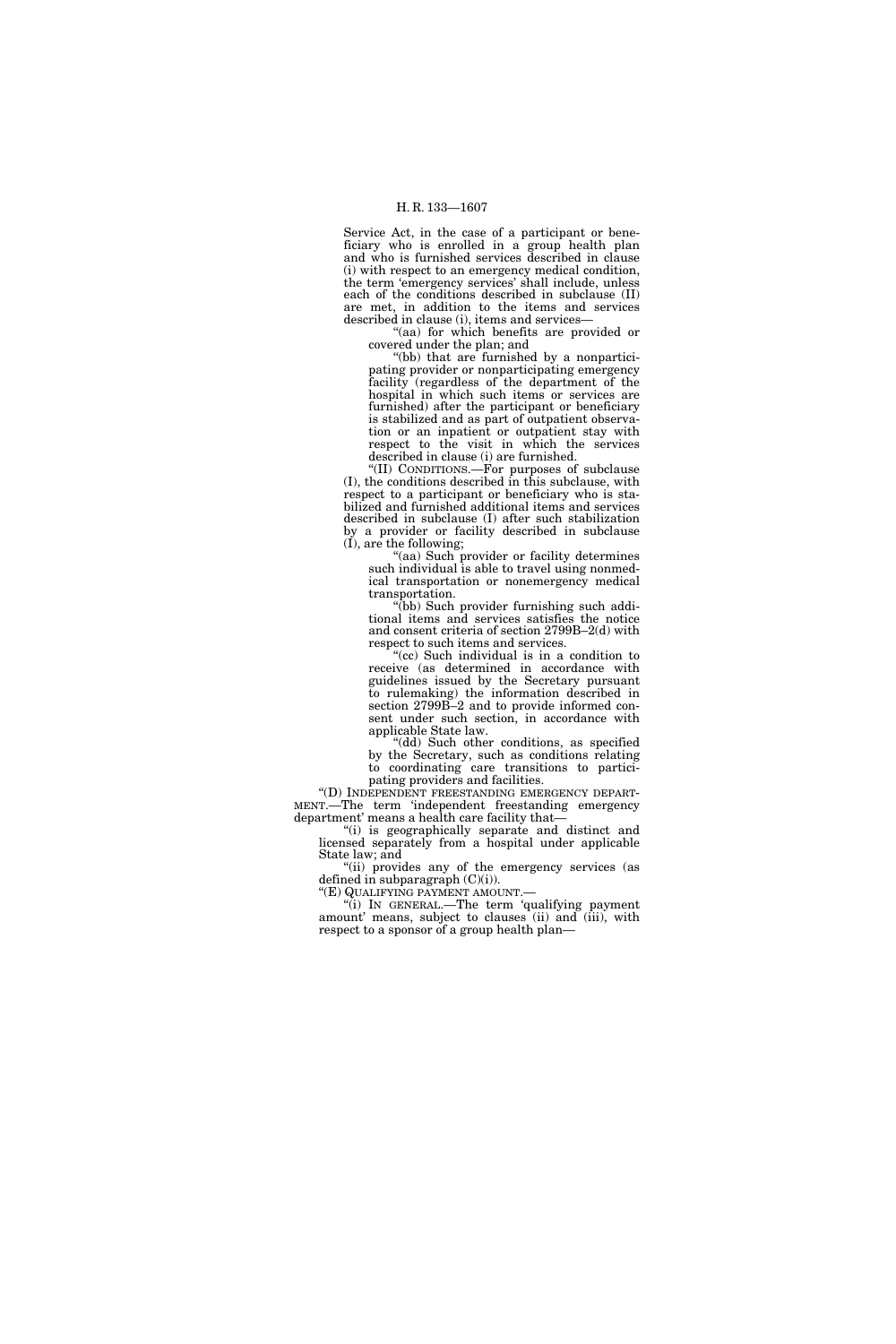''(I) for an item or service furnished during 2022, the median of the contracted rates recognized by the plan (determined with respect to all such plans of such sponsor that are offered within the same insurance market (specified in subclause (I), (II), or (III) of clause (iv)) as the plan) as the total maximum payment (including the costsharing amount imposed for such item or service and the amount to be paid by the plan) under such plans on January 31, 2019 for the same or a similar item or service that is provided by a provider in the same or similar specialty and provided in the geographic region in which the item or service is furnished, consistent with the methodology established by the Secretary under paragraph (2)(B), increased by the percentage increase in the consumer price index for all urban consumers (United States city average) over 2019, such percentage increase over 2020, and such percentage increase over 2021; and

''(II) for an item or service furnished during 2023 or a subsequent year, the qualifying payment amount determined under this clause for such an item or service furnished in the previous year, increased by the percentage increase in the consumer price index for all urban consumers (United States city average) over such previous year.

''(ii) NEW PLANS AND COVERAGE.—The term 'qualifying payment amount' means, with respect to a sponsor of a group health plan in a geographic region in which such sponsor, respectively, did not offer any group health plan or health insurance coverage during 2019—

''(I) for the first year in which such group health plan is offered in such region, a rate (determined in accordance with a methodology established by the Secretary) for items and services that are covered by such plan and furnished during such first year; and

''(II) for each subsequent year such group health plan is offered in such region, the qualifying payment amount determined under this clause for such items and services furnished in the previous year, increased by the percentage increase in the consumer price index for all urban consumers (United States city average) over such previous year.

"(iii) INSUFFICIENT INFORMATION; NEWLY COVERED ITEMS AND SERVICES.—In the case of a sponsor of a group health plan that does not have sufficient information to calculate the median of the contracted rates described in clause (i)(I) in 2019 (or, in the case of a newly covered item or service (as defined in clause (v)(III)), in the first coverage year (as defined in clause (v)(I)) for such item or service with respect to such plan) for an item or service (including with respect to provider type, or amount, of claims for items or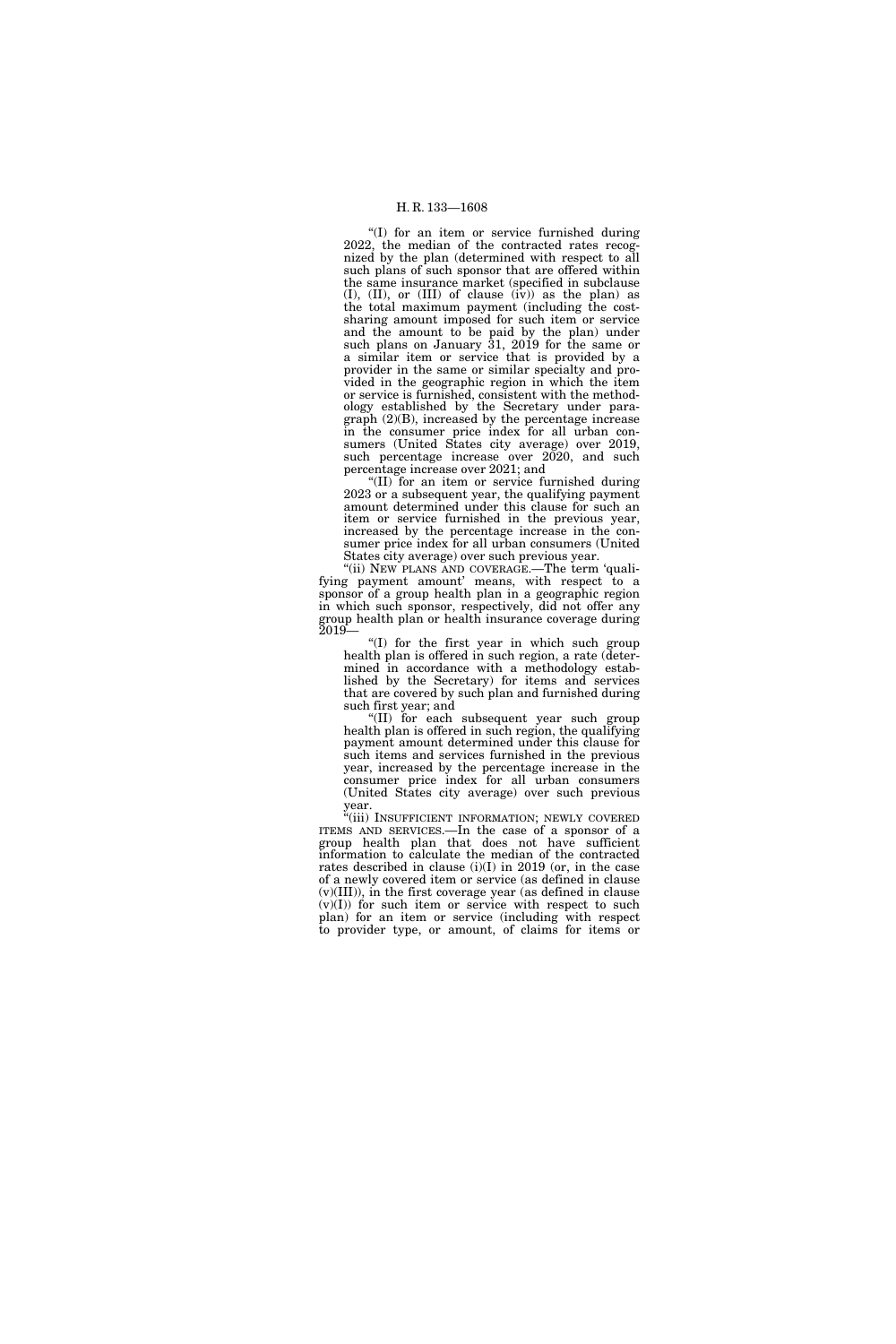services (as determined by the Secretary) provided in a particular geographic region (other than in a case with respect to which clause (ii) applies) the term 'qualifying payment amount'—

 $\overline{f(I)}$  for an item or service furnished during  $2022$  (or, in the case of a newly covered item or service, during the first coverage year for such item or service with respect to such plan), means such rate for such item or service determined by the sponsor through use of any database that is determined, in accordance with rulemaking described in paragraph (2)(B), to not have any conflicts of interest and to have sufficient information reflecting allowed amounts paid to a health care provider or facility for relevant services furnished in the applicable geographic region (such as a State all-payer claims database);

''(II) for an item or service furnished in a subsequent year (before the first sufficient information year (as defined in clause (v)(II)) for such item or service with respect to such plan), means the rate determined under subclause (I) or this subclause, as applicable, for such item or service for the year previous to such subsequent year, increased by the percentage increase in the consumer price index for all urban consumers (United States city average) over such previous year;

''(III) for an item or service furnished in the first sufficient information year for such item or service with respect to such plan, has the meaning given the term qualifying payment amount in clause (i)(I), except that in applying such clause to such item or service, the reference to 'furnished during 2022' shall be treated as a reference to furnished during such first sufficient information year, the reference to 'on January 31, 2019' shall be treated as a reference to in such sufficient information year, and the increase described in such clause shall not be applied; and

''(IV) for an item or service furnished in any year subsequent to the first sufficient information year for such item or service with respect to such plan, has the meaning given such term in clause (i)(II), except that in applying such clause to such item or service, the reference to 'furnished during 2023 or a subsequent year' shall be treated as a reference to furnished during the year after such first sufficient information year or a subsequent year.

''(iv) INSURANCE MARKET.—For purposes of clause (i)(I), a health insurance market specified in this clause is one of the following:

''(I) The large group market (other than plans described in subclause (III)).

''(II) The small group market (other than plans described in subclause (III)).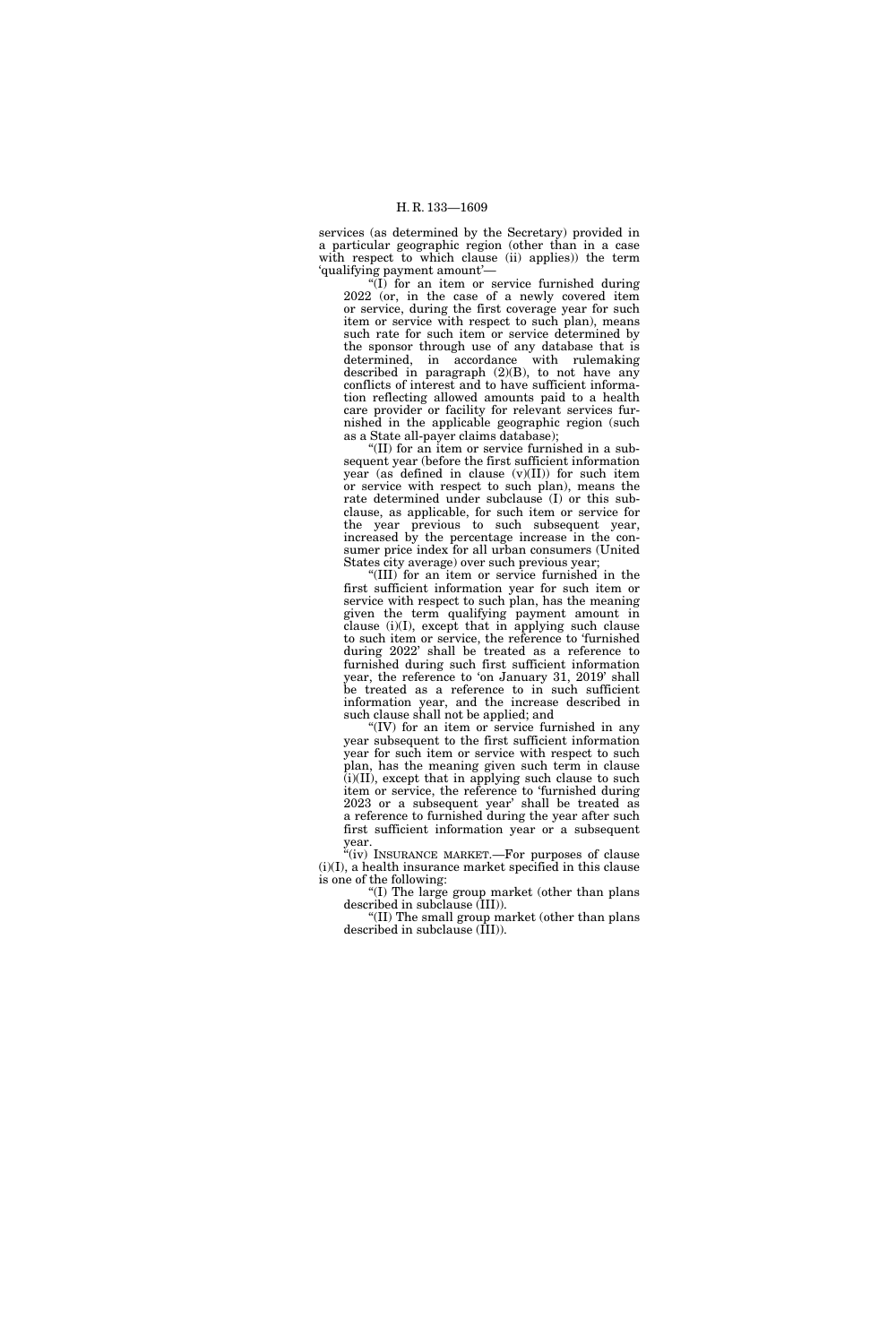''(III) In the case of a self-insured group health plan, other self-insured group health plans.  $E^{\alpha}(v)$  DEFINITIONS.—For purposes of this subpara-

graph:

''(I) FIRST COVERAGE YEAR.—The term 'first coverage year' means, with respect to a group health plan and an item or service for which coverage is not offered in 2019 under such plan or coverage, the first year after 2019 for which coverage for such item or service is offered under such plan.

"(II) FIRST SUFFICIENT INFORMATION YEAR.-The term 'first sufficient information year' means, with respect to a group health plan-

"(aa) in the case of an item or service for which the plan does not have sufficient information to calculate the median of the contracted rates described in clause (i)(I) in 2019, the first year subsequent to 2022 for which such sponsor has such sufficient information to calculate the median of such contracted rates in the year previous to such first subsequent year; and

"(bb) in the case of a newly covered item or service, the first year subsequent to the first coverage year for such item or service with respect to such plan for which the sponsor has sufficient information to calculate the median of the contracted rates described in clause (i)(I) in the year previous to such first subsequent year.

''(III) NEWLY COVERED ITEM OR SERVICE.—The term 'newly covered item or service' means, with respect to a group health plan, an item or service for which coverage was not offered in 2019 under such plan or coverage, but is offered under such plan or coverage in a year after 2019.

"(F) NONPARTICIPATING EMERGENCY FACILITY; PARTICI-PATING EMERGENCY FACILITY.—

"(i) NONPARTICIPATING EMERGENCY FACILITY.—The term 'nonparticipating emergency facility' means, with respect to an item or service and a group health plan, an emergency department of a hospital, or an independent freestanding emergency department, that does not have a contractual relationship directly or indirectly with the plan for furnishing such item or service under the plan.

"(ii) PARTICIPATING EMERGENCY FACILITY.—The term 'participating emergency facility' means, with respect to an item or service and a group health plan, an emergency department of a hospital, or an independent freestanding emergency department, that has a contractual relationship directly or indirectly with the plan, with respect to the furnishing of such an item or service at such facility.

''(G) NONPARTICIPATING PROVIDERS; PARTICIPATING PRO- VIDERS.—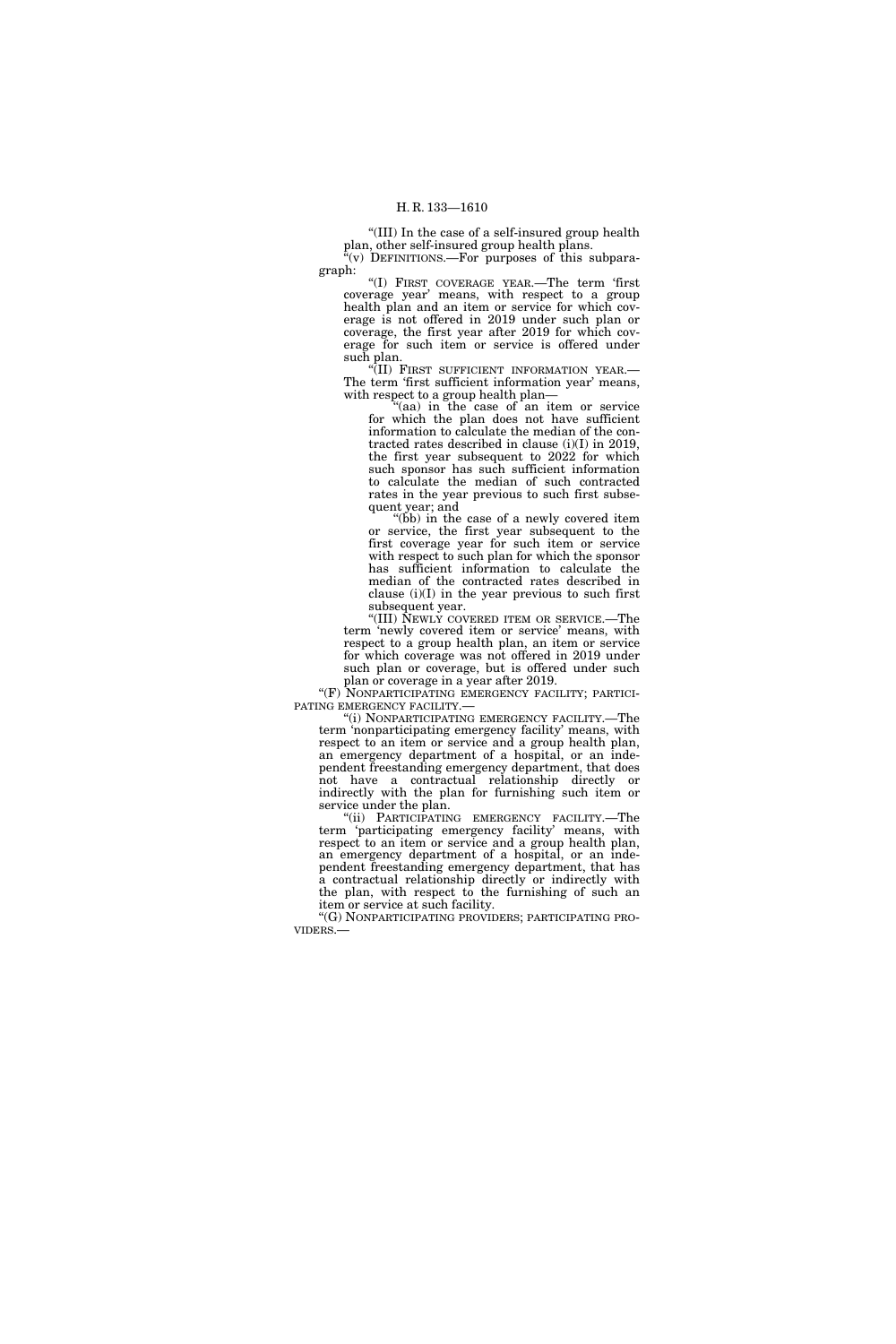''(i) NONPARTICIPATING PROVIDER.—The term 'nonparticipating provider' means, with respect to an item or service and a group health plan, a physician or other health care provider who is acting within the scope of practice of that provider's license or certification under applicable State law and who does not have a contractual relationship with the plan or issuer, respectively, for furnishing such item or service under the plan.

''(ii) PARTICIPATING PROVIDER.—The term 'participating provider' means, with respect to an item or service and a group health plan, a physician or other health care provider who is acting within the scope of practice of that provider's license or certification under applicable State law and who has a contractual relationship with the plan for furnishing such item or service under the plan.

''(H) RECOGNIZED AMOUNT.—The term 'recognized amount' means, with respect to an item or service furnished by a nonparticipating provider or nonparticipating emergency facility during a year and a group health plan—

"(i) subject to clause (iii), in the case of such item or service furnished in a State that has in effect a specified State law with respect to such plan; such a nonparticipating provider or nonparticipating emergency facility; and such an item or service, the amount determined in accordance with such law;

"(ii) subject to clause (iii), in the case of such item or service furnished in a State that does not have in effect a specified State law, with respect to such plan; such a nonparticipating provider or nonparticipating emergency facility; and such an item or service, the amount that is the qualifying payment amount (as defined in subparagraph (E)) for such year and determined in accordance with rulemaking described in paragraph  $(2)(B)$  for such item or service; or

(iii) in the case of such item or service furnished in a State with an All-Payer Model Agreement under section 1115A of the Social Security Act, the amount that the State approves under such system for such item or service so furnished.

''(I) SPECIFIED STATE LAW.—The term 'specified State law' means, with respect to a State, an item or service furnished by a nonparticipating provider or nonparticipating emergency facility during a year and a group health plan, a State law that provides for a method for determining the total amount payable under such a plan (to the extent such State law applies to such plan, subject to section 514) in the case of a participant or beneficiary covered under such plan and receiving such item or service from such a nonparticipating provider or nonparticipating emergency facility.

''(J) STABILIZE.—The term 'to stabilize', with respect to an emergency medical condition (as defined in subparagraph  $(B)$ ), has the meaning give in section 1867 $(e)(3)$  of the Social Security Act (42 U.S.C. 1395dd(e)(3)).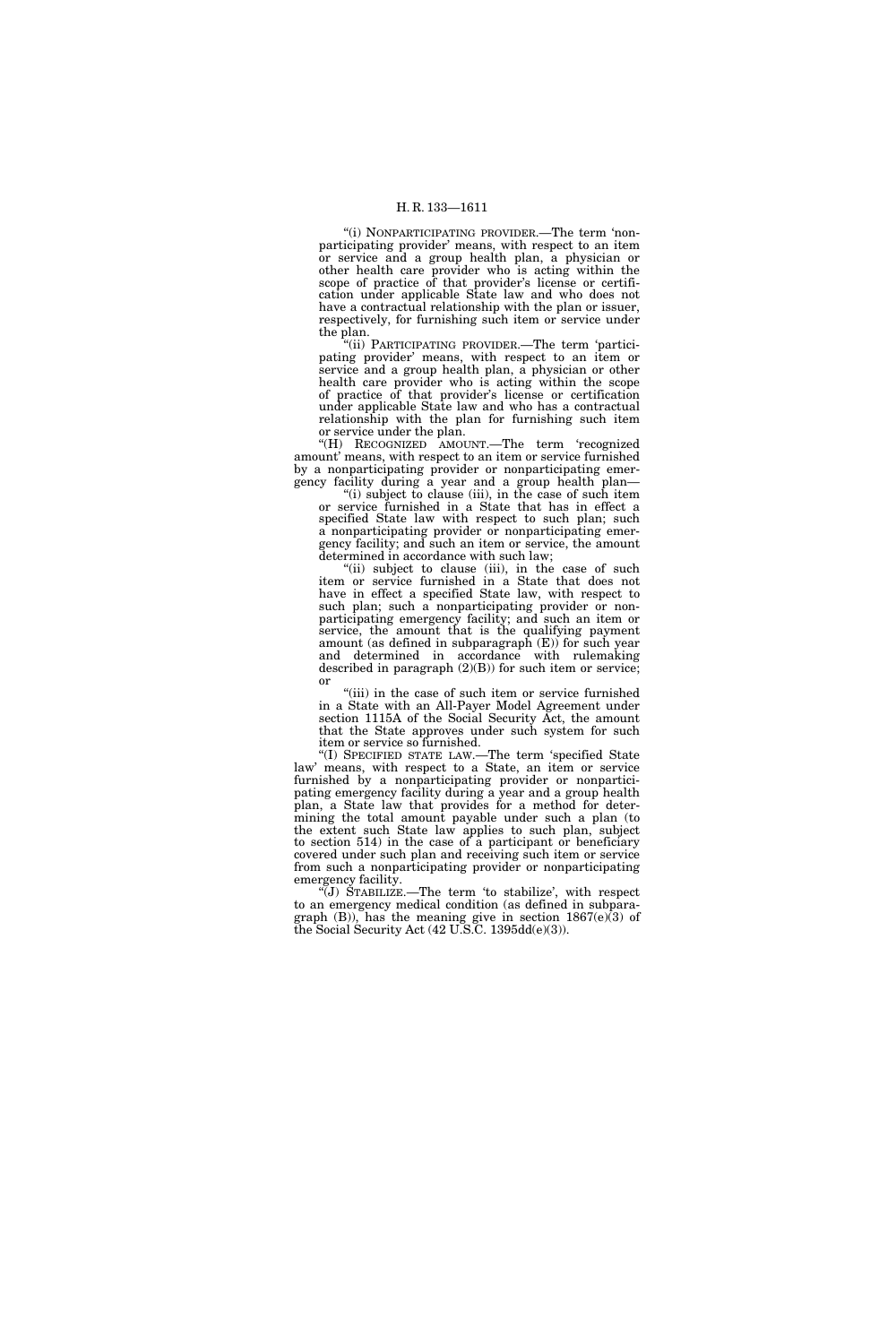''(K) OUT-OF-NETWORK RATE.—The term 'out-of-network rate' means, with respect to an item or service furnished in a State during a year to a participant or beneficiary of a group health plan receiving such item or service from a nonparticipating provider or nonparticipating emergency facility—

''(i) subject to clause (iii), in the case of such item or service furnished in a State that has in effect a specified State law with respect to such plan; such a nonparticipating provider or nonparticipating emergency facility; and such an item or service, the amount determined in accordance with such law;

"(ii) subject to clause (iii), in the case such State does not have in effect such a law with respect to such item or service, plan, and provider or facility—

''(I) subject to subclause (II), if the provider or facility (as applicable) and such plan or coverage agree on an amount of payment (including if such agreed on amount is the initial payment sent by the plan under subsection  $(a)(1)(C)(iv)(I)$ , subsection (b) $(1)(C)$ , or section  $9817(a)(3)(A)$ , as applicable, or is agreed on through open negotiations under subsection  $(c)(1)$  with respect to such item or service, such agreed on amount; or

''(II) if such provider or facility (as applicable) and such plan or coverage enter the independent dispute resolution process under subsection (c) and do not so agree before the date on which a certified IDR entity (as defined in paragraph (4) of such subsection) makes a determination with respect to such item or service under such subsection, the amount of such determination; or

''(iii) in the case such State has an All-Payer Model Agreement under section 1115A of the Social Security Act, the amount that the State approves under such system for such item or service so furnished.

''(L) COST-SHARING.—The term 'cost-sharing' includes copayments, coinsurance, and deductibles.

''(b) COVERAGE OF NON-EMERGENCY SERVICES PERFORMED BY NONPARTICIPATING PROVIDERS AT CERTAIN PARTICIPATING FACILI-TIES.—

"(1) In GENERAL.—In the case of items or services (other than emergency services to which subsection (a) applies) for which any benefits are provided or covered by a group health plan furnished to a participant or beneficiary of such plan by a nonparticipating provider (as defined in subsection  $(a)(3)(G)(i)$  (and who, with respect to such items and services, has not satisfied the notice and consent criteria of section 2799B–2(d) of the Public Health Service Act) with respect to a visit (as defined by the Secretary in accordance with paragraph (2)(B)) at a participating health care facility (as defined in paragraph  $(2)(A)$ , with respect to such plan, the plan-

 $(A)$  shall not impose on such participant or beneficiary a cost-sharing requirement for such items and services so furnished that is greater than the cost-sharing requirement that would apply under such plan had such items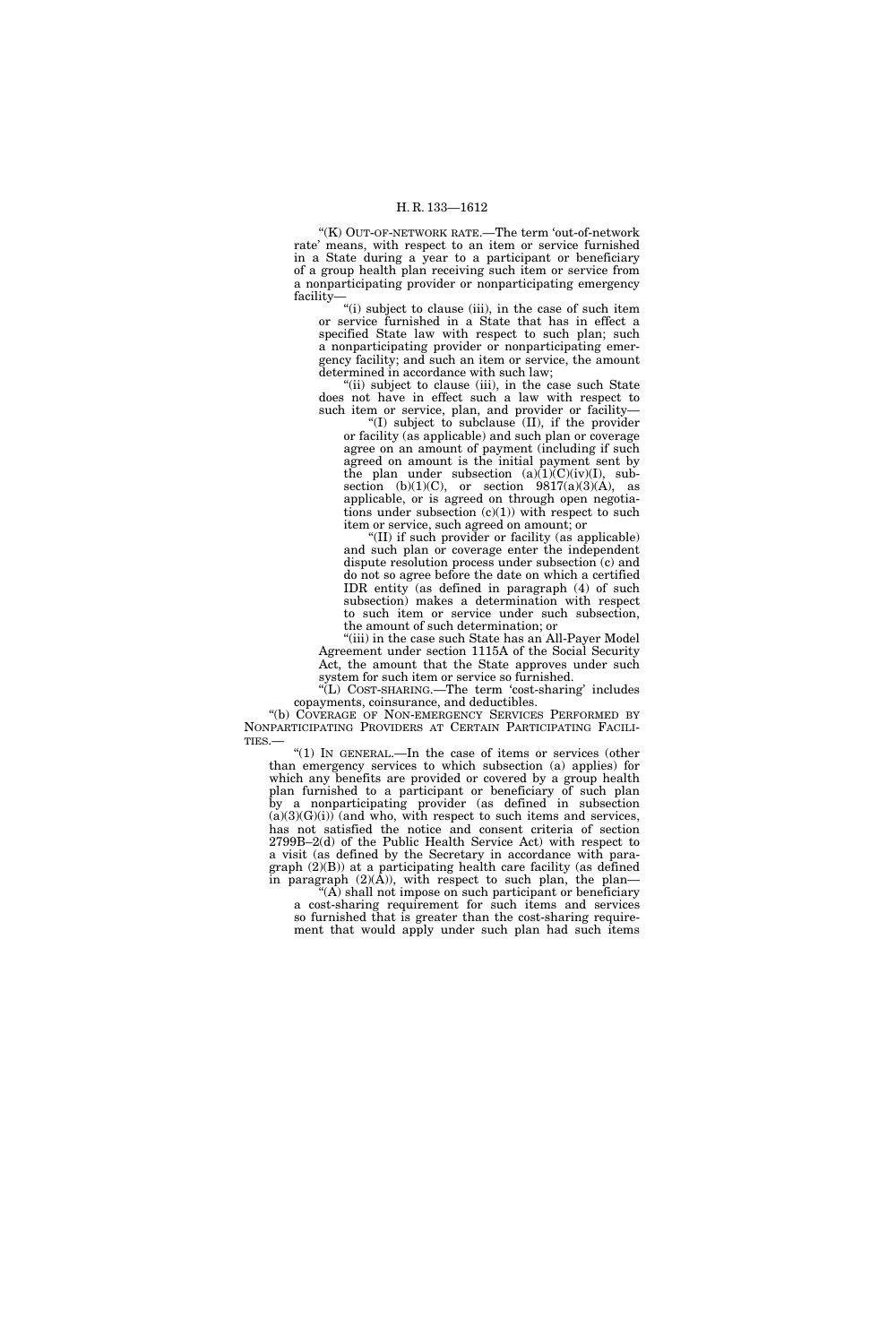or services been furnished by a participating provider (as defined in subsection  $(a)(3)(G)(ii)$ ;

''(B) shall calculate such cost-sharing requirement as if the total amount that would have been charged for such items and services by such participating provider were equal to the recognized amount (as defined in subsection  $(a)(3)(H)$  for such items and services, plan, and year;

''(C) not later than 30 calendar days after the bill for such items or services is transmitted by such provider, shall send to the provider an initial payment or notice of denial of payment;

''(D) shall pay a total plan payment directly, in accordance, if applicable, with the timing requirement described in subsection (c)(6), to such provider furnishing such items and services to such participant or beneficiary that is, with application of any initial payment under subparagraph (C), equal to the amount by which the out-of-network rate (as defined in subsection  $(a)(3)(K)$ ) for such items and services exceeds the cost-sharing amount imposed under the plan for such items and services (as determined in accordance with subparagraphs (A) and (B)) and year; and

"(E) shall count toward any in-network deductible and in-network out-of-pocket maximums (as applicable) applied under the plan, any cost-sharing payments made by the participant or beneficiary (and such in-network deductible and out-of-pocket maximums shall be applied) with respect to such items and services so furnished in the same manner as if such cost-sharing payments were with respect to items and services furnished by a participating provider. ''(2) DEFINITIONS.—In this section:

''(A) PARTICIPATING HEALTH CARE FACILITY.—

''(i) IN GENERAL.—The term 'participating health care facility' means, with respect to an item or service and a group health plan, a health care facility described in clause (ii) that has a direct or indirect contractual relationship with the plan, with respect to the furnishing of such an item or service at the facility.

"(ii) HEALTH CARE FACILITY DESCRIBED.—A health care facility described in this clause, with respect to a group health plan or health insurance coverage offered in the group or individual market, is each of the following:

"(I) A hospital (as defined in  $1861(e)$  of the Social Security Act).

''(II) A hospital outpatient department.

''(III) A critical access hospital (as defined in section  $1861 \, \text{(mm)} \, (1)$  of such Act).

''(IV) An ambulatory surgical center described in section  $1833(i)(1)(A)$  of such Act.

''(V) Any other facility, specified by the Secretary, that provides items or services for which coverage is provided under the plan or coverage, respectively.

''(B) VISIT.—The term 'visit' shall, with respect to items and services furnished to an individual at a health care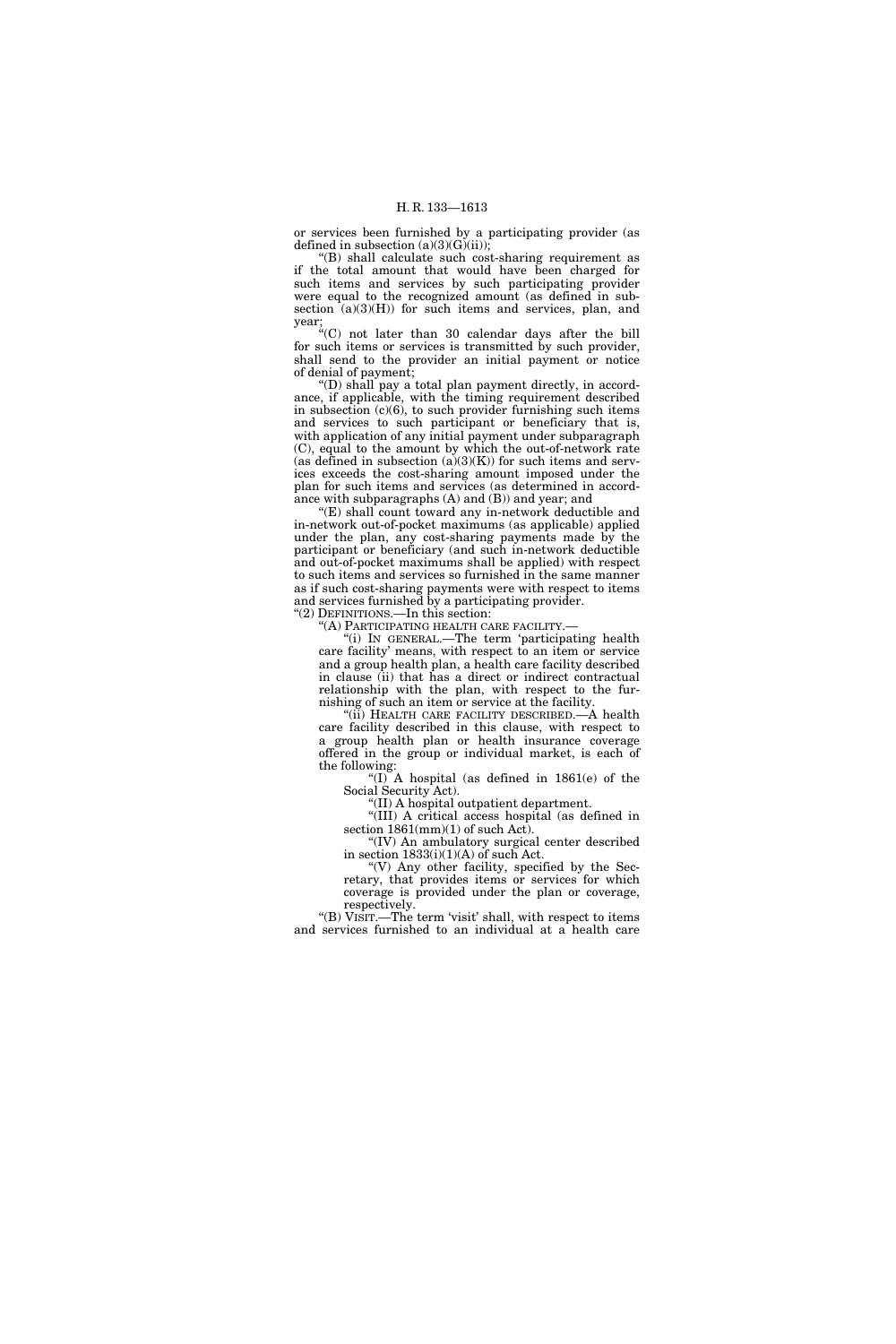facility, include equipment and devices, telemedicine services, imaging services, laboratory services, preoperative and postoperative services, and such other items and services as the Secretary may specify, regardless of whether or not the provider furnishing such items or services is at the facility.

''(c) CERTAIN ACCESS FEES TO CERTAIN DATABASES.—In the case of a sponsor of a group health plan that, pursuant to subsection  $(a)(3)(E)(iii)$ , uses a database described in such subsection to determine a rate to apply under such subsection for an item or service by reason of having insufficient information described in such subsection with respect to such item or service, such sponsor shall cover the cost for access to such database.''.

(2) TRANSFER AMENDMENT.—Subchapter B of chapter 100 of the Internal Revenue Code of 1986, as amended by paragraph (1), is further amended by adding at the end the following:

## **''SEC. 9822. OTHER PATIENT PROTECTIONS.**

"(a) CHOICE OF HEALTH CARE PROFESSIONAL.—If a group health plan requires or provides for designation by a participant or beneficiary of a participating primary care provider, then the plan shall permit each participant and beneficiary to designate any participating primary care provider who is available to accept such individual.

''(b) ACCESS TO PEDIATRIC CARE.—

"(1) PEDIATRIC CARE.—In the case of a person who has a child who is a participant or beneficiary under a group health plan if the plan requires or provides for the designation of a participating primary care provider for the child, the plan shall permit such person to designate a physician (allopathic or osteopathic) who specializes in pediatrics as the child's primary care provider if such provider participates in the network of the plan.

" $(2)$  CONSTRUCTION.—Nothing in paragraph  $(1)$  shall be construed to waive any exclusions of coverage under the terms and conditions of the plan with respect to coverage of pediatric care.

''(c) PATIENT ACCESS TO OBSTETRICAL AND GYNECOLOGICAL CARE.—<br>"(1) GENERAL RIGHTS.—

'(A) DIRECT ACCESS.—A group health plan described in paragraph (2) may not require authorization or referral by the plan, issuer, or any person (including a primary care provider described in paragraph  $(2)(B)$  in the case of a female participant or beneficiary who seeks coverage for obstetrical or gynecological care provided by a participating health care professional who specializes in obstetrics or gynecology. Such professional shall agree to otherwise adhere to such plan's policies and procedures, including procedures regarding referrals and obtaining prior authorization and providing services pursuant to a treatment plan (if any) approved by the plan.

''(B) OBSTETRICAL AND GYNECOLOGICAL CARE.—A group health plan described in paragraph (2) shall treat the provision of obstetrical and gynecological care, and the ordering of related obstetrical and gynecological items and services, pursuant to the direct access described under subparagraph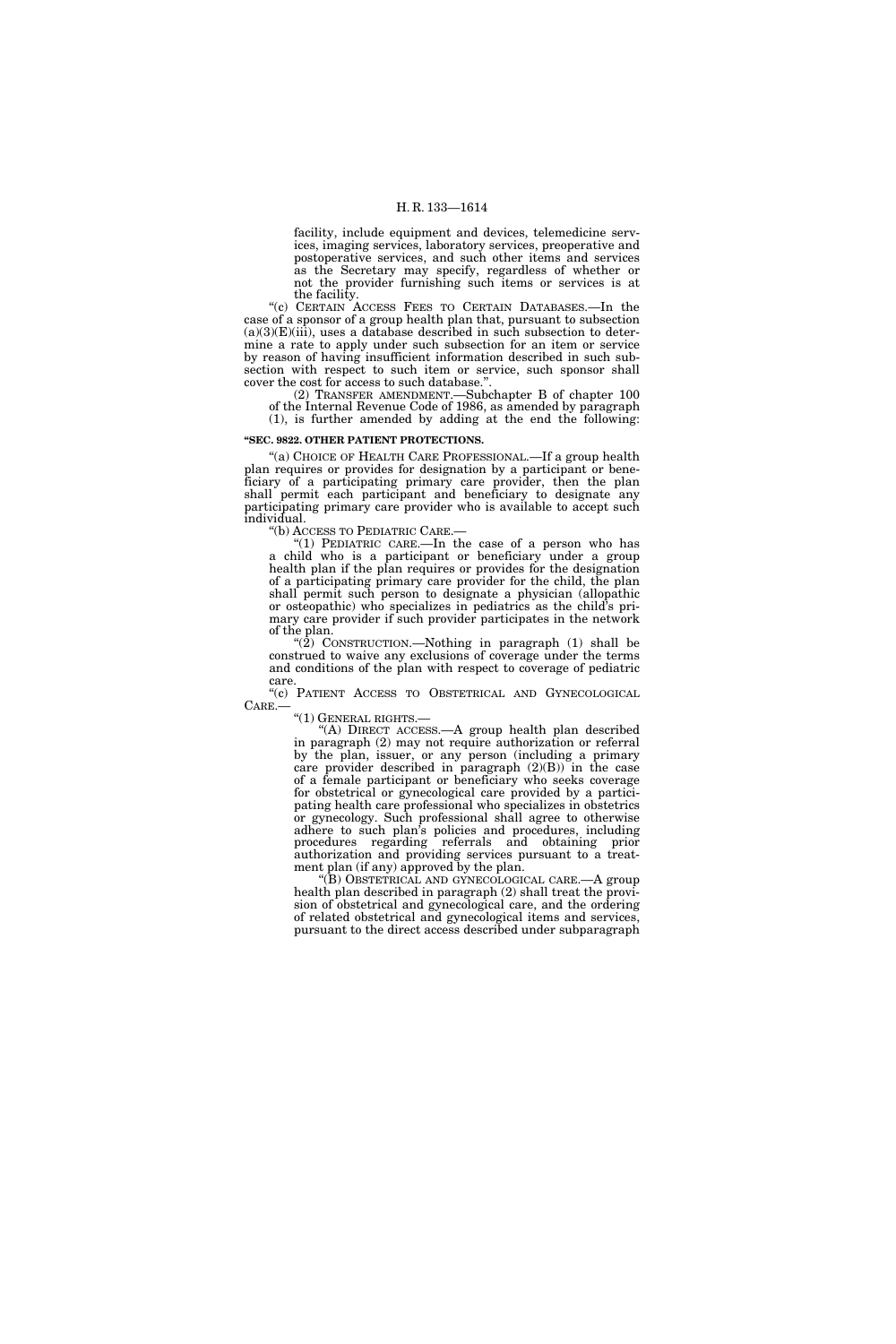(A), by a participating health care professional who specializes in obstetrics or gynecology as the authorization of the primary care provider.

"(2) APPLICATION OF PARAGRAPH.—A group health plan described in this paragraph is a group health plan that— ''(A) provides coverage for obstetric or gynecologic care;

and ''(B) requires the designation by a participant or beneficiary of a participating primary care provider.

''(3) CONSTRUCTION.—Nothing in paragraph (1) shall be construed to—

"(A) waive any exclusions of coverage under the terms and conditions of the plan with respect to coverage of obstetrical or gynecological care; or

''(B) preclude the group health plan involved from requiring that the obstetrical or gynecological provider notify the primary care health care professional or the plan or issuer of treatment decisions.''.

 $(3)$  CLERICAL AMENDMENT.—The table of sections for subchapter B of chapter 100 of the Internal Revenue Code of 1986 is amended by adding at the end the following new item:

''Sec. 9815. Additional market reforms.

''Sec. 9816. Preventing surprise medical bills.

''Sec. 9822. Other patient protections.''.

(4) CONFORMING AMENDMENTS.—

(A) IN GENERAL.—Section 223(c) of the Internal Revenue Code of 1986 is amended—

(i) in paragraph (1), by adding at the end the following:

''(D) SPECIAL RULE FOR INDIVIDUALS RECEIVING BENE-FITS SUBJECT TO SURPRISE BILLING STATUTES.—An individual shall not fail to be treated as an eligible individual for any period merely because the individual receives benefits for medical care subject to and in accordance with section 9816 or 9817, section 2799A–1 or 2799A–2 of the Public Health Service Act, or section 716 or 717 of the Employee Retirement Income Security Act of 1974, or any State law providing similar protections to such individual.''; and

(ii) in paragraph (2), by adding at the end the following:

''(F) SPECIAL RULE FOR SURPRISE BILLING.—A plan shall not fail to be treated as a high deductible health plan by reason of providing benefits for medical care in accordance with section 9816 or 9817, section 2799A–1 or 2799A– 2 of the Public Health Service Act, or section 716 or 717 of the Employee Retirement Income Security Act of 1974, or any State law providing similar protections to individuals, prior to the satisfaction of the deductible under para $graph (2)(A)(i).".$ 

(B) EFFECTIVE DATE.—The amendments made by subparagraph (A) shall apply for plan years beginning on or after January 1, 2022.

(d) ADDITIONAL APPLICATION PROVISIONS.—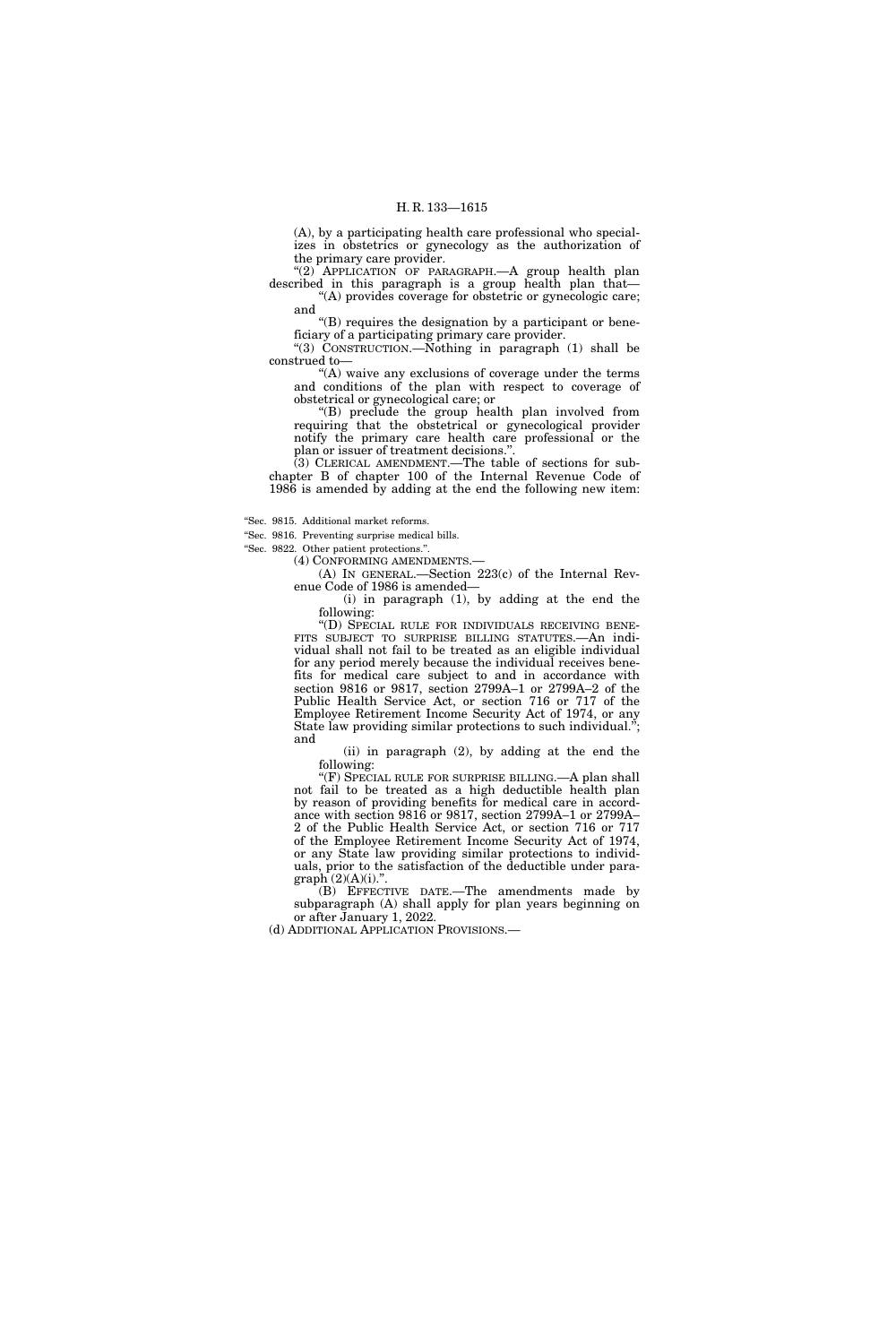(1) APPLICATION TO FEHB.—Section 8902 of title 5, United States Code, is amended by adding at the end the following new subsection:

''(p) Each contract under this chapter shall require the carrier to comply with requirements described in the provisions of sections 2799A–1, 2799A–2, and 2799A–7 of the Public Health Service Act, sections 716, 717, and 722 of the Employee Retirement Income Security Act of 1974, and sections 9816, 9817, and 9822 of the Internal Revenue Code of 1986 (as applicable) in the same manner as such provisions apply to a group health plan or health insurance issuer offering group or individual health insurance coverage, as described in such sections. The provisions of sections 2799B–1, 2799B–2, 2799B–3, and 2799B–5 of the Public Health Service Act shall apply to a health care provider and facility and an air ambulance provider described in such respective sections with respect to an enrollee in a health benefits plan under this chapter in the same manner as such provisions apply to such a provider and facility with respect to an enrollee in a group health plan or group or individual health insurance coverage offered by a health insurance issuer, as described in such sections.<sup>3</sup>

(2) APPLICATION TO GRANDFATHERED PLANS.—Section  $1251(a)$  of the Patient Protection and Affordable Care Act (42 U.S.C. 18011(a)) is amended by adding at the end the following:

''(5) APPLICATION OF ADDITIONAL PROVISIONS.—Sections 2799A–1, 2799A–2, and 2799A–7 of the Public Health Service Act shall apply to grandfathered health plans for plan years beginning on or after January 1, 2022.''.

(3) RULE OF CONSTRUCTION.—Nothing in this title, including the amendments made by this title may be construed as modifying, reducing, or eliminating—

(A) the protections under section 222 of the Indian Health Care Improvement Act (25 U.S.C. 1621u) and under subpart I of part 136 of title 42, Code of Federal Regulations (or any successor regulation), against payment liability for a patient who receives contract health services that are authorized by the Indian Health Service; or

(B) the requirements under section 1866(a)(1)(U) of the Social Security Act (42 U.S.C. 1395cc(a)(1)(U)).

(e) EFFECTIVE DATE.—The amendments made by this section shall apply with respect to plan years (or, in the case of the amendment made by subsection  $(d)(1)$ , with respect to contracts entered into or renewed for contract years) beginning on or after January 1, 2022.

#### **SEC. 103. DETERMINATION OF OUT-OF-NETWORK RATES TO BE PAID BY HEALTH PLANS; INDEPENDENT DISPUTE RESOLU-TION PROCESS.**

(a) PHSA.—Section 2799A–1, as added by section 102, is amended—

(1) by redesignating subsection (c) as subsection (d); and (2) by inserting after subsection (b) the following new subsection:

''(c) DETERMINATION OF OUT-OF-NETWORK RATES TO BE PAID BY HEALTH PLANS; INDEPENDENT DISPUTE RESOLUTION PROCESS.— "(1) DETERMINATION THROUGH OPEN NEGOTIATION.— "(A) IN GENERAL.—With respect to an item or service

furnished in a year by a nonparticipating provider or a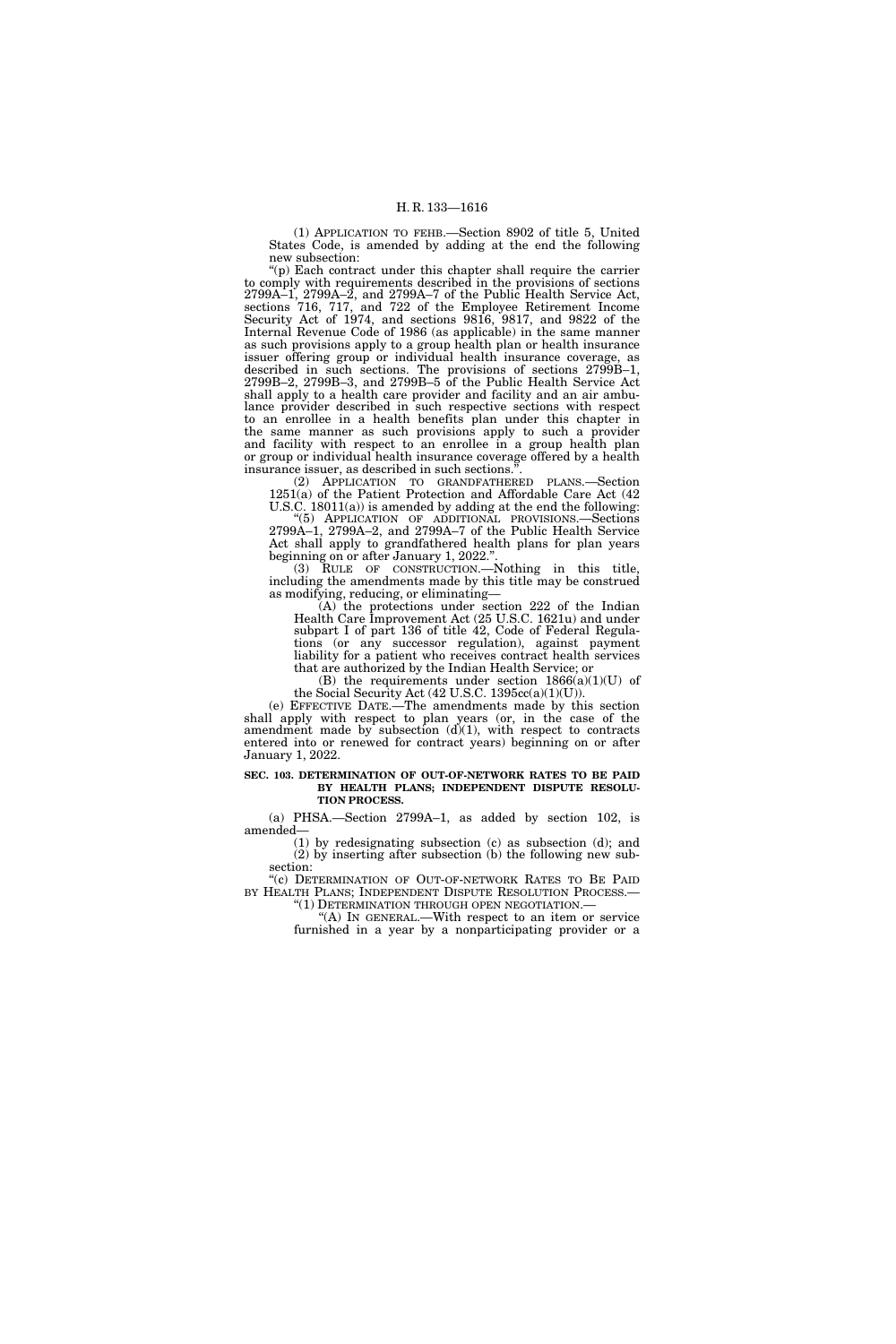nonparticipating facility, with respect to a group health plan or health insurance issuer offering group or individual health insurance coverage, in a State described in subsection (a)(3)(K)(ii) with respect to such plan or coverage and provider or facility, and for which a payment is required to be made by the plan or coverage pursuant to subsection  $(a)(1)$  or  $(b)(1)$ , the provider or facility (as applicable) or plan or coverage may, during the 30-day period beginning on the day the provider or facility receives an initial payment or a notice of denial of payment from the plan or coverage regarding a claim for payment for such item or service, initiate open negotiations under this paragraph between such provider or facility and plan or coverage for purposes of determining, during the open negotiation period, an amount agreed on by such provider or facility, respectively, and such plan or coverage for payment (including any cost-sharing) for such item or service. For purposes of this subsection, the open negotiation period, with respect to an item or service, is the 30-day period beginning on the date of initiation of the negotiations with respect to such item or service.

''(B) ACCESSING INDEPENDENT DISPUTE RESOLUTION PROCESS IN CASE OF FAILED NEGOTIATIONS.—In the case of open negotiations pursuant to subparagraph (A), with respect to an item or service, that do not result in a determination of an amount of payment for such item or service by the last day of the open negotiation period described in such subparagraph with respect to such item or service, the provider or facility (as applicable) or group health plan or health insurance issuer offering group or individual health insurance coverage that was party to such negotiations may, during the  $\overline{4}$ -day period beginning on the day after such open negotiation period, initiate the independent dispute resolution process under paragraph (2) with respect to such item or service. The independent dispute resolution process shall be initiated by a party pursuant to the previous sentence by submission to the other party and to the Secretary of a notification (containing such information as specified by the Secretary) and for purposes of this subsection, the date of initiation of such process shall be the date of such submission or such other date specified by the Secretary pursuant to regulations that is not later than the date of receipt of such notification by both the other party and the Secretary.

 $\lq$  (2) INDEPENDENT DISPUTE RESOLUTION PROCESS AVAILABLE IN CASE OF FAILED OPEN NEGOTIATIONS.—

 $I(A)$  ESTABLISHMENT.—Not later than 1 year after the date of the enactment of this subsection, the Secretary, jointly with the Secretary of Labor and the Secretary of the Treasury, shall establish by regulation one independent dispute resolution process (referred to in this subsection as the 'IDR process') under which, in the case of an item or service with respect to which a provider or facility (as applicable) or group health plan or health insurance issuer offering group or individual health insurance coverage submits a notification under paragraph  $(1)(B)$  (in this subsection referred to as a 'qualified IDR item or service'),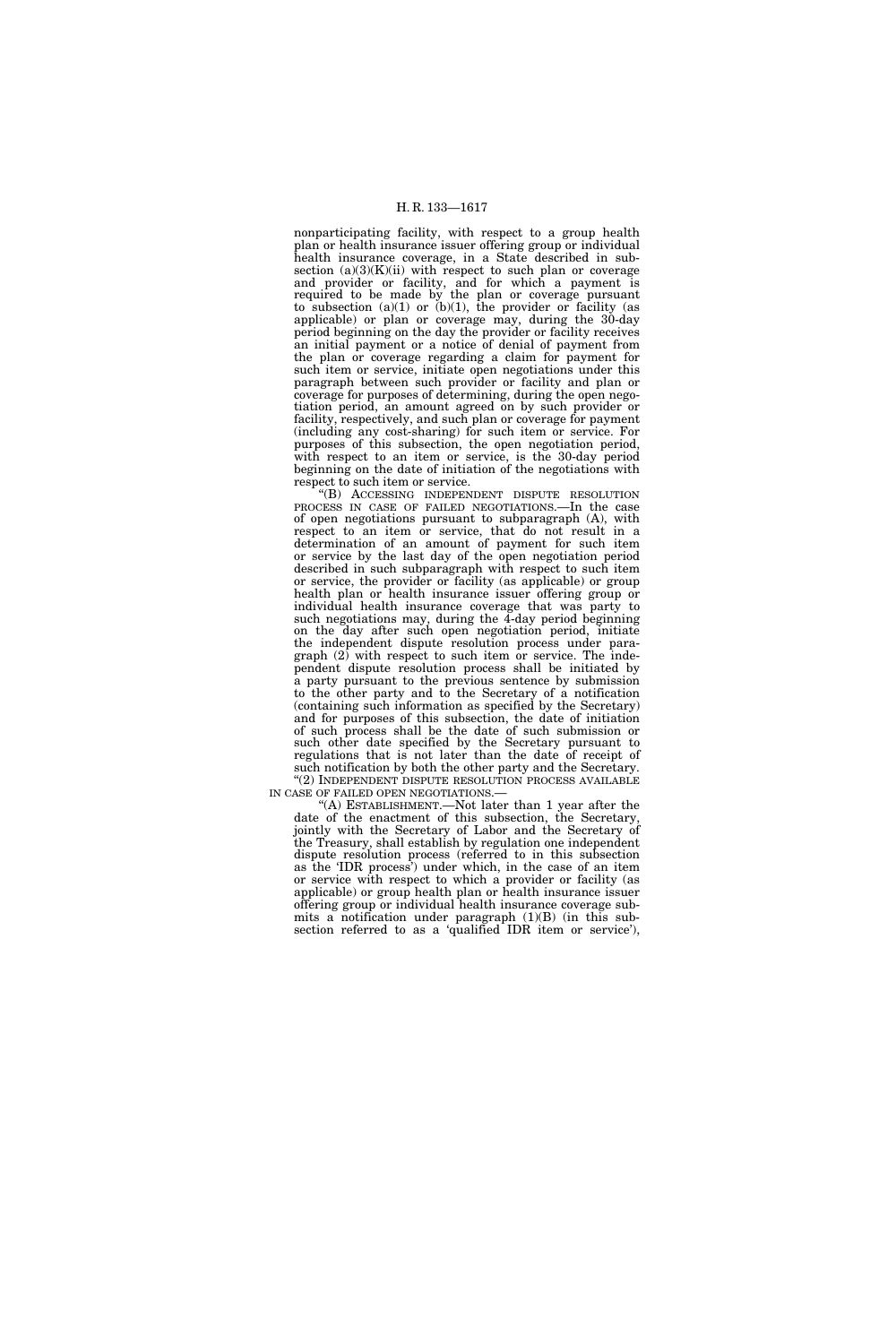a certified IDR entity under paragraph (4) determines, subject to subparagraph (B) and in accordance with the succeeding provisions of this subsection, the amount of payment under the plan or coverage for such item or service furnished by such provider or facility.

''(B) AUTHORITY TO CONTINUE NEGOTIATIONS.—Under the independent dispute resolution process, in the case that the parties to a determination for a qualified IDR item or service agree on a payment amount for such item or service during such process but before the date on which the entity selected with respect to such determination under paragraph (4) makes such determination under paragraph (5), such amount shall be treated for purposes of subsection  $(a)(3)(K)(ii)$  as the amount agreed to by such parties for such item or service. In the case of an agreement described in the previous sentence, the independent dispute resolution process shall provide for a method to determine how to allocate between the parties to such determination the payment of the compensation of the entity selected with respect to such determination.

''(C) CLARIFICATION.—A nonparticipating provider may not, with respect to an item or service furnished by such provider, submit a notification under paragraph  $(1)(B)$  if such provider is exempt from the requirement under subsection (a) of section 2799B-2 with respect to such item or service pursuant to subsection (b) of such section.

"(3) TREATMENT OF BATCHING OF ITEMS AND SERVICES.-''(A) IN GENERAL.—Under the IDR process, the Secretary shall specify criteria under which multiple qualified IDR dispute items and services are permitted to be considered jointly as part of a single determination by an entity for purposes of encouraging the efficiency (including minimizing costs) of the IDR process. Such items and services may be so considered only if—

"(i) such items and services to be included in such determination are furnished by the same provider or facility;

''(ii) payment for such items and services is required to be made by the same group health plan or health insurance issuer;

''(iii) such items and services are related to the treatment of a similar condition; and

''(iv) such items and services were furnished during the 30 day period following the date on which the first item or service included with respect to such determination was furnished or an alternative period as determined by the Secretary, for use in limited situations, such as by the consent of the parties or in the case of low-volume items and services, to encourage procedural efficiency and minimize health plan and provider administrative costs.

''(B) TREATMENT OF BUNDLED PAYMENTS.—In carrying out subparagraph (A), the Secretary shall provide that, in the case of items and services which are included by a provider or facility as part of a bundled payment, such items and services included in such bundled payment may be part of a single determination under this subsection.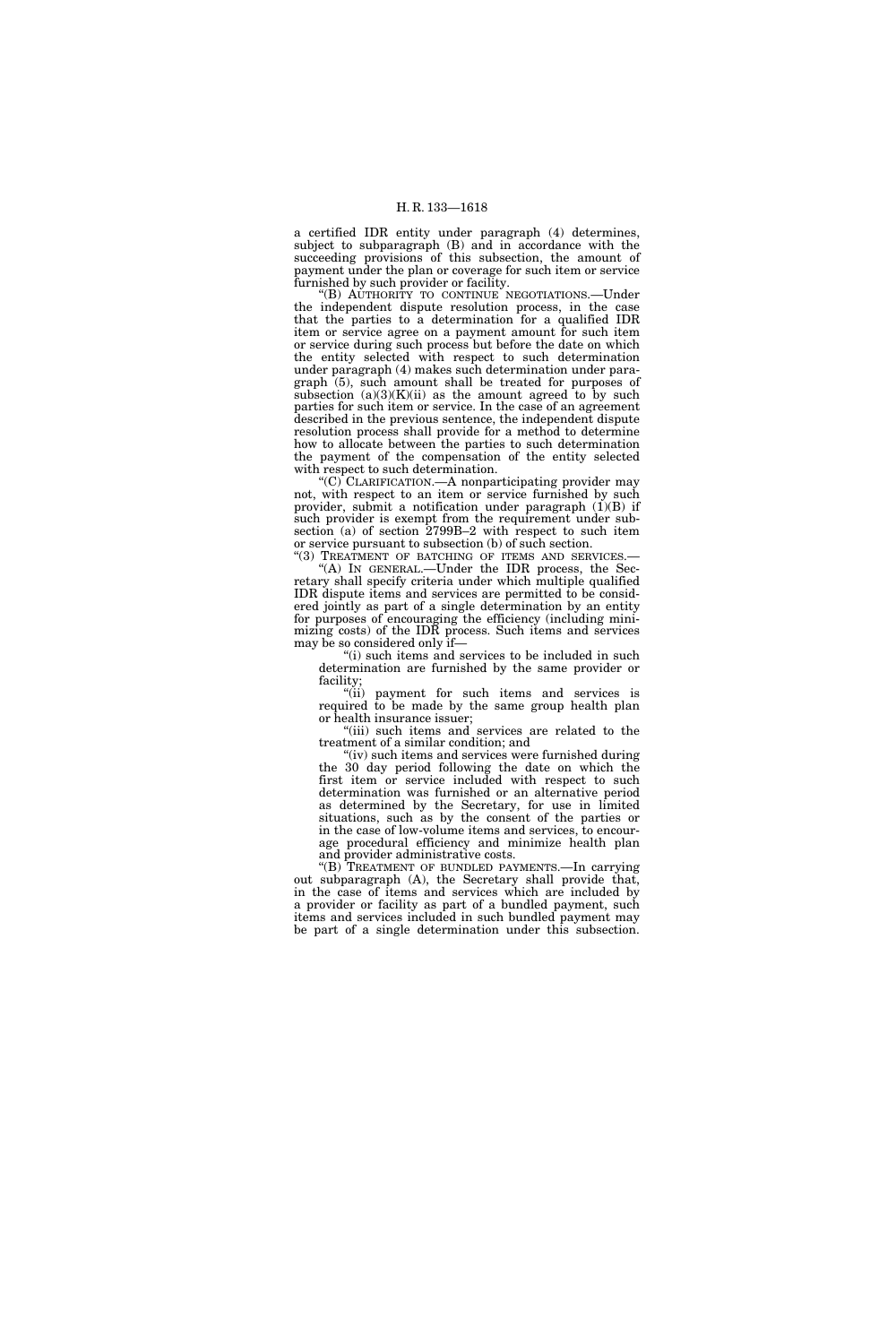''(4) CERTIFICATION AND SELECTION OF IDR ENTITIES.—

'(A) In GENERAL.—The Secretary, in consultation with the Secretary of Labor and Secretary of the Treasury, shall establish a process to certify (including to recertify) entities under this paragraph. Such process shall ensure that an entity so certified—

"(i) has (directly or through contracts or other arrangements) sufficient medical, legal, and other expertise and sufficient staffing to make determinations described in paragraph (5) on a timely basis;  $\lq{\text{`}}$ (ii) is not—

''(I) a group health plan or health insurance issuer offering group or individual health insurance coverage, provider, or facility;

''(II) an affiliate or a subsidiary of such a group health plan or health insurance issuer, provider, or facility; or

''(III) an affiliate or subsidiary of a professional or trade association of such group health plans or health insurance issuers or of providers or facilities;

"(iii) carries out the responsibilities of such an entity in accordance with this subsection;

"(iv) meets appropriate indicators of fiscal integrity;

" $(v)$  maintains the confidentiality (in accordance) with regulations promulgated by the Secretary) of individually identifiable health information obtained in the course of conducting such determinations;

"(vi) does not under the IDR process carry out any determination with respect to which the entity would not pursuant to subclause (I), (II), or (III) of subparagraph (F)(i) be eligible for selection; and

''(vii) meets such other requirements as determined appropriate by the Secretary.

 $\sqrt[\text{B}]{B}$  PERIOD OF CERTIFICATION.—Subject to subparagraph (C), each certification (including a recertification) of an entity under the process described in subparagraph (A) shall be for a 5-year period.

''(C) REVOCATION.—A certification of an entity under this paragraph may be revoked under the process described in subparagraph (A) if the entity has a pattern or practice of noncompliance with any of the requirements described in such subparagraph.

''(D) PETITION FOR DENIAL OR WITHDRAWAL.—The process described in subparagraph (A) shall ensure that an individual, provider, facility, or group health plan or health insurance issuer offering group or individual health insurance coverage may petition for a denial of a certification or a revocation of a certification with respect to an entity under this paragraph for failure of meeting a requirement of this subsection.

''(E) SUFFICIENT NUMBER OF ENTITIES.—The process described in subparagraph (A) shall ensure that a sufficient number of entities are certified under this paragraph to ensure the timely and efficient provision of determinations described in paragraph (5).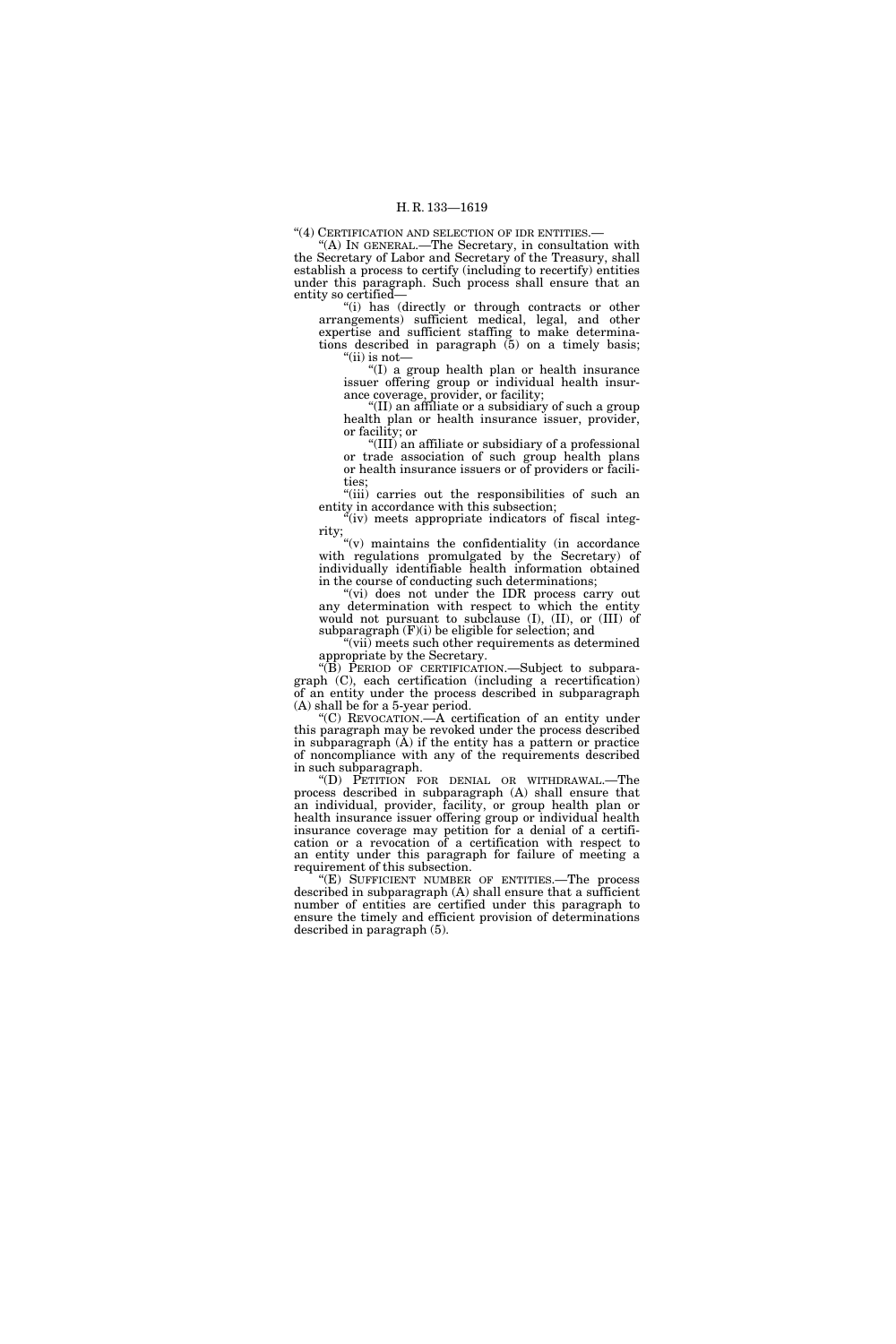"(F) SELECTION OF CERTIFIED IDR ENTITY.-The Secretary shall, with respect to the determination of the amount of payment under this subsection of an item or service, provide for a method—

''(i) that allows for the group health plan or health insurance issuer offering group or individual health insurance coverage and the nonparticipating provider or the nonparticipating emergency facility (as applicable) involved in a notification under paragraph  $(1)(B)$  to jointly select, not later than the last day of the 3-business day period following the date of the initiation of the process with respect to such item or service, for purposes of making such determination, an entity certified under this paragraph that—

''(I) is not a party to such determination or an employee or agent of such a party;

''(II) does not have a material familial, financial, or professional relationship with such a party; and

''(III) does not otherwise have a conflict of interest with such a party (as determined by the Secretary); and

''(ii) that requires, in the case such parties do not make such selection by such last day, the Secretary to, not later than 6 business days after such date of initiation—

''(I) select such an entity that satisfies subclauses (I) through (III) of clause (i)); and

''(II) provide notification of such selection to the provider or facility (as applicable) and the plan or issuer (as applicable) party to such determination.

An entity selected pursuant to the previous sentence to make a determination described in such sentence shall be referred to in this subsection as the 'certified IDR entity' with respect to such determination.<br>"(5) PAYMENT DETERMINATION.—

"(A) In GENERAL.—Not later than 30 days after the date of selection of the certified IDR entity with respect to a determination for a qualified IDR item or service, the certified IDR entity shall—

''(i) taking into account the considerations specified in subparagraph (C), select one of the offers submitted under subparagraph (B) to be the amount of payment for such item or service determined under this subsection for purposes of subsection  $(a)(1)$  or  $(b)(1)$ , as applicable; and

"(ii) notify the provider or facility and the group health plan or health insurance issuer offering group or individual health insurance coverage party to such determination of the offer selected under clause (i).

''(B) SUBMISSION OF OFFERS.—Not later than 10 days after the date of selection of the certified IDR entity with respect to a determination for a qualified IDR item or service, the provider or facility and the group health plan or health insurance issuer offering group or individual health insurance coverage party to such determination—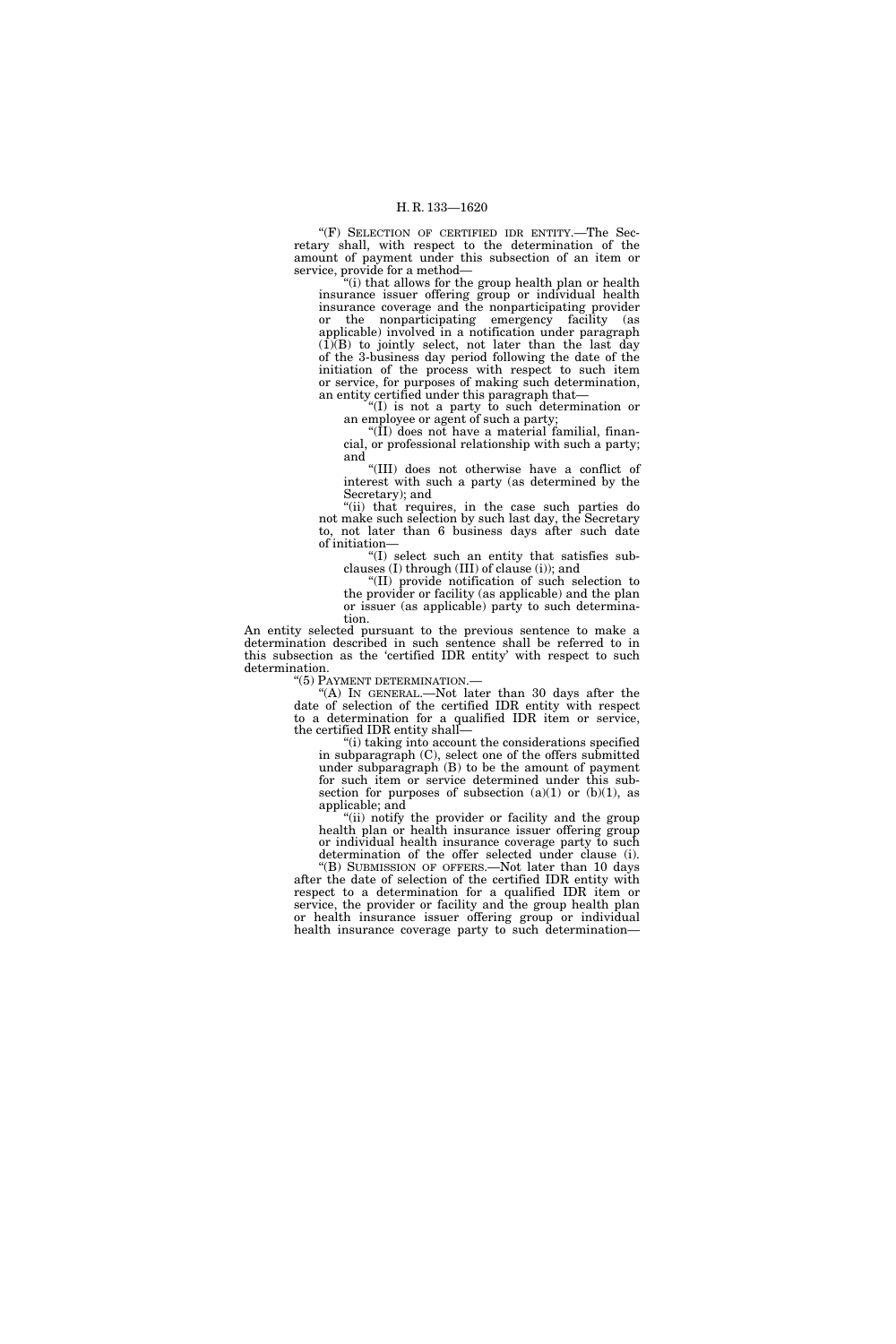"(i) shall each submit to the certified IDR entity with respect to such determination—

''(I) an offer for a payment amount for such item or service furnished by such provider or facility; and

 $\sqrt{\text{II}}$ ) such information as requested by the certified IDR entity relating to such offer; and

"(ii) may each submit to the certified IDR entity with respect to such determination any information relating to such offer submitted by either party, including information relating to any circumstance described in subparagraph (C)(ii).

''(C) CONSIDERATIONS IN DETERMINATION.— ''(i) IN GENERAL.—In determining which offer is the payment to be applied pursuant to this paragraph, the certified IDR entity, with respect to the determination for a qualified IDR item or service shall consider—

''(I) the qualifying payment amounts (as defined in subsection  $(a)(3)(E)$  for the applicable year for items or services that are comparable to the qualified IDR item or service and that are furnished in the same geographic region (as defined by the Secretary for purposes of such subsection) as such qualified IDR item or service; and

''(II) subject to subparagraph (D), information on any circumstance described in clause (ii), such information as requested in subparagraph  $(B)(i)(II)$ , and any additional information provided in subparagraph (B)(ii).

''(ii) ADDITIONAL CIRCUMSTANCES.—For purposes of clause (i)(II), the circumstances described in this clause are, with respect to a qualified IDR item or service of a nonparticipating provider, nonparticipating emergency facility, group health plan, or health insurance issuer of group or individual health insurance coverage the following:

"(I) The level of training, experience, and quality and outcomes measurements of the provider or facility that furnished such item or service (such as those endorsed by the consensus-based entity authorized in section 1890 of the Social Security Act).

''(II) The market share held by the nonparticipating provider or facility or that of the plan or issuer in the geographic region in which the item or service was provided.

''(III) The acuity of the individual receiving such item or service or the complexity of furnishing such item or service to such individual.

''(IV) The teaching status, case mix, and scope of services of the nonparticipating facility that furnished such item or service.

''(V) Demonstrations of good faith efforts (or lack of good faith efforts) made by the nonparticipating provider or nonparticipating facility or the plan or issuer to enter into network agreements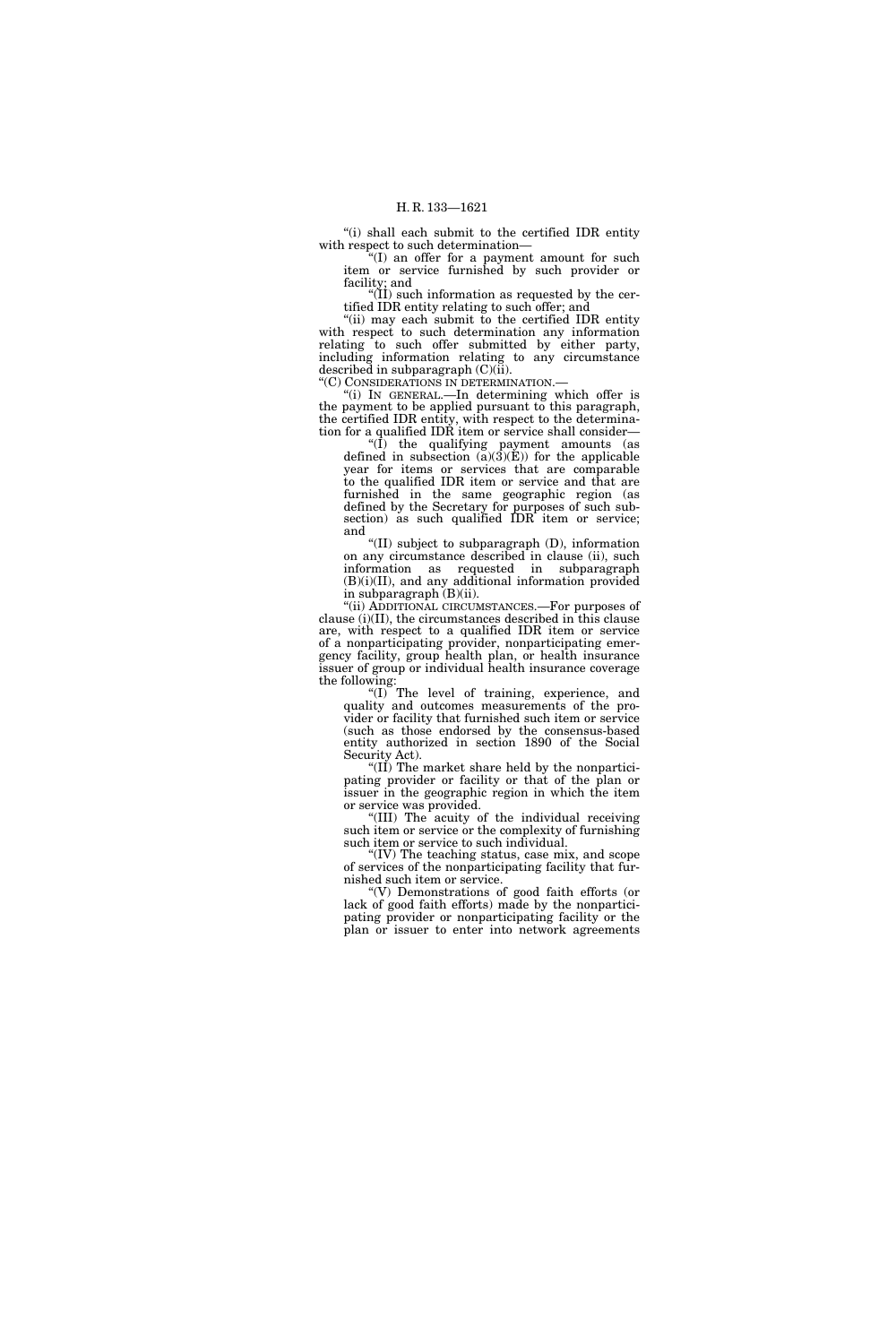and, if applicable, contracted rates between the provider or facility, as applicable, and the plan or issuer, as applicable, during the previous 4 plan years.

''(D) PROHIBITION ON CONSIDERATION OF CERTAIN FAC-TORS.—In determining which offer is the payment to be applied with respect to qualified IDR items and services furnished by a provider or facility, the certified IDR entity with respect to a determination shall not consider usual and customary charges, the amount that would have been billed by such provider or facility with respect to such items and services had the provisions of section 2799B– 1 or 2799B–2 (as applicable) not applied, or the payment or reimbursement rate for such items and services furnished by such provider or facility payable by a public payor, including under the Medicare program under title XVIII of the Social Security Act, under the Medicaid program under title XIX of such Act, under the Children's Health Insurance Program under title XXI of such Act, under the TRICARE program under chapter 55 of title 10, United States Code, or under chapter 17 of title 38, United States Code.

''(E) EFFECTS OF DETERMINATION.—

''(i) IN GENERAL.—A determination of a certified IDR entity under subparagraph (A)—

 $\ddot{N}$ ) shall be binding upon the parties involved, in the absence of a fraudulent claim or evidence of misrepresentation of facts presented to the IDR entity involved regarding such claim; and

''(II) shall not be subject to judicial review, except in a case described in any of paragraphs (1) through (4) of section 10(a) of title 9, United States Code.

''(ii) SUSPENSION OF CERTAIN SUBSEQUENT IDR REQUESTS.—In the case of a determination of a certified IDR entity under subparagraph (A), with respect to an initial notification submitted under paragraph  $(1)(B)$ with respect to qualified IDR items and services and the two parties involved with such notification, the party that submitted such notification may not submit during the 90-day period following such determination a subsequent notification under such paragraph involving the same other party to such notification with respect to such an item or service that was the subject of such initial notification.

"(iii) SUBSEQUENT SUBMISSION OF REQUESTS PER-MITTED.—In the case of a notification that pursuant to clause (ii) is not permitted to be submitted under paragraph (1)(B) during a 90-day period specified in such clause, if the end of the open negotiation period specified in paragraph  $(1)(A)$ , that but for this clause would otherwise apply with respect to such notification, occurs during such 90-day period, such paragraph (1)(B) shall be applied as if the reference in such paragraph to the 4-day period beginning on the day after such open negotiation period were instead a reference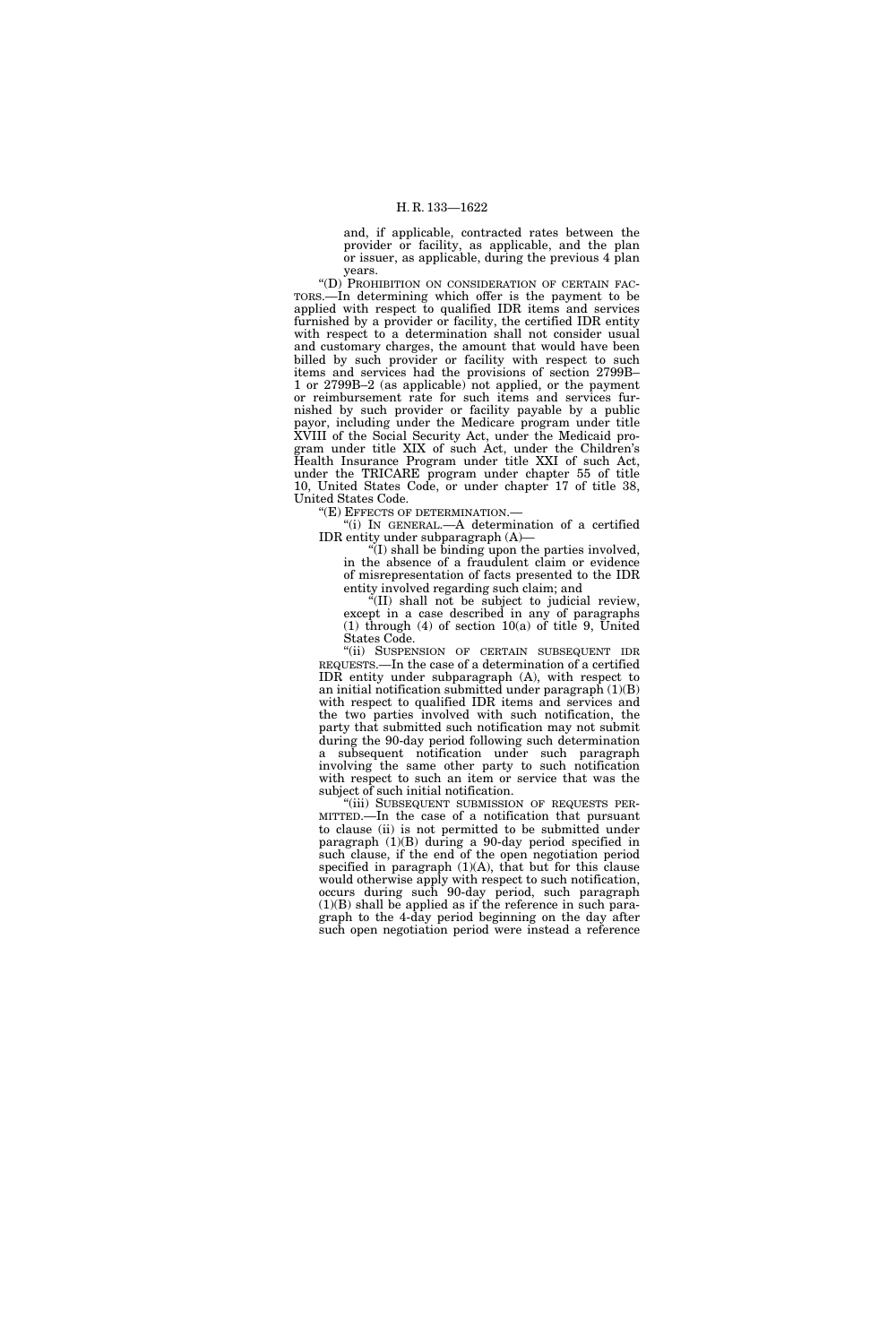to the 30-day period beginning on the day after the last day of such 90-day period.

''(iv) REPORTS.—The Secretary, jointly with the Secretary of Labor and the Secretary of the Treasury, shall examine the impact of the application of clause (ii) and whether the application of such clause delays payment determinations or impacts early, alternative resolution of claims (such as through open negotiations), and shall submit to Congress, not later than 2 years after the date of implementation of such clause an interim report (and not later than 4 years after such date of implementation, a final report) on whether any group health plans or health insurance issuers offering group or individual health insurance coverage or types of such plans or coverage have a pattern or practice of routine denial, low payment, or downcoding of claims, or otherwise abuse the 90-day period described in such clause, including recommendations on ways to discourage such a pattern or practice.

"(F) COSTS OF INDEPENDENT DISPUTE RESOLUTION PROCESS.—In the case of a notification under paragraph (1)(B) submitted by a nonparticipating provider, nonparticipating emergency facility, group health plan, or health insurance issuer offering group or individual health insurance coverage and submitted to a certified IDR entity—

''(i) if such entity makes a determination with respect to such notification under subparagraph (A), the party whose offer is not chosen under such subparagraph shall be responsible for paying all fees charged by such entity; and

"(ii) if the parties reach a settlement with respect to such notification prior to such a determination, each party shall pay half of all fees charged by such entity, unless the parties otherwise agree.

"(6) TIMING OF PAYMENT. The total plan or coverage payment required pursuant to subsection  $(a)(1)$  or  $(b)(1)$ , with respect to a qualified IDR item or service for which a determination is made under paragraph (5)(A) or with respect to an item or service for which a payment amount is determined under open negotiations under paragraph (1), shall be made directly to the nonparticipating provider or facility not later than 30 days after the date on which such determination is made.

"(7) PUBLICATION OF INFORMATION RELATING TO THE IDR PROCESS.—

"(A) PUBLICATION OF INFORMATION.—For each calendar quarter in 2022 and each calendar quarter in a subsequent year, the Secretary shall make available on the public website of the Department of Health and Human Services—

''(i) the number of notifications submitted under paragraph (1)(B) during such calendar quarter;

''(ii) the size of the provider practices and the size of the facilities submitting notifications under paragraph (1)(B) during such calendar quarter;

 $\tilde{f}$ (iii) the number of such notifications with respect to which a determination was made under paragraph  $(5)(A);$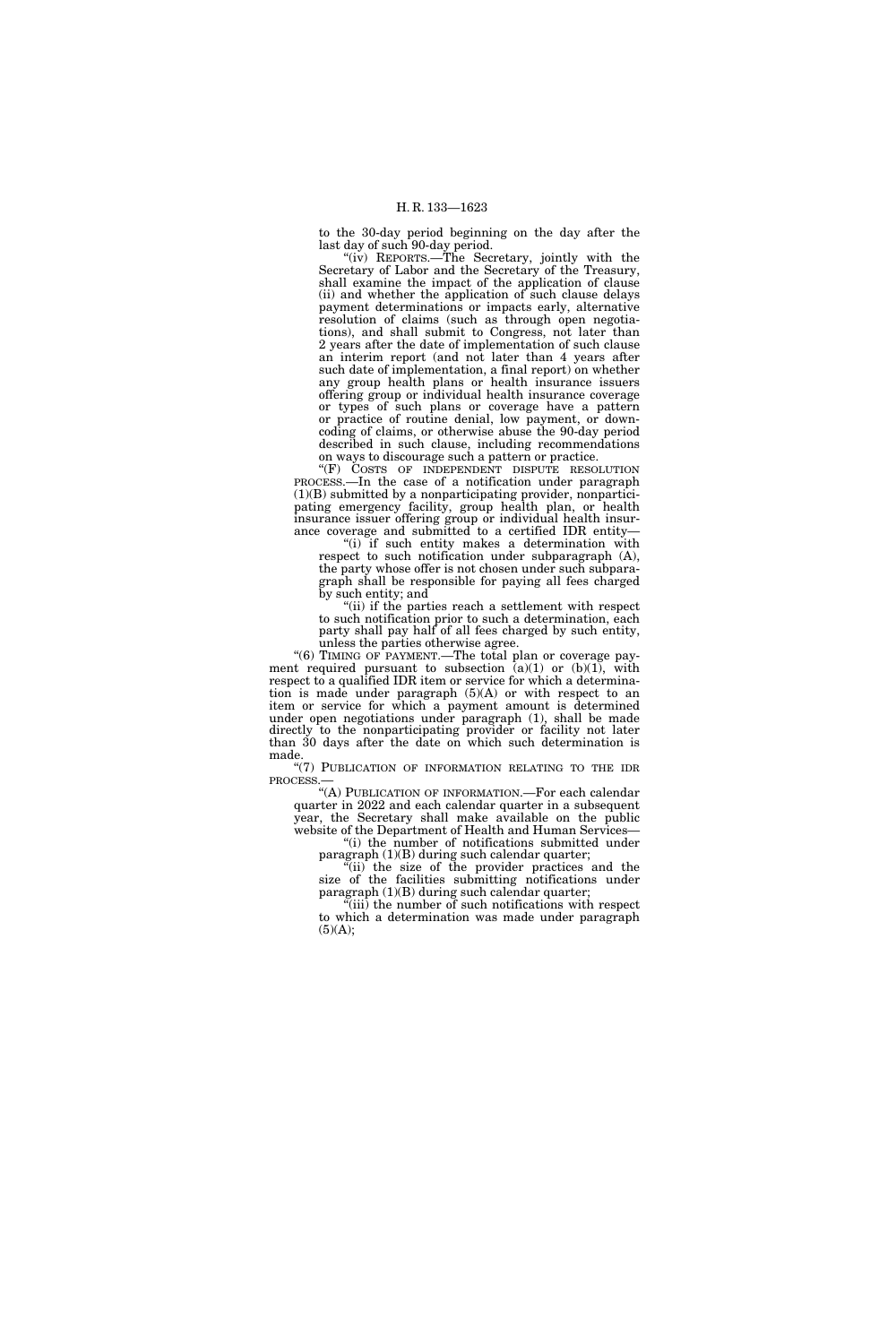"(iv) the information described in subparagraph (B) with respect to each notification with respect to which such a determination was so made:

"(v) the number of times the payment amount determined (or agreed to) under this subsection exceeds the qualifying payment amount, specified by items and services;

" $(vi)$  the amount of expenditures made by the Secretary during such calendar quarter to carry out the IDR process;

"(vii) the total amount of fees paid under paragraph (8) during such calendar quarter; and

"(viii) the total amount of compensation paid to certified IDR entities under paragraph (5)(F) during such calendar quarter.

''(B) INFORMATION.—For purposes of subparagraph (A), the information described in this subparagraph is, with respect to a notification under paragraph  $(\overline{1})(\overline{B})$  by a nonparticipating provider, nonparticipating emergency facility, group health plan, or health insurance issuer offering group or individual health insurance coverage—

"(i) a description of each item and service included with respect to such notification:

"(ii) the geography in which the items and services with respect to such notification were provided;

"(iii) the amount of the offer submitted under paragraph (5)(B) by the group health plan or health insurance issuer (as applicable) and by the nonparticipating provider or nonparticipating emergency facility (as applicable) expressed as a percentage of the qualifying payment amount;

"(iv) whether the offer selected by the certified IDR entity under paragraph (5) to be the payment applied was the offer submitted by such plan or issuer (as applicable) or by such provider or facility (as applicable) and the amount of such offer so selected expressed as a percentage of the qualifying payment amount;

"(v) the category and practice specialty of each such provider or facility involved in furnishing such items and services;

"(vi) the identity of the health plan or health insurance issuer, provider, or facility, with respect to the notification;

"(vii) the length of time in making each determination;

"(viii) the compensation paid to the certified IDR entity with respect to the settlement or determination; and

"(ix) any other information specified by the Secretary.

''(C) IDR ENTITY REQUIREMENTS.—For 2022 and each subsequent year, an IDR entity, as a condition of certification as an IDR entity, shall submit to the Secretary such information as the Secretary determines necessary to carry out the provisions of this subsection.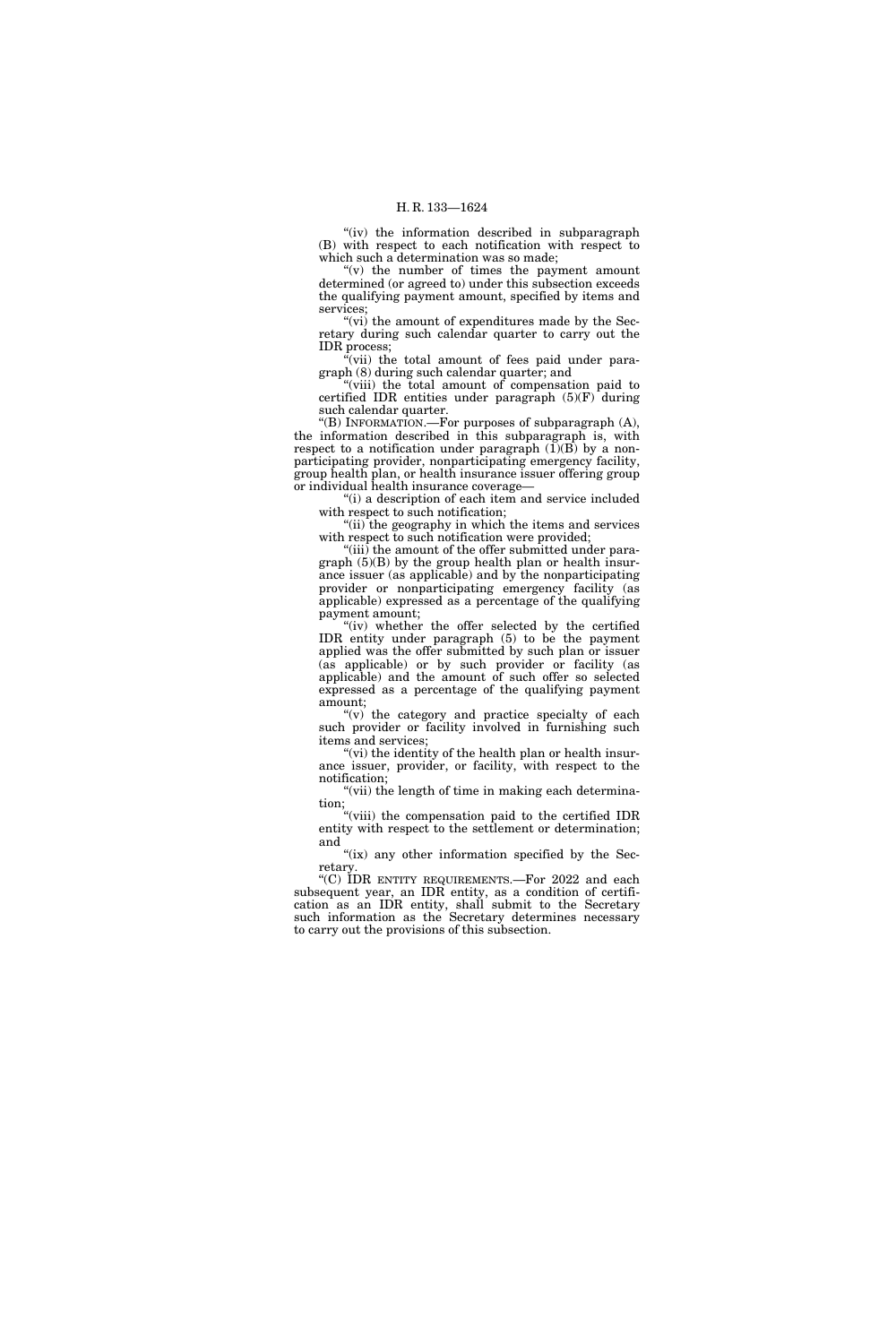''(D) CLARIFICATION.—The Secretary shall ensure the public reporting under this paragraph does not contain information that would disclose privileged or confidential information of a group health plan or health insurance issuer offering group or individual health insurance coverage or of a provider or facility.

''(8) ADMINISTRATIVE FEE.—

 $(A)$  In GENERAL.—Each party to a determination under paragraph (5) to which an entity is selected under paragraph (3) in a year shall pay to the Secretary, at such time and in such manner as specified by the Secretary, a fee for participating in the IDR process with respect to such determination in an amount described in subparagraph (B) for such year.

''(B) AMOUNT OF FEE.—The amount described in this subparagraph for a year is an amount established by the Secretary in a manner such that the total amount of fees paid under this paragraph for such year is estimated to be equal to the amount of expenditures estimated to be made by the Secretary for such year in carrying out the IDR process.

''(9) WAIVER AUTHORITY.—The Secretary may modify any deadline or other timing requirement specified under this subsection (other than the establishment date for the IDR process under paragraph  $(2)(A)$  and other than under paragraph  $(6)$ ) in cases of extenuating circumstances, as specified by the Secretary, or to ensure that all claims that occur during a 90 day period described in paragraph (5)(E)(ii), but with respect to which a notification is not permitted by reason of such paragraph to be submitted under paragraph  $(1)(B)$  during such period, are eligible for the IDR process.''.

(b) ERISA.—Section 716 of the Employee Retirement Income Security Act of 1974, as added by section 102, is amended—

(1) by redesignating subsection (c) as subsection (d); and (2) by inserting after subsection (b) the following new subsection:

''(c) DETERMINATION OF OUT-OF-NETWORK RATES TO BE PAID BY HEALTH PLANS; INDEPENDENT DISPUTE RESOLUTION PROCESS.— "(1) DETERMINATION THROUGH OPEN NEGOTIATION.—

''(A) IN GENERAL.—With respect to an item or service furnished in a year by a nonparticipating provider or a nonparticipating facility, with respect to a group health plan or health insurance issuer offering group health insurance coverage, in a State described in subsection  $(a)(3)(K)(ii)$  with respect to such plan or coverage and provider or facility, and for which a payment is required to be made by the plan or coverage pursuant to subsection  $(a)(1)$  or  $(b)(1)$ , the provider or facility (as applicable) or plan or coverage may, during the 30-day period beginning on the day the provider or facility receives an initial payment or a notice of denial of payment from the plan or coverage regarding a claim for payment for such item or service, initiate open negotiations under this paragraph between such provider or facility and plan or coverage for purposes of determining, during the open negotiation period, an amount agreed on by such provider or facility, respectively, and such plan or coverage for payment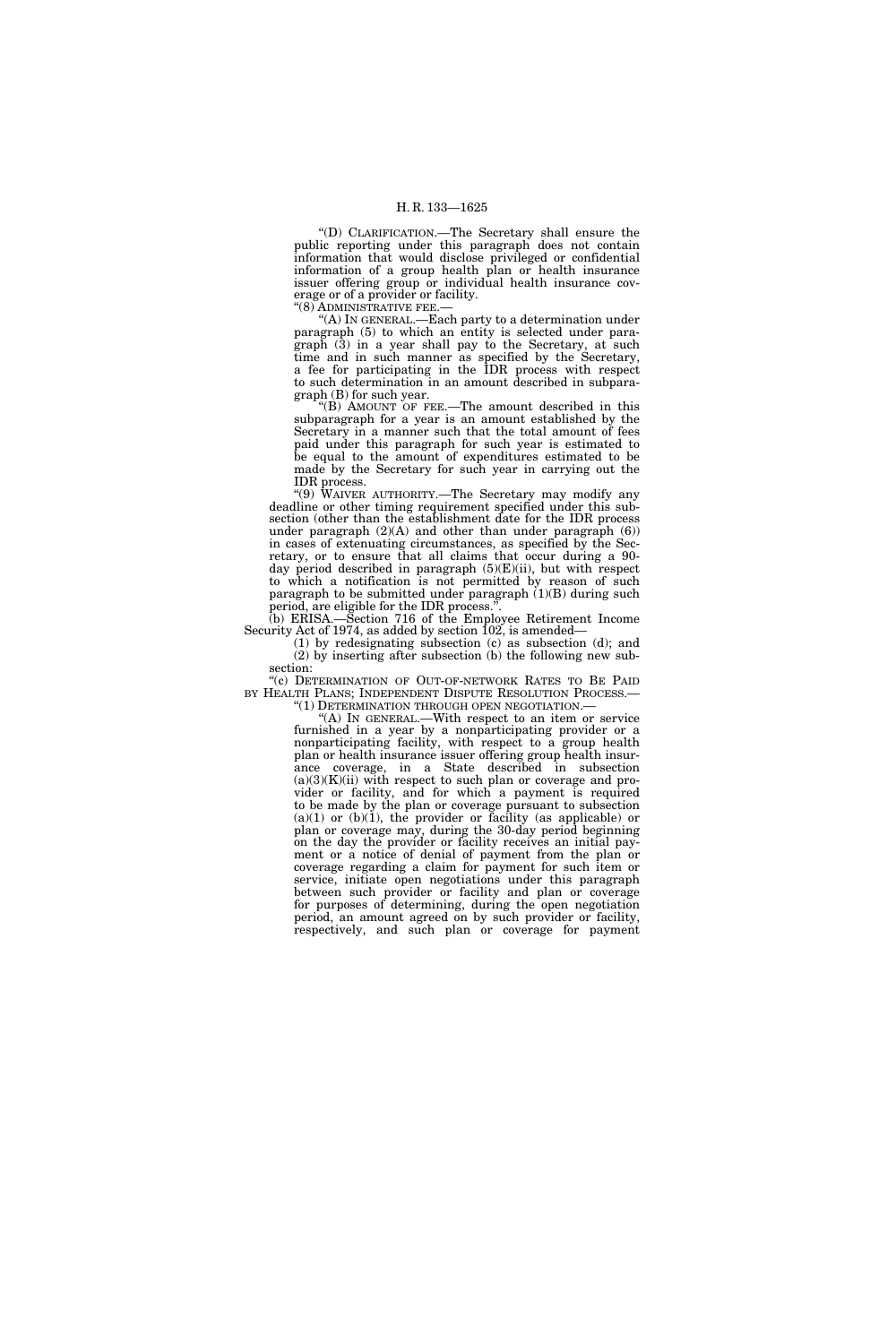(including any cost-sharing) for such item or service. For purposes of this subsection, the open negotiation period, with respect to an item or service, is the 30-day period beginning on the date of initiation of the negotiations with respect to such item or service.

''(B) ACCESSING INDEPENDENT DISPUTE RESOLUTION PROCESS IN CASE OF FAILED NEGOTIATIONS.—In the case of open negotiations pursuant to subparagraph (A), with respect to an item or service, that do not result in a determination of an amount of payment for such item or service by the last day of the open negotiation period described in such subparagraph with respect to such item or service, the provider or facility (as applicable) or group health plan or health insurance issuer offering group health insurance coverage that was party to such negotiations may, during the 4-day period beginning on the day after such open negotiation period, initiate the independent dispute resolution process under paragraph (2) with respect to such item or service. The independent dispute resolution process shall be initiated by a party pursuant to the previous sentence by submission to the other party and to the Secretary of a notification (containing such information as specified by the Secretary) and for purposes of this subsection, the date of initiation of such process shall be the date of such submission or such other date specified by the Secretary pursuant to regulations that is not later than the date of receipt of such notification by both the other party and the Secretary.

''(2) INDEPENDENT DISPUTE RESOLUTION PROCESS AVAILABLE IN CASE OF FAILED OPEN NEGOTIATIONS.—

''(A) ESTABLISHMENT.—Not later than 1 year after the date of the enactment of this subsection, the Secretary, jointly with the Secretary of Health and Human Services and the Secretary of the Treasury, shall establish by regulation one independent dispute resolution process (referred to in this subsection as the 'IDR process') under which, in the case of an item or service with respect to which a provider or facility (as applicable) or group health plan or health insurance issuer offering group health insurance coverage submits a notification under paragraph (1)(B) (in this subsection referred to as a 'qualified IDR item or service'), a certified IDR entity under paragraph (4) determines, subject to subparagraph (B) and in accordance with the succeeding provisions of this subsection, the amount of payment under the plan or coverage for such item or service furnished by such provider or facility.

''(B) AUTHORITY TO CONTINUE NEGOTIATIONS.—Under the independent dispute resolution process, in the case that the parties to a determination for a qualified IDR item or service agree on a payment amount for such item or service during such process but before the date on which the entity selected with respect to such determination under paragraph (4) makes such determination under paragraph (5), such amount shall be treated for purposes of subsection  $(a)(3)(K)(ii)$  as the amount agreed to by such parties for such item or service. In the case of an agreement described in the previous sentence, the independent dispute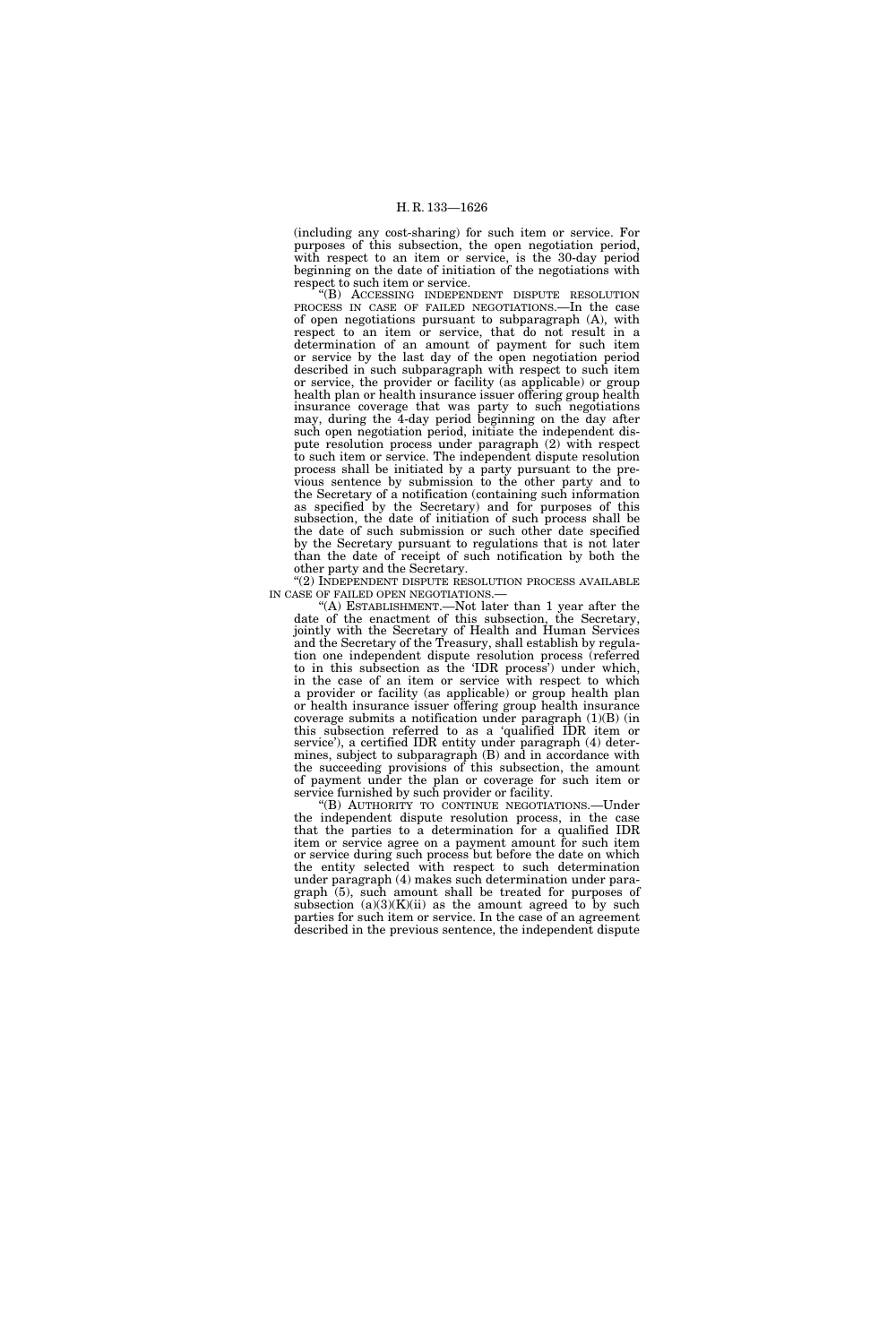resolution process shall provide for a method to determine how to allocate between the parties to such determination the payment of the compensation of the entity selected with respect to such determination.

"(C) CLARIFICATION.—A nonparticipating provider may not, with respect to an item or service furnished by such provider, submit a notification under paragraph  $(1)(B)$  if such provider is exempt from the requirement under subsection (a) of section 2799B–2 of the Public Health Service Act with respect to such item or service pursuant to subsection (b) of such section.

"(3) TREATMENT OF BATCHING OF ITEMS AND SERVICES.-''(A) IN GENERAL.—Under the IDR process, the Secretary shall specify criteria under which multiple qualified IDR dispute items and services are permitted to be considered jointly as part of a single determination by an entity for purposes of encouraging the efficiency (including minimizing costs) of the IDR process. Such items and services may be so considered only if—

"(i) such items and services to be included in such determination are furnished by the same provider or facility;

"(ii) payment for such items and services is required to be made by the same group health plan or health insurance issuer;

"(iii) such items and services are related to the treatment of a similar condition; and

 $(iv)$  such items and services were furnished during the 30 day period following the date on which the first item or service included with respect to such determination was furnished or an alternative period as determined by the Secretary, for use in limited situations, such as by the consent of the parties or in the case of low-volume items and services, to encourage procedural efficiency and minimize health plan and provider administrative costs.

''(B) TREATMENT OF BUNDLED PAYMENTS.—In carrying out subparagraph (A), the Secretary shall provide that, in the case of items and services which are included by a provider or facility as part of a bundled payment, such items and services included in such bundled payment may be part of a single determination under this subsection. "(4) CERTIFICATION AND SELECTION OF IDR ENTITIES.-

''(A) IN GENERAL.—The Secretary, jointly with the Secretary of Health and Human Services and Secretary of the Treasury, shall establish a process to certify (including to recertify) entities under this paragraph. Such process shall ensure that an entity so certified—

"(i) has (directly or through contracts or other arrangements) sufficient medical, legal, and other expertise and sufficient staffing to make determinations described in paragraph (5) on a timely basis;  $"$ (ii) is not-

''(I) a group health plan or health insurance issuer offering group health insurance coverage, provider, or facility;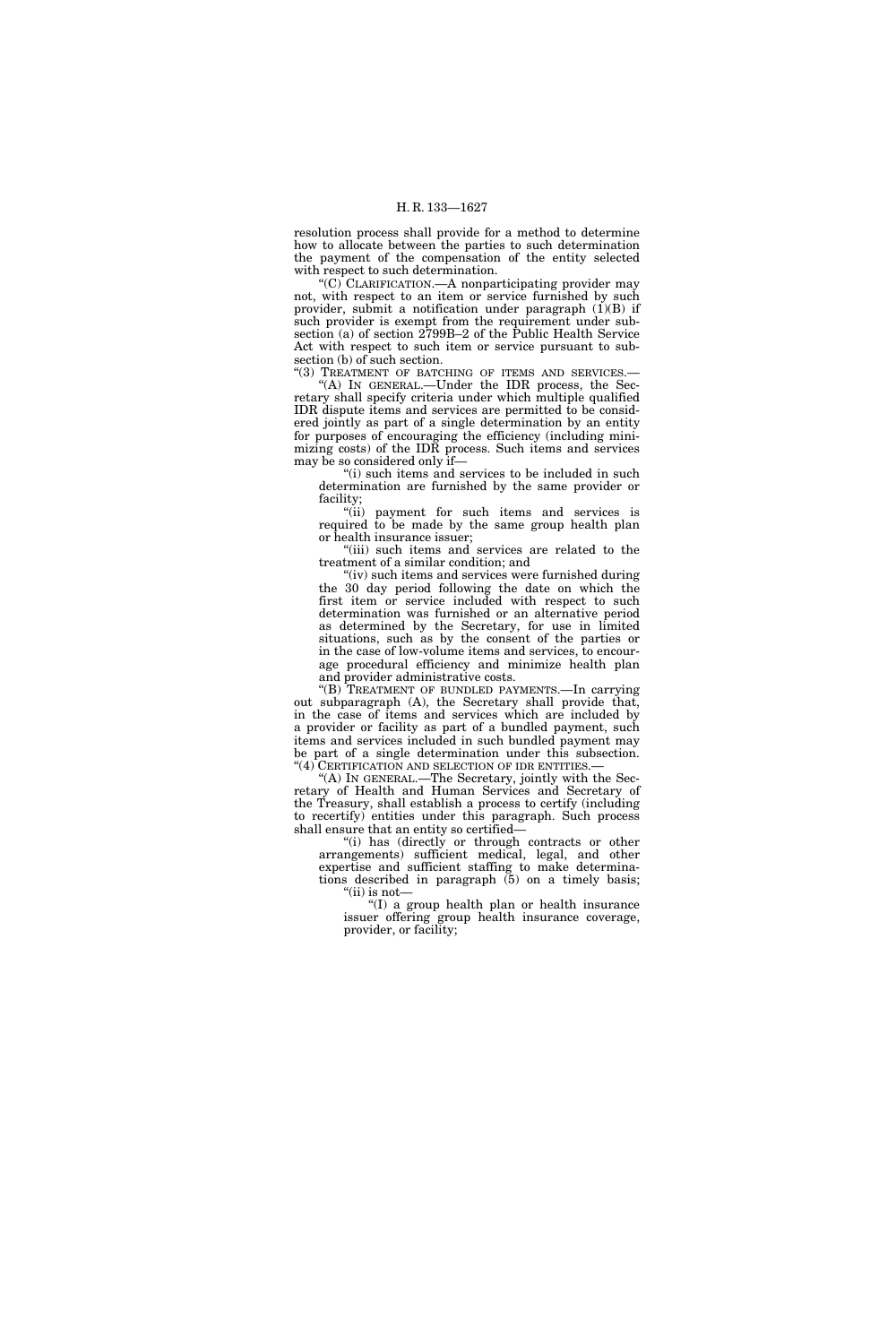''(II) an affiliate or a subsidiary of such a group health plan or health insurance issuer, provider, or facility; or

''(III) an affiliate or subsidiary of a professional or trade association of such group health plans or health insurance issuers or of providers or facilities;

''(iii) carries out the responsibilities of such an entity in accordance with this subsection;

"(iv) meets appropriate indicators of fiscal integrity;

''(v) maintains the confidentiality (in accordance with regulations promulgated by the Secretary) of individually identifiable health information obtained in the course of conducting such determinations;

''(vi) does not under the IDR process carry out any determination with respect to which the entity would not pursuant to subclause (I), (II), or (III) of subparagraph  $(F)(i)$  be eligible for selection; and

"(vii) meets such other requirements as determined appropriate by the Secretary.

''(B) PERIOD OF CERTIFICATION.—Subject to subparagraph (C), each certification (including a recertification) of an entity under the process described in subparagraph (A) shall be for a 5-year period.

''(C) REVOCATION.—A certification of an entity under this paragraph may be revoked under the process described in subparagraph (A) if the entity has a pattern or practice of noncompliance with any of the requirements described in such subparagraph.

''(D) PETITION FOR DENIAL OR WITHDRAWAL.—The process described in subparagraph (A) shall ensure that an individual, provider, facility, or group health plan or health insurance issuer offering group health insurance coverage may petition for a denial of a certification or a revocation of a certification with respect to an entity under this paragraph for failure of meeting a requirement of this subsection.

''(E) SUFFICIENT NUMBER OF ENTITIES.—The process described in subparagraph (A) shall ensure that a sufficient number of entities are certified under this paragraph to ensure the timely and efficient provision of determinations described in paragraph (5).

''(F) SELECTION OF CERTIFIED IDR ENTITY.—The Secretary shall, with respect to the determination of the amount of payment under this subsection of an item or service, provide for a method—

''(i) that allows for the group health plan or health insurance issuer offering group health insurance coverage and the nonparticipating provider or the nonparticipating emergency facility (as applicable) involved in a notification under paragraph (1)(B) to jointly select, not later than the last day of the 3 business day period following the date of the initiation of the process with respect to such item or service, for purposes of making such determination, an entity certified under this paragraph that—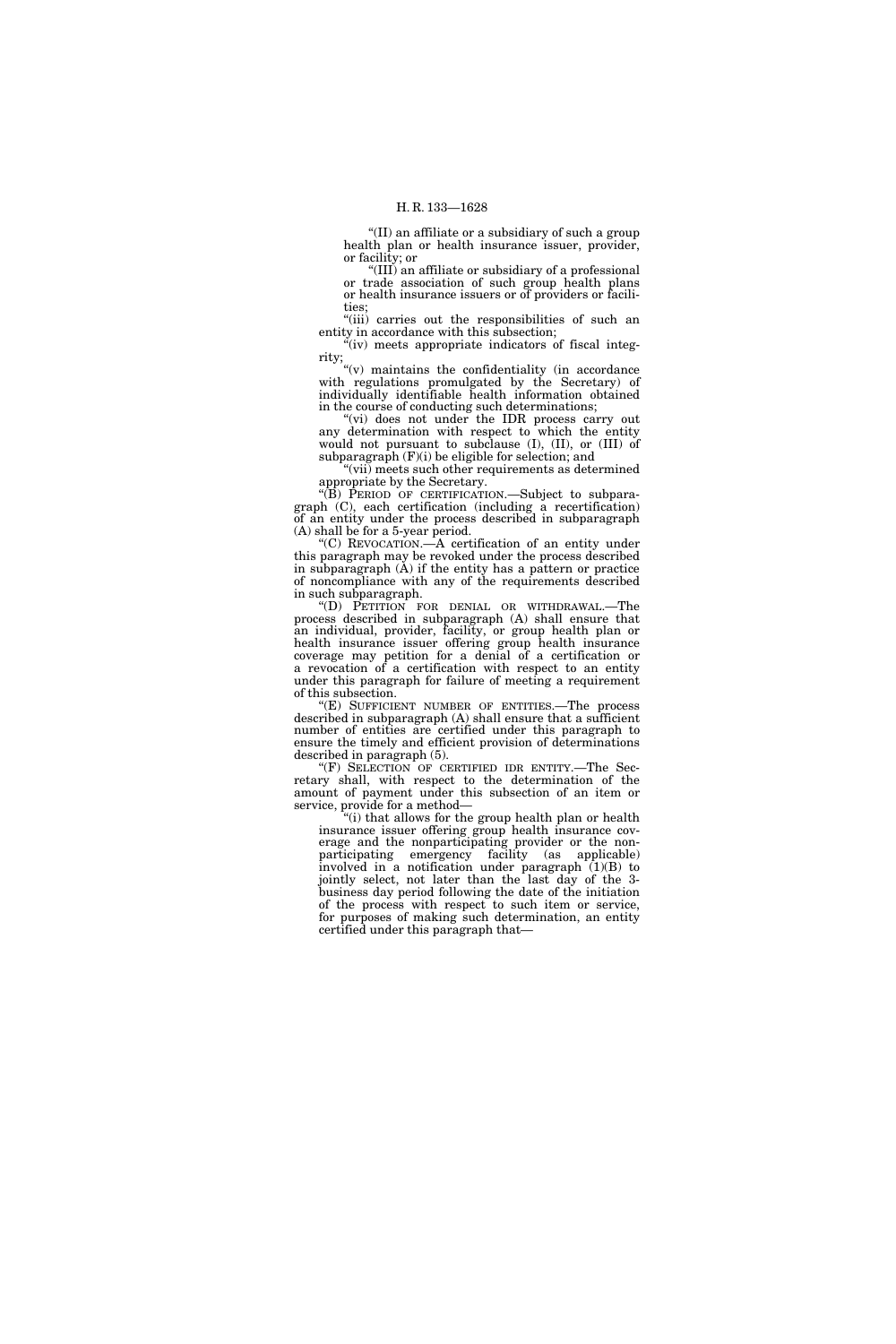''(I) is not a party to such determination or an employee or agent of such a party;

" $(\overline{I})$  does not have a material familial, financial, or professional relationship with such a party; and

''(III) does not otherwise have a conflict of interest with such a party (as determined by the Secretary); and

"(ii) that requires, in the case such parties do not make such selection by such last day, the Secretary to, not later than 6 business days after such date of initiation—

''(I) select such an entity that satisfies subclauses (I) through (III) of clause (i)); and

''(II) provide notification of such selection to the provider or facility (as applicable) and the plan or issuer (as applicable) party to such determination.

An entity selected pursuant to the previous sentence to make a determination described in such sentence shall be referred to in this subsection as the 'certified IDR entity' with respect to such determination.

''(5) PAYMENT DETERMINATION.—

''(A) IN GENERAL.—Not later than 30 days after the date of selection of the certified IDR entity with respect to a determination for a qualified IDR item or service, the certified IDR entity shall—

''(i) taking into account the considerations specified in subparagraph (C), select one of the offers submitted under subparagraph (B) to be the amount of payment for such item or service determined under this subsection for purposes of subsection  $(a)(1)$  or  $(b)(1)$ , as applicable; and

"(ii) notify the provider or facility and the group health plan or health insurance issuer offering group health insurance coverage party to such determination of the offer selected under clause (i).

''(B) SUBMISSION OF OFFERS.—Not later than 10 days after the date of selection of the certified IDR entity with respect to a determination for a qualified IDR item or service, the provider or facility and the group health plan or health insurance issuer offering group health insurance coverage party to such determination—

''(i) shall each submit to the certified IDR entity with respect to such determination—

''(I) an offer for a payment amount for such item or service furnished by such provider or facility; and

"(II) such information as requested by the certified IDR entity relating to such offer; and

"(ii) may each submit to the certified IDR entity with respect to such determination any information relating to such offer submitted by either party, including information relating to any circumstance described in subparagraph  $(C)(ii)$ .

''(C) CONSIDERATIONS IN DETERMINATION.—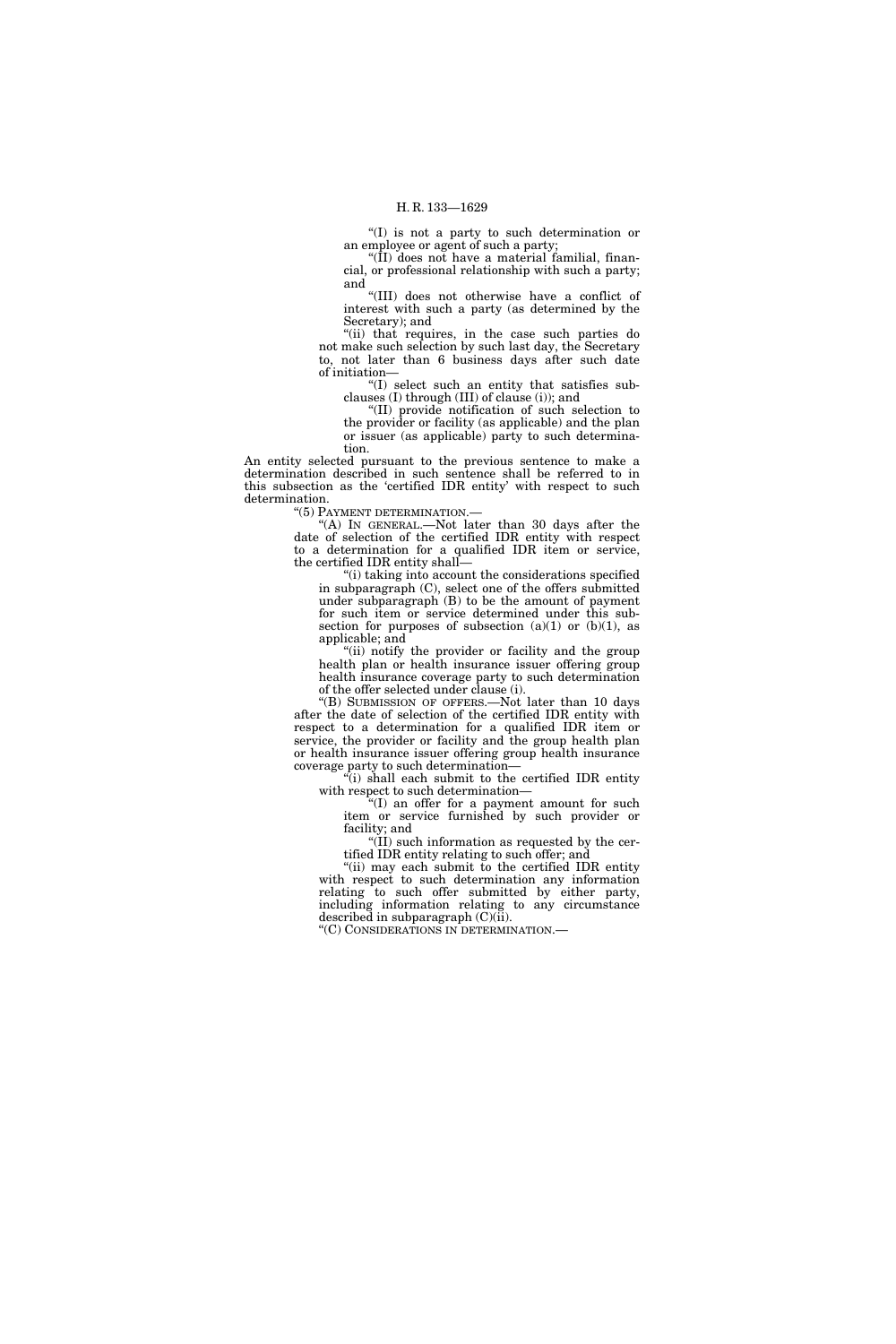''(i) IN GENERAL.—In determining which offer is the payment to be applied pursuant to this paragraph, the certified IDR entity, with respect to the determination for a qualified IDR item or service shall consider—

''(I) the qualifying payment amounts (as defined in subsection  $(a)(3)(E)$  for the applicable year for items or services that are comparable to the qualified IDR item or service and that are furnished in the same geographic region (as defined by the Secretary for purposes of such subsection) as such qualified IDR item or service; and

''(II) subject to subparagraph (D), information on any circumstance described in clause (ii), such information as requested in subparagraph (B)(i)(II), and any additional information provided in subparagraph (B)(ii).

''(ii) ADDITIONAL CIRCUMSTANCES.—For purposes of clause (i)(II), the circumstances described in this clause are, with respect to a qualified IDR item or service of a nonparticipating provider, nonparticipating emergency facility, group health plan, or health insurance issuer of group health insurance coverage the following:

''(I) The level of training, experience, and quality and outcomes measurements of the provider or facility that furnished such item or service (such as those endorsed by the consensus-based entity authorized in section 1890 of the Social Security Act).

''(II) The market share held by the nonparticipating provider or facility or that of the plan or issuer in the geographic region in which the item or service was provided.

''(III) The acuity of the individual receiving such item or service or the complexity of furnishing such item or service to such individual.

''(IV) The teaching status, case mix, and scope of services of the nonparticipating facility that furnished such item or service.

''(V) Demonstrations of good faith efforts (or lack of good faith efforts) made by the nonparticipating provider or nonparticipating facility or the plan or issuer to enter into network agreements and, if applicable, contracted rates between the provider or facility, as applicable, and the plan or issuer, as applicable, during the previous 4 plan

years.<br>"(D) PROHIBITION ON CONSIDERATION OF CERTAIN FAC-TORS.—In determining which offer is the payment to be applied with respect to qualified IDR items and services furnished by a provider or facility, the certified IDR entity with respect to a determination shall not consider usual and customary charges, the amount that would have been billed by such provider or facility with respect to such items and services had the provisions of section 2799B– 1 of the Public Health Service Act or 2799B–2 of such Act (as applicable) not applied, or the payment or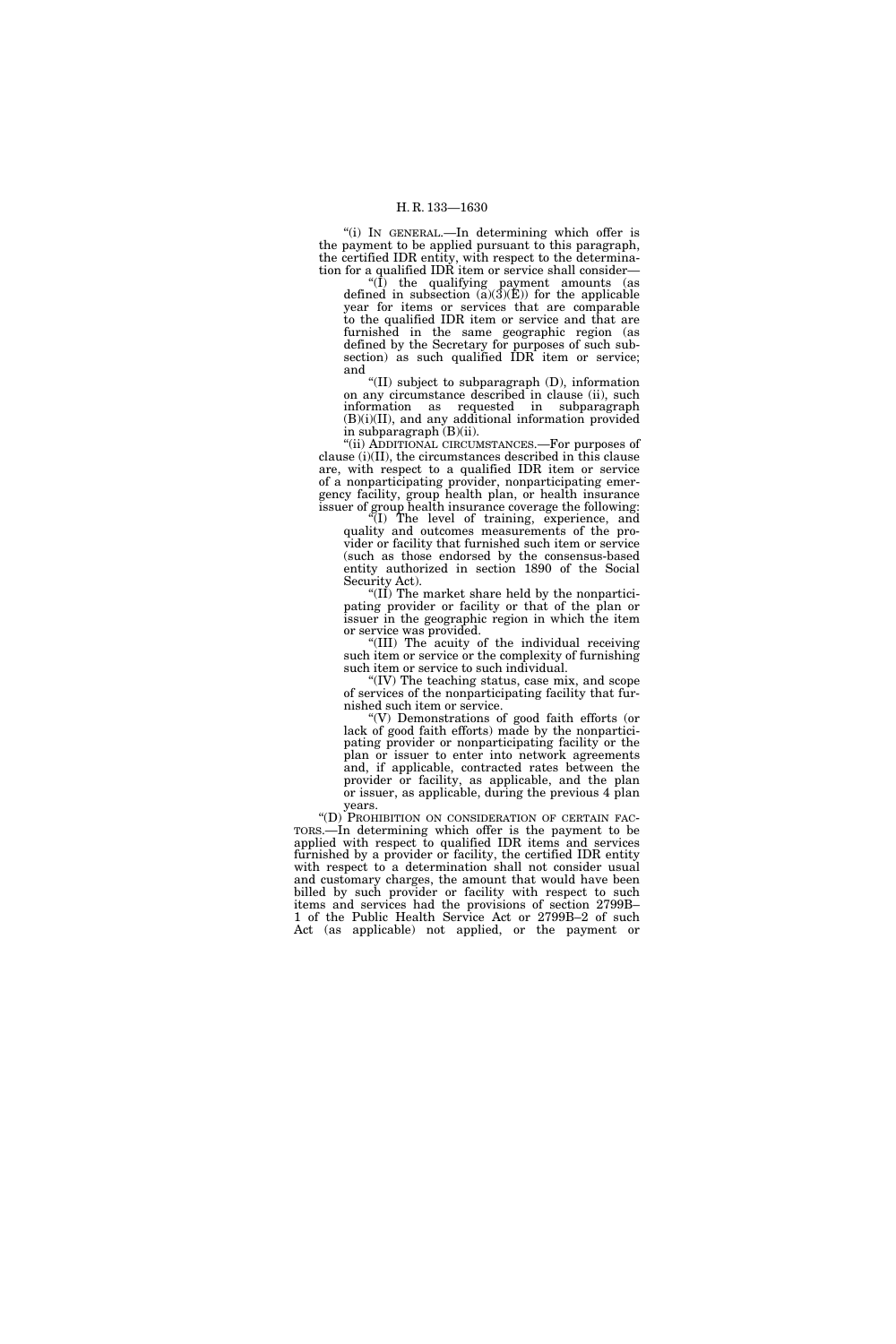reimbursement rate for such items and services furnished by such provider or facility payable by a public payor, including under the Medicare program under title XVIII of the Social Security Act, under the Medicaid program under title XIX of such Act, under the Children's Health Insurance Program under title XXI of such Act, under the TRICARE program under chapter 55 of title 10, United States Code, or under chapter 17 of title 38, United States Code.

''(E) EFFECTS OF DETERMINATION.—

''(i) IN GENERAL.—A determination of a certified IDR entity under subparagraph (A)—

 $\sqrt{\pi}$ (I) shall be binding upon the parties involved, in the absence of a fraudulent claim or evidence of misrepresentation of facts presented to the IDR entity involved regarding such claim; and

''(II) shall not be subject to judicial review, except in a case described in any of paragraphs (1) through (4) of section 10(a) of title 9, United States Code.

''(ii) SUSPENSION OF CERTAIN SUBSEQUENT IDR REQUESTS.—In the case of a determination of a certified IDR entity under subparagraph (A), with respect to an initial notification submitted under paragraph (1)(B) with respect to qualified IDR items and services and the two parties involved with such notification, the party that submitted such notification may not submit during the 90-day period following such determination a subsequent notification under such paragraph involving the same other party to such notification with respect to such an item or service that was the subject of such initial notification.

''(iii) SUBSEQUENT SUBMISSION OF REQUESTS PER-MITTED.—In the case of a notification that pursuant to clause (ii) is not permitted to be submitted under paragraph (1)(B) during a 90-day period specified in such clause, if the end of the open negotiation period specified in paragraph  $(1)(A)$ , that but for this clause would otherwise apply with respect to such notification, occurs during such 90-day period, such paragraph (1)(B) shall be applied as if the reference in such paragraph to the 4-day period beginning on the day after such open negotiation period were instead a reference to the 30-day period beginning on the day after the last day of such 90-day period.

''(iv) REPORTS.—The Secretary, jointly with the Secretary of Health and Human Services and the Secretary of the Treasury, shall examine the impact of the application of clause (ii) and whether the application of such clause delays payment determinations or impacts early, alternative resolution of claims (such as through open negotiations), and shall submit to Congress, not later than 2 years after the date of implementation of such clause an interim report (and not later than 4 years after such date of implementation, a final report) on whether any group health plans or health insurance issuers offering group or individual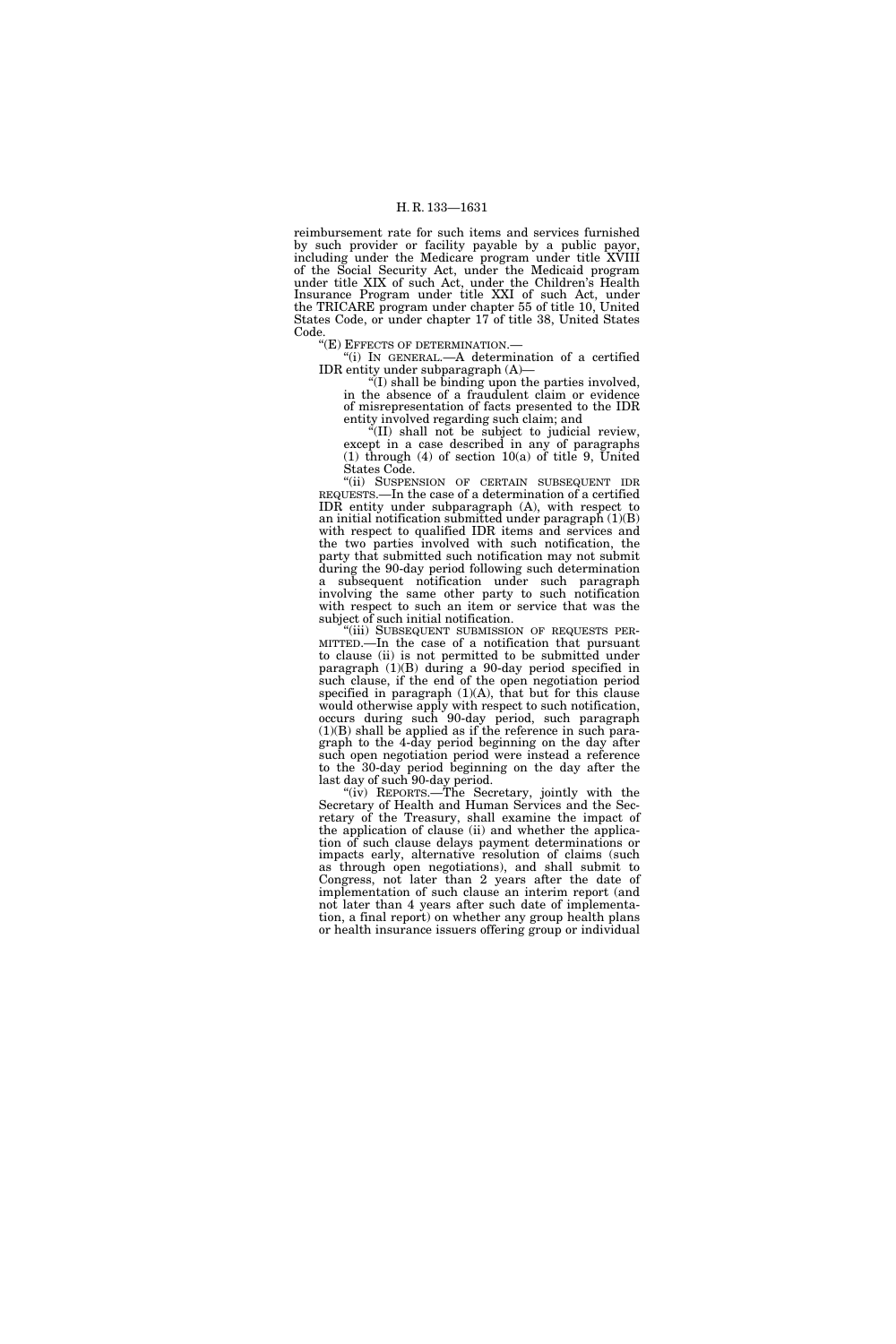health insurance coverage or types of such plans or coverage have a pattern or practice of routine denial, low payment, or down-coding of claims, or otherwise abuse the 90-day period described in such clause, including recommendations on ways to discourage such a pattern or practice.

"(F) COSTS OF INDEPENDENT DISPUTE RESOLUTION PROCESS.—In the case of a notification under paragraph (1)(B) submitted by a nonparticipating provider, nonparticipating emergency facility, group health plan, or health insurance issuer offering group health insurance coverage and submitted to a certified IDR entity—

''(i) if such entity makes a determination with respect to such notification under subparagraph (A), the party whose offer is not chosen under such subparagraph shall be responsible for paying all fees charged by such entity; and

"(ii) if the parties reach a settlement with respect to such notification prior to such a determination, each party shall pay half of all fees charged by such entity, unless the parties otherwise agree.

"(6) TIMING OF PAYMENT.—The total plan or coverage payment required pursuant to subsection  $\overline{(a)}(1)$  or  $(b)(1)$ , with respect to a qualified IDR item or service for which a determination is made under paragraph  $(5)(A)$  or with respect to an item or service for which a payment amount is determined under open negotiations under paragraph (1), shall be made directly to the nonparticipating provider or facility not later than 30 days after the date on which such determination is made.

"(7) PUBLICATION OF INFORMATION RELATING TO THE IDR PROCESS.—

''(A) PUBLICATION OF INFORMATION.—For each calendar quarter in 2022 and each calendar quarter in a subsequent year, the Secretary shall make available on the public website of the Department of Labor—

''(i) the number of notifications submitted under paragraph (1)(B) during such calendar quarter;

 $\sqrt[n]{i}$  the size of the provider practices and the size of the facilities submitting notifications under paragraph (1)(B) during such calendar quarter;

(iii) the number of such notifications with respect to which a determination was made under paragraph  $(5)(A);$ 

"(iv) the information described in subparagraph (B) with respect to each notification with respect to which such a determination was so made;

" $(v)$  the number of times the payment amount determined (or agreed to) under this subsection exceeds the qualifying payment amount, specified by items and services;

"(vi) the amount of expenditures made by the Secretary during such calendar quarter to carry out the IDR process;

 $\tilde{f}(vii)$  the total amount of fees paid under paragraph (8) during such calendar quarter; and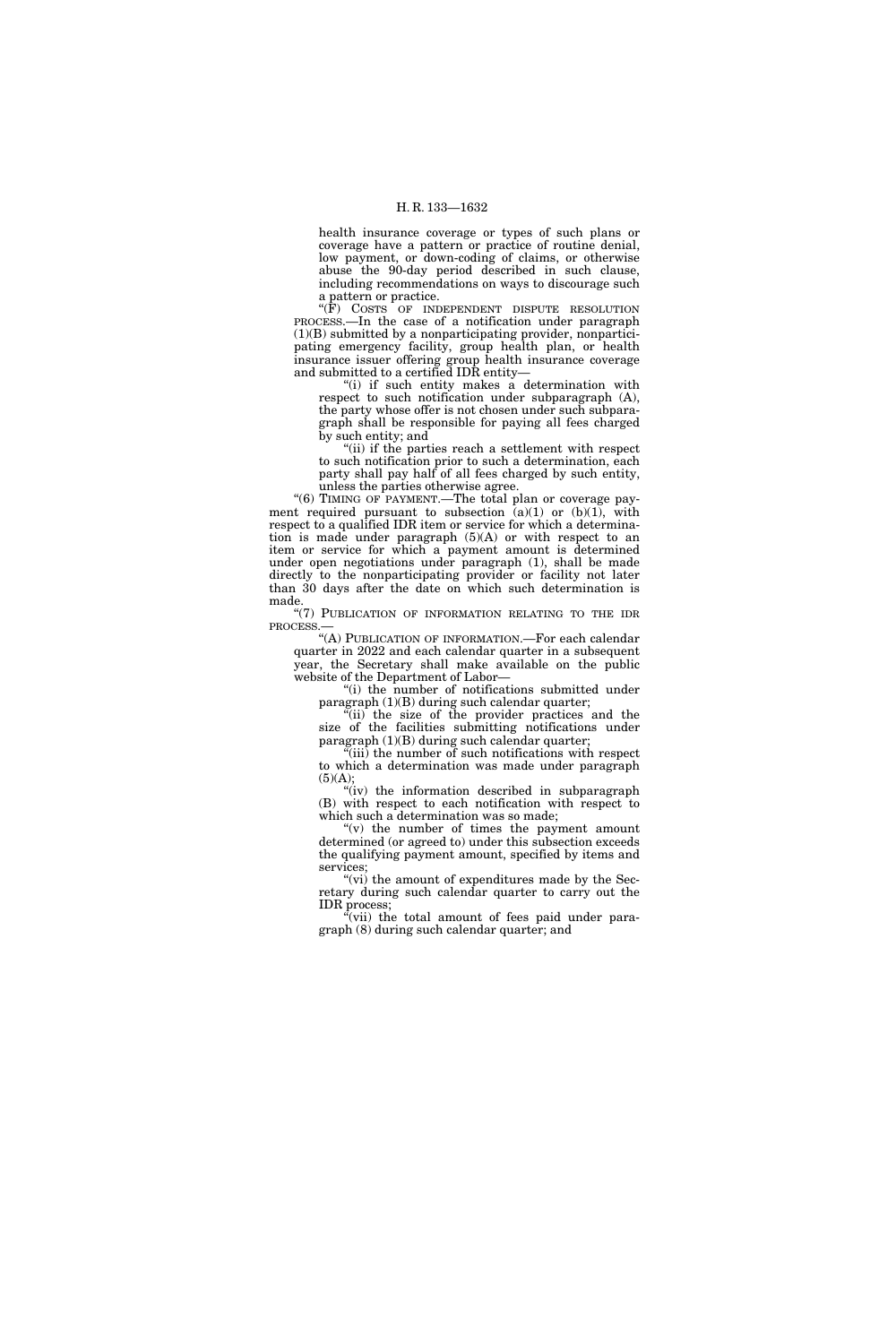''(viii) the total amount of compensation paid to certified IDR entities under paragraph (5)(F) during such calendar quarter.

''(B) INFORMATION.—For purposes of subparagraph (A), the information described in this subparagraph is, with respect to a notification under paragraph  $(\tilde{1})(B)$  by a nonparticipating provider, nonparticipating emergency facility, group health plan, or health insurance issuer offering group health insurance coverage—

"(i) a description of each item and service included with respect to such notification;

"(ii) the geography in which the items and services with respect to such notification were provided;

''(iii) the amount of the offer submitted under paragraph (5)(B) by the group health plan or health insurance issuer (as applicable) and by the nonparticipating provider or nonparticipating emergency facility (as applicable) expressed as a percentage of the qualifying payment amount;

"(iv) whether the offer selected by the certified IDR entity under paragraph (5) to be the payment applied was the offer submitted by such plan or issuer (as applicable) or by such provider or facility (as applicable) and the amount of such offer so selected expressed as a percentage of the qualifying payment amount;

" $(v)$  the category and practice specialty of each such provider or facility involved in furnishing such items and services;

"(vi) the identity of the health plan or health insurance issuer, provider, or facility, with respect to the notification;

"(vii) the length of time in making each determination;

"(viii) the compensation paid to the certified IDR entity with respect to the settlement or determination; and

" $(ix)$  any other information specified by the Secretary.

''(C) IDR ENTITY REQUIREMENTS.—For 2022 and each subsequent year, an IDR entity, as a condition of certification as an IDR entity, shall submit to the Secretary such information as the Secretary determines necessary to carry out the provisions of this subsection.

''(D) CLARIFICATION.—The Secretary shall ensure the public reporting under this paragraph does not contain information that would disclose privileged or confidential information of a group health plan or health insurance issuer offering group or individual health insurance coverage or of a provider or facility.

''(8) ADMINISTRATIVE FEE.—

''(A) IN GENERAL.—Each party to a determination under paragraph (5) to which an entity is selected under paragraph (3) in a year shall pay to the Secretary, at such time and in such manner as specified by the Secretary, a fee for participating in the IDR process with respect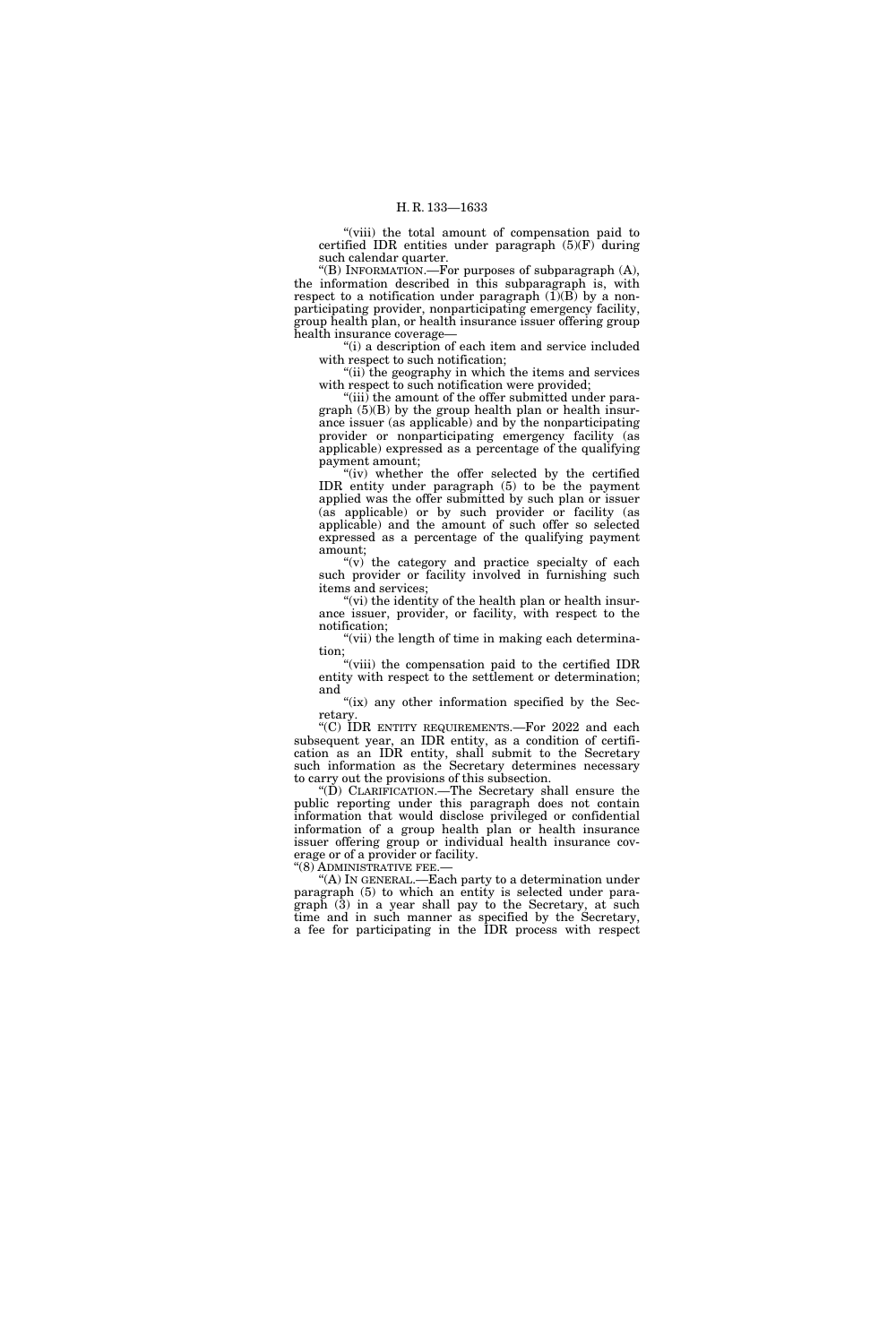to such determination in an amount described in subparagraph (B) for such year.

''(B) AMOUNT OF FEE.—The amount described in this subparagraph for a year is an amount established by the Secretary in a manner such that the total amount of fees paid under this paragraph for such year is estimated to be equal to the amount of expenditures estimated to be made by the Secretary for such year in carrying out the IDR process.

''(9) WAIVER AUTHORITY.—The Secretary may modify any deadline or other timing requirement specified under this subsection (other than the establishment date for the IDR process under paragraph  $(2)(A)$  and other than under paragraph  $(6)$ ) in cases of extenuating circumstances, as specified by the Secretary, or to ensure that all claims that occur during a 90 day period described in paragraph (5)(E)(ii), but with respect to which a notification is not permitted by reason of such paragraph to be submitted under paragraph  $(1)(B)$  during such period, are eligible for the IDR process.''.

(c) IRC.—Section 9816 of the Internal Revenue Code of 1986, as added by section 102, is amended—

(1) by redesignating subsection (c) as subsection (d); and (2) by inserting after subsection (b) the following new subsection:

''(c) DETERMINATION OF OUT-OF-NETWORK RATES TO BE PAID BY HEALTH PLANS; INDEPENDENT DISPUTE RESOLUTION PROCESS. ''(1) DETERMINATION THROUGH OPEN NEGOTIATION.—

''(A) IN GENERAL.—With respect to an item or service furnished in a year by a nonparticipating provider or a nonparticipating facility, with respect to a group health plan, in a State described in subsection  $(a)(3)(K)(ii)$  with respect to such plan and provider or facility, and for which a payment is required to be made by the plan pursuant to subsection (a) $(1)$  or (b) $(1)$ , the provider or facility (as applicable) or plan may, during the 30-day period beginning on the day the provider or facility receives an initial payment or a notice of denial of payment from the plan regarding a claim for payment for such item or service, initiate open negotiations under this paragraph between such provider or facility and plan for purposes of determining, during the open negotiation period, an amount agreed on by such provider or facility, respectively, and such plan for payment (including any cost-sharing) for such item or service. For purposes of this subsection, the open negotiation period, with respect to an item or service, is the 30-day period beginning on the date of initiation of the negotiations with respect to such item or service.

''(B) ACCESSING INDEPENDENT DISPUTE RESOLUTION PROCESS IN CASE OF FAILED NEGOTIATIONS.—In the case of open negotiations pursuant to subparagraph (A), with respect to an item or service, that do not result in a determination of an amount of payment for such item or service by the last day of the open negotiation period described in such subparagraph with respect to such item or service, the provider or facility (as applicable) or group health plan that was party to such negotiations may, during the 4-day period beginning on the day after such open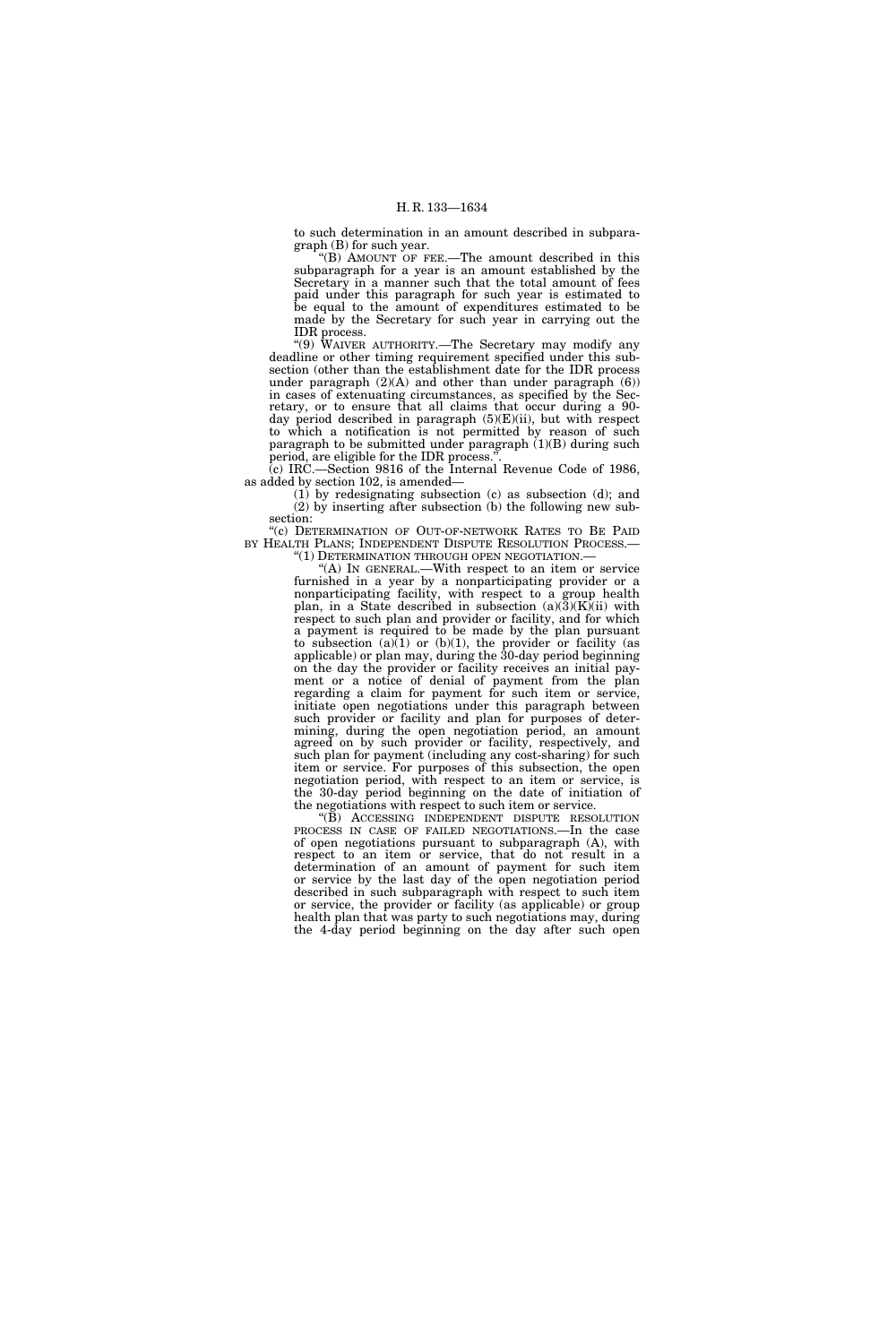negotiation period, initiate the independent dispute resolution process under paragraph (2) with respect to such item or service. The independent dispute resolution process shall be initiated by a party pursuant to the previous sentence by submission to the other party and to the Secretary of a notification (containing such information as specified by the Secretary) and for purposes of this subsection, the date of initiation of such process shall be the date of such submission or such other date specified by the Secretary pursuant to regulations that is not later than the date of receipt of such notification by both the other party and the Secretary.

"(2) INDEPENDENT DISPUTE RESOLUTION PROCESS AVAILABLE IN CASE OF FAILED OPEN NEGOTIATIONS.—

'(A) ESTABLISHMENT.—Not later than 1 year after the date of the enactment of this subsection, the Secretary, jointly with the Secretary of Health and Human Services and the Secretary of Labor, shall establish by regulation one independent dispute resolution process (referred to in this subsection as the 'IDR process') under which, in the case of an item or service with respect to which a provider or facility (as applicable) or group health plan submits a notification under paragraph  $(1)(B)$  (in this subsection referred to as a 'qualified IDR item or service'), a certified IDR entity under paragraph (4) determines, subject to subparagraph (B) and in accordance with the succeeding provisions of this subsection, the amount of payment under the plan for such item or service furnished by such provider or facility.

''(B) AUTHORITY TO CONTINUE NEGOTIATIONS.—Under the independent dispute resolution process, in the case that the parties to a determination for a qualified IDR item or service agree on a payment amount for such item or service during such process but before the date on which the entity selected with respect to such determination under paragraph (4) makes such determination under paragraph (5), such amount shall be treated for purposes of subsection  $(a)(3)(K)(ii)$  as the amount agreed to by such parties for such item or service. In the case of an agreement described in the previous sentence, the independent dispute resolution process shall provide for a method to determine how to allocate between the parties to such determination the payment of the compensation of the entity selected with respect to such determination.

"(C) CLARIFICATION.—A nonparticipating provider may not, with respect to an item or service furnished by such provider, submit a notification under paragraph  $(1)(B)$  if such provider is exempt from the requirement under subsection (a) of section 2799B–2 of the Public Health Service Act with respect to such item or service pursuant to subsection (b) of such section.

"(3) TREATMENT OF BATCHING OF ITEMS AND SERVICES.-"(A) IN GENERAL.—Under the IDR process, the Secretary shall specify criteria under which multiple qualified IDR dispute items and services are permitted to be considered jointly as part of a single determination by an entity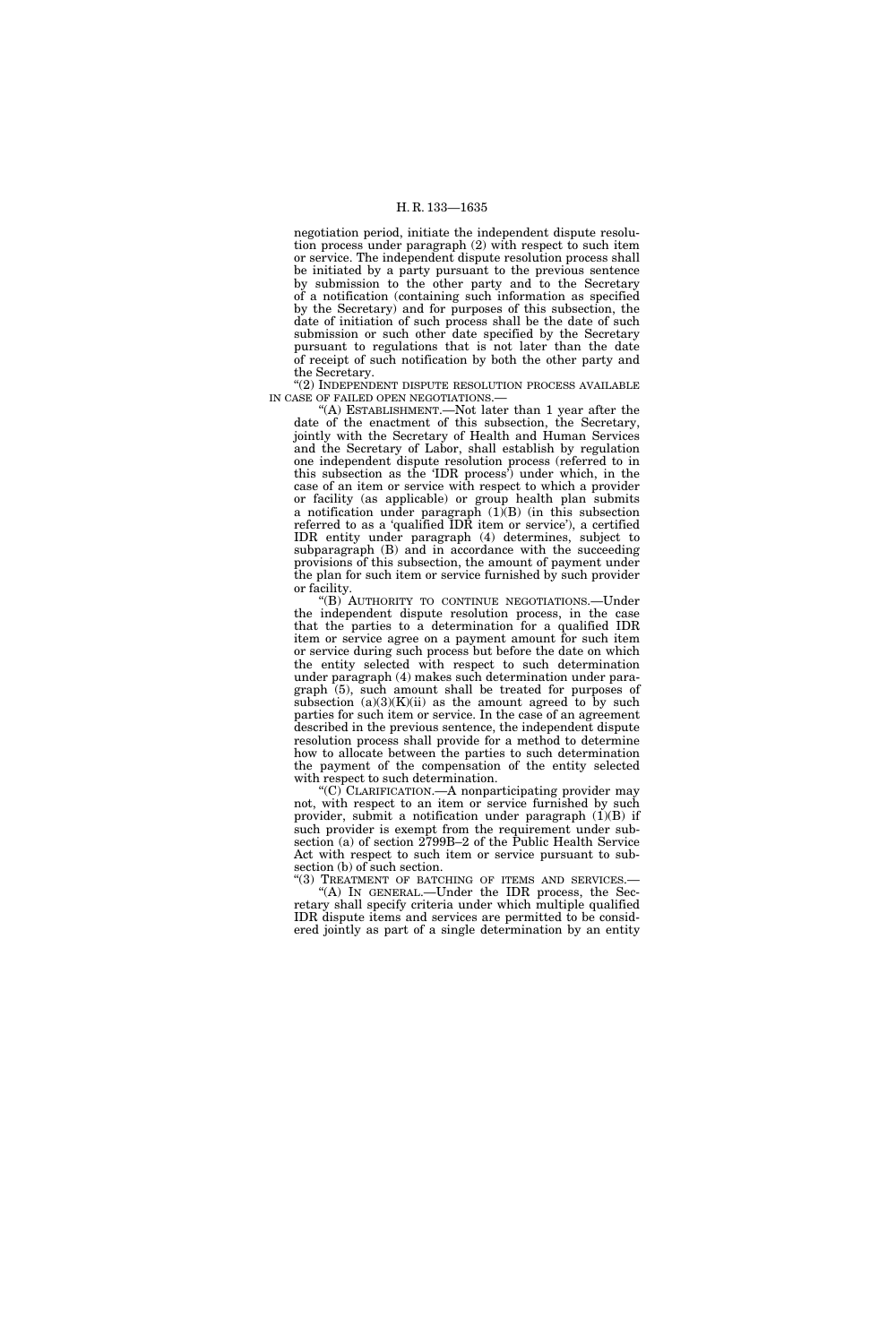for purposes of encouraging the efficiency (including minimizing costs) of the IDR process. Such items and services may be so considered only if—

"(i) such items and services to be included in such determination are furnished by the same provider or facility;<br>"(ii)

payment for such items and services is required to be made by the same group health plan or health insurance issuer;

''(iii) such items and services are related to the treatment of a similar condition; and

"(iv) such items and services were furnished during the 30 day period following the date on which the first item or service included with respect to such determination was furnished or an alternative period as determined by the Secretary, for use in limited situations, such as by the consent of the parties or in the case of low-volume items and services, to encourage procedural efficiency and minimize health plan and provider administrative costs.

''(B) TREATMENT OF BUNDLED PAYMENTS.—In carrying out subparagraph (A), the Secretary shall provide that, in the case of items and services which are included by a provider or facility as part of a bundled payment, such items and services included in such bundled payment may be part of a single determination under this subsection. "(4) CERTIFICATION AND SELECTION OF IDR ENTITIES.-

''(A) IN GENERAL.—The Secretary, jointly with the Secretary of Health and Human Services and the Secretary of Labor, shall establish a process to certify (including to recertify) entities under this paragraph. Such process shall ensure that an entity so certified—

''(i) has (directly or through contracts or other arrangements) sufficient medical, legal, and other expertise and sufficient staffing to make determinations described in paragraph  $(5)$  on a timely basis; " $(ii)$  is not-

 $f(I)$  a group health plan, provider, or facility; ''(II) an affiliate or a subsidiary of such a group

health plan, provider, or facility; or ''(III) an affiliate or subsidiary of a professional or trade association of such group health plans or of providers or facilities;

"(iii) carries out the responsibilities of such an entity in accordance with this subsection;

"(iv) meets appropriate indicators of fiscal integrity;

''(v) maintains the confidentiality (in accordance with regulations promulgated by the Secretary) of individually identifiable health information obtained in the course of conducting such determinations;

''(vi) does not under the IDR process carry out any determination with respect to which the entity would not pursuant to subclause (I), (II), or (III) of subparagraph (F)(i) be eligible for selection; and

 $\dot{f}$ (vii) meets such other requirements as determined appropriate by the Secretary.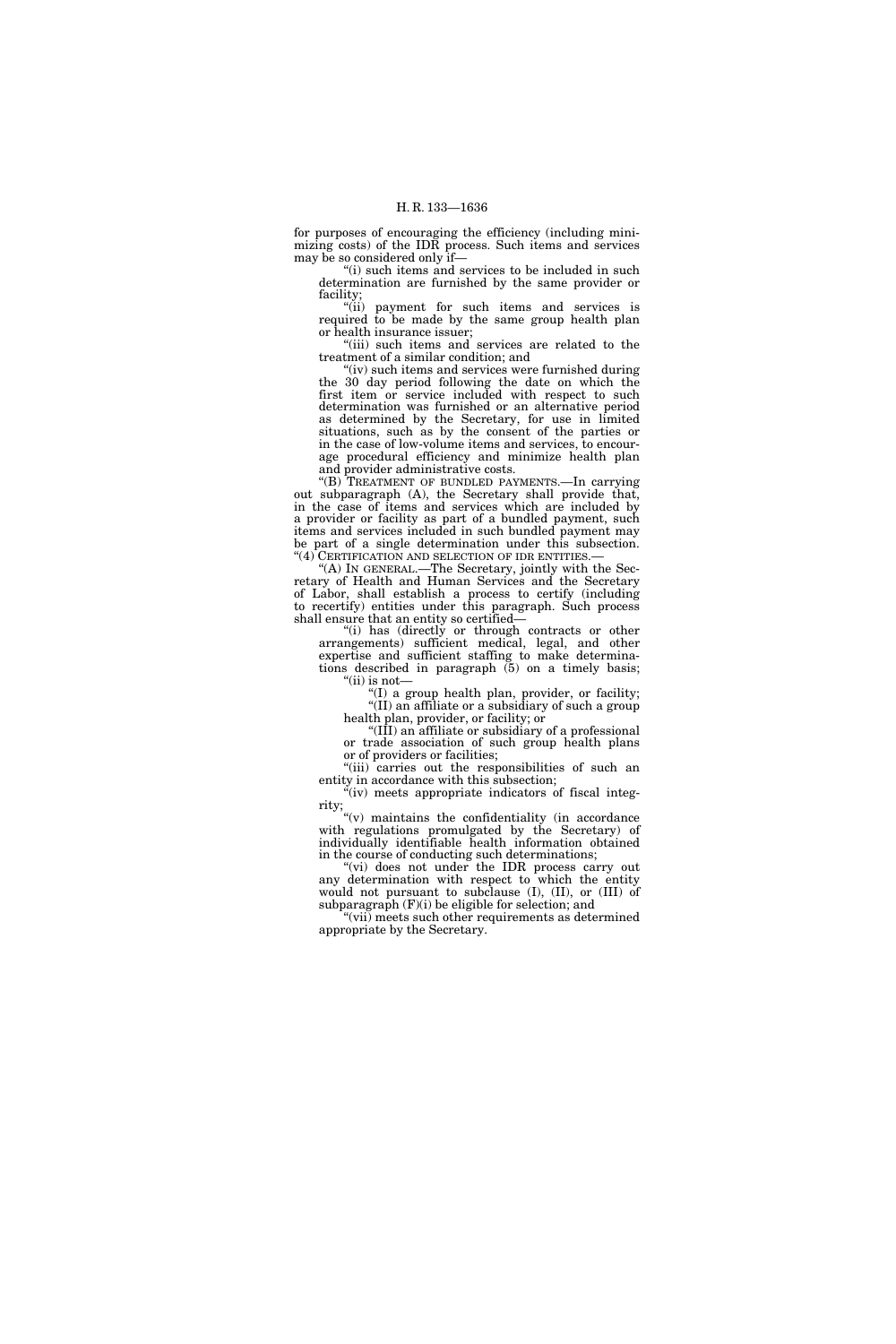''(B) PERIOD OF CERTIFICATION.—Subject to subparagraph (C), each certification (including a recertification) of an entity under the process described in subparagraph (A) shall be for a 5-year period.

''(C) REVOCATION.—A certification of an entity under this paragraph may be revoked under the process described in subparagraph (A) if the entity has a pattern or practice of noncompliance with any of the requirements described in such subparagraph.

''(D) PETITION FOR DENIAL OR WITHDRAWAL.—The process described in subparagraph (A) shall ensure that an individual, provider, facility, or group health plan may petition for a denial of a certification or a revocation of a certification with respect to an entity under this paragraph for failure of meeting a requirement of this subsection.

"(E) SUFFICIENT NUMBER OF ENTITIES.—The process described in subparagraph (A) shall ensure that a sufficient number of entities are certified under this paragraph to ensure the timely and efficient provision of determinations described in paragraph (5).

''(F) SELECTION OF CERTIFIED IDR ENTITY.—The Secretary shall, with respect to the determination of the amount of payment under this subsection of an item or service, provide for a method-

(i) that allows for the group health plan and the nonparticipating provider or the nonparticipating emergency facility (as applicable) involved in a notification under paragraph  $(1)(B)$  to jointly select, not later than the last day of the 3-business day period following the date of the initiation of the process with respect to such item or service, for purposes of making such determination, an entity certified under this paragraph that—

''(I) is not a party to such determination or an employee or agent of such a party;

"( $\overline{I}I$ ) does not have a material familial, financial, or professional relationship with such a party; and

''(III) does not otherwise have a conflict of interest with such a party (as determined by the Secretary); and

"(ii) that requires, in the case such parties do not make such selection by such last day, the Secretary to, not later than 6 business days after such date of initiation—

''(I) select such an entity that satisfies subclauses (I) through (III) of clause (i)); and

''(II) provide notification of such selection to the provider or facility (as applicable) and the plan or issuer (as applicable) party to such determination.

An entity selected pursuant to the previous sentence to make a determination described in such sentence shall be referred to in this subsection as the 'certified IDR entity' with respect to such determination.

''(5) PAYMENT DETERMINATION.—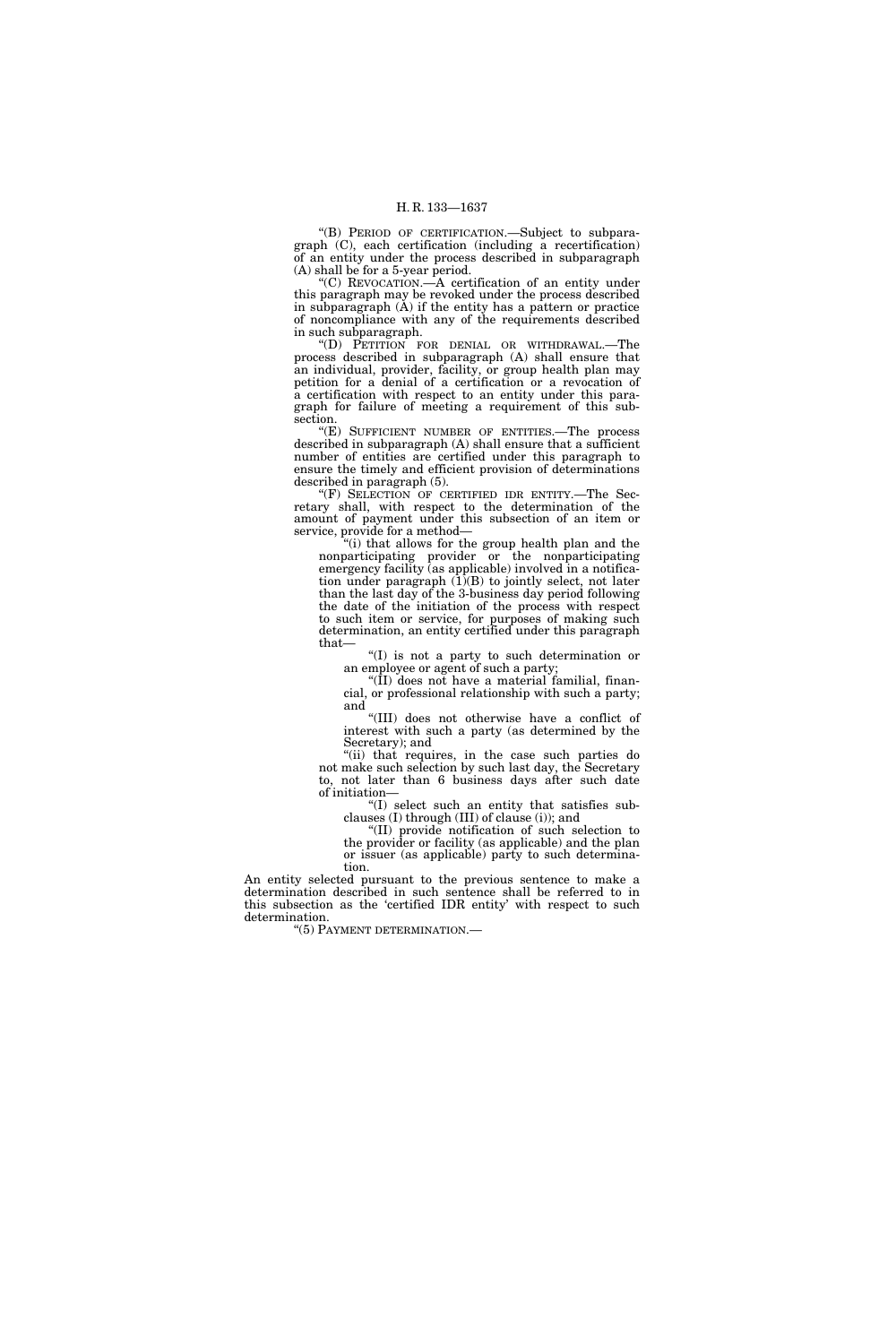"(A) IN GENERAL.—Not later than 30 days after the date of selection of the certified IDR entity with respect to a determination for a qualified IDR item or service, the certified IDR entity shall—

"(i) taking into account the considerations specified in subparagraph (C), select one of the offers submitted under subparagraph (B) to be the amount of payment for such item or service determined under this subsection for purposes of subsection  $(a)(1)$  or  $(b)(1)$ , as applicable; and

"(ii) notify the provider or facility and the group health plan party to such determination of the offer selected under clause (i).

''(B) SUBMISSION OF OFFERS.—Not later than 10 days after the date of selection of the certifed IDR entity with respect to a determination for a qualified IDR item or service, the provider or facility and the group health plan party to such determination—

''(i) shall each submit to the certified IDR entity with respect to such determination—

''(I) an offer for a payment amount for such item or service furnished by such provider or facility; and

 $\sqrt{\text{II}}$ ) such information as requested by the certified IDR entity relating to such offer; and

"(ii) may each submit to the certified IDR entity" with respect to such determination any information relating to such offer submitted by either party, including information relating to any circumstance described in subparagraph (C)(ii).

''(C) CONSIDERATIONS IN DETERMINATION.—

''(i) IN GENERAL.—In determining which offer is the payment to be applied pursuant to this paragraph, the certified IDR entity, with respect to the determination for a qualified IDR item or service shall consider—

''(I) the qualifying payment amounts (as defined in subsection  $(a)(3)(E)$  for the applicable year for items or services that are comparable to the qualified IDR item or service and that are furnished in the same geographic region (as defined by the Secretary for purposes of such subsection) as such qualified IDR item or service; and

''(II) subject to subparagraph (D), information on any circumstance described in clause (ii), such information as requested in subparagraph  $(B)(i)(II)$ , and any additional information provided in subparagraph (B)(ii).

''(ii) ADDITIONAL CIRCUMSTANCES.—For purposes of clause (i)(II), the circumstances described in this clause are, with respect to a qualified IDR item or service of a nonparticipating provider, nonparticipating emergency facility, or group health plan, the following:

''(I) The level of training, experience, and quality and outcomes measurements of the provider or facility that furnished such item or service (such as those endorsed by the consensus-based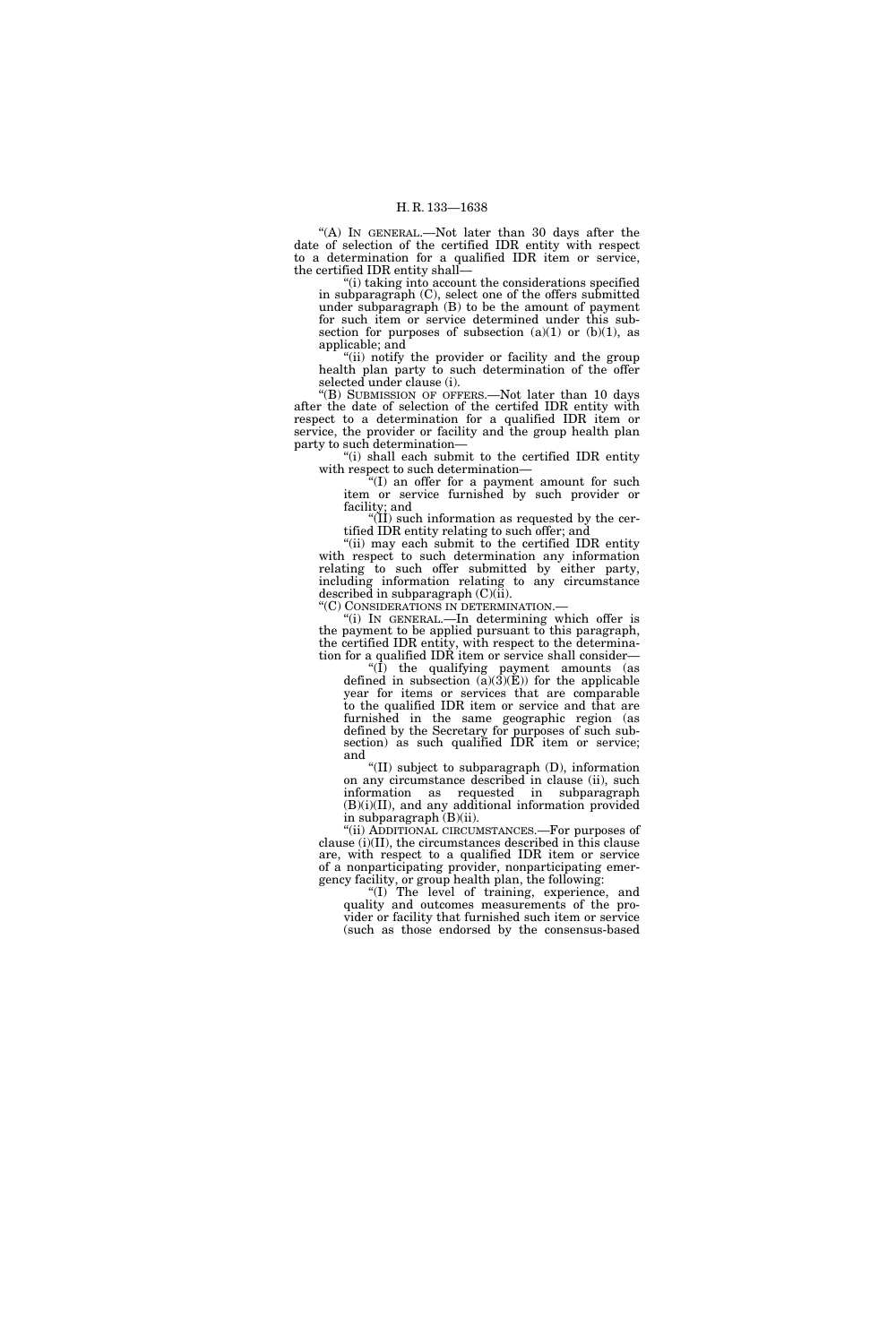entity authorized in section 1890 of the Social Security Act).

''(II) The market share held by the nonparticipating provider or facility or that of the plan or issuer in the geographic region in which the item or service was provided.

''(III) The acuity of the individual receiving such item or service or the complexity of furnishing such item or service to such individual.

''(IV) The teaching status, case mix, and scope of services of the nonparticipating facility that furnished such item or service.

''(V) Demonstrations of good faith efforts (or lack of good faith efforts) made by the nonparticipating provider or nonparticipating facility or the plan or issuer to enter into network agreements and, if applicable, contracted rates between the provider or facility, as applicable, and the plan or issuer, as applicable, during the previous 4 plan years.

"(D) PROHIBITION ON CONSIDERATION OF CERTAIN FAC-TORS.—In determining which offer is the payment to be applied with respect to qualified IDR items and services furnished by a provider or facility, the certified IDR entity with respect to a determination shall not consider usual and customary charges, the amount that would have been billed by such provider or facility with respect to such items and services had the provisions of section 2799B– 1 of the Public Health Service Act or 2799B–2 of such Act (as applicable) not applied, or the payment or reimbursement rate for such items and services furnished by such provider or facility payable by a public payor, including under the Medicare program under title XVIII of the Social Security Act, under the Medicaid program under title XIX of such Act, under the Children's Health Insurance Program under title XXI of such Act, under the TRICARE program under chapter 55 of title 10, United States Code, or under chapter 17 of title 38, United States Code.<br>"(E) EFFECTS OF DETERMINATION.

 $(i)$  In GENERAL.—A determination of a certified IDR entity under subparagraph (A)—

 $\sqrt{\pi}$ (I) shall be binding upon the parties involved, in the absence of a fraudulent claim or evidence of misrepresentation of facts presented to the IDR

entity involved regarding such claim; and ''(II) shall not be subject to judicial review,

except in a case described in any of paragraphs (1) through (4) of section  $10(a)$  of title 9, United States Code.

''(ii) SUSPENSION OF CERTAIN SUBSEQUENT IDR REQUESTS.—In the case of a determination of a certified IDR entity under subparagraph (A), with respect to an initial notification submitted under paragraph (1)(B) with respect to qualified IDR items and services and the two parties involved with such notification, the party that submitted such notification may not submit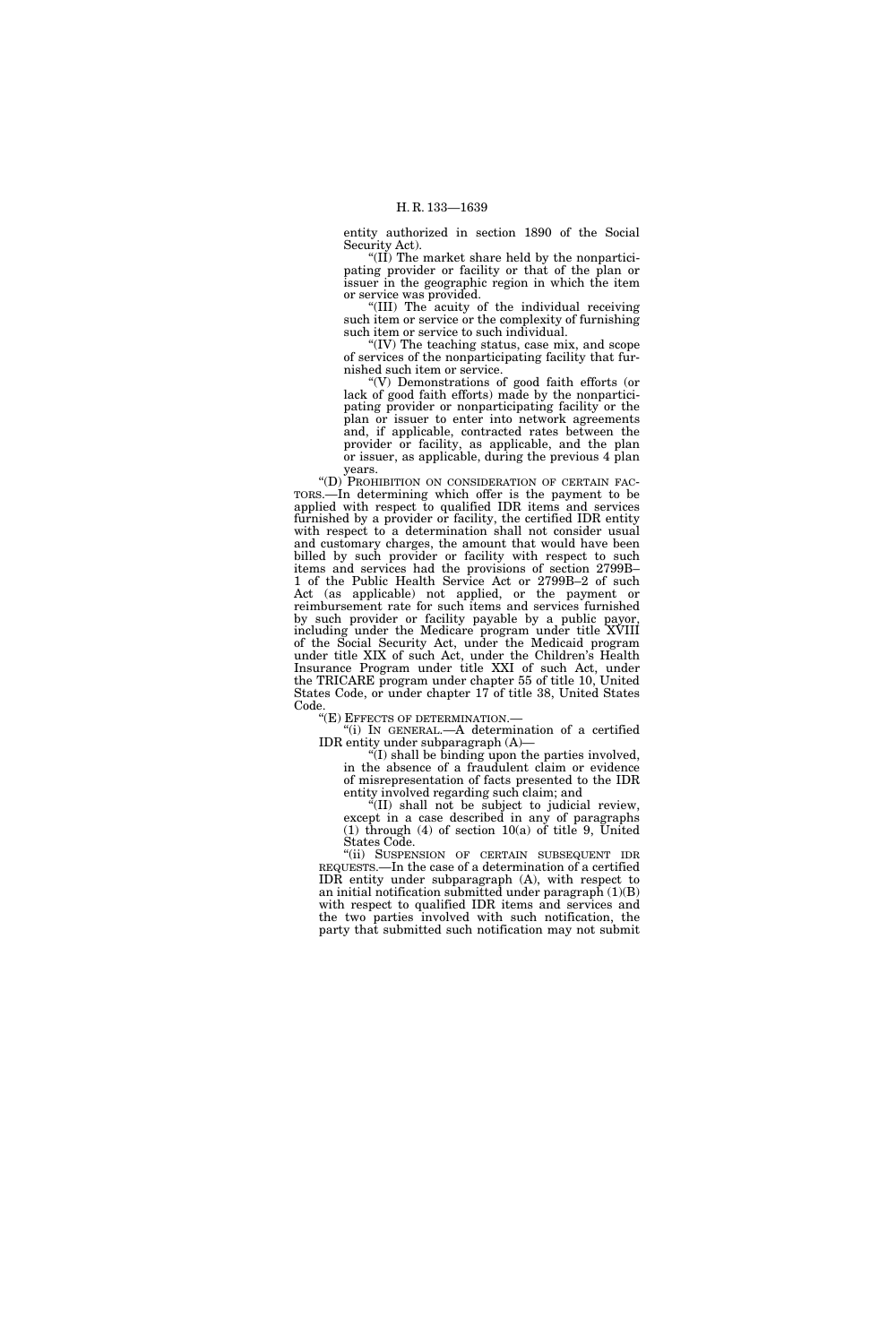during the 90-day period following such determination a subsequent notification under such paragraph involving the same other party to such notification with respect to such an item or service that was the subject of such initial notification.

''(iii) SUBSEQUENT SUBMISSION OF REQUESTS PER-MITTED.—In the case of a notification that pursuant to clause (ii) is not permitted to be submitted under paragraph (1)(B) during a 90-day period specified in such clause, if the end of the open negotiation period specified in paragraph  $(1)(A)$ , that but for this clause would otherwise apply with respect to such notification, occurs during such 90-day period, such paragraph  $(1)(B)$  shall be applied as if the reference in such paragraph to the 4-day period beginning on the day after such open negotiation period were instead a reference to the 30-day period beginning on the day after the last day of such 90-day period.

"(iv) REPORTS.—The Secretary, jointly with the Secretary of Labor and the Secretary of the Health and Human Services, shall examine the impact of the application of clause (ii) and whether the application of such clause delays payment determinations or impacts early, alternative resolution of claims (such as through open negotiations), and shall submit to Congress, not later than 2 years after the date of implementation of such clause an interim report (and not later than 4 years after such date of implementation, a final report) on whether any group health plans or health insurance issuers offering group or individual health insurance coverage or types of such plans or coverage have a pattern or practice of routine denial, low payment, or down-coding of claims, or otherwise abuse the 90-day period described in such clause, including recommendations on ways to discourage such a pattern or practice.

" $(\overline{F})$  COSTS OF INDEPENDENT DISPUTE RESOLUTION PROCESS.—In the case of a notification under paragraph (1)(B) submitted by a nonparticipating provider, nonparticipating emergency facility, or group health plan and submitted to a certified IDR entity—

''(i) if such entity makes a determination with respect to such notification under subparagraph (A), the party whose offer is not chosen under such subparagraph shall be responsible for paying all fees charged by such entity; and

"(ii) if the parties reach a settlement with respect to such notification prior to such a determination, each party shall pay half of all fees charged by such entity, unless the parties otherwise agree.

"(6) TIMING OF PAYMENT.—The total plan payment required pursuant to subsection (a)(1) or (b)(1), with respect to a qualified IDR item or service for which a determination is made under paragraph  $(5)(A)$  or with respect to an item or service for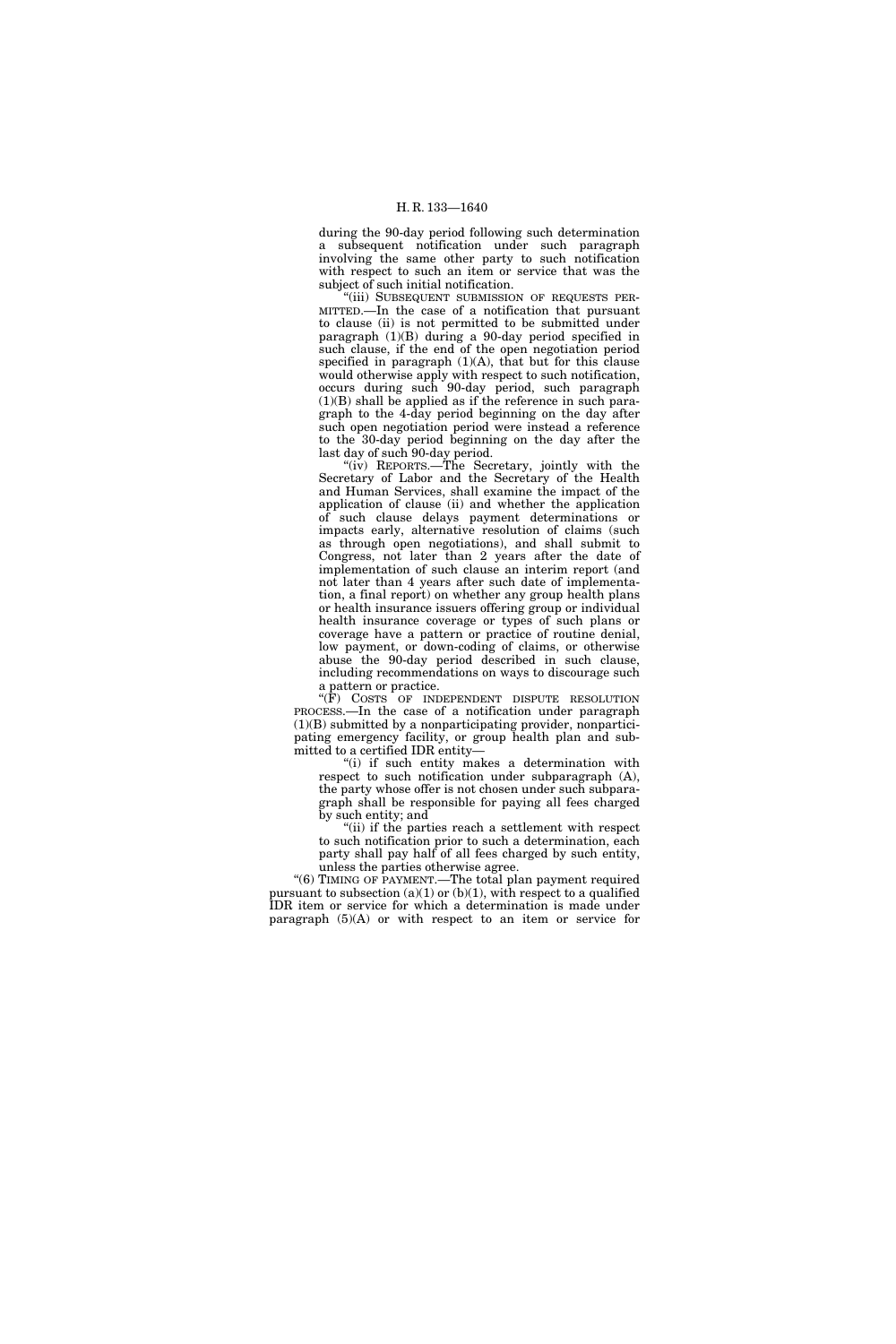which a payment amount is determined under open negotiations under paragraph (1), shall be made directly to the nonparticipating provider or facility not later than 30 days after the date on which such determination is made.

''(7) PUBLICATION OF INFORMATION RELATING TO THE IDR PROCESS.—

.<br>"(A) PUBLICATION OF INFORMATION.—For each calendar quarter in 2022 and each calendar quarter in a subsequent year, the Secretary shall make available on the public website of the Department of the Treasury—

"(i) the number of notifications submitted under paragraph (1)(B) during such calendar quarter;

''(ii) the size of the provider practices and the size of the facilities submitting notifications under paragraph (1)(B) during such calendar quarter;

''(iii) the number of such notifications with respect to which a determination was made under paragraph (5)(A);

"(iv) the information described in subparagraph (B) with respect to each notification with respect to which such a determination was so made;

 $(y)$  the number of times the payment amount determined (or agreed to) under this subsection exceeds the qualifying payment amount, specified by items and services;

" $(vi)$  the amount of expenditures made by the Secretary during such calendar quarter to carry out the IDR process;

"(vii) the total amount of fees paid under paragraph (8) during such calendar quarter; and

"(viii) the total amount of compensation paid to certified IDR entities under paragraph (5)(F) during such calendar quarter.

''(B) INFORMATION.—For purposes of subparagraph (A), the information described in this subparagraph is, with respect to a notification under paragraph (1)(B) by a nonparticipating provider, nonparticipating emergency facility, or group health plan—

''(i) a description of each item and service included with respect to such notification;

"(ii) the geography in which the items and services with respect to such notification were provided;

" $(iii)$  the amount of the offer submitted under paragraph (5)(B) by the group health plan and by the nonparticipating provider or nonparticipating emergency facility (as applicable) expressed as a percentage of the qualifying payment amount;

 $(iv)$  whether the offer selected by the certified IDR entity under paragraph (5) to be the payment applied was the offer submitted by such plan or by such provider or facility (as applicable) and the amount of such offer so selected expressed as a percentage of the qualifying payment amount;

''(v) the category and practice specialty of each such provider or facility involved in furnishing such items and services;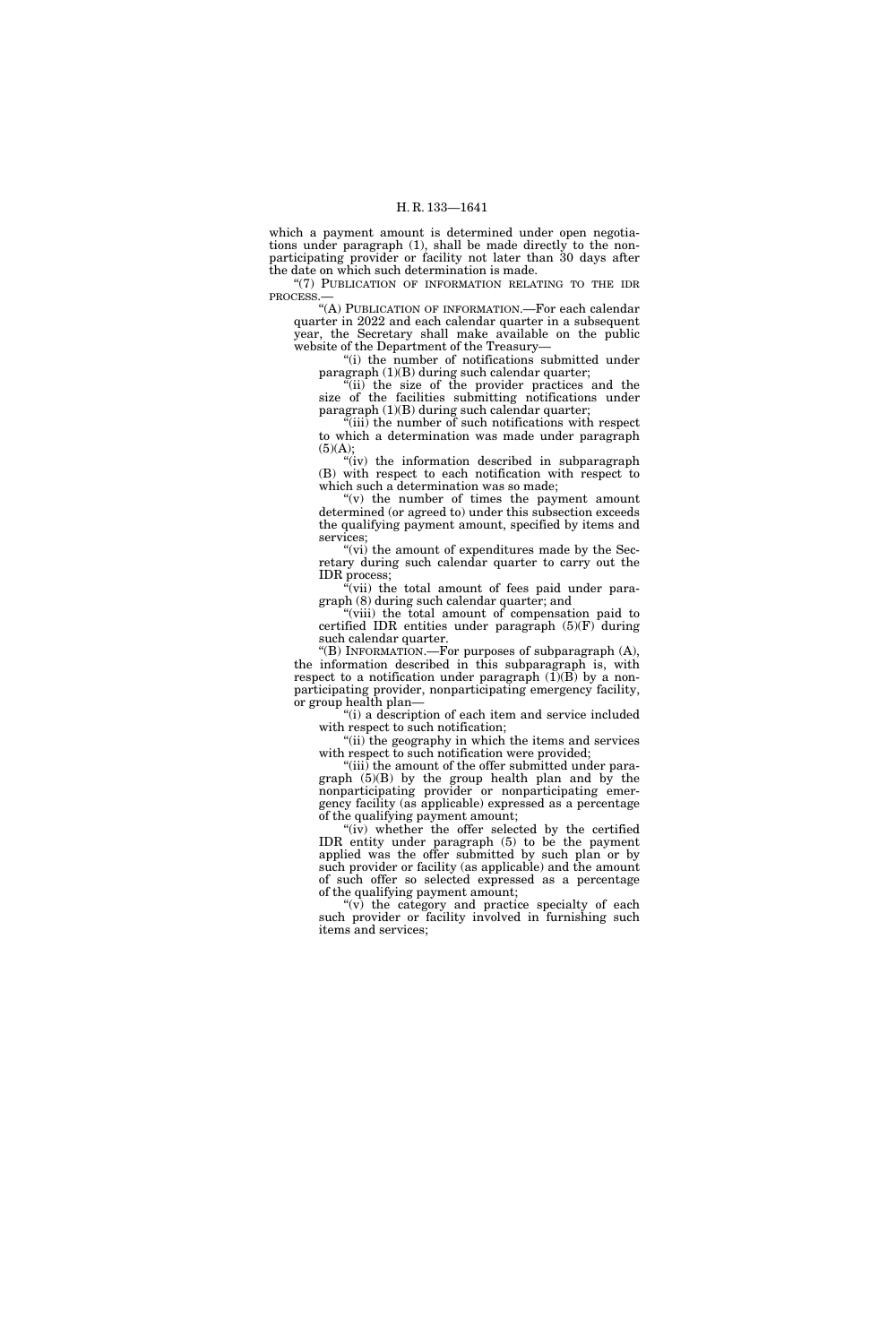"(vi) the identity of the group health plan, provider, or facility, with respect to the notification;

"(vii) the length of time in making each determination;

''(viii) the compensation paid to the certified IDR entity with respect to the settlement or determination; and

"(ix) any other information specified by the Secretary.

''(C) IDR ENTITY REQUIREMENTS.—For 2022 and each subsequent year, an IDR entity, as a condition of certification as an IDR entity, shall submit to the Secretary such information as the Secretary determines necessary to carry out the provisions of this subsection.

''(D) CLARIFICATION.—The Secretary shall ensure the public reporting under this paragraph does not contain information that would disclose privileged or confidential information of a group health plan or health insurance issuer offering group or individual health insurance coverage or of a provider or facility.

"(8) ADMINISTRATIVE FEE.

''(A) IN GENERAL.—Each party to a determination under paragraph (5) to which an entity is selected under paragraph (3) in a year shall pay to the Secretary, at such time and in such manner as specified by the Secretary, a fee for participating in the IDR process with respect to such determination in an amount described in subparagraph (B) for such year.

''(B) AMOUNT OF FEE.—The amount described in this subparagraph for a year is an amount established by the Secretary in a manner such that the total amount of fees paid under this paragraph for such year is estimated to be equal to the amount of expenditures estimated to be made by the Secretary for such year in carrying out the IDR process.

''(9) WAIVER AUTHORITY.—The Secretary may modify any deadline or other timing requirement specified under this subsection (other than the establishment date for the IDR process under paragraph  $(2)(A)$  and other than under paragraph  $(6)$ ) in cases of extenuating circumstances, as specified by the Secretary, or to ensure that all claims that occur during a 90 day period described in paragraph (5)(E)(ii), but with respect to which a notification is not permitted by reason of such paragraph to be submitted under paragraph  $(1)(B)$  during such period, are eligible for the IDR process.''.

#### **SEC. 104. HEALTH CARE PROVIDER REQUIREMENTS REGARDING SUR-PRISE MEDICAL BILLING.**

(a) IN GENERAL.—Title XXVII of the Public Health Service Act (42 U.S.C. 300gg et seq.) is amended by inserting after part D, as added by section 102, the following: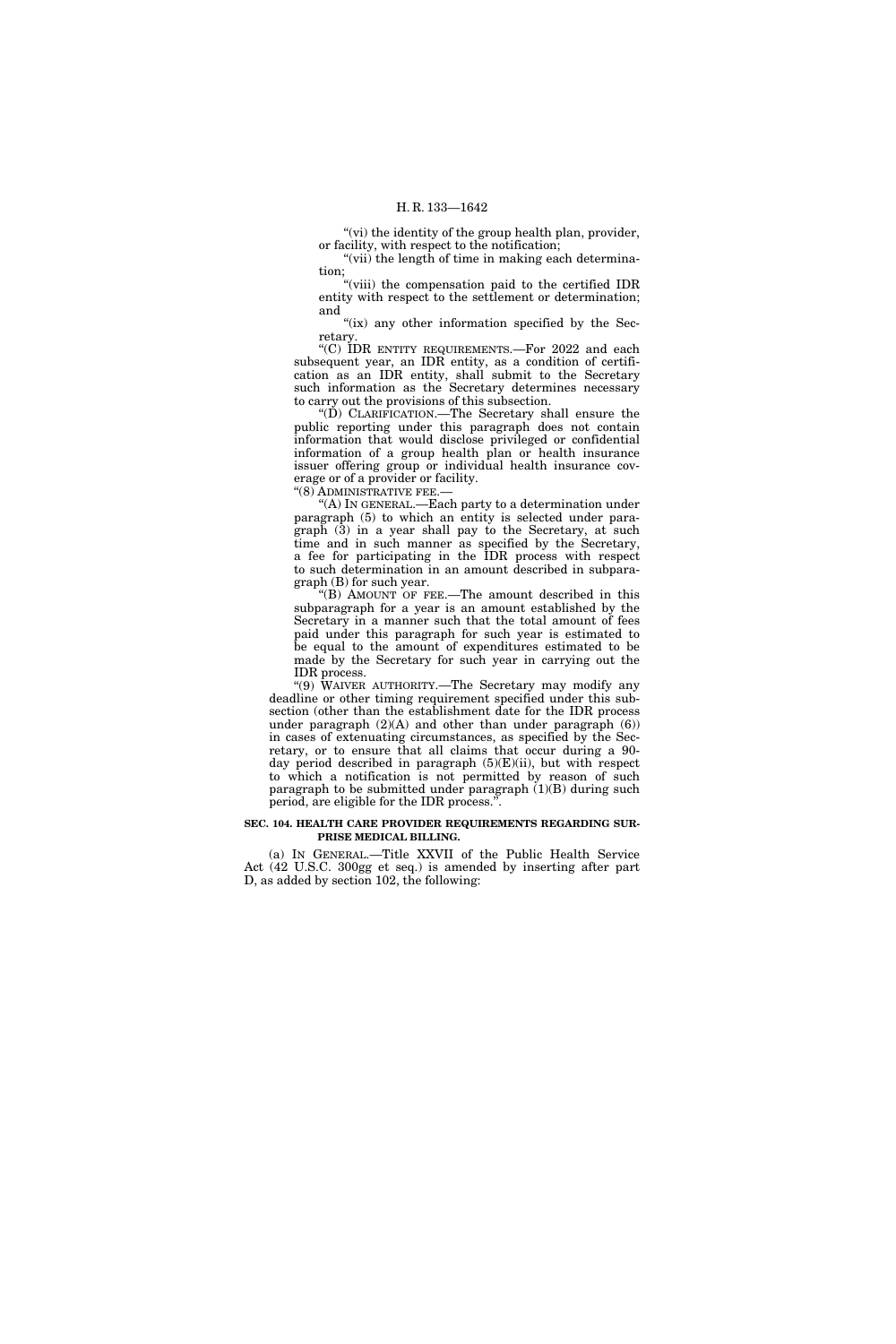# **''PART E—HEALTH CARE PROVIDER REQUIREMENTS**

## **''SEC. 2799B–1. BALANCE BILLING IN CASES OF EMERGENCY SERVICES.**

"(a) IN GENERAL.—In the case of a participant, beneficiary, or enrollee with benefits under a group health plan or group or individual health insurance coverage offered by a health insurance issuer and who is furnished during a plan year beginning on or after January 1, 2022, emergency services (for which benefits are provided under the plan or coverage) with respect to an emergency medical condition with respect to a visit at an emergency department of a hospital or an independent freestanding emergency department—

" $(1)$  in the case that the hospital or independent freestanding emergency department is a nonparticipating emergency facility, the emergency department of a hospital or independent freestanding emergency department shall not bill, and shall not hold liable, the participant, beneficiary, or enrollee for a payment amount for such emergency services so furnished that is more than the cost-sharing requirement for such services (as determined in accordance with clauses (ii) and (iii) of section  $2799A-1(a)(1)(C)$ , of section  $9816(a)(1)(C)$  of the Internal Revenue Code of 1986, and of section 716(a)(1)(C) of the Employee Retirement Income Security Act of 1974, as applicable); and

 $(2)$  in the case that such services are furnished by a nonparticipating provider, the health care provider shall not bill, and shall not hold liable, such participant, beneficiary, or enrollee for a payment amount for an emergency service furnished to such individual by such provider with respect to such emergency medical condition and visit for which the individual receives emergency services at the hospital or emergency department that is more than the cost-sharing requirement for such services furnished by the provider (as determined in accordance with clauses (ii) and (iii) of section 2799A–  $1(a)(1)(C)$ , of section  $9816(a)(1)(C)$  of the Internal Revenue Code of 1986, and of section 716(a)(1)(C) of the Employee Retirement Income Security Act of 1974, as applicable).

"(b) DEFINITION.—In this section, the term 'visit' shall have such meaning as applied to such term for purposes of section  $2799A-1(b)$ .

#### **''SEC. 2799B–2. BALANCE BILLING IN CASES OF NON-EMERGENCY SERV-ICES PERFORMED BY NONPARTICIPATING PROVIDERS AT CERTAIN PARTICIPATING FACILITIES.**

"(a) IN GENERAL.—Subject to subsection (b), in the case of a participant, beneficiary, or enrollee with benefits under a group health plan or group or individual health insurance coverage offered by a health insurance issuer and who is furnished during a plan year beginning on or after January 1, 2022, items or services (other than emergency services to which section 2799B–1 applies) for which benefits are provided under the plan or coverage at a participating health care facility by a nonparticipating provider, such provider shall not bill, and shall not hold liable, such participant, beneficiary, or enrollee for a payment amount for such an item or service furnished by such provider with respect to a visit at such facility that is more than the cost-sharing requirement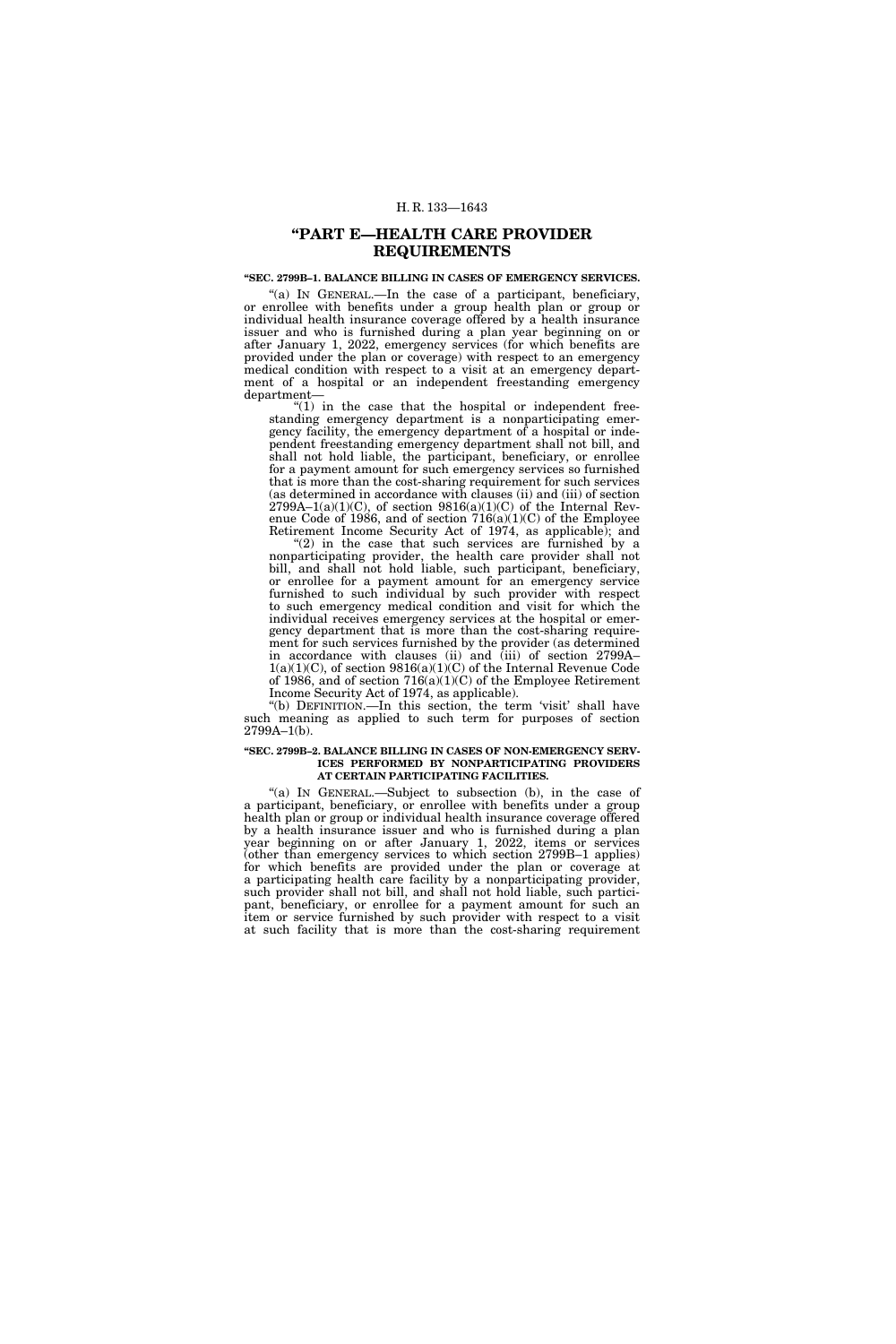for such item or service (as determined in accordance with subparagraphs (A) and (B) of section  $2799A-1(b)(1)$  of section  $9816(b)(1)$ of the Internal Revenue Code of 1986, and of section 716(b)(1) of the Employee Retirement Income Security Act of 1974, as applicable).

''(b) EXCEPTION.—

''(1) IN GENERAL.—Subsection (a) shall not apply with respect to items or services (other than ancillary services described in paragraph (2)) furnished by a nonparticipating provider to a participant, beneficiary, or enrollee of a group health plan or group or individual health insurance coverage offered by a health insurance issuer, if the provider satisfies the notice and consent criteria of subsection (d).

"(2) ANCILLARY SERVICES DESCRIBED.—For purposes of paragraph (1), ancillary services described in this paragraph are, with respect to a participating health care facility—

''(A) subject to paragraph (3), items and services related to emergency medicine, anesthesiology, pathology, radiology, and neonatology, whether or not provided by a physician or non-physician practitioner, and items and services assistant surgeons, hospitalists, and intensivists;

''(B) subject to paragraph (3), diagnostic services (including radiology and laboratory services);

''(C) items and services provided by such other specialty practitioners, as the Secretary specifies through rulemaking; and

" $(D)$  items and services provided by a nonparticipating provider if there is no participating provider who can furnish such item or service at such facility.

''(3) EXCEPTION.—The Secretary may, through rulemaking, establish a list (and update such list periodically) of advanced diagnostic laboratory tests, which shall not be included as an ancillary service described in paragraph (2) and with respect to which subsection (a) would apply.

"(c) CLARIFICATION.—In the case of a nonparticipating provider that satisfies the notice and consent criteria of subsection (d) with respect to an item or service (referred to in this subsection as a 'covered item or service'), such notice and consent criteria may not be construed as applying with respect to any item or service that is furnished as a result of unforeseen, urgent medical needs that arise at the time such covered item or service is furnished. For purposes of the previous sentence, a covered item or service shall not include an ancillary service described in subsection (b)(2).

"(d) NOTICE AND CONSENT TO BE TREATED BY A NONPARTICIPATING PROVIDER OR NONPARTICIPATING FACILITY.—

" $(1)$  In GENERAL.—A nonparticipating provider or nonparticipating facility satisfies the notice and consent criteria of this subsection, with respect to items or services furnished by the provider or facility to a participant, beneficiary, or enrollee of a group health plan or group or individual health insurance coverage offered by a health insurance issuer, if the provider (or, if applicable, the participating health care facility on behalf of such provider) or nonparticipating facility—

 $(A)$  in the case that the participant, beneficiary, or enrollee makes an appointment to be furnished such items or services at least 72 hours prior to the date on which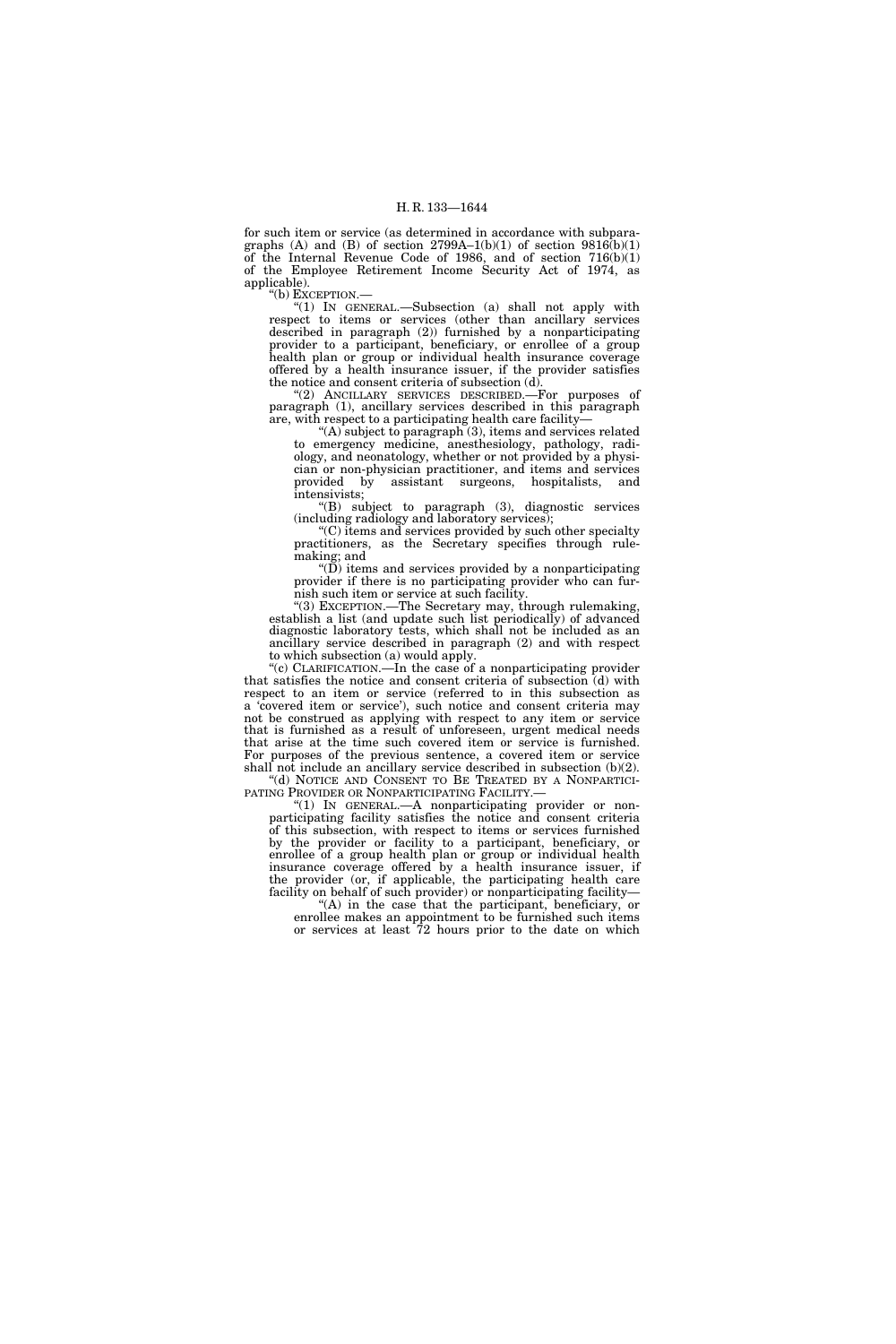the individual is to be furnished such items or services, provides to the participant, beneficiary, or enrollee (or to an authorized representative of the participant, beneficiary, or enrollee) not later than 72 hours prior to the date on which the individual is furnished such items or services (or, in the case that the participant, beneficiary, or enrollee makes such an appointment within 72 hours of when such items or services are to be furnished, provides to the participant, beneficiary, or enrollee (or to an authorized representative of the participant, beneficiary, or enrollee) on such date the appointment is made), a written notice in paper or electronic form, as selected by the participant, beneficiary, or enrollee, (and including electronic notification, as practicable) specified by the Secretary, not later than July 1, 2021, through guidance (which shall be updated as determined necessary by the Secretary) that—

''(i) contains the information required under paragraph (2);

"(ii) clearly states that consent to receive such items and services from such nonparticipating provider or nonparticipating facility is optional and that the participant, beneficiary, or enrollee may instead seek care from a participating provider or at a participating facility, with respect to such plan or coverage, as applicable, in which case the cost-sharing responsibility of the participant, beneficiary, or enrollee would not exceed such responsibility that would apply with respect to such an item or service that is furnished by a participating provider or participating facility, as applicable with respect to such plan; and

 $(iii)$  is available in the 15 most common languages in the geographic region of the applicable facility;

''(B) obtains from the participant, beneficiary, or enrollee (or from such an authorized representative) the consent described in paragraph  $(3)$  to be treated by a nonparticipating provider or nonparticipating facility; and

''(C) provides a signed copy of such consent to the participant, beneficiary, or enrollee through mail or email (as selected by the participant, beneficiary, or enrollee).

"(2) INFORMATION REQUIRED UNDER WRITTEN NOTICE.—For purposes of paragraph (1)(A)(i), the information described in this paragraph, with respect to a nonparticipating provider or nonparticipating facility and a participant, beneficiary, or enrollee of a group health plan or group or individual health insurance coverage offered by a health insurance issuer, is each of the following:

"(A) Notification, as applicable, that the health care provider is a nonparticipating provider with respect to the health plan or the health care facility is a nonparticipating facility with respect to the health plan.

''(B) Notification of the good faith estimated amount that such provider or facility may charge the participant, beneficiary, or enrollee for such items and services involved, including a notification that the provision of such estimate or consent to be treated under paragraph (3) does not constitute a contract with respect to the charges estimated for such items and services.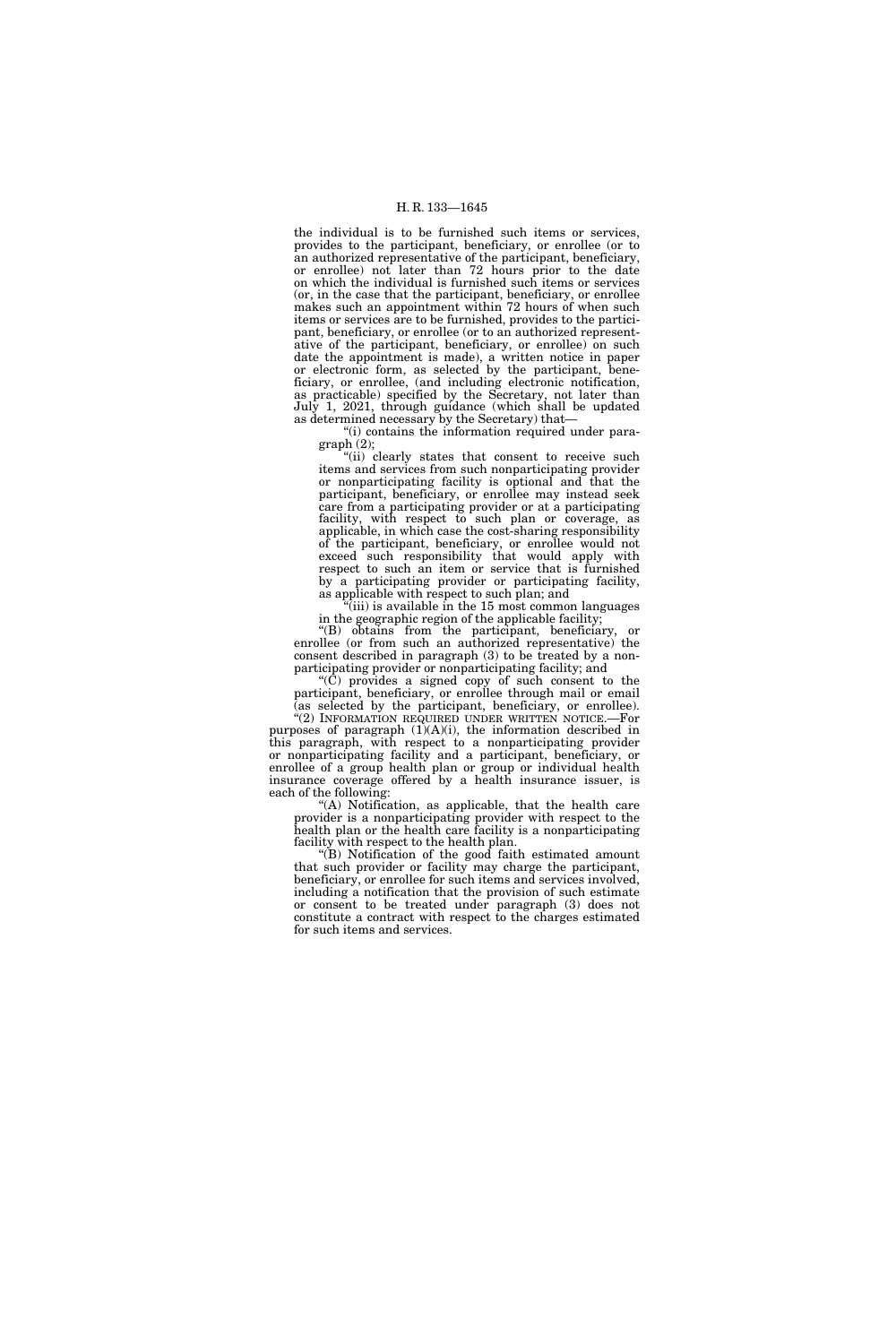" $(C)$  In the case of a participating facility and a nonparticipating provider, a list of any participating providers at the facility who are able to furnish such items and services involved and notification that the participant, beneficiary, or enrollee may be referred, at their option, to such a participating provider.

''(D) Information about whether prior authorization or other care management limitations may be required in advance of receiving such items or services at the facility.

"(3) CONSENT DESCRIBED TO BE TREATED BY A NONPARTICI-PATING PROVIDER OR NONPARTICIPATING FACILITY.—For purposes of paragraph (1)(B), the consent described in this paragraph, with respect to a participant, beneficiary, or enrollee of a group health plan or group or individual health insurance coverage offered by a health insurance issuer who is to be furnished items or services by a nonparticipating provider or nonparticipating facility, is a document specified by the Secretary, in consultation with the Secretary of Labor, through guidance that shall be signed by the participant, beneficiary, or enrollee before such items or services are furnished and that  $\overline{a}$ 

''(A) acknowledges (in clear and understandable language) that the participant, beneficiary, or enrollee has been—

''(i) provided with the written notice under para $graph (1)(A);$ 

''(ii) informed that the payment of such charge by the participant, beneficiary, or enrollee may not accrue toward meeting any limitation that the plan or coverage places on cost-sharing, including an explanation that such payment may not apply to an innetwork deductible applied under the plan or coverage; and

"(iii) provided the opportunity to receive the written notice under paragraph  $(1)(A)$  in the form selected by the participant, beneficiary or enrollee; and

''(B) documents the date on which the participant, beneficiary, or enrollee received the written notice under paragraph (1)(A) and the date on which the individual signed such consent to be furnished such items or services by such provider or facility.

''(4) RULE OF CONSTRUCTION.—The consent described in paragraph (3), with respect to a participant, beneficiary, or enrollee of a group health plan or group or individual health insurance coverage offered by a health insurance issuer, shall constitute only consent to the receipt of the information provided pursuant to this subsection and shall not constitute a contractual agreement of the participant, beneficiary, or enrollee to any estimated charge or amount included in such information.

''(e) RETENTION OF CERTAIN DOCUMENTS.—A nonparticipating facility (with respect to such facility or any nonparticipating provider at such facility) or a participating facility (with respect to nonparticipating providers at such facility) that obtains from a participant, beneficiary, or enrollee of a group health plan or group or individual health insurance coverage offered by a health insurance issuer (or an authorized representative of such participant,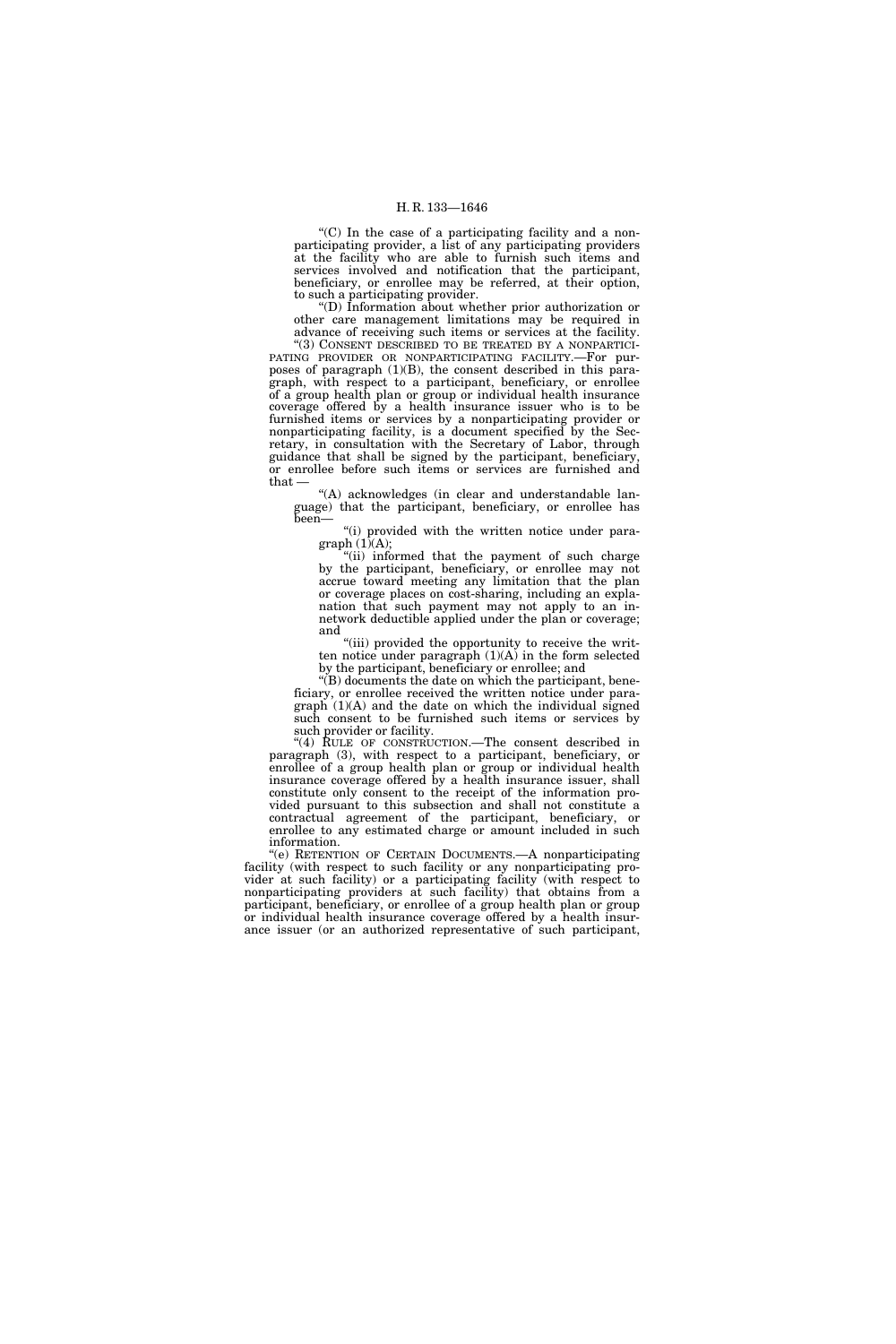beneficiary, or enrollee) a written notice in accordance with subsection  $(d)(1)(B)$ , with respect to furnishing an item or service to such participant, beneficiary, or enrollee, shall retain such notice for at least a 7-year period after the date on which such item or service is so furnished.

''(f) DEFINITIONS.—In this section:

''(1) The terms 'nonparticipating provider' and 'participating provider' have the meanings given such terms, respectively, in subsection  $(a)(3)$  of section 2799A–1.

" $(2)$  The term 'participating health care facility' has the meaning given such term in subsection (b)(2) of section 2799A– 1.

''(3) The term 'nonparticipating facility' means—

"(A) with respect to emergency services (as defined in section  $2799A-1(a)(3)(C)(i)$  and a group health plan or group or individual health insurance coverage offered by a health insurance issuer, an emergency department of a hospital, or an independent freestanding emergency department, that does not have a contractual relationship with the plan or issuer, respectively, with respect to the furnishing of such services under the plan or coverage, respectively; and

''(B) with respect to services described in section  $2799A-1(a)(3)(C)(ii)$  and a group health plan or group or individual health insurance coverage offered by a health insurance issuer, a hospital or an independent freestanding emergency department, that does not have a contractual relationship with the plan or issuer, respectively, with respect to the furnishing of such services under the plan or coverage, respectively.

''(4) The term 'participating facility' means—

''(A) with respect to emergency services (as defined in clause (i) of section  $2799\text{\AA}-1(\text{\AA})(3)(\text{\AA{C}})$  that are not described in clause(ii) of such section and a group health plan or group or individual health insurance coverage offered by a health insurance issuer, an emergency department of a hospital, or an independent freestanding emergency department, that has a direct or indirect contractual relationship with the plan or issuer, respectively, with respect to the furnishing of such services under the plan or coverage, respectively; and

''(B) with respect to services that pursuant to clause (ii) of section  $2799A-1(a)(3)(C)$ , of section  $9816(a)(3)$  of the Internal Revenue Code of 1986, and of section 716(a)(3) of the Employee Retirement Income Security Act of 1974, as applicable are included as emergency services (as defined in clause (i) of such section and a group health plan or group or individual health insurance coverage offered by a health insurance issuer, a hospital or an independent freestanding emergency department, that has a contractual relationship with the plan or coverage, respectively, with respect to the furnishing of such services under the plan or coverage, respectively.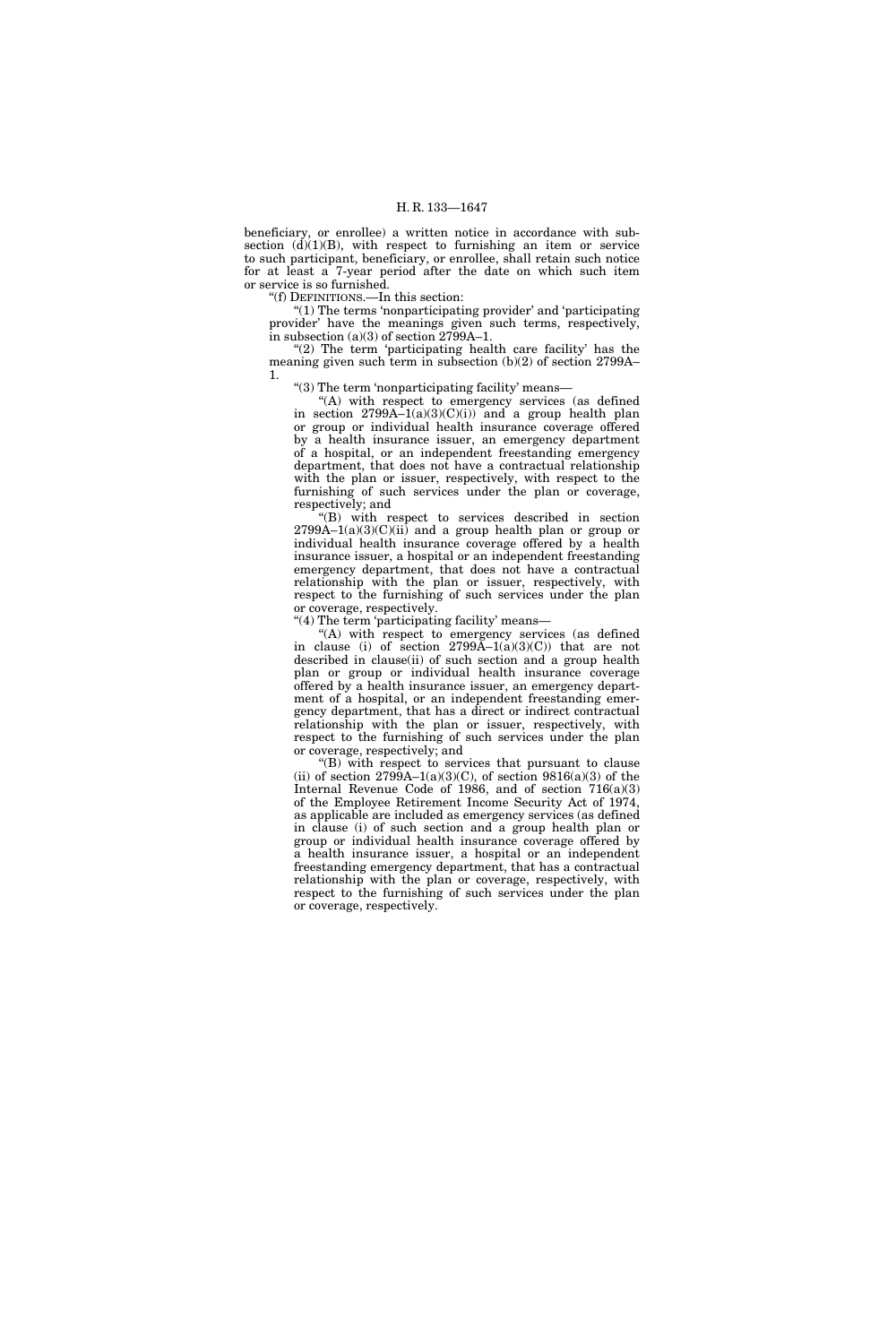#### **''SEC. 2799B–3. PROVIDER REQUIREMENTS WITH RESPECT TO DISCLO-SURE ON PATIENT PROTECTIONS AGAINST BALANCE BILLING.**

''Beginning not later than January 1, 2022, each health care provider and health care facility shall make publicly available, and (if applicable) post on a public website of such provider or facility and provide to individuals who are participants, beneficiaries, or enrollees of a group health plan or group or individual health insurance coverage offered by a health insurance issuer a one-page notice (either postal or electronic mail, as specified by the participant, beneficiary, or enrollee) in clear and understandable language containing information on—

" $(1)$  the requirements and prohibitions of such provider or facility under sections 2799B–1 and 2799B–2 (relating to prohibitions on balance billing in certain circumstances);

"(2) any other applicable State law requirements on such provider or facility regarding the amounts such provider or facility may, with respect to an item or service, charge a participant, beneficiary, or enrollee of a group health plan or group or individual health insurance coverage offered by a health insurance issuer with respect to which such provider or facility does not have a contractual relationship for furnishing such item or service under the plan or coverage, respectively, after receiving payment from the plan or coverage, respectively, for such item or service and any applicable cost-sharing payment from such participant, beneficiary, or enrollee; and

(3) information on contacting appropriate State and Federal agencies in the case that an individual believes that such provider or facility has violated any requirement described in paragraph (1) or (2) with respect to such individual.

#### **''SEC. 2799B–4. ENFORCEMENT.**

''(a) STATE ENFORCEMENT.—

''(1) STATE AUTHORITY.—Each State may require a provider or health care facility (including a provider of air ambulance services) subject to the requirements of this part to satisfy such requirements applicable to the provider or facility.

(2) FAILURE TO IMPLEMENT REQUIREMENTS.—In the case of a determination by the Secretary that a State has failed to substantially enforce the requirements to which paragraph (1) applies with respect to applicable providers and facilities in the State, the Secretary shall enforce such requirements under subsection (b) insofar as they relate to violations of such requirements occurring in such State.

"(3) NOTIFICATION OF APPLICABLE SECRETARY.—A State may notify the Secretary of Labor, Secretary of Health and Human Services, or the Secretary of the Treasury, as applicable, of instances of violations of sections 2799B–1, 2799B–2, or 2799B– 5 with respect to participants, beneficiaries, or enrollees under a group health plan or group or individual health insurance coverage, as applicable offered by a health insurance issuer and any enforcement actions taken against providers or facilities as a result of such violations, including the disposition of any such enforcement actions.

''(b) SECRETARIAL ENFORCEMENT AUTHORITY.—

"(1) IN GENERAL.—If a provider or facility is found by the Secretary to be in violation of a requirement to which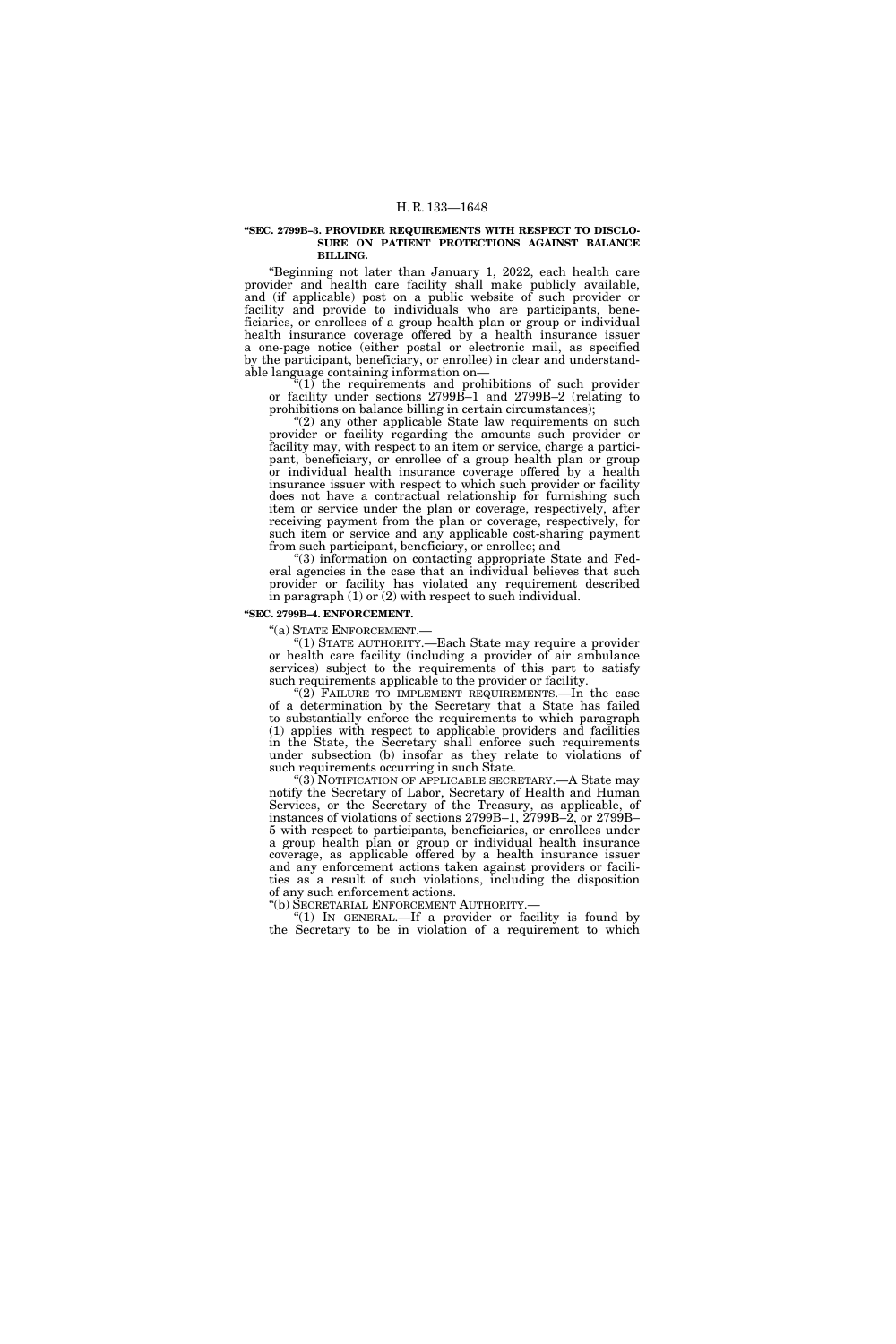subsection  $(a)(1)$  applies, the Secretary may apply a civil monetary penalty with respect to such provider or facility (including, as applicable, a provider of air ambulance services) in an amount not to exceed \$10,000 per violation. The provisions of subsections (c) (with the exception of the first sentence of paragraph (1) of such subsection), (d), (e), (g), (h), (k), and (l) of section 1128A of the Social Security Act shall apply to a civil monetary penalty or assessment under this subsection in the same manner as such provisions apply to a penalty, assessment, or proceeding under subsection (a) of such section.

"(2) LIMITATION.—The provisions of paragraph (1) shall apply to enforcement of a provision (or provisions) specified in subsection  $(a)(1)$  only as provided under subsection  $(a)(2)$ .

''(3) COMPLAINT PROCESS.—The Secretary shall, through rulemaking, establish a process to receive consumer complaints of violations of such provisions and provide a response to such complaints within 60 days of receipt of such complaints.

'(4) EXCEPTION.—The Secretary shall waive the penalties described under paragraph (1) with respect to a facility or provider (including a provider of air ambulance services) who does not knowingly violate, and should not have reasonably known it violated, section 2799B–1 or 2799B–2 (or, in the case of a provider of air ambulance services, section 2799B– 5) with respect to a participant, beneficiary, or enrollee, if such facility or provider, within 30 days of the violation, withdraws the bill that was in violation of such provision and reimburses the health plan or enrollee, as applicable, in an amount equal to the difference between the amount billed and the amount allowed to be billed under the provision, plus interest, at an interest rate determined by the Secretary.

''(5) HARDSHIP EXEMPTION.—The Secretary may establish a hardship exemption to the penalties under this subsection. ''(c) CONTINUED APPLICABILITY OF STATE LAW.—The sections specified in subsection  $(a)(1)$  shall not be construed to supersede any provision of State law which establishes, implements, or continues in effect any requirement or prohibition except to the extent that such requirement or prohibition prevents the application of a requirement or prohibition of such a section.''.

(b) SECRETARY OF LABOR ENFORCEMENT.—

(1) IN GENERAL.—Part 5 of subtitle B of title I of the Employee Retirement Income Security Act of 1974 (29 U.S.C. 1131 et seq.) is amended by adding at the end the following new section:

## **''SEC. 522. COORDINATION OF ENFORCEMENT REGARDING VIOLA-TIONS OF CERTAIN HEALTH CARE PROVIDER REQUIRE-MENTS; COMPLAINT PROCESS.**

''(a) INVESTIGATING VIOLATIONS.—Upon receiving a notice from a State or the Secretary of Health and Human Services of violations of sections 2799B–1, 2799B–2, or 2799B–5 of the Public Health Service Act, the Secretary of Labor shall identify patterns of such violations with respect to participants or beneficiaries under a group health plan or group health insurance coverage offered by a health insurance issuer and conduct an investigation pursuant to section 504 where appropriate, as determined by the Secretary. The Secretary shall coordinate with States and the Secretary of Health and Human Services, in accordance with section 506 and with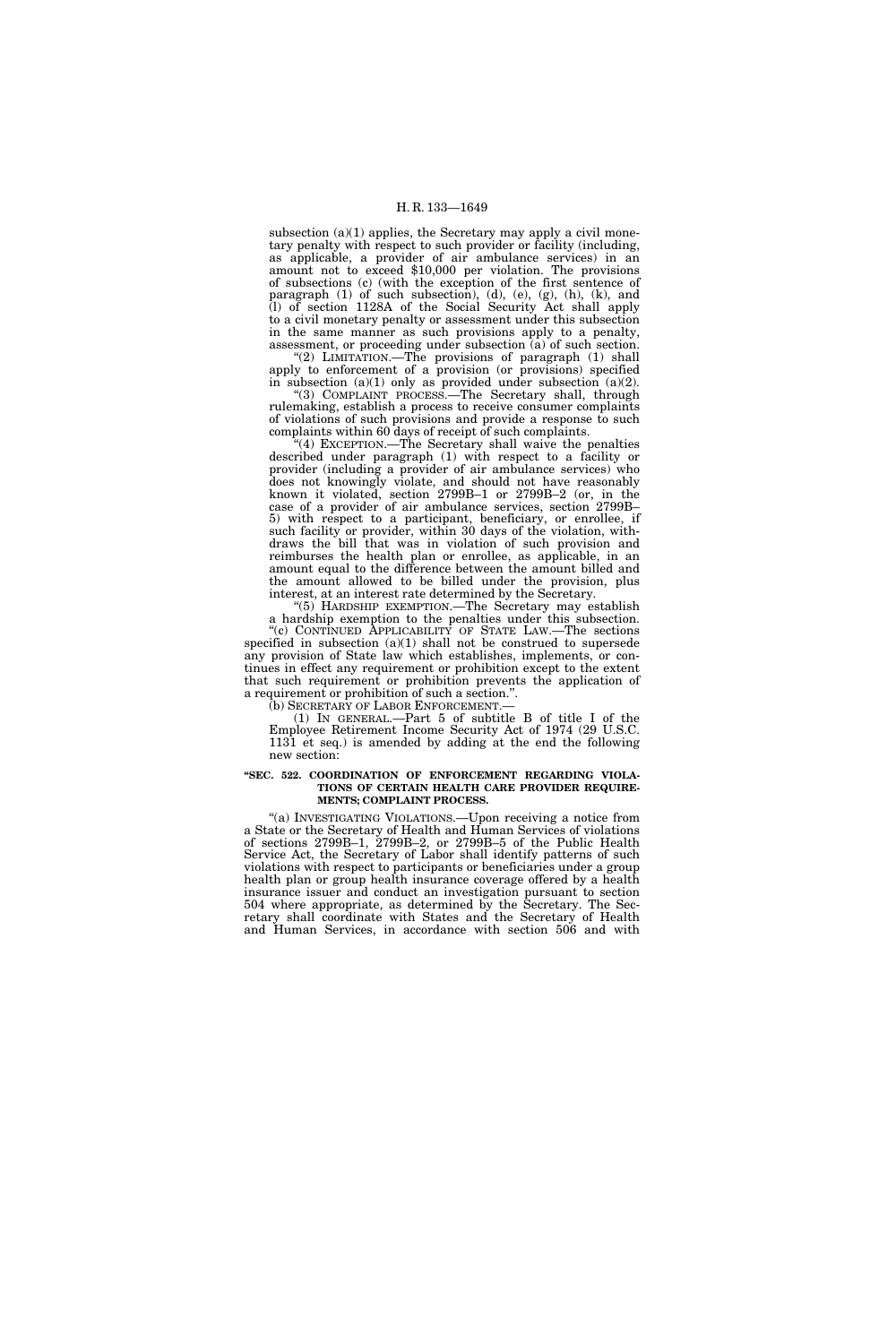section 104 of Health Insurance Portability and Accountability Act of 1996, where appropriate, as determined by the Secretary, to ensure that appropriate measures have been taken to correct such violations retrospectively and prospectively with respect to participants or beneficiaries under a group health plan or group health insurance coverage offered by a health insurance issuer.

(b) COMPLAINT PROCESS.— Not later than January 1, 2022, the Secretary shall ensure a process under which the Secretary—

" $(1)$  may receive complaints from participants and beneficiaries of group health plans or group health insurance coverage offered by a health insurance issuer relating to alleged violations of the sections specified in subsection (a); and

 $\mathcal{E}(2)$  transmits such complaints to States or the Secretary of Health and Human Services (as determined appropriate by the Secretary) for potential enforcement actions.''.

(2) TECHNICAL AMENDMENT.—The table of contents in section 1 of the Employee Retirement Income Security Act of 1974 (29 U.S.C. 1001 et seq.) is amended by inserting after the item relating to section 521 the following new item:

''Sec. 522. Coordination of enforcement regarding violations of certain health care provider requirements; complaint process.'

# **SEC. 105. ENDING SURPRISE AIR AMBULANCE BILLS.**

(a) GROUP HEALTH PLANS AND INDIVIDUAL AND GROUP HEALTH INSURANCE COVERAGE.—

 $(1)$  PHSA AMENDMENTS.—Part D of title XXVII of the Public Health Service Act, as added and amended by section 102 and further amended by the previous provisions of this title, is further amended by inserting after section 2799A–1 the following:

# **''SEC. 2799A–2. ENDING SURPRISE AIR AMBULANCE BILLS.**

"(a) IN GENERAL.—In the case of a participant, beneficiary, or enrollee who is in a group health plan or group or individual health insurance coverage offered by a health insurance issuer and who receives air ambulance services from a nonparticipating provider (as defined in section  $2799A-1(a)(3)(G)$ ) with respect to such plan or coverage, if such services would be covered if provided by a participating provider (as defined in such section) with respect to such plan or coverage—

 $(1)$  the cost-sharing requirement with respect to such services shall be the same requirement that would apply if such services were provided by such a participating provider, and any coinsurance or deductible shall be based on rates that would apply for such services if they were furnished by such a participating provider;

 $(2)$  such cost-sharing amounts shall be counted towards the in-network deductible and in-network out-of-pocket maximum amount under the plan or coverage for the plan year (and such in-network deductible shall be applied) with respect to such items and services so furnished in the same manner as if such cost-sharing payments were with respect to items and services furnished by a participating provider; and

''(3) the group health plan or health insurance issuer, respectively, shall—

''(A) not later than 30 calendar days after the bill for such services is transmitted by such provider, send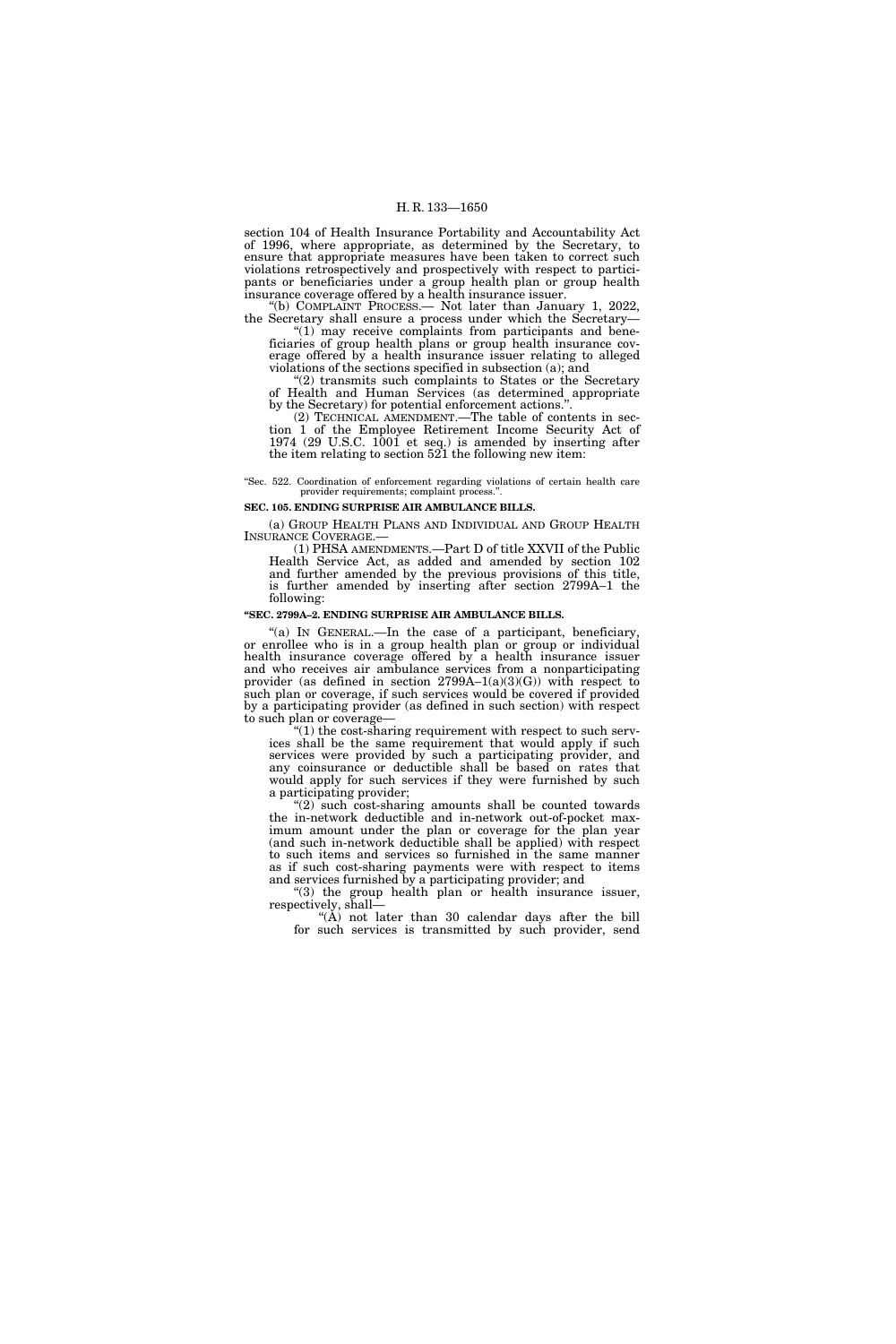to the provider, an initial payment or notice of denial of payment; and

 $f(B)$  pay a total plan or coverage payment, in accordance with, if applicable, subsection (b)(6), directly to such provider furnishing such services to such participant, beneficiary, or enrollee that is, with application of any initial payment under subparagraph (A), equal to the amount by which the out-of-network rate (as defined in section  $2799A-1(a)(3)(K)$  for such services and year involved exceeds the cost-sharing amount imposed under the plan or coverage, respectively, for such services (as determined in accordance with paragraphs (1) and (2)).

''(b) DETERMINATION OF OUT-OF-NETWORK RATES TO BE PAID BY HEALTH PLANS; INDEPENDENT DISPUTE RESOLUTION PROCESS.-''(1) DETERMINATION THROUGH OPEN NEGOTIATION.—

''(A) IN GENERAL.—With respect to air ambulance serv-

ices furnished in a year by a nonparticipating provider, with respect to a group health plan or health insurance issuer offering group or individual health insurance coverage, and for which a payment is required to be made by the plan or coverage pursuant to subsection (a)(3), the provider or plan or coverage may, during the 30-day period beginning on the day the provider receives an initial payment or a notice of denial of payment from the plan or coverage regarding a claim for payment for such service, initiate open negotiations under this paragraph between such provider and plan or coverage for purposes of determining, during the open negotiation period, an amount agreed on by such provider, and such plan or coverage for payment (including any cost-sharing) for such service. For purposes of this subsection, the open negotiation period, with respect to air ambulance services, is the 30-day period beginning on the date of initiation of the negotiations with respect to such services.

''(B) ACCESSING INDEPENDENT DISPUTE RESOLUTION PROCESS IN CASE OF FAILED NEGOTIATIONS.—In the case of open negotiations pursuant to subparagraph (A), with respect to air ambulance services, that do not result in a determination of an amount of payment for such services by the last day of the open negotiation period described in such subparagraph with respect to such services, the provider or group health plan or health insurance issuer offering group or individual health insurance coverage that was party to such negotiations may, during the 4-day period beginning on the day after such open negotiation period, initiate the independent dispute resolution process under paragraph (2) with respect to such item or service. The independent dispute resolution process shall be initiated by a party pursuant to the previous sentence by submission to the other party and to the Secretary of a notification (containing such information as specified by the Secretary) and for purposes of this subsection, the date of initiation of such process shall be the date of such submission or such other date specified by the Secretary pursuant to regulations that is not later than the date of receipt of such notification by both the other party and the Secretary.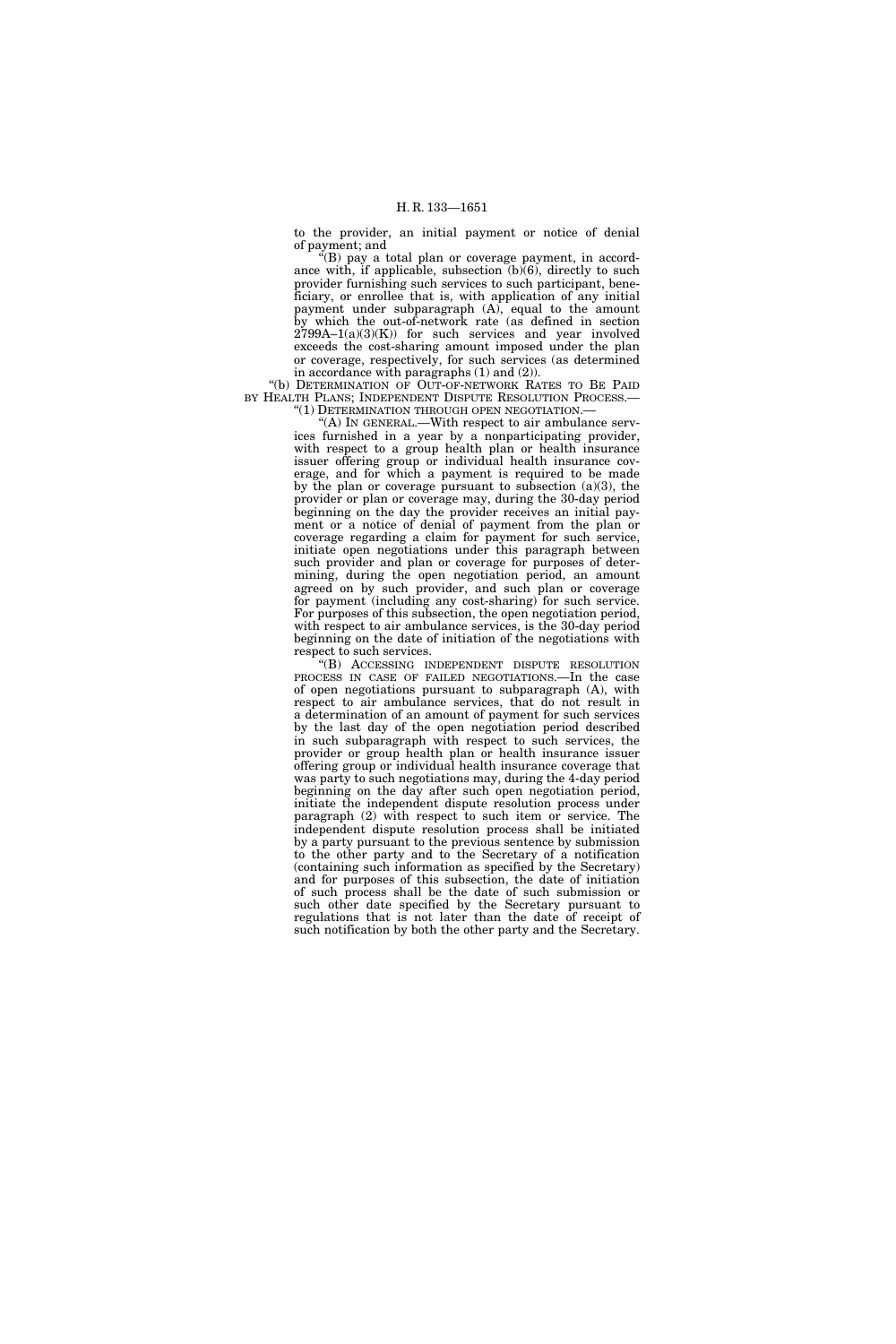"(2) INDEPENDENT DISPUTE RESOLUTION PROCESS AVAILABLE IN CASE OF FAILED OPEN NEGOTIATIONS.—

''(A) ESTABLISHMENT.—Not later than 1 year after the date of the enactment of this subsection, the Secretary, jointly with the Secretary of Labor and the Secretary of the Treasury, shall establish by regulation one independent dispute resolution process (referred to in this subsection as the 'IDR process') under which, in the case of air ambulance services with respect to which a provider or group health plan or health insurance issuer offering group or individual health insurance coverage submits a notification under paragraph  $(1)(B)$  (in this subsection referred to as a 'qualified IDR air ambulance services'), a certified IDR entity under paragraph (4) determines, subject to subparagraph (B) and in accordance with the succeeding provisions of this subsection, the amount of payment under the plan or coverage for such services furnished by such provider.

''(B) AUTHORITY TO CONTINUE NEGOTIATIONS.—Under the independent dispute resolution process, in the case that the parties to a determination for qualified IDR air ambulance services agree on a payment amount for such services during such process but before the date on which the entity selected with respect to such determination under paragraph (4) makes such determination under paragraph (5), such amount shall be treated for purposes of section  $2799A-1(a)(3)(K)(ii)$  as the amount agreed to by such parties for such services. In the case of an agreement described in the previous sentence, the independent dispute resolution process shall provide for a method to determine how to allocate between the parties to such determination the payment of the compensation of the entity selected with respect to such determination.

" $(C)$  CLARIFICATION.—A nonparticipating provider may not, with respect to an item or service furnished by such provider, submit a notification under paragraph  $(1)(B)$  if such provider is exempt from the requirement under subsection (a) of section 2799B–2 with respect to such item or service pursuant to subsection (b) of such section.

''(3) TREATMENT OF BATCHING OF SERVICES.—The provisions of section  $2799A-1(c)(3)$  shall apply with respect to a notification submitted under this subsection with respect to air ambulance services in the same manner and to the same extent such provisions apply with respect to a notification submitted under section 2799A–1(c) with respect to items and services described in such section.

"(4) IDR ENTITIES .-

''(A) ELIGIBILITY.—An IDR entity certified under this subsection is an IDR entity certified under section 2799A–  $1(c)(4)$ .

''(B) SELECTION OF CERTIFIED IDR ENTITY.—The provisions of subparagraph  $(F)$  of section 2799A–1(c)(4) shall apply with respect to selecting an IDR entity certified pursuant to subparagraph (A) with respect to the determination of the amount of payment under this subsection of air ambulance services in the same manner as such provisions apply with respect to selecting an IDR entity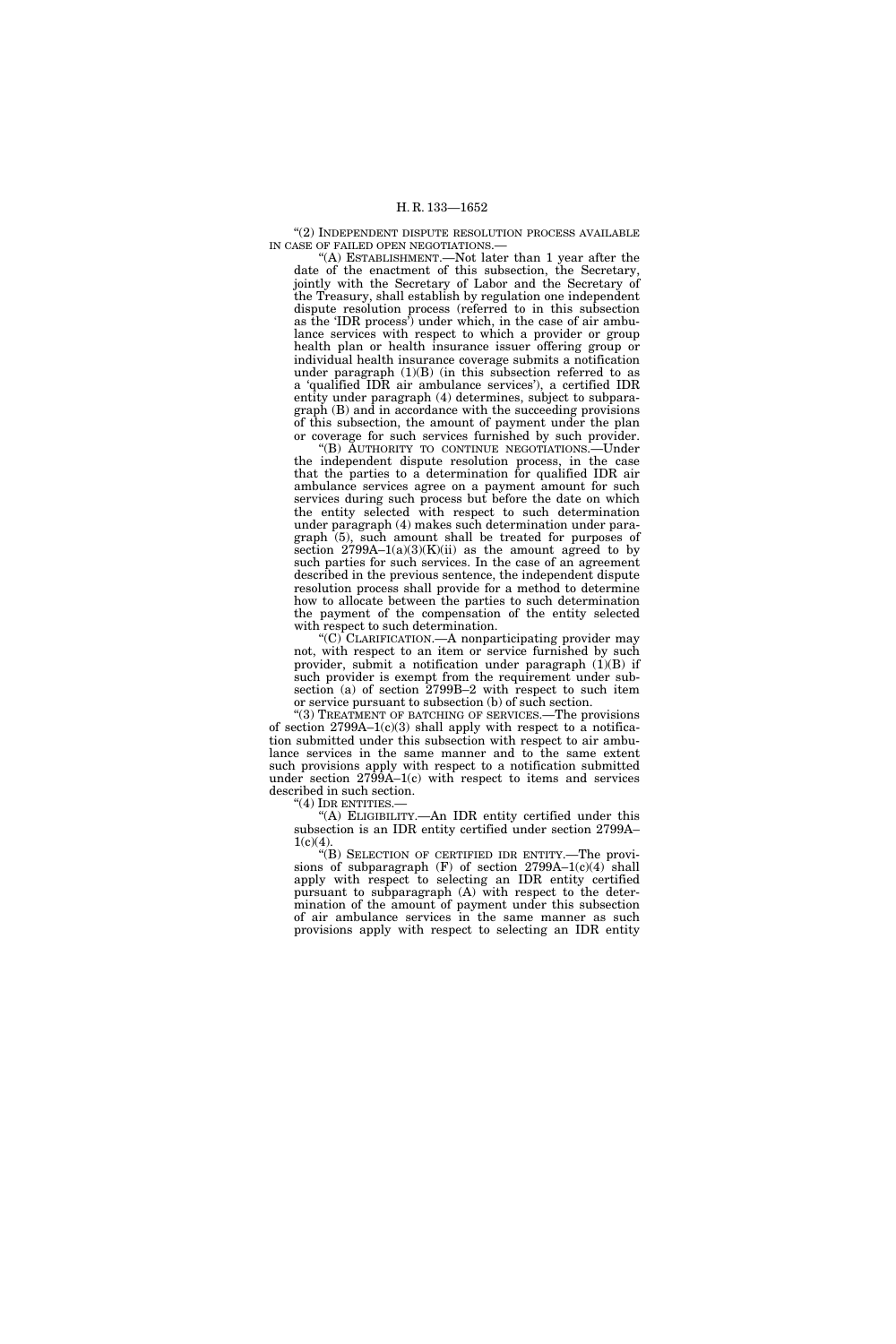certified under such section with respect to the determination of the amount of payment under section 2799A–1(c) of an item or service. An entity selected pursuant to the previous sentence to make a determination described in such sentence shall be referred to in this subsection as the 'certified IDR entity' with respect to such determination.

''(5) PAYMENT DETERMINATION.—

''(A) IN GENERAL.—Not later than 30 days after the date of selection of the certified IDR entity with respect to a determination for qualified IDR ambulance services, the certified IDR entity shall—

''(i) taking into account the considerations specified in subparagraph (C), select one of the offers submitted under subparagraph (B) to be the amount of payment for such services determined under this subsection for purposes of subsection  $(a)(3)$ ; and

"(ii) notify the provider or facility and the group health plan or health insurance issuer offering group or individual health insurance coverage party to such determination of the offer selected under clause (i).

''(B) SUBMISSION OF OFFERS.—Not later than 10 days after the date of selection of the certified IDR entity with respect to a determination for qualified IDR air ambulance services, the provider and the group health plan or health insurance issuer offering group or individual health insurance coverage party to such determination—

"(i) shall each submit to the certified IDR entity with respect to such determination—

''(I) an offer for a payment amount for such services furnished by such provider; and

''(II) such information as requested by the certified IDR entity relating to such offer; and

''(ii) may each submit to the certified IDR entity with respect to such determination any information relating to such offer submitted by either party, including information relating to any circumstance described in subparagraph  $(C)(ii)$ .

''(C) CONSIDERATIONS IN DETERMINATION.—

''(i) IN GENERAL.—In determining which offer is the payment to be applied pursuant to this paragraph, the certified IDR entity, with respect to the determination for a qualified IDR air ambulance service shall consider—

''(I) the qualifying payment amounts (as defined in section  $2799A-1(a)(3)(E)$  for the applicable year for items or services that are comparable to the qualified IDR air ambulance service and that are furnished in the same geographic region (as defined by the Secretary for purposes of such subsection) as such qualified IDR air ambulance service; and

''(II) subject to clause (iii), information on any circumstance described in clause (ii), such information as requested in subparagraph  $(B)(i)(II)$ , and any additional information provided in subpara $graph (B)(ii)$ .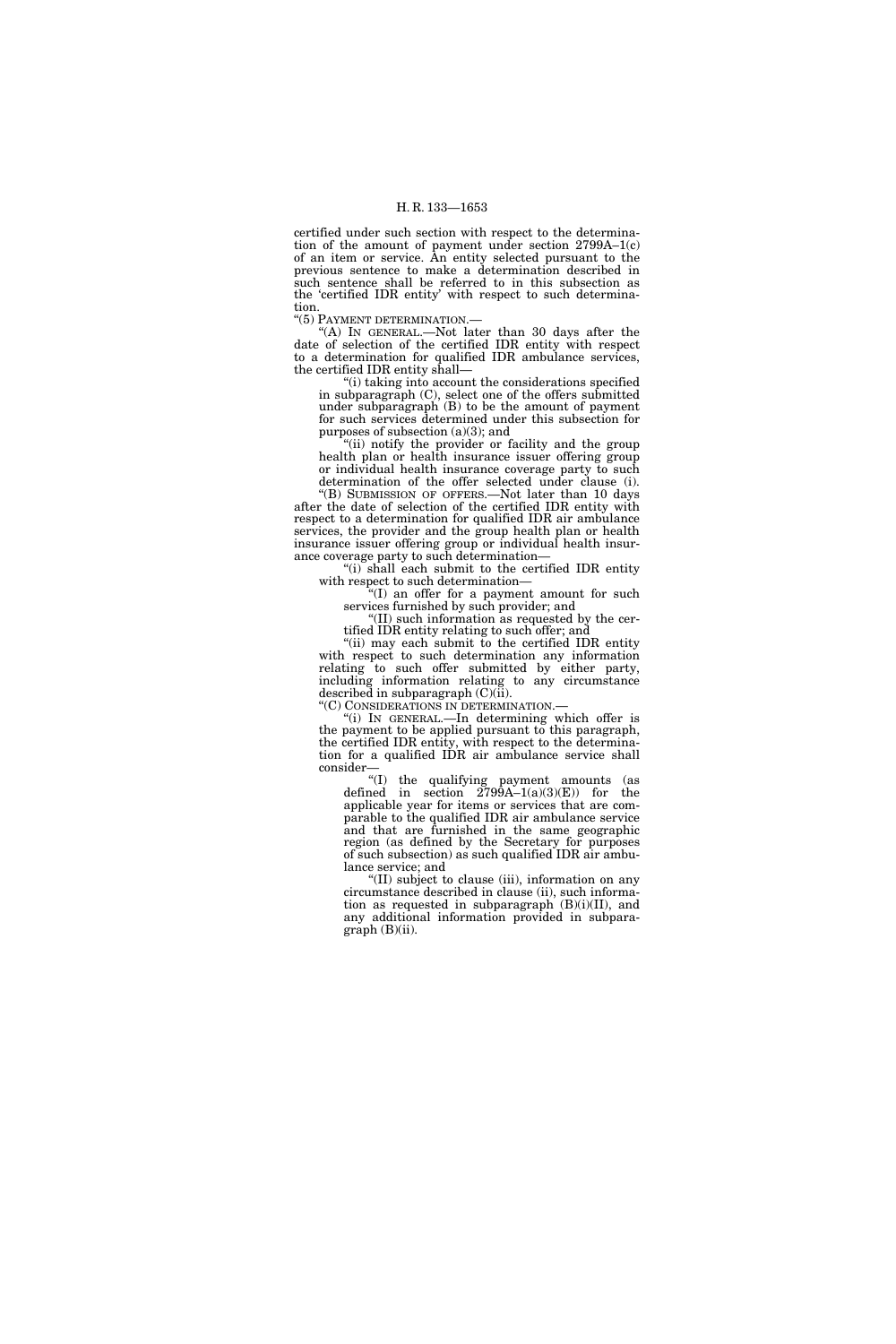''(ii) ADDITIONAL CIRCUMSTANCES.—For purposes of clause (i)(II), the circumstances described in this clause are, with respect to air ambulance services included in the notification submitted under paragraph (1)(B) of a nonparticipating provider, group health plan, or health insurance issuer the following:

''(I) The quality and outcomes measurements of the provider that furnished such services.

" $(\overline{II})$  The acuity of the individual receiving such services or the complexity of furnishing such services to such individual.

''(III) The training, experience, and quality of the medical personnel that furnished such services.  $f(IV)$  Ambulance vehicle type, including the clinical capability level of such vehicle.

''(V) Population density of the pick up location (such as urban, suburban, rural, or frontier).

''(VI) Demonstrations of good faith efforts (or lack of good faith efforts) made by the nonparticipating provider or nonparticipating facility or the plan or issuer to enter into network agreements and, if applicable, contracted rates between the provider and the plan or issuer, as applicable, during the previous 4 plan years.

''(iii) PROHIBITION ON CONSIDERATION OF CERTAIN FACTORS.—In determining which offer is the payment amount to be applied with respect to qualified IDR air ambulance services furnished by a provider, the certified IDR entity with respect to such determination shall not consider usual and customary charges, the amount that would have been billed by such provider with respect to such services had the provisions of section 2799B–5 not applied, or the payment or reimbursement rate for such services furnished by such provider payable by a public payor, including under the Medicare program under title XVIII of the Social Security Act, under the Medicaid program under title XIX of such Act, under the Children's Health Insurance Program under title XXI of such Act, under the TRICARE program under chapter 55 of title 10, United States Code, or under chapter 17 of title 38, United States Code.

''(D) EFFECTS OF DETERMINATION.—The provisions of section  $2799A-1(c)(5)(E)$  shall apply with respect to a determination of a certified IDR entity under subparagraph (A), the notification submitted with respect to such determination, the services with respect to such notification, and the parties to such notification in the same manner as such provisions apply with respect to a determination of a certified IDR entity under section 2799A–1(c)(5)(E), the notification submitted with respect to such determination, the items and services with respect to such notification, and the parties to such notification.

''(E) COSTS OF INDEPENDENT DISPUTE RESOLUTION PROCESS.—The provisions of section 2799A–1(c)(5)(F) shall apply to a notification made under this subsection, the parties to such notification, and a determination under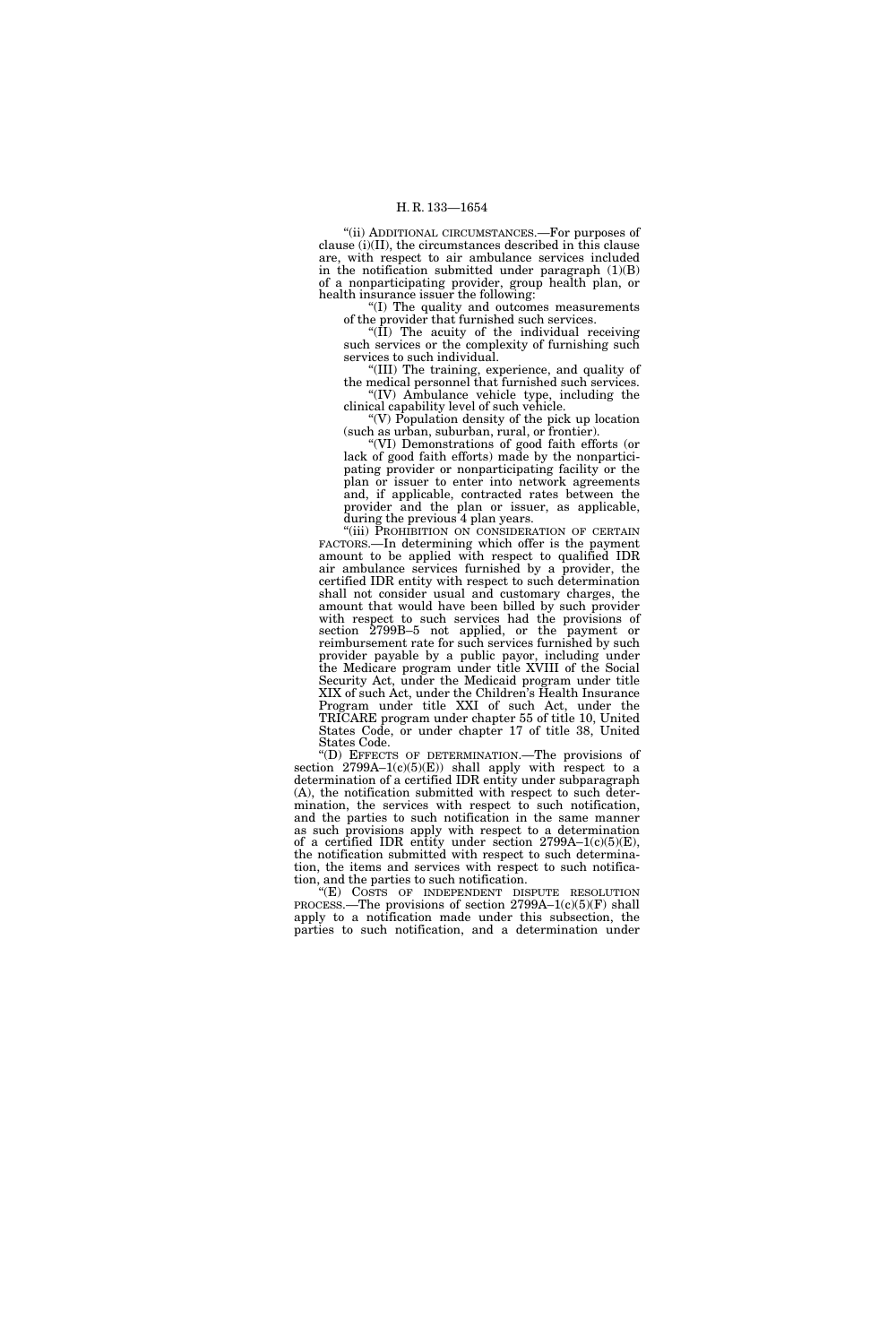subparagraph (A) in the same manner and to the same extent such provisions apply to a notification under section 2799A–1(c), the parties to such notification and a determination made under section 2799A–1(c)(5)(A).

''(6) TIMING OF PAYMENT.—The total plan or coverage payment required pursuant to subsection  $(a)(3)$ , with respect to qualified IDR air ambulance services for which a determination is made under paragraph  $(5)(A)$  or with respect to an air ambulance service for which a payment amount is determined under open negotiations under paragraph (1), shall be made directly to the nonparticipating provider not later than 30 days after the date on which such determination is made.

"(7) PUBLICATION OF INFORMATION RELATING TO THE IDR PROCESS.—

''(A) IN GENERAL.—For each calendar quarter in 2022 and each calendar quarter in a subsequent year, the Secretary shall publish on the public website of the Department of Health and Human Services-

"(i) the number of notifications submitted under the IDR process during such calendar quarter;

"(ii) the number of such notifications with respect to which a final determination was made under para $graph (5)(A);$ 

''(iii) the information described in subparagraph (B) with respect to each notification with respect to which such a determination was so made.

"(iv) the number of times the payment amount determined (or agreed to) under this subsection exceeds the qualifying payment amount;

 $\mathbf{F}(\mathbf{v})$  the amount of expenditures made by the Secretary during such calendar quarter to carry out the IDR process;

 $\sqrt{\gamma}$ (vi) the total amount of fees paid under paragraph (8) during such calendar quarter; and

"(vii) the total amount of compensation paid to certified IDR entities under paragraph (5)(E)during such calendar quarter.

''(B) INFORMATION WITH RESPECT TO REQUESTS.—For purposes of subparagraph (A), the information described in this subparagraph is, with respect to a notification under the IDR process of a nonparticipating provider, group health plan, or health insurance issuer offering group or individual health insurance coverage—

''(i) a description of each air ambulance service included in such notification;

"(ii) the geography in which the services included in such notification were provided;

"(iii) the amount of the offer submitted under paragraph (2) by the group health plan or health insurance issuer (as applicable) and by the nonparticipating provider expressed as a percentage of the qualifying payment amount;

"(iv) whether the offer selected by the certified IDR entity under paragraph (5) to be the payment applied was the offer submitted by such plan or issuer (as applicable) or by such provider and the amount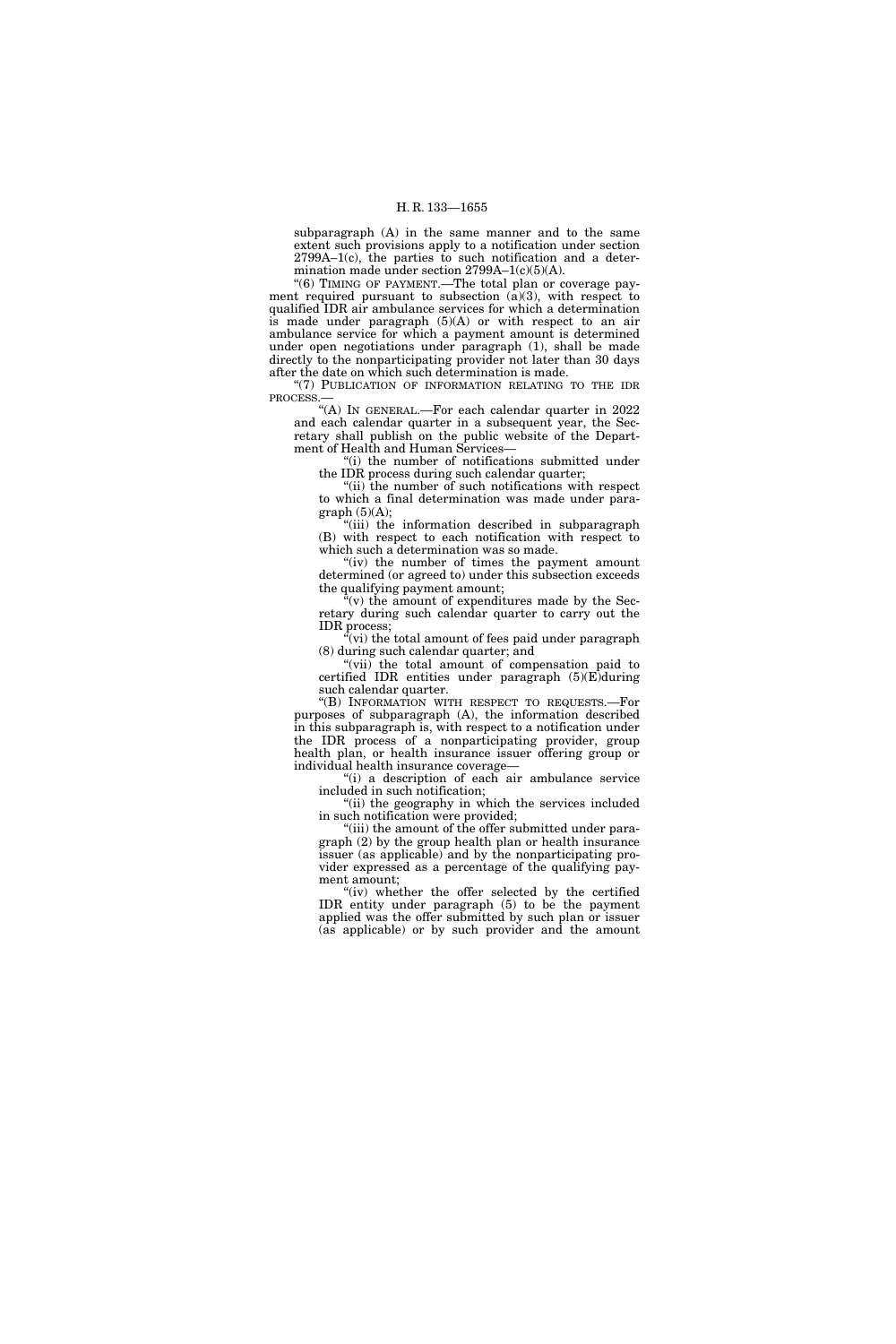of such offer so selected expressed as a percentage of the qualifying payment amount;

''(v) ambulance vehicle type, including the clinical capability level of such vehicle;

''(vi) the identity of the group health plan or health insurance issuer or air ambulance provider with respect to such notification;

"(vii) the length of time in making each determination;

''(viii) the compensation paid to the certified IDR entity with respect to the settlement or determination; and

" $(ix)$  any other information specified by the Secretary.

''(C) IDR ENTITY REQUIREMENTS.—For 2022 and each subsequent year, an IDR entity, as a condition of certification as an IDR entity, shall submit to the Secretary such information as the Secretary determines necessary for the Secretary to carry out the provisions of this paragraph.

''(D) CLARIFICATION.—The Secretary shall ensure the public reporting under this paragraph does not contain information that would disclose privileged or confidential information of a group health plan or health insurance issuer offering group or individual health insurance coverage or of a provider or facility.

"(8) ADMINISTRATIVE FEE.-

''(A) IN GENERAL.—Each party to a determination under paragraph (5) to which an entity is selected under paragraph (4) in a year shall pay to the Secretary, at such time and in such manner as specified by the Secretary, a fee for participating in the IDR process with respect to such determination in an amount described in subparagraph (B) for such year.

''(B) AMOUNT OF FEE.—The amount described in this subparagraph for a year is an amount established by the Secretary in a manner such that the total amount of fees paid under this paragraph for such year is estimated to be equal to the amount of expenditures estimated to be made by the Secretary for such year in carrying out the IDR process.

"(9) WAIVER AUTHORITY.—The Secretary may modify any deadline or other timing requirement specified under this subsection (other than the establishment date for the IDR process under paragraph  $(2)(A)$  and other than under paragraph  $(6)$ ) in cases of extenuating circumstances, as specified by the Secretary, or to ensure that all claims that occur during a 90 day period applied through paragraph (5)(D), but with respect to which a notification is not permitted by reason of such paragraph to be submitted under paragraph  $(1)(B)$  during such period, are eligible for the IDR process.

''(c) DEFINITIONS.—For purposes of this section:

"(1) AIR AMBULANCE SERVICE.—The term 'air ambulance service' means medical transport by helicopter or airplane for patients.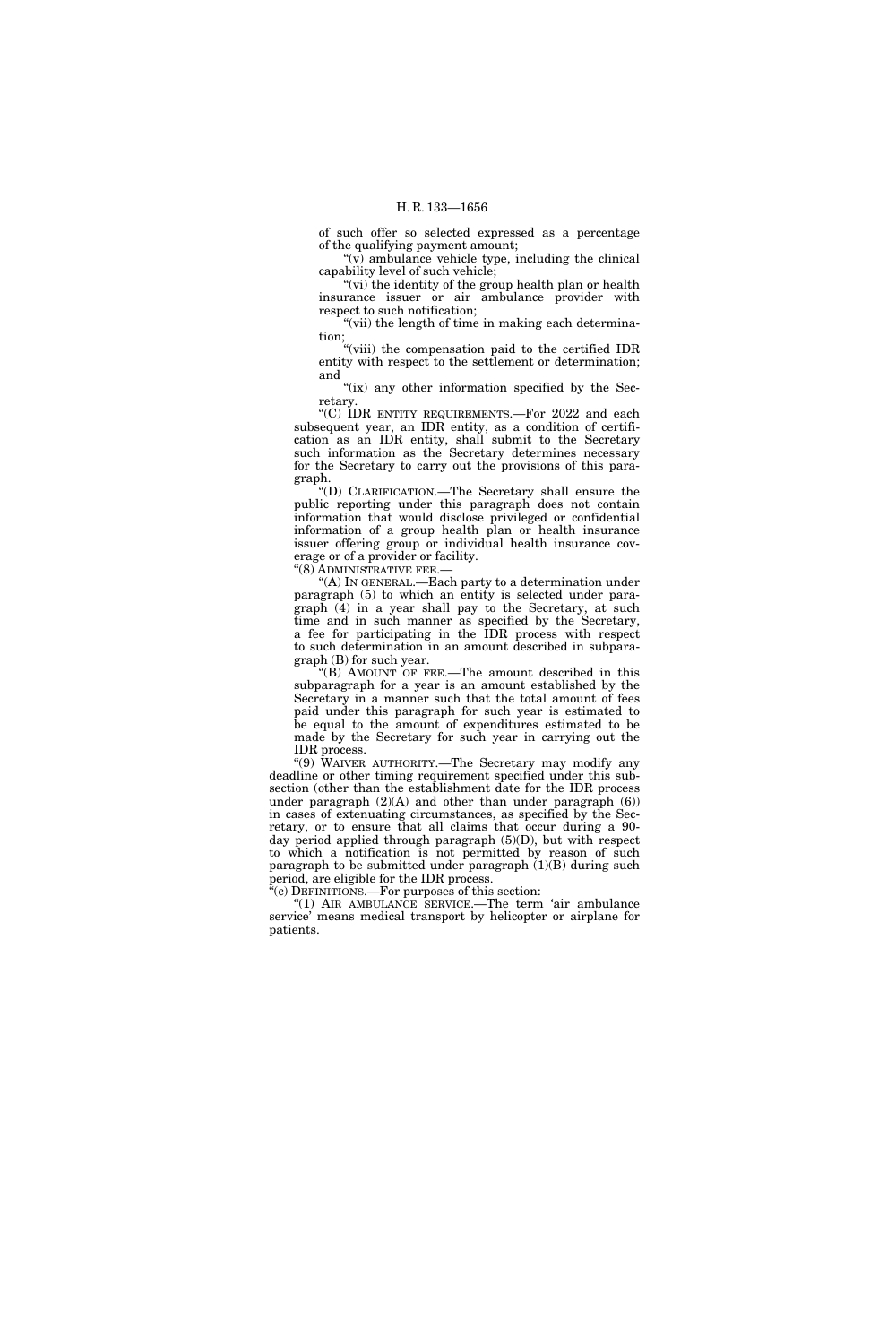"(2) QUALIFYING PAYMENT AMOUNT.—The term 'qualifying payment amount' has the meaning given such term in section  $2799A-1(a)(3)$ .

''(3) NONPARTICIPATING PROVIDER.—The term 'nonparticipating provider' has the meaning given such term in section  $2799A-1(a)(3)$ .".

(2) ERISA AMENDMENT.—

(A) IN GENERAL.—Subpart B of part 7 of title I of the Employee Retirement Income Security Act of 1974 (29 U.S.C. 1185 et seq.), as amended by section 102(b) and further amended by the previous provisions of this title, is further amended by inserting after section 716 the following:

#### **''SEC. 717. ENDING SURPRISE AIR AMBULANCE BILLS.**

"(a) IN GENERAL.—In the case of a participant or beneficiary who is in a group health plan or group health insurance coverage offered by a health insurance issuer and who receives air ambulance services from a nonparticipating provider (as defined in section  $716(a)(3)(G)$ ) with respect to such plan or coverage, if such services would be covered if provided by a participating provider (as defined in such section) with respect to such plan or coverage—

 $(1)$  the cost-sharing requirement with respect to such services shall be the same requirement that would apply if such services were provided by such a participating provider, and any coinsurance or deductible shall be based on rates that would apply for such services if they were furnished by such a participating provider;

 $(2)$  such cost-sharing amounts shall be counted towards the in-network deductible and in-network out-of-pocket maximum amount under the plan or coverage for the plan year (and such in-network deductible shall be applied) with respect to such items and services so furnished in the same manner as if such cost-sharing payments were with respect to items and services furnished by a participating provider; and

"(3) the group health plan or health insurance issuer, respectively, shall—

" $(A)$  not later than 30 calendar days after the bill for such services is transmitted by such provider, send to the provider, an initial payment or notice of denial of payment; and

''(B) pay a total plan or coverage payment, in accordance with, if applicable, subsection  $(b)(6)$ , directly to such provider furnishing such services to such participant, beneficiary, or enrollee that is, with application of any initial payment under subparagraph (A), equal to the amount by which the out-of-network rate (as defined in section  $716(a)(3)(K)$  for such services and year involved exceeds the cost-sharing amount imposed under the plan or coverage, respectively, for such services (as determined in accordance with paragraphs (1) and (2)).

''(b) DETERMINATION OF OUT-OF-NETWORK RATES TO BE PAID BY HEALTH PLANS; INDEPENDENT DISPUTE RESOLUTION PROCESS.<br>"(1) DETERMINATION THROUGH OPEN NEGOTIATION.—

"(A) In GENERAL.—With respect to air ambulance services furnished in a year by a nonparticipating provider, with respect to a group health plan or health insurance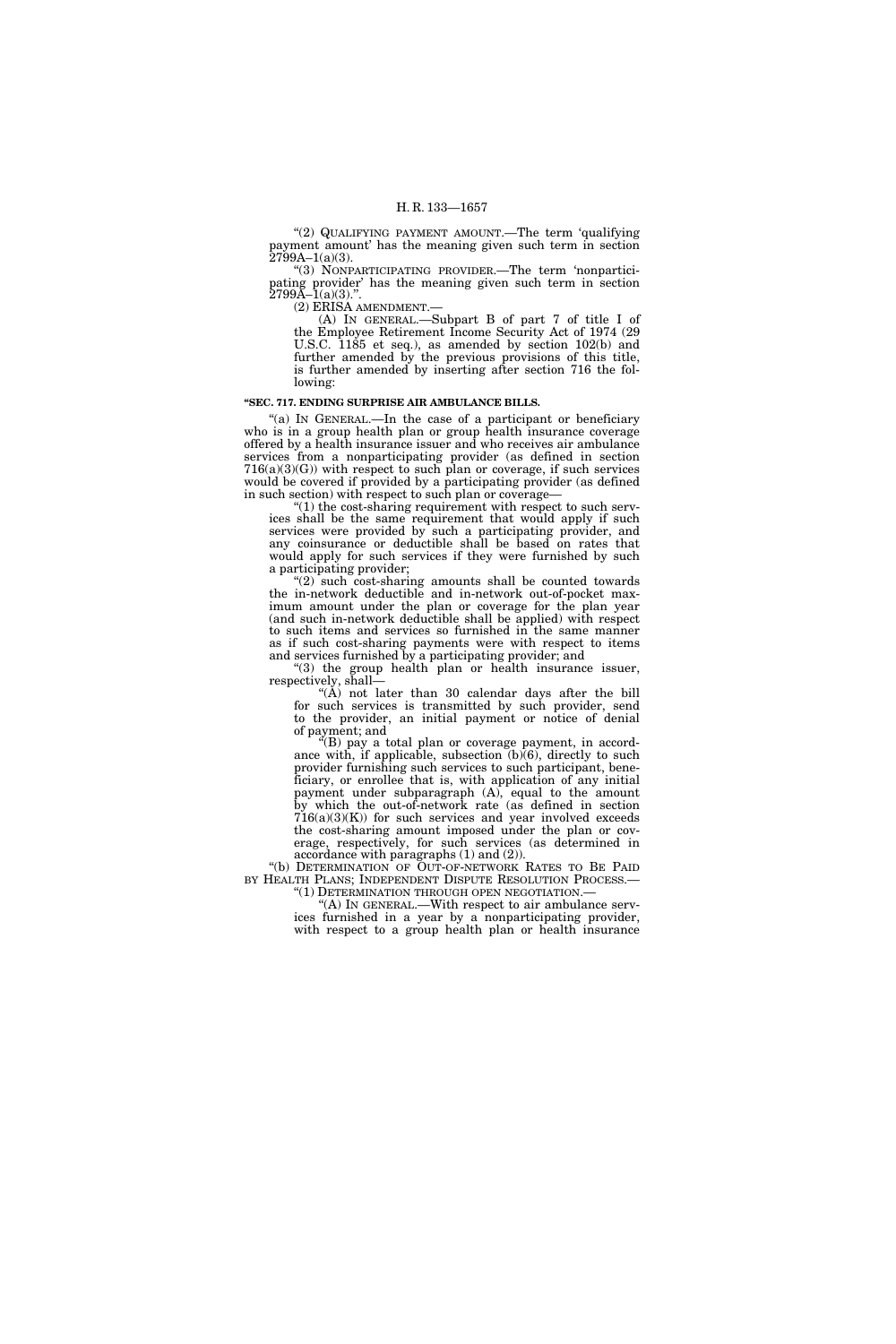issuer offering group health insurance coverage, and for which a payment is required to be made by the plan or coverage pursuant to subsection (a)(3), the provider or plan or coverage may, during the 30-day period beginning on the day the provider receives a payment or a statement of denial of payment from the plan or coverage regarding a claim for payment for such service, initiate open negotiations under this paragraph between such provider and plan or coverage for purposes of determining, during the open negotiation period, an amount agreed on by such provider, and such plan or coverage for payment (including any cost-sharing) for such service. For purposes of this subsection, the open negotiation period, with respect to air ambulance services, is the 30-day period beginning on the date of initiation of the negotiations with respect to such services.

''(B) ACCESSING INDEPENDENT DISPUTE RESOLUTION PROCESS IN CASE OF FAILED NEGOTIATIONS.—In the case of open negotiations pursuant to subparagraph (A), with respect to air ambulance services, that do not result in a determination of an amount of payment for such services by the last day of the open negotiation period described in such subparagraph with respect to such services, the provider or group health plan or health insurance issuer offering group health insurance coverage that was party to such negotiations may, during the 4-day period beginning on the day after such open negotiation period, initiate the independent dispute resolution process under paragraph (2) with respect to such item or service. The independent dispute resolution process shall be initiated by a party pursuant to the previous sentence by submission to the other party and to the Secretary of a notification (containing such information as specified by the Secretary) and for purposes of this subsection, the date of initiation of such process shall be the date of such submission or such other date specified by the Secretary pursuant to regulations that is not later than the date of receipt of such notification by both the other party and the Secretary.

 $\text{``(2)}$  INDEPENDENT DISPUTE RESOLUTION PROCESS AVAILABLE IN CASE OF FAILED OPEN NEGOTIATIONS.—

''(A) ESTABLISHMENT.—Not later than 1 year after the date of the enactment of this subsection, the Secretary, jointly with the Secretary of Health and Human Services and the Secretary of the Treasury, shall establish by regulation one independent dispute resolution process (referred to in this subsection as the 'IDR process') under which, in the case of air ambulance services with respect to which a provider or group health plan or health insurance issuer offering group health insurance coverage submits a notification under paragraph (1)(B) (in this subsection referred to as a 'qualified IDR air ambulance services'), a certified IDR entity under paragraph (4) determines, subject to subparagraph (B) and in accordance with the succeeding provisions of this subsection, the amount of payment under the plan or coverage for such services furnished by such provider.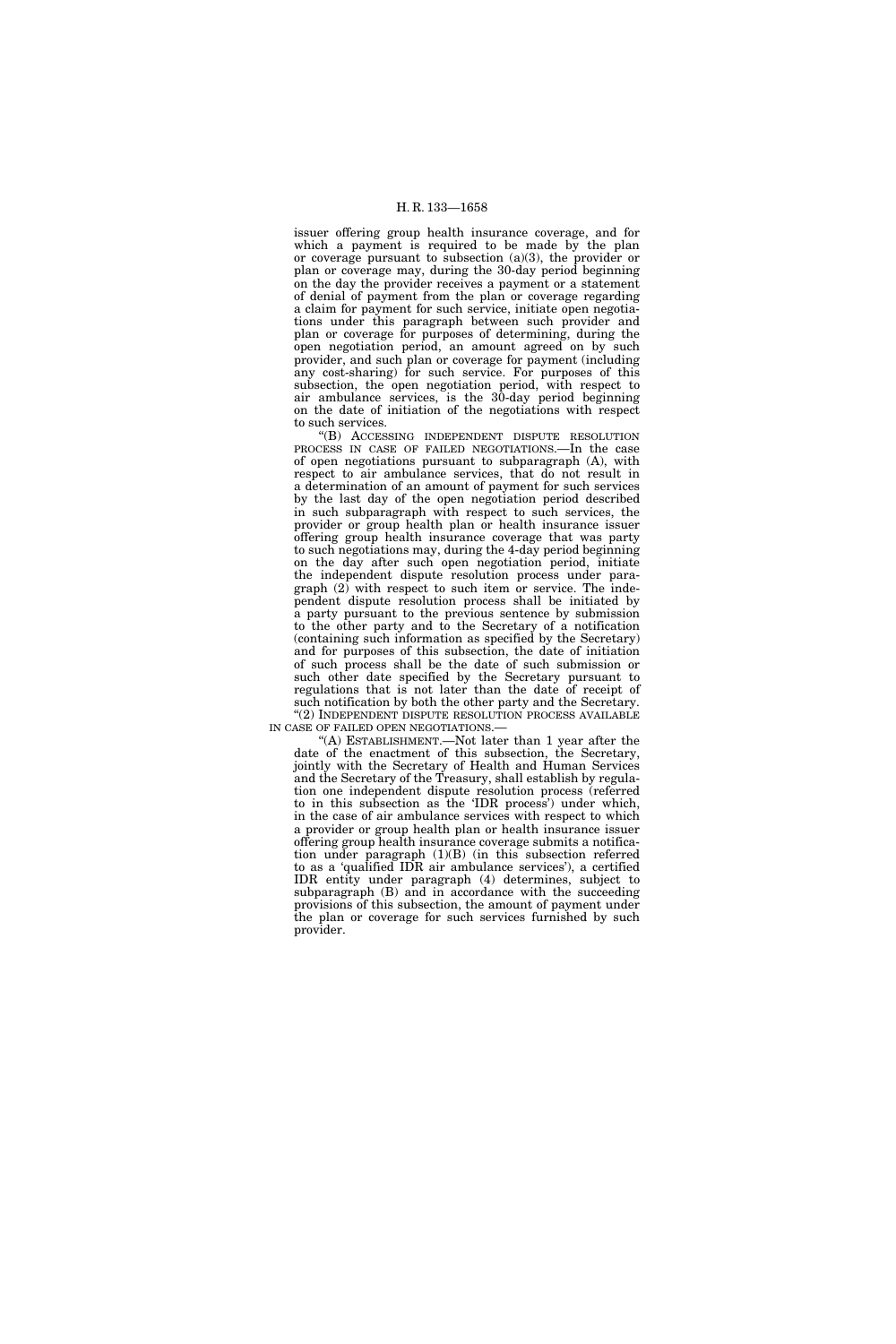''(B) AUTHORITY TO CONTINUE NEGOTIATIONS.—Under the independent dispute resolution process, in the case that the parties to a determination for qualified IDR air ambulance services agree on a payment amount for such services during such process but before the date on which the entity selected with respect to such determination under paragraph (4) makes such determination under paragraph (5), such amount shall be treated for purposes of section  $716(a)(3)(K)(ii)$  as the amount agreed to by such parties for such services. In the case of an agreement described in the previous sentence, the independent dispute resolution process shall provide for a method to determine how to allocate between the parties to such determination the payment of the compensation of the entity selected with respect to such determination.

 $(C)$  CLARIFICATION.—A nonparticipating provider may not, with respect to an item or service furnished by such provider, submit a notification under paragraph  $(1)(B)$  if such provider is exempt from the requirement under subsection (a) of section 2799B–2 of the Public Health Service Act with respect to such item or service pursuant to subsection (b) of such section.

"(3) TREATMENT OF BATCHING OF SERVICES.—The provisions of section 716(c)(3) shall apply with respect to a notification submitted under this subsection with respect to air ambulance services in the same manner and to the same extent such provisions apply with respect to a notification submitted under section 716(c) with respect to items and services described in such section.

"(4) IDR ENTITIES.-

''(A) ELIGIBILITY.—An IDR entity certified under this subsection is an IDR entity certified under section 716(c)(4).

''(B) SELECTION OF CERTIFIED IDR ENTITY.—The provisions of subparagraph  $(F)$  of section 716(c)(4) shall apply with respect to selecting an IDR entity certified pursuant to subparagraph (A) with respect to the determination of the amount of payment under this subsection of air ambulance services in the same manner as such provisions apply with respect to selecting an IDR entity certified under such section with respect to the determination of the amount of payment under section 716(c) of an item or service. An entity selected pursuant to the previous sentence to make a determination described in such sentence shall be referred to in this subsection as the 'certified IDR entity' with respect to such determination.<br>"(5) PAYMENT DETERMINATION.—

'(A) IN GENERAL.—Not later than 30 days after the date of selection of the certified IDR entity with respect to a determination for qualified IDR ambulance services, the certified IDR entity shall—

''(i) taking into account the considerations specified in subparagraph (C), select one of the offers submitted under subparagraph (B) to be the amount of payment for such services determined under this subsection for purposes of subsection (a)(3); and

'(ii) notify the provider or facility and the group health plan or health insurance issuer offering group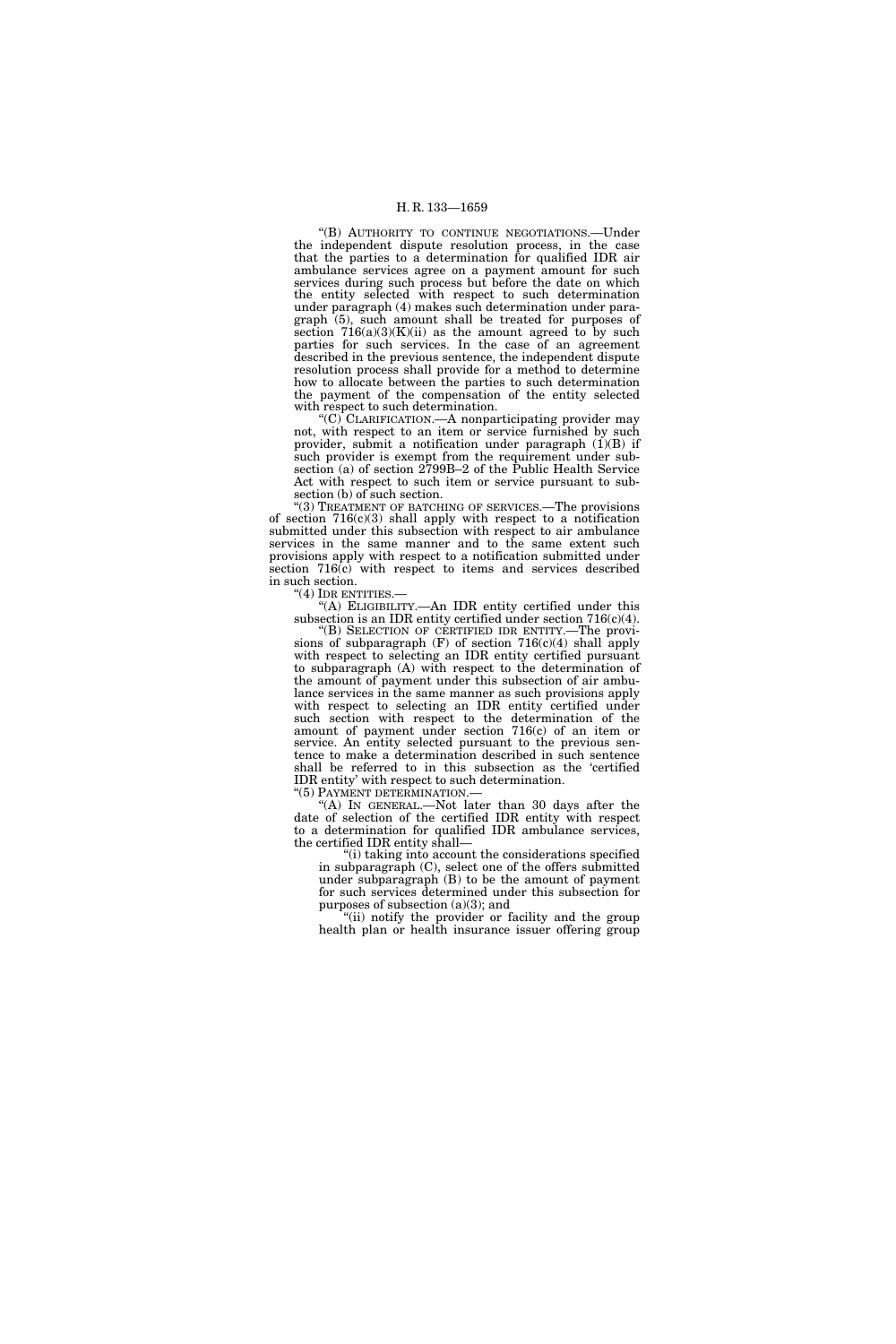health insurance coverage party to such determination of the offer selected under clause (i).

''(B) SUBMISSION OF OFFERS.—Not later than 10 days after the date of selection of the certified IDR entity with respect to a determination for qualified IDR air ambulance services, the provider and the group health plan or health insurance issuer offering group health insurance coverage party to such determination—

''(i) shall each submit to the certified IDR entity with respect to such determination—

''(I) an offer for a payment amount for such services furnished by such provider; and

''(II) such information as requested by the certified IDR entity relating to such offer; and

"(ii) may each submit to the certified IDR entity with respect to such determination any information relating to such offer submitted by either party, including information relating to any circumstance described in subparagraph (C)(ii).

''(C) CONSIDERATIONS IN DETERMINATION.—

''(i) IN GENERAL.—In determining which offer is the payment to be applied pursuant to this paragraph, the certified IDR entity, with respect to the determination for a qualified IDR air ambulance service shall consider—

''(I) the qualifying payment amounts (as defined in section  $716(a)(3)(E)$  for the applicable year for items and services that are comparable to the qualified IDR air ambulance service and that are furnished in the same geographic region (as defined by the Secretary for purposes of such subsection) as such qualified IDR air ambulance service; and

''(II) subject to clause (iii), information on any circumstance described in clause (ii), such information as requested in subparagraph  $(B)(i)(II)$ , and any additional information provided in subpara $graph (B)(ii)$ .

(ii) ADDITIONAL CIRCUMSTANCES.—For purposes of clause (i)(II), the circumstances described in this clause are, with respect to air ambulance services included in the notification submitted under paragraph (1)(B) of a nonparticipating provider, group health plan, or health insurance issuer the following:

''(I) The quality and outcomes measurements of the provider that furnished such services.

"(II) The acuity of the individual receiving such services or the complexity of furnishing such services to such individual.

''(III) The training, experience, and quality of the medical personnel that furnished such services. ''(IV) Ambulance vehicle type, including the clinical capability level of such vehicle.

"(V) Population density of the pick up location" (such as urban, suburban, rural, or frontier).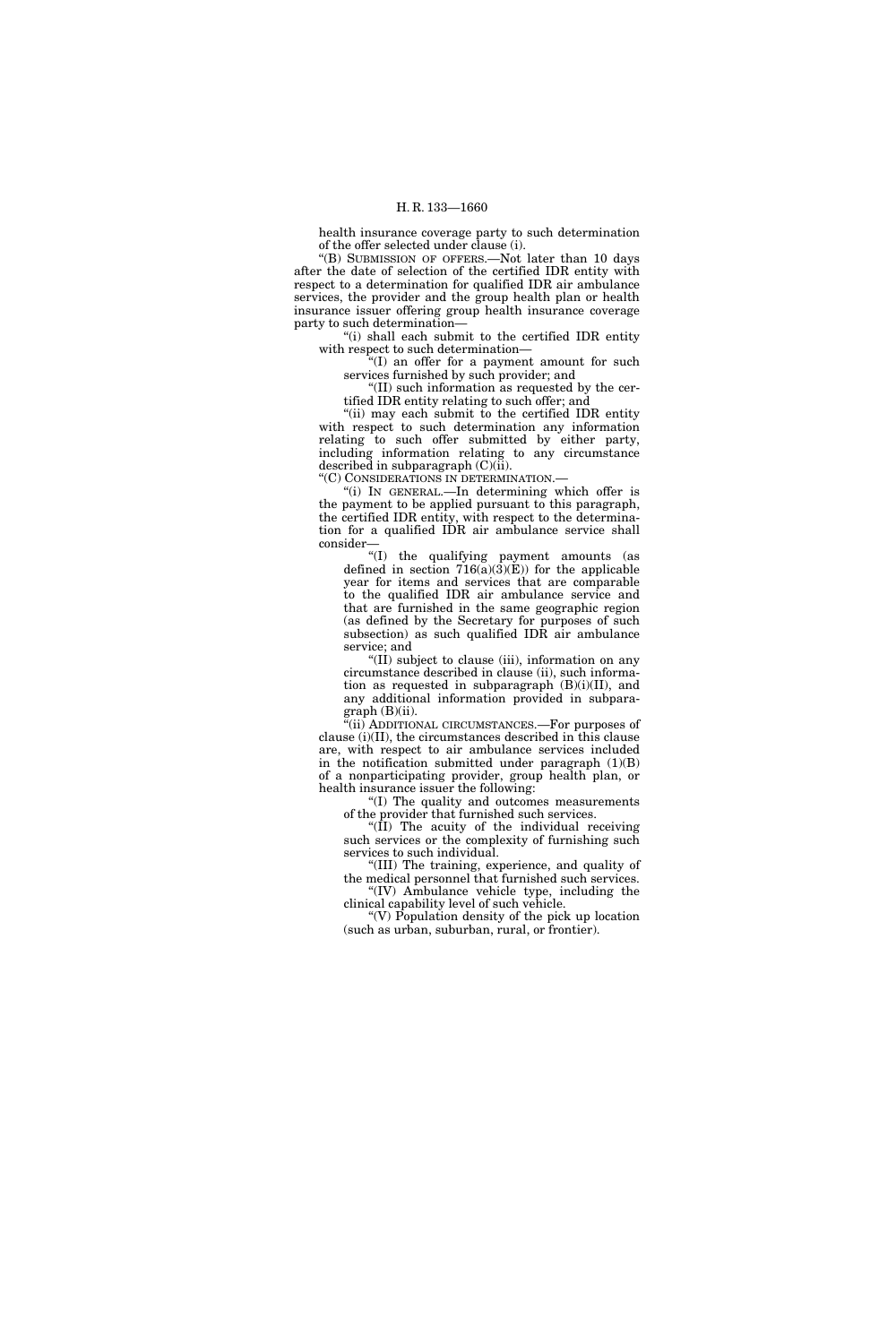''(VI) Demonstrations of good faith efforts (or lack of good faith efforts) made by the nonparticipating provider or nonparticipating facility or the plan or issuer to enter into network agreements and, if applicable, contracted rates between the provider and the plan or issuer, as applicable, during the previous 4 plan years.

"(iii) PROHIBITION ON CONSIDERATION OF CERTAIN FACTORS.—In determining which offer is the payment amount to be applied with respect to qualified IDR air ambulance services furnished by a provider, the certified IDR entity with respect to such determination shall not consider usual and customary charges, the amount that would have been billed by such provider with respect to such services had the provisions of section 2799B–5 of the Public Health Service Act not applied, or the payment or reimbursement rate for such services furnished by such provider payable by a public payor, including under the Medicare program under title XVIII of the Social Security Act, under the Medicaid program under title XIX of such Act, under the Children's Health Insurance Program under title XXI of such Act, under the TRICARE program under chapter 55 of title 10, United States Code, or under chapter 17 of title 38, United States Code.

''(D) EFFECTS OF DETERMINATION.—The provisions of section  $716(c)(5)(E)$  shall apply with respect to a determination of a certified IDR entity under subparagraph (A), the notification submitted with respect to such determination, the services with respect to such notification, and the parties to such notification in the same manner as such provisions apply with respect to a determination of a certified IDR entity under section  $716(c)(5)(E)$ , the notification submitted with respect to such determination, the items and services with respect to such notification, and the parties to such notification.

"(E) COSTS OF INDEPENDENT DISPUTE RESOLUTION PROCESS.—The provisions of section  $716(c)(5)(F)$  shall apply to a notification made under this subsection, the parties to such notification, and a determination under subparagraph (A) in the same manner and to the same extent such provisions apply to a notification under section 716(c), the parties to such notification and a determination made under section  $716(c)(5)(A)$ .

''(6) TIMING OF PAYMENT.—The total plan or coverage payment required pursuant to subsection (a)(3), with respect to qualified IDR air ambulance services for which a determination is made under paragraph  $(5)(A)$  or with respect to air ambulance services for which a payment amount is determined under open negotiations under paragraph (1), shall be made directly to the nonparticipating provider not later than 30 days after the date on which such determination is made.

"(7) PUBLICATION OF INFORMATION RELATING TO THE IDR PROCESS.—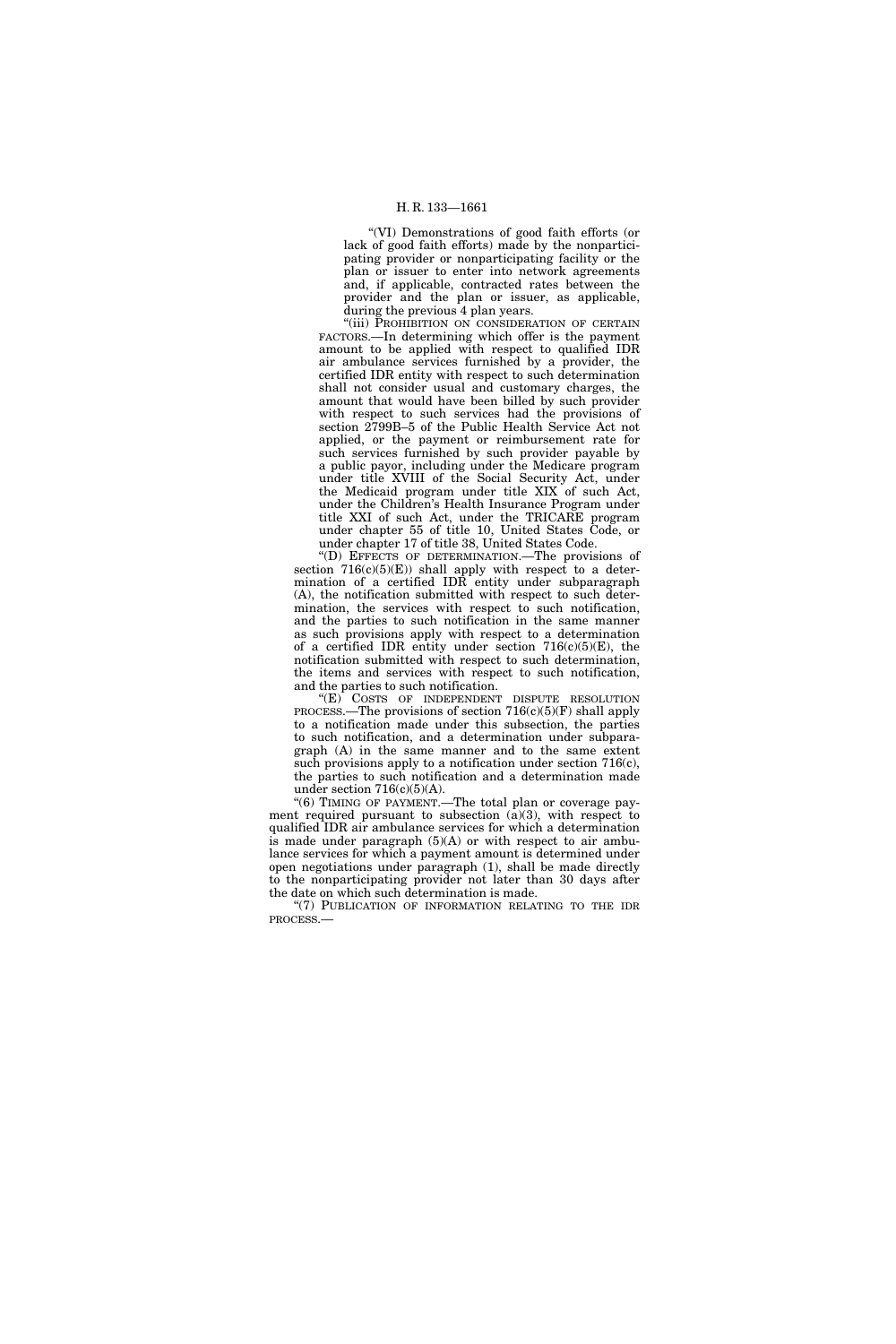''(A) IN GENERAL.—For each calendar quarter in 2022 and each calendar quarter in a subsequent year, the Secretary shall publish on the public website of the Department of Labor—

''(i) the number of notifications submitted under the IDR process during such calendar quarter;

''(ii) the number of such notifications with respect to which a final determination was made under para $graph (5)(A);$ 

''(iii) the information described in subparagraph (B) with respect to each notification with respect to which such a determination was so made.

''(iv) the number of times the payment amount determined (or agreed to) under this subsection exceeds the qualifying payment amount;

 $\hat{f}(v)$  the amount of expenditures made by the Secretary during such calendar quarter to carry out the IDR process;

''(vi) the total amount of fees paid under paragraph (8) during such calendar quarter; and

"(vii) the total amount of compensation paid to certified IDR entities under paragraph (5)(E)during such calendar quarter.

''(B) INFORMATION WITH RESPECT TO REQUESTS.—For purposes of subparagraph (A), the information described in this subparagraph is, with respect to a notification under the IDR process of a nonparticipating provider, group health plan, or health insurance issuer offering group health insurance coverage—

''(i) a description of each air ambulance service included in such notification;

"(ii) the geography in which the services included in such notification were provided;

''(iii) the amount of the offer submitted under paragraph (2) by the group health plan or health insurance issuer (as applicable) and by the nonparticipating provider expressed as a percentage of the qualifying payment amount;

"(iv) whether the offer selected by the certified IDR entity under paragraph (5) to be the payment applied was the offer submitted by such plan or issuer (as applicable) or by such provider and the amount of such offer so selected expressed as a percentage of the qualifying payment amount;

 $\sqrt[4]{v}$  ambulance vehicle type, including the clinical capability level of such vehicle;

"(vi) the identity of the group health plan or health insurance issuer or air ambulance provider with respect to such notification;

"(vii) the length of time in making each determination;

''(viii) the compensation paid to the certified IDR entity with respect to the settlement or determination; and

"(ix) any other information specified by the Secretary.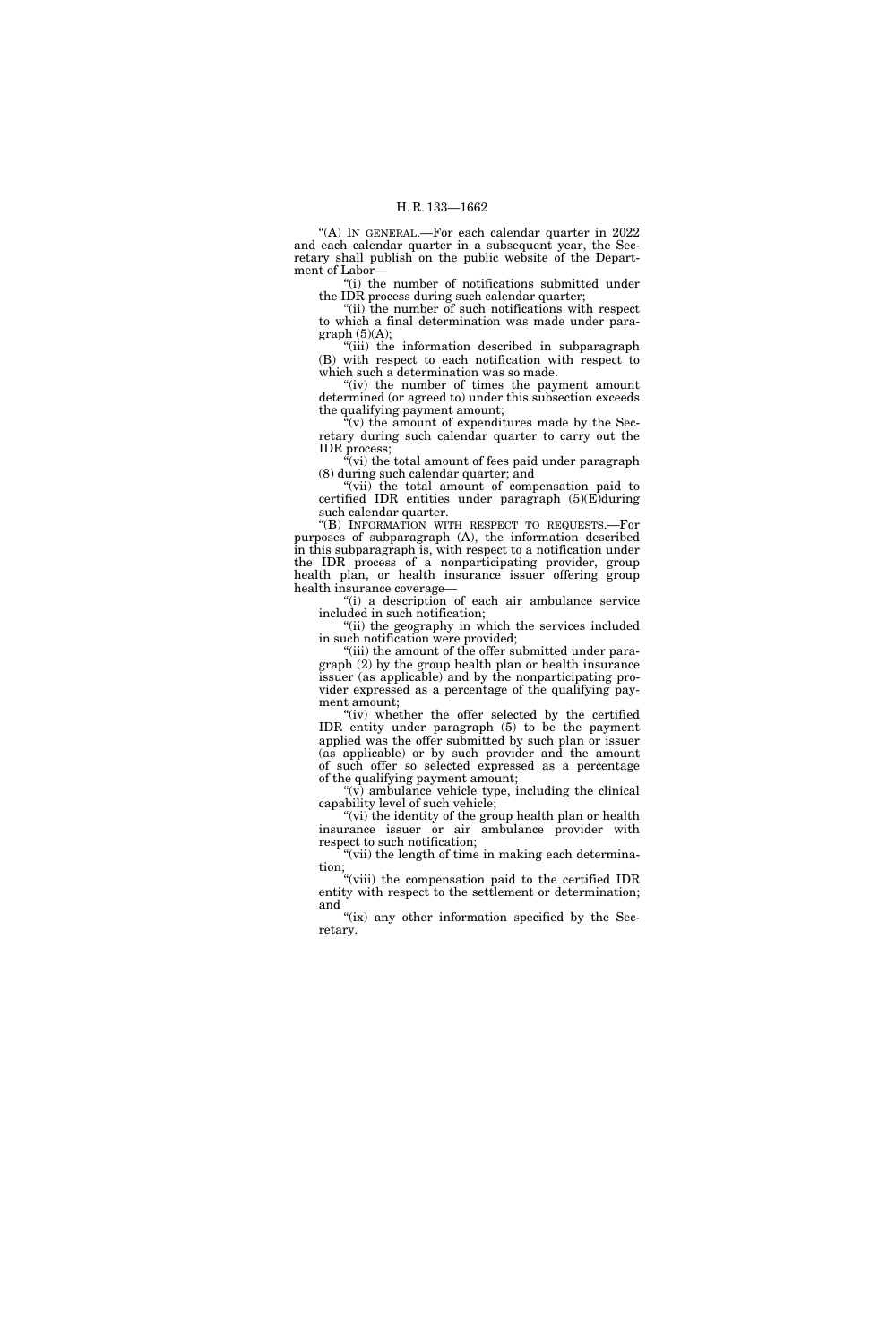''(C) IDR ENTITY REQUIREMENTS.—For 2022 and each subsequent year, an IDR entity, as a condition of certification as an IDR entity, shall submit to the Secretary such information as the Secretary determines necessary for the Secretary to carry out the provisions of this paragraph.

''(D) CLARIFICATION.—The Secretary shall ensure the public reporting under this paragraph does not contain information that would disclose privileged or confidential information of a group health plan or health insurance issuer offering group or individual health insurance coverage or of a provider or facility.

"(8) ADMINISTRATIVE FEE.-

'(A) In GENERAL.—Each party to a determination under paragraph (5) to which an entity is selected under paragraph (4) in a year shall pay to the Secretary, at such time and in such manner as specified by the Secretary, a fee for participating in the IDR process with respect to such determination in an amount described in subparagraph (B) for such year.

''(B) AMOUNT OF FEE.—The amount described in this subparagraph for a year is an amount established by the Secretary in a manner such that the total amount of fees paid under this paragraph for such year is estimated to be equal to the amount of expenditures estimated to be made by the Secretary for such year in carrying out the IDR process.

''(9) WAIVER AUTHORITY.—The Secretary may modify any deadline or other timing requirement specified under this subsection (other than the establishment date for the IDR process under paragraph (2)(A) and other than under paragraph (6)) in cases of extenuating circumstances, as specified by the Secretary, or to ensure that all claims that occur during a 90 day period applied through paragraph (5)(D), but with respect to which a notification is not permitted by reason of such paragraph to be submitted under paragraph  $(1)(B)$  during such period, are eligible for the IDR process.

 $f(c)$  DEFINITION.—For purposes of this section:

"(1) AIR AMBULANCE SERVICES.—The term 'air ambulance service' means medical transport by helicopter or airplane for patients.

"(2) QUALIFYING PAYMENT AMOUNT.—The term 'qualifying payment amount' has the meaning given such term in section  $716(a)(3)$ .

''(3) NONPARTICIPATING PROVIDER.—The term 'nonparticipating provider' has the meaning given such term in section  $716(a)(3)$ .".

(3) IRC AMENDMENTS.— (A) IN GENERAL.—Subchapter B of chapter 100 of the Internal Revenue Code of 1986, as amended by section 102(c) and further amended by the previous provisions of this title, is further amended by inserting after section 9816 the following:

## **''SEC. 9817. ENDING SURPRISE AIR AMBULANCE BILLS.**

"(a) IN GENERAL.—In the case of a participant or beneficiary in a group health plan who receives air ambulance services from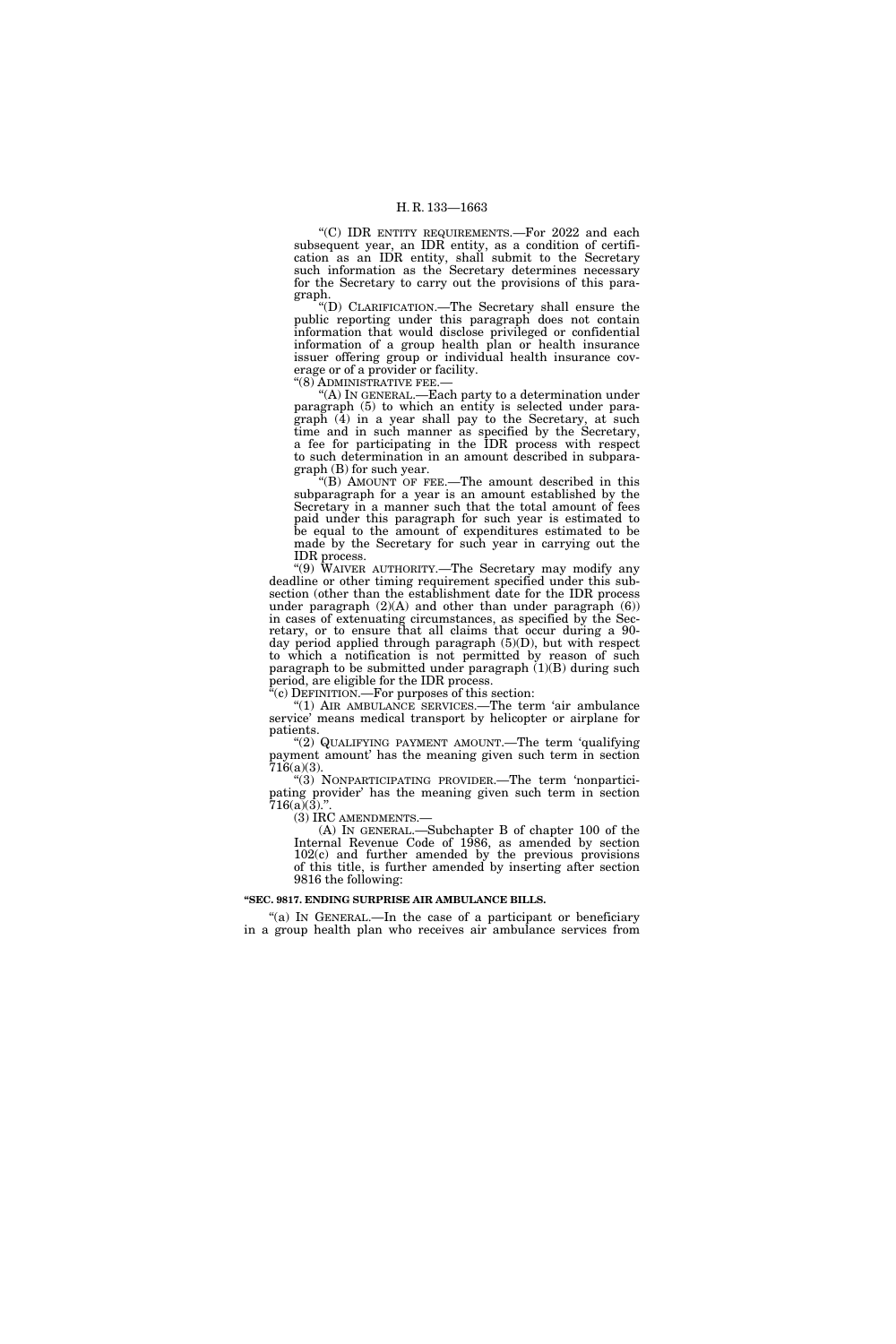a nonparticipating provider (as defined in section  $9816(a)(3)(G)$ ) with respect to such plan, if such services would be covered if provided by a participating provider (as defined in such section) with respect to such plan—

 $(1)$  the cost-sharing requirement with respect to such services shall be the same requirement that would apply if such services were provided by such a participating provider, and any coinsurance or deductible shall be based on rates that would apply for such services if they were furnished by such a participating provider;

 $(2)$  such cost-sharing amounts shall be counted towards the in-network deductible and in-network out-of-pocket maximum amount under the plan for the plan year (and such in-network deductible shall be applied) with respect to such items and services so furnished in the same manner as if such cost-sharing payments were with respect to items and services furnished by a participating provider; and

''(3) the group health plan shall—

" $(A)$  not later than 30 calendar days after the bill for such services is transmitted by such provider, send to the provider, an initial payment or notice of denial of payment; and

''(B) pay a total plan payment, in accordance with, if applicable, subsection  $(b)(6)$ , directly to such provider furnishing such services to such participant, beneficiary, or enrollee that is, with application of any initial payment under subparagraph (A), equal to the amount by which the out-of-network rate (as defined in section  $9816(a)(3)(K)$ ) for such services and year involved exceeds the cost-sharing amount imposed under the plan for such services (as determined in accordance with paragraphs (1) and (2)).

"(b) DETERMINATION OF OUT-OF-NETWORK RATES TO BE PAID BY HEALTH PLANS; INDEPENDENT DISPUTE RESOLUTION PROCESS. ''(1) DETERMINATION THROUGH OPEN NEGOTIATION.—

 $f(A)$  In GENERAL.—With respect to air ambulance serv-

ices furnished in a year by a nonparticipating provider, with respect to a group health plan, and for which a payment is required to be made by the plan pursuant to subsection  $(a)(3)$ , the provider or plan may, during the 30-day period beginning on the day the provider receives a payment or a statement of denial of payment from the plan regarding a claim for payment for such service, initiate open negotiations under this paragraph between such provider and plan for purposes of determining, during the open negotiation period, an amount agreed on by such provider, and such plan for payment (including any costsharing) for such service. For purposes of this subsection, the open negotiation period, with respect to air ambulance services, is the 30-day period beginning on the date of initiation of the negotiations with respect to such services.

''(B) ACCESSING INDEPENDENT DISPUTE RESOLUTION PROCESS IN CASE OF FAILED NEGOTIATIONS.—In the case of open negotiations pursuant to subparagraph (A), with respect to air ambulance services, that do not result in a determination of an amount of payment for such services by the last day of the open negotiation period described in such subparagraph with respect to such services, the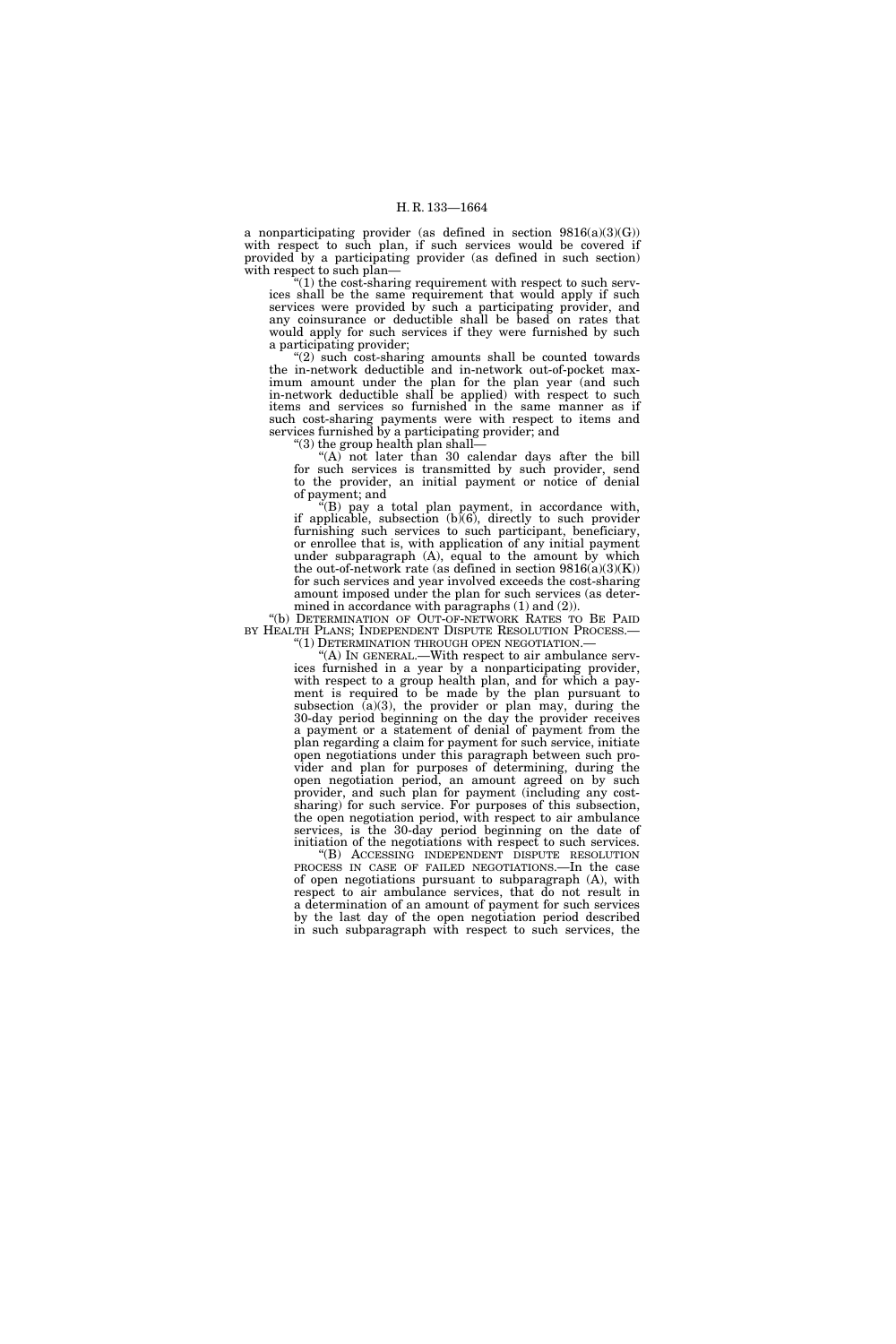provider or group health plan that was party to such negotiations may, during the 4-day period beginning on the day after such open negotiation period, initiate the independent dispute resolution process under paragraph (2) with respect to such services. The independent dispute resolution process shall be initiated by a party pursuant to the previous sentence by submission to the other party and to the Secretary of a notification (containing such information as specified by the Secretary) and for purposes of this subsection, the date of initiation of such process shall be the date of such submission or such other date specified by the Secretary pursuant to regulations that is not later than the date of receipt of such notification by both the other party and the Secretary.

"(2) INDEPENDENT DISPUTE RESOLUTION PROCESS AVAILABLE IN CASE OF FAILED OPEN NEGOTIATIONS.—

 $(A)$  ESTABLISHMENT.—Not later than 1 year after the date of the enactment of this subsection, the Secretary, jointly with the Secretary of Health and Human Services and the Secretary of Labor, shall establish by regulation one independent dispute resolution process (referred to in this subsection as the 'IDR process') under which, in the case of air ambulance services with respect to which a provider or group health plan submits a notification under paragraph  $(1)(B)$  (in this subsection referred to as a 'qualified IDR air ambulance services'), a certified IDR entity under paragraph (4) determines, subject to subparagraph (B) and in accordance with the succeeding provisions of this subsection, the amount of payment under the plan for such services furnished by such provider.

''(B) AUTHORITY TO CONTINUE NEGOTIATIONS.—Under the independent dispute resolution process, in the case that the parties to a determination for qualified IDR air ambulance services agree on a payment amount for such services during such process but before the date on which the entity selected with respect to such determination under paragraph (4) makes such determination under paragraph (5), such amount shall be treated for purposes of section  $9816(a)(3)(K)(ii)$  as the amount agreed to by such parties for such services. In the case of an agreement described in the previous sentence, the independent dispute resolution process shall provide for a method to determine how to allocate between the parties to such determination the payment of the compensation of the entity selected with respect to such determination.

''(C) CLARIFICATION.—A nonparticipating provider may not, with respect to an item or service furnished by such provider, submit a notification under paragraph  $(1)(B)$  if such provider is exempt from the requirement under subsection (a) of section 2799B–2 of the Public Health Service Act with respect to such item or service pursuant to subsection (b) of such section.

"(3) TREATMENT OF BATCHING OF SERVICES.—The provisions of section 9816(c)(3) shall apply with respect to a notification submitted under this subsection with respect to air ambulance services in the same manner and to the same extent such provisions apply with respect to a notification submitted under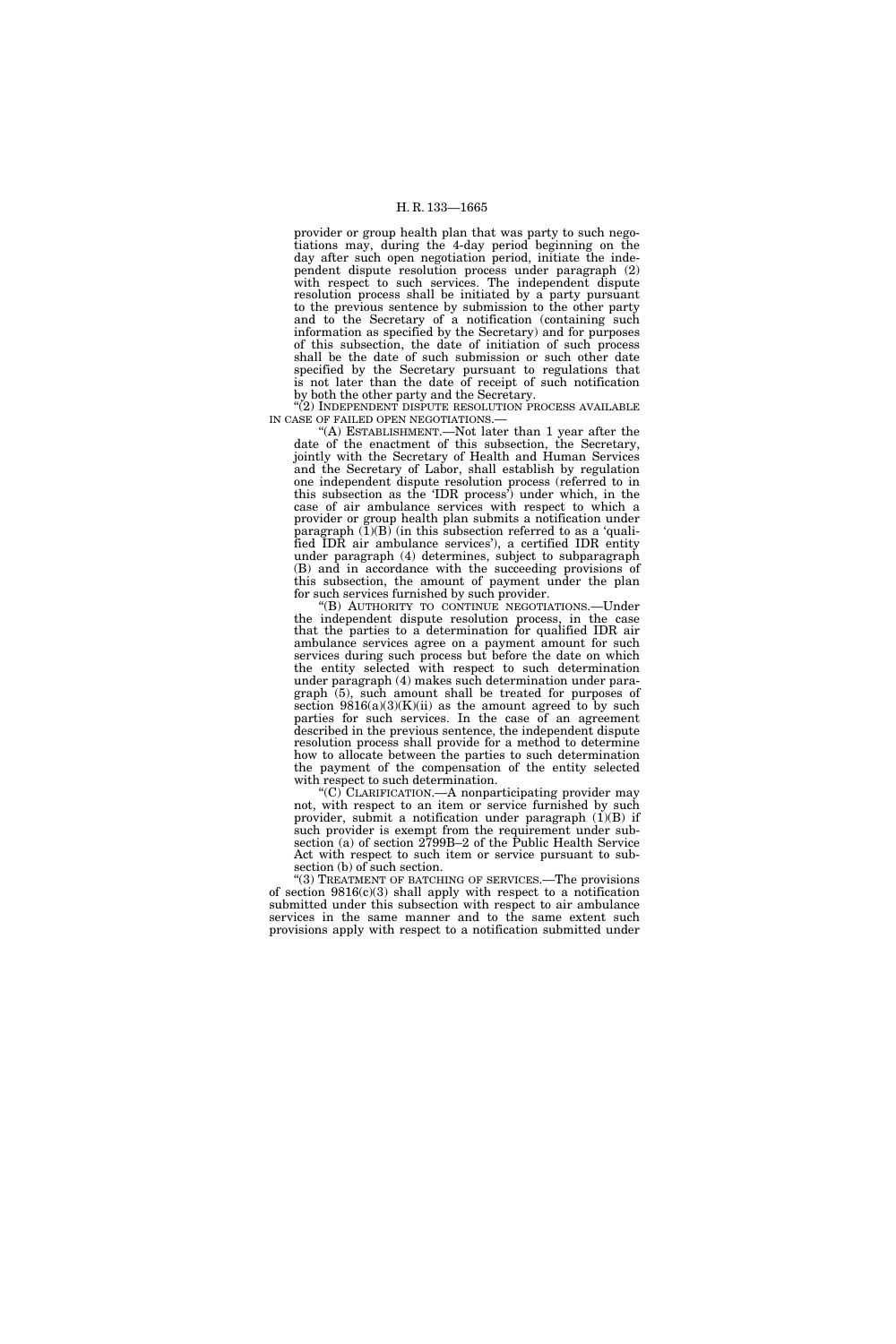section 9816(c) with respect to items and services described in such section.

"(4) IDR ENTITIES.-

''(A) ELIGIBILITY.—An IDR entity certified under this subsection is an IDR entity certified under section 9816(c)(4).

''(B) SELECTION OF CERTIFIED IDR ENTITY.—The provisions of subparagraph  $(F)$  of section 9816(c)(4) shall apply with respect to selecting an IDR entity certified pursuant to subparagraph (A) with respect to the determination of the amount of payment under this subsection of air ambulance services in the same manner as such provisions apply with respect to selecting an IDR entity certified under such section with respect to the determination of the amount of payment under section 9816(c) of an item or service. An entity selected pursuant to the previous sentence to make a determination described in such sentence shall be referred to in this subsection as the 'certified IDR entity' with respect to such determination. ''(5) PAYMENT DETERMINATION.—

"(A) In GENERAL.—Not later than 30 days after the

date of selection of the certified IDR entity with respect to a determination for qualified IDR ambulance services, the certified IDR entity shall—

''(i) taking into account the considerations specified in subparagraph (C), select one of the offers submitted under subparagraph (B) to be the amount of payment for such services determined under this subsection for purposes of subsection  $(a)(3)$ ; and

"(ii) notify the provider or facility and the group health plan party to such determination of the offer selected under clause (i).

''(B) SUBMISSION OF OFFERS.—Not later than 10 days after the date of selection of the certified IDR entity with respect to a determination for qualified IDR air ambulance services, the provider and the group health plan party to such determination—

''(i) shall each submit to the certified IDR entity with respect to such determination—

''(I) an offer for a payment amount for such services furnished by such provider; and

''(II) such information as requested by the certified IDR entity relating to such offer; and

''(ii) may each submit to the certified IDR entity with respect to such determination any information relating to such offer submitted by either party, including information relating to any circumstance described in subparagraph  $(C)(ii)$ .<br>" $(C)$  CONSIDERATIONS IN DETERMINATION.—

"(i) IN GENERAL.—In determining which offer is the payment to be applied pursuant to this paragraph, the certified IDR entity, with respect to the determination for a qualified IDR air ambulance service shall consider—

''(I) the qualifying payment amounts (as defined in section  $9816(a)(3)(E)$  for the applicable year for items or services that are comparable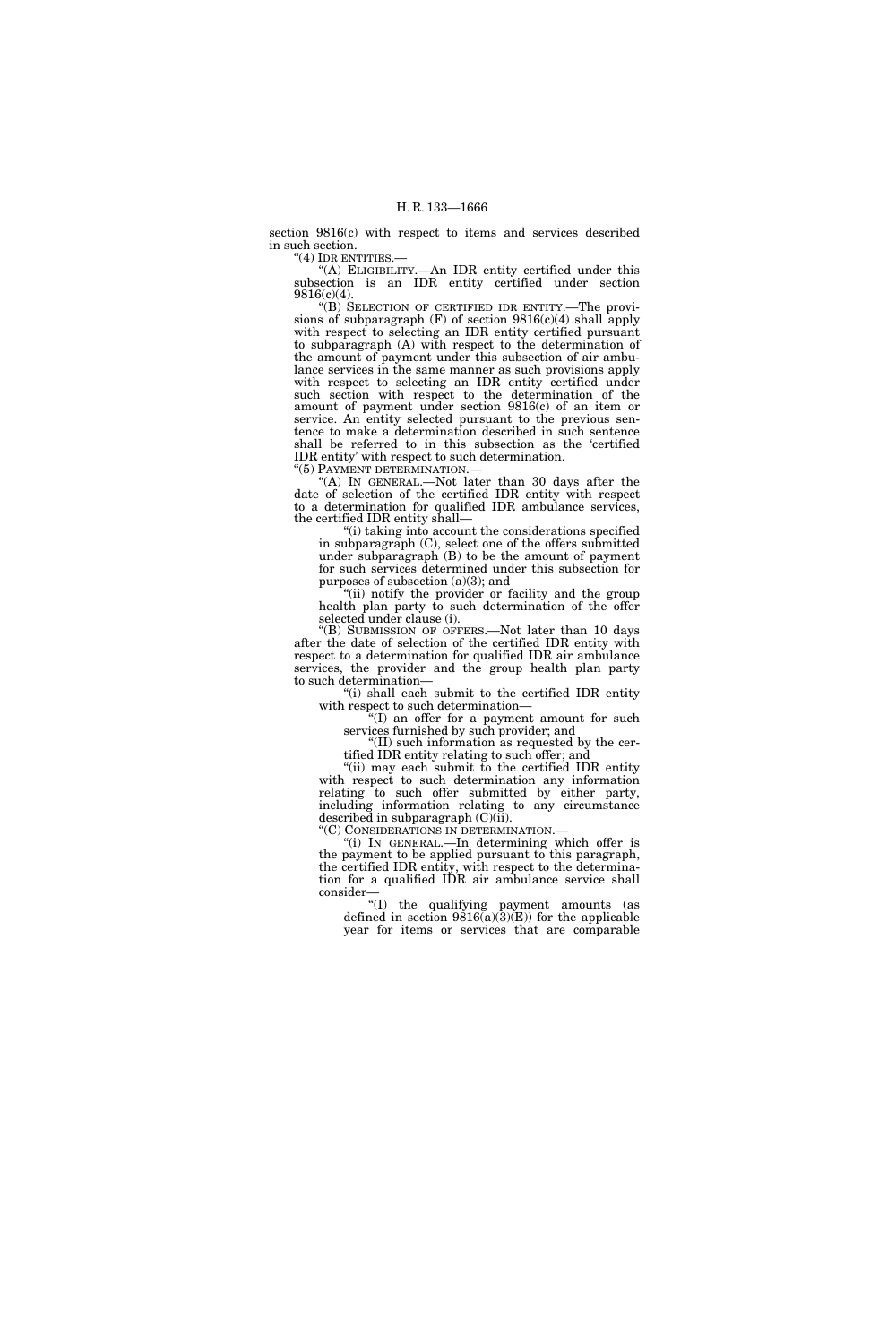to the qualified IDR air ambulance service and that are furnished in the same geographic region (as defined by the Secretary for purposes of such subsection) as such qualified IDR air ambulance service; and

" $(II)$  subject to clause (iii), information on any circumstance described in clause (ii), such information as requested in subparagraph  $(B)(i)(II)$ , and any additional information provided in subparagraph (B)(ii).

 $\Gamma$ <sup>"(ii)</sup> ADDITIONAL CIRCUMSTANCES.—For purposes of clause (i)(II), the circumstances described in this clause are, with respect to air ambulance services included in the notification submitted under paragraph  $(1)(B)$ of a nonparticipating provider, or group health plan the following:

''(I) The quality and outcomes measurements of the provider that furnished such services.

"(II) The acuity of the individual receiving such services or the complexity of furnishing such services to such individual.

''(III) The training, experience, and quality of the medical personnel that furnished such services. ''(IV) Ambulance vehicle type, including the clinical capability level of such vehicle.

 $\mathcal{C}(V)$  Population density of the pick up location (such as urban, suburban, rural, or frontier).

''(VI) Demonstrations of good faith efforts (or lack of good faith efforts) made by the nonparticipating provider or nonparticipating facility or the plan to enter into network agreements and, if applicable, contracted rates between the provider and the plan during the previous 4 plan years.

"(iii) PROHIBITION ON CONSIDERATION OF CERTAIN FACTORS.—In determining which offer is the payment amount to be applied with respect to qualified IDR air ambulance services furnished by a provider, the certified IDR entity with respect to such determination shall not consider usual and customary charges, the amount that would have been billed by such provider with respect to such services had the provisions of section 2799B–5 of the Public Health Service Act not applied, or the payment or reimbursement rate for such services furnished by such provider payable by a public payor, including under the Medicare program under title XVIII of the Social Security Act, under the Medicaid program under title XIX of such Act, under the Children's Health Insurance Program under title XXI of such Act, under the TRICARE program under chapter 55 of title 10, United States Code, or under chapter 17 of title 38, United States Code.

''(D) EFFECTS OF DETERMINATION.—The provisions of section  $9816(c)(5)(E)$  shall apply with respect to a determination of a certified IDR entity under subparagraph (A), the notification submitted with respect to such determination, the services with respect to such notification, and the parties to such notification in the same manner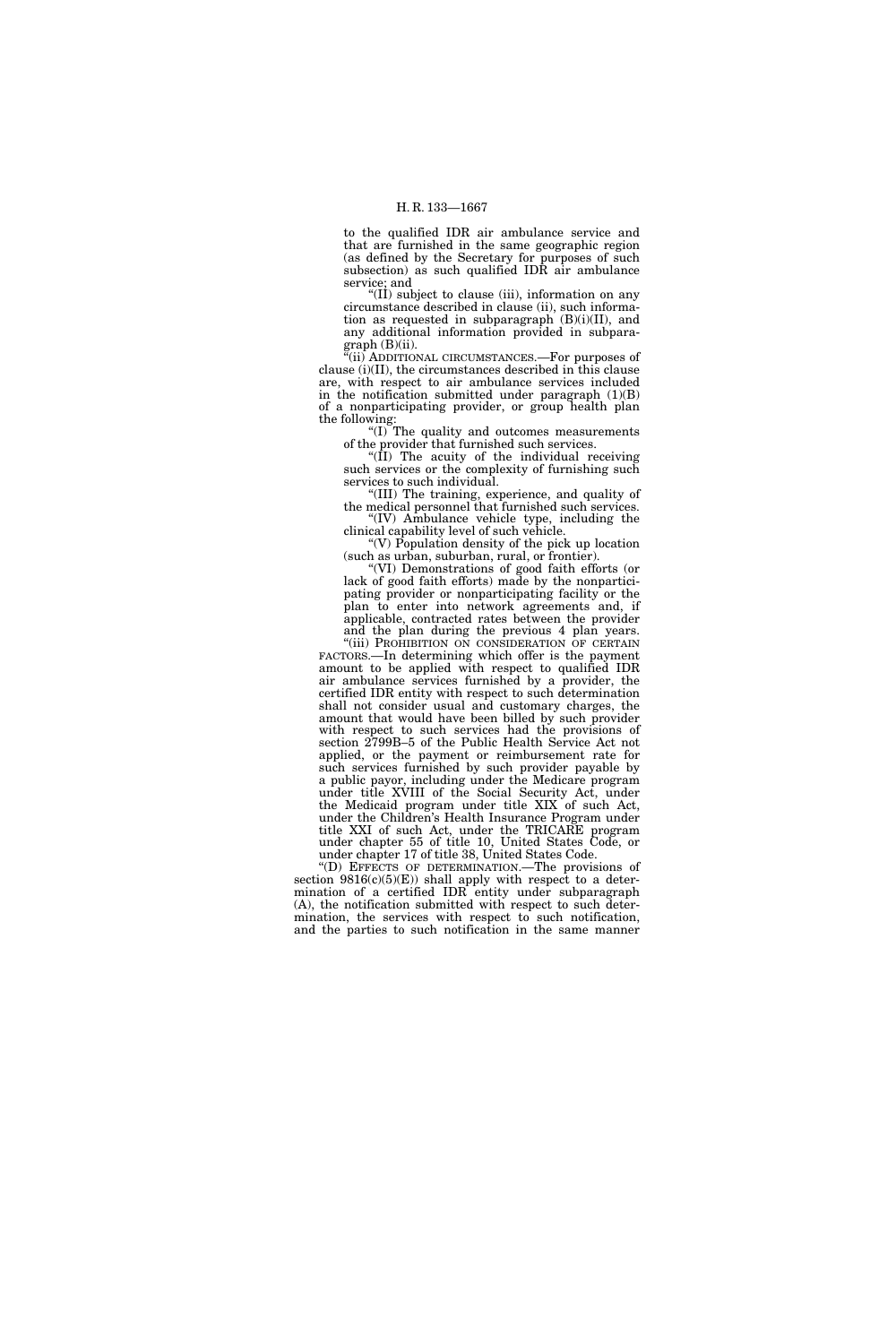as such provisions apply with respect to a determination of a certified IDR entity under section  $9816(c)(5)(E)$ , the notification submitted with respect to such determination, the items and services with respect to such notification, and the parties to such notification.

"(E) COSTS OF INDEPENDENT DISPUTE RESOLUTION PROCESS.—The provisions of section 9816(c)(5)(F) shall apply to a notification made under this subsection, the parties to such notification, and a determination under subparagraph (A) in the same manner and to the same extent such provisions apply to a notification under section 9816(c), the parties to such notification and a determination made under section 9816(c)(5)(A).

"(6) TIMING OF PAYMENT.—The total plan payment required pursuant to subsection (a)(3), with respect to qualified IDR air ambulance services for which a determination is made under paragraph  $(5)(A)$  or with respect to air ambulance services for which a payment amount is determined under open negotiations under paragraph (1), shall be made directly to the nonparticipating provider not later than 30 days after the date on which such determination is made.

"(7) PUBLICATION OF INFORMATION RELATING TO THE IDR **PROCESS** 

''(A) IN GENERAL.—For each calendar quarter in 2022 and each calendar quarter in a subsequent year, the Secretary shall publish on the public website of the Department of the Treasury—

''(i) the number of notifications submitted under the IDR process during such calendar quarter;

"(ii) the number of such notifications with respect to which a final determination was made under paragraph (5)(A);

''(iii) the information described in subparagraph (B) with respect to each notification with respect to which such a determination was so made.

"(iv) the number of times the payment amount determined (or agreed to) under this subsection exceeds the qualifying payment amount;

 $\tilde{f}(v)$  the amount of expenditures made by the Secretary during such calendar quarter to carry out the IDR process;

 $\sqrt[n]{v}$  (vi) the total amount of fees paid under paragraph (8) during such calendar quarter; and

"(vii) the total amount of compensation paid to certified IDR entities under paragraph (5)(E)during such calendar quarter.

''(B) INFORMATION WITH RESPECT TO REQUESTS.—For purposes of subparagraph (A), the information described in this subparagraph is, with respect to a notification under the IDR process of a nonparticipating provider, or group health plan—

''(i) a description of each air ambulance service included in such notification;

''(ii) the geography in which the services included in such notification were provided;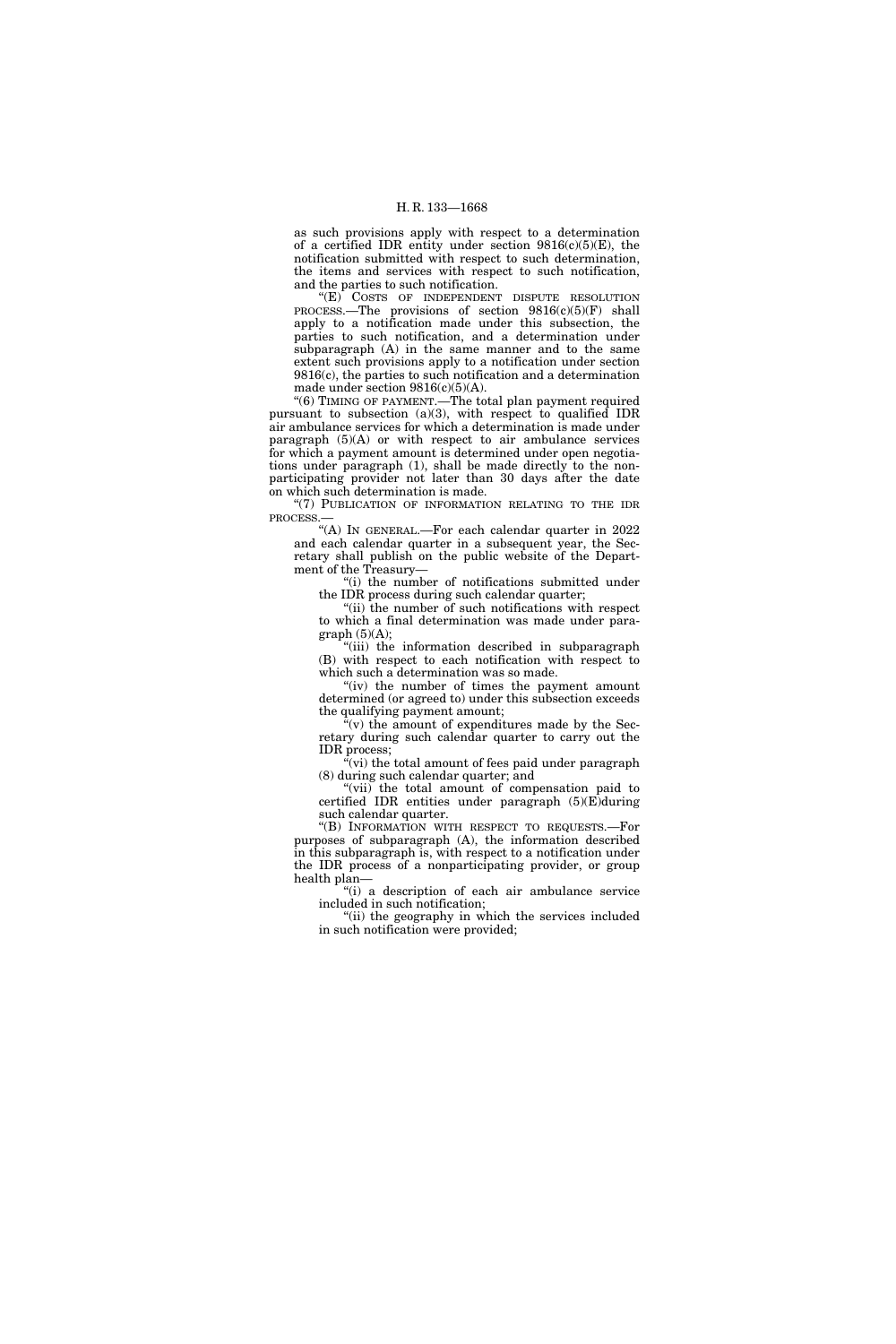"(iii) the amount of the offer submitted under paragraph (2) by the group health plan and by the nonparticipating provider expressed as a percentage of the qualifying payment amount;

 $f(iv)$  whether the offer selected by the certified IDR entity under paragraph (5) to be the payment applied was the offer submitted by such plan or issuer (as applicable) or by such provider and the amount of such offer so selected expressed as a percentage of the qualifying payment amount;

''(v) ambulance vehicle type, including the clinical capability level of such vehicle;

"(vi) the identity of the group health plan or health insurance issuer or air ambulance provider with respect to such notification;

"(vii) the length of time in making each determination;

''(viii) the compensation paid to the certified IDR entity with respect to the settlement or determination; and

"(ix) any other information specified by the Secretary.

''(C) IDR ENTITY REQUIREMENTS.—For 2022 and each subsequent year, an IDR entity, as a condition of certification as an IDR entity, shall submit to the Secretary such information as the Secretary determines necessary for the Secretary to carry out the provisions of this paragraph.

''(D) CLARIFICATION.—The Secretary shall ensure the public reporting under this paragraph does not contain information that would disclose privileged or confidential information of a group health plan or health insurance issuer offering group or individual health insurance coverage or of a provider or facility.

''(8) ADMINISTRATIVE FEE.—

''(A) IN GENERAL.—Each party to a determination under paragraph (5) to which an entity is selected under paragraph (4) in a year shall pay to the Secretary, at such time and in such manner as specified by the Secretary, a fee for participating in the IDR process with respect to such determination in an amount described in subparagraph (B) for such year.

''(B) AMOUNT OF FEE.—The amount described in this subparagraph for a year is an amount established by the Secretary in a manner such that the total amount of fees paid under this paragraph for such year is estimated to be equal to the amount of expenditures estimated to be made by the Secretary for such year in carrying out the IDR process.

''(9) WAIVER AUTHORITY.—The Secretary may modify any deadline or other timing requirement specified under this subsection (other than the establishment date for the IDR process under paragraph  $(2)(A)$  and other than under paragraph  $(6)$ ) in cases of extenuating circumstances, as specified by the Secretary, or to ensure that all claims that occur during a 90 day period applied through paragraph (5)(D), but with respect to which a notification is not permitted by reason of such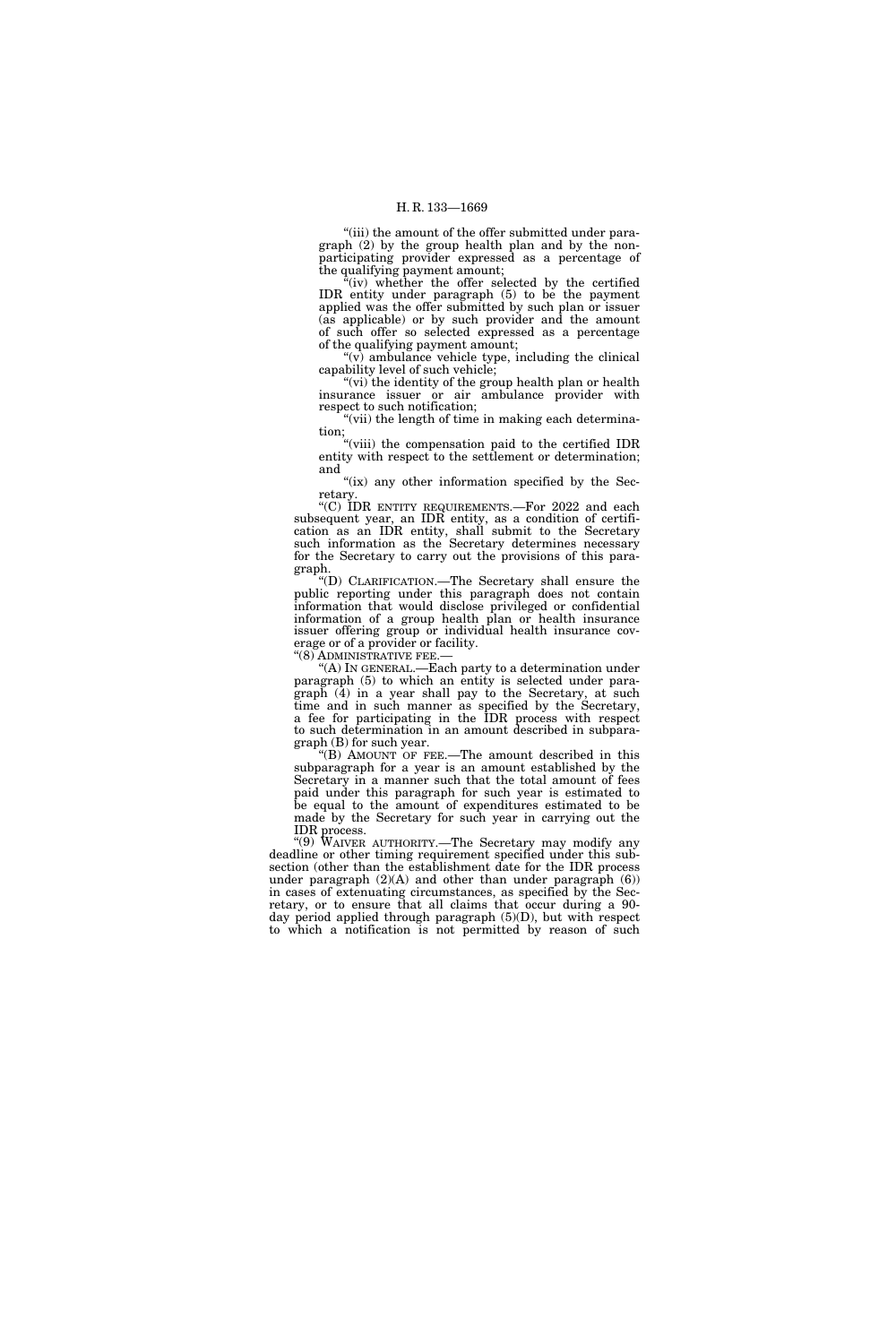paragraph to be submitted under paragraph (1)(B) during such period, are eligible for the IDR process.

 $E^{\text{c}}(c)$  DEFINITIONS.—For purposes of this section:

''(1) AIR AMBULANCE SERVICES.—The term 'air ambulance service' means medical transport by helicopter or airplane for patients.

''(2) QUALIFYING PAYMENT AMOUNT.—The term 'qualifying payment amount' has the meaning given such term in section 9816(a)(3).

''(3) NONPARTICIPTING PROVIDER.—The term 'nonparticipating provider' has the meaning given such term in section  $9816(a)(3).$ ".

(B) CLERICAL AMENDMENT.—The table of sections for subchapter B of chapter 100 of the Internal Revenue Code of 1986, as amended by section 102(c)(3), is further amended by inserting after the item relating to section 9816 the following new item:

### ''Sec. 9817. Ending surprise air ambulance bills.''.

(4) EFFECTIVE DATE.—The amendments made by this subsection shall apply with respect to plan years beginning on or after January 1, 2022.

(b) AIR AMBULANCE PROVIDER BALANCE BILLING.—Part E of title XXVII of the Public Health Service Act, as added and amended by section 104, is further amended by adding at the end the following new section:

## **''SEC. 2799B–5. AIR AMBULANCE SERVICES.**

''In the case of a participant, beneficiary, or enrollee with benefits under a group health plan or group or individual health insurance coverage offered by a health insurance issuer and who is furnished in a plan year beginning on or after January 1, 2022, air ambulance services (for which benefits are available under such plan or coverage) from a nonparticipating provider (as defined in section  $2799A-1(a)(3)(G)$  with respect to such plan or coverage, such provider shall not bill, and shall not hold liable, such participant, beneficiary, or enrollee for a payment amount for such service furnished by such provider that is more than the cost-sharing amount for such service (as determined in accordance with paragraphs (1) and (2) of section 2799A–2(a), section 717(a) of the Employee Retirement Income Security Act of 1974, or section 9817(a) of the Internal Revenue Code of 1986, as applicable).''.

### **SEC. 106. REPORTING REQUIREMENTS REGARDING AIR AMBULANCE SERVICES.**

(a) REPORTING REQUIREMENTS FOR PROVIDERS OF AIR AMBU-LANCE SERVICES.—

(1) IN GENERAL.—A provider of air ambulance services shall submit to the Secretary of Health and Human Services and the Secretary of Transportation—

(A) not later than the date that is 90 days after the last day of the first calendar year beginning on or after the date on which a final rule is promulgated pursuant to the rulemaking described in subsection (d), the information described in paragraph (2) with respect to such plan year; and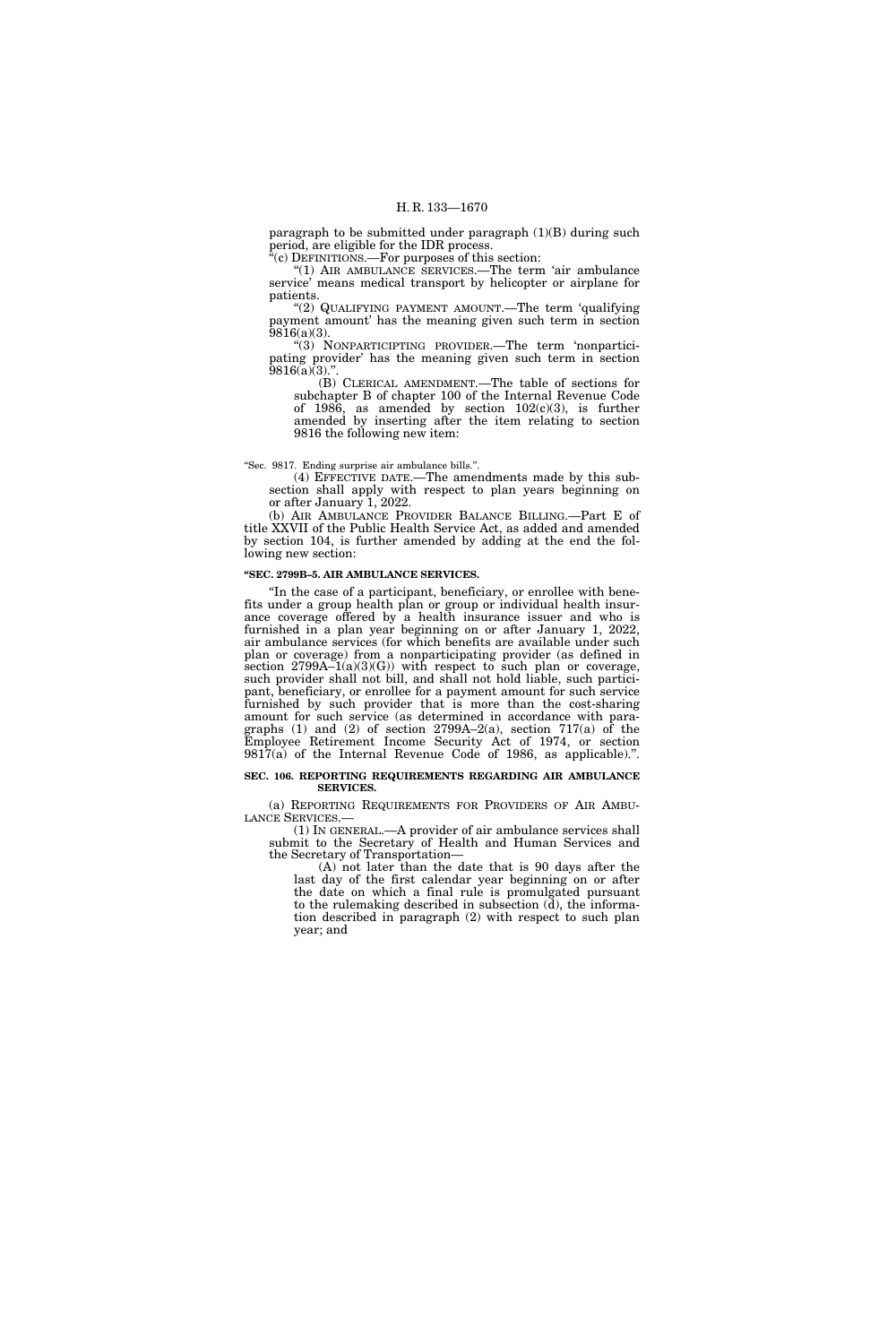(B) not later than the date that is 90 days after the last day of the plan year immediately succeeding the plan year described in subparagraph (A), such information with respect to such immediately succeeding plan year.

(2) INFORMATION DESCRIBED.—For purposes of paragraph (1), information described in this paragraph, with respect to a provider of air ambulance services, is each of the following:

(A) Cost data, as determined appropriate by the Secretary of Health and Human Services, in consultation with the Secretary of Transportation, for air ambulance services furnished by such provider, separated to the maximum extent possible by air transportation costs associated with furnishing such air ambulance services and costs of medical services and supplies associated with furnishing such air ambulance services.

(B) The number and location of all air ambulance bases operated by such provider.

(C) The number and type of aircraft operated by such provider.

(D) The number of air ambulance transports, disaggregated by payor mix, including—

(i)(I) group health plans; (II) health insurance issuers; and

(III) State and Federal Government payors; and

(ii) uninsured individuals. (E) The number of claims of such provider that have been denied payment by a group health plan or health

insurance issuer and the reasons for any such denials. (F) The number of emergency and nonemergency air ambulance transports, disaggregated by air ambulance base

and type of aircraft. (G) Such other information regarding air ambulance

services as the Secretary of Health and Human Services may specify.

(b) REPORTING REQUIREMENTS FOR GROUP HEALTH PLANS AND HEALTH INSURANCE ISSUERS.—

(1) PHSA.—Part D of title XXVII of the Public Health Service Act, as added by section  $102(a)(1)$ , is amended by adding after section 2799A–7, as added by section  $102(a)(2)(A)$  of this Act, the following new section:

### **''SEC. 2799A–8. AIR AMBULANCE REPORT REQUIREMENTS.**

''(a) IN GENERAL.—Each group health plan and health insurance issuer offering group or individual health insurance coverage shall submit to the Secretary, jointly with the Secretary of Labor and the Secretary of the Treasury—

" $(1)$  not later than the date that is 90 days after the last day of the first calendar year beginning on or after the date on which a final rule is promulgated pursuant to the rulemaking described in section 106(d) of the No Surprises Act, the information described in subsection (b) with respect to such plan year; and

" $(2)$  not later than the date that is 90 days after the last day of the calendar year immediately succeeding the plan year described in paragraph (1), such information with respect to such immediately succeeding plan year.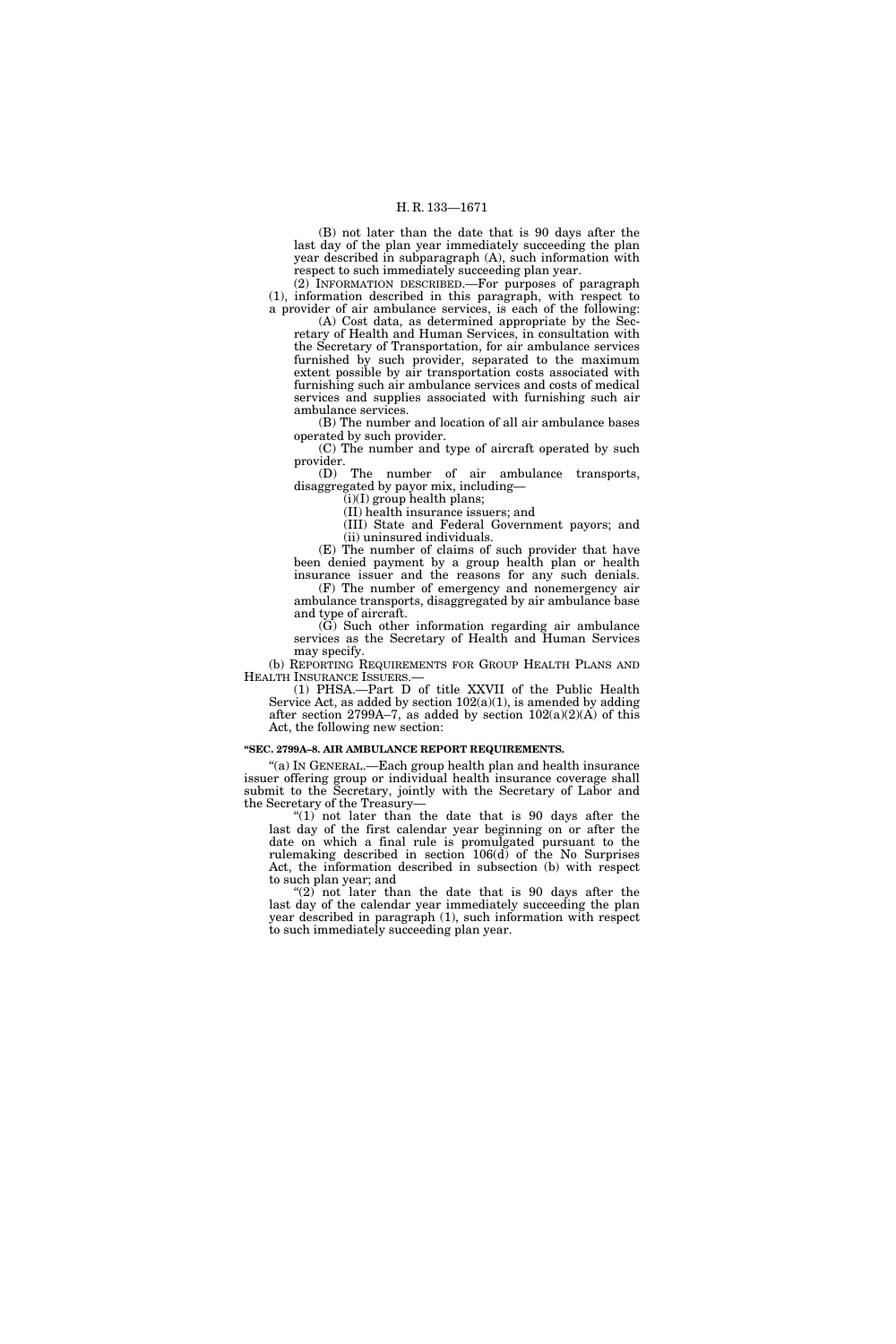''(b) INFORMATION DESCRIBED.—For purposes of subsection (a), information described in this subsection, with respect to a group health plan or a health insurance issuer offering group or individual health insurance coverage, is each of the following:

''(1) Claims data for air ambulance services furnished by providers of such services, disaggregated by each of the following factors:

'(A) Whether such services were furnished on an emergent or nonemergent basis.

''(B) Whether the provider of such services is part of a hospital-owned or sponsored program, municipalitysponsored program, hospital independent partnership (hybrid) program, independent program, or tribally operated program in Alaska.

 $\sqrt{\text{C}}$ . Whether the transport in which the services were furnished originated in a rural or urban area.

''(D) The type of aircraft (such as rotor transport or fixed wing transport) used to furnish such services.

" $(E)$  Whether the provider of such services has a contract with the plan or issuer, as applicable, to furnish such services under the plan or coverage, respectively.

"(2) Such other information regarding providers of air ambulance services as the Secretary may specify.''.

(2) ERISA.—

(A) IN GENERAL.—Subpart B of part 7 of title I of the Employee Retirement Income Security Act of 1974 (29 U.S.C. 1185 et seq.) is amended by adding after section 722, as added by section  $102(b)(2)(A)$  of this Act, the following new section:

### **''SEC. 723. AIR AMBULANCE REPORT REQUIREMENTS.**

''(a) IN GENERAL.—Each group health plan and health insurance issuer offering group health insurance coverage shall submit to the Secretary, jointly with the Secretary of Health and Human Services and the Secretary of the Treasury—

" $(1)$  not later than the date that is 90 days after the last day of the first calendar year beginning on or after the date on which a final rule is promulgated pursuant to the rulemaking described in section  $106(d)$  of the No Surprises Act, the information described in subsection (b) with respect to such plan year; and

" $(2)$  not later than the date that is 90 days after the last day of the plan year immediately succeeding the calendar year described in paragraph (1), such information with respect to such immediately succeeding plan year.

''(b) INFORMATION DESCRIBED.—For purposes of subsection (a), information described in this subsection, with respect to a group health plan or a health insurance issuer offering group health insurance coverage, is each of the following:

" $(1)$  Claims data for air ambulance services furnished by providers of such services, disaggregated by each of the following factors:

''(A) Whether such services were furnished on an emergent or nonemergent basis.

''(B) Whether the provider of such services is part of a hospital-owned or sponsored program, municipalitysponsored program, hospital independent partnership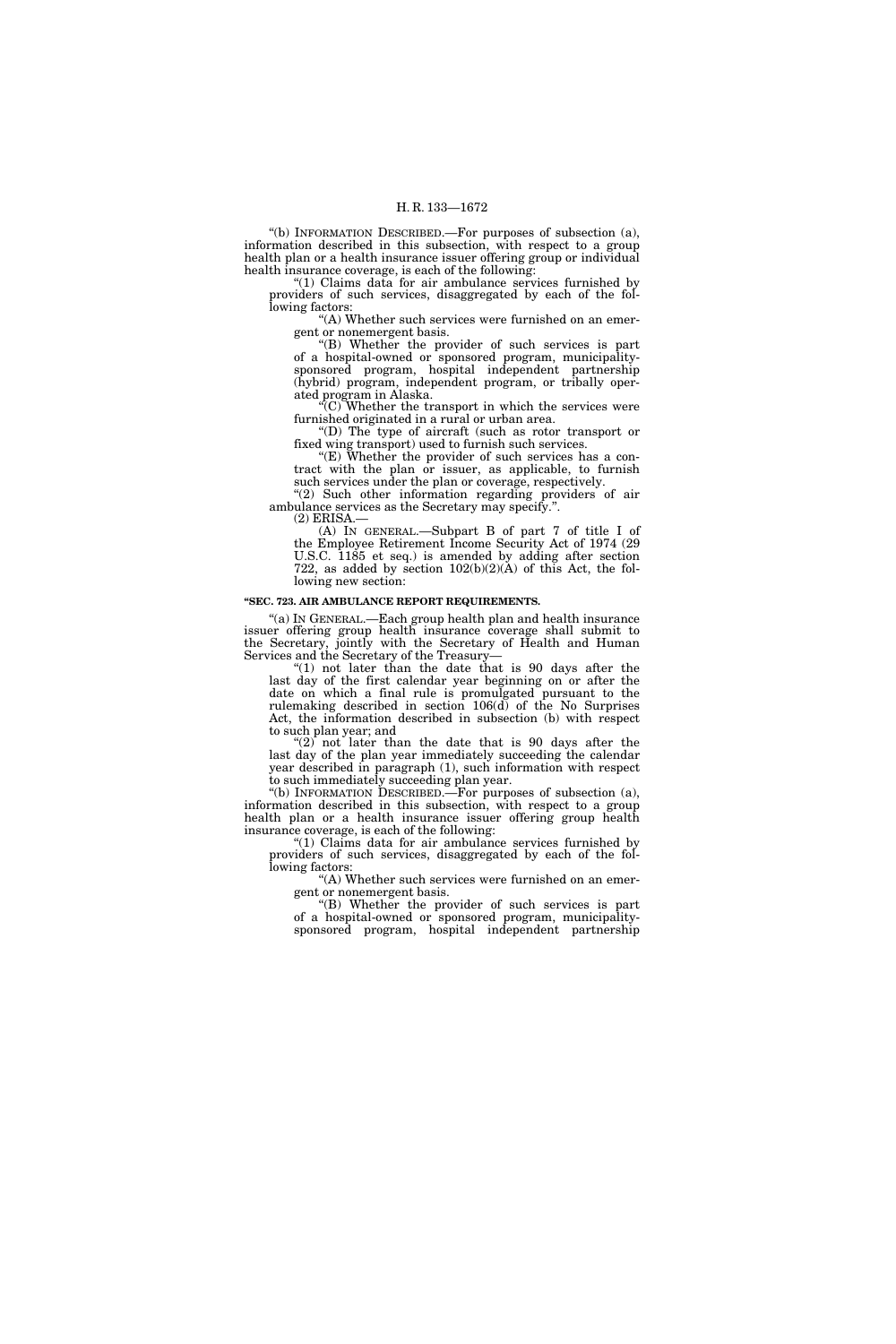(hybrid) program, independent program, or tribally operated program in Alaska.

 $\sqrt{\text{C}}$ . Whether the transport in which the services were furnished originated in a rural or urban area.

''(D) The type of aircraft (such as rotor transport or fixed wing transport) used to furnish such services.

''(E) Whether the provider of such services has a contract with the plan or issuer, as applicable, to furnish such services under the plan or coverage, respectively.

(2) Such other information regarding providers of air ambulance services as the Secretary may specify.''.

(B) CLERICAL AMENDMENT.—The table of contents of the Employee Retirement Income Security Act of 1974 is amended by adding after the item relating to section 722, as added by section 102(b) the following:

''Sec. 723. Air ambulance report requirements.''.

 $(3)$  IRC.

(A) IN GENERAL.—Subchapter B of chapter 100 of the Internal Revenue Code of 1986 is amended by adding after section 9822, as added by section  $102(c)(2)(\text{\AA})$  of this Act, the following new section:

#### **''SEC. 9823. AIR AMBULANCE REPORT REQUIREMENTS.**

"(a) IN GENERAL.—Each group health plan shall submit to the Secretary, jointly with the Secretary of Labor and the Secretary of Health and Human Services-

(1) not later than the date that is 90 days after the last day of the first calendar year beginning on or after the date on which a final rule is promulgated pursuant to the rulemaking described in section 106(d) of the No Surprises Act, the information described in subsection (b) with respect to such plan year; and

" $(2)$  not later than the date that is 90 days after the last day of the calendar year immediately succeeding the plan year described in paragraph (1), such information with respect to such immediately succeeding plan year.

''(b) INFORMATION DESCRIBED.—For purposes of subsection (a), information described in this subsection, with respect to a group health plan is each of the following:

''(1) Claims data for air ambulance services furnished by providers of such services, disaggregated by each of the following factors:

'(A) Whether such services were furnished on an emergent or nonemergent basis.

''(B) Whether the provider of such services is part of a hospital-owned or sponsored program, municipalitysponsored program, hospital independent partnership (hybrid) program, independent program, or tribally operated program in Alaska.

 $\sqrt{\text{C}}$ . Whether the transport in which the services were furnished originated in a rural or urban area.

''(D) The type of aircraft (such as rotor transport or fixed wing transport) used to furnish such services.

''(E) Whether the provider of such services has a contract with the plan or issuer, as applicable, to furnish such services under the plan or coverage, respectively.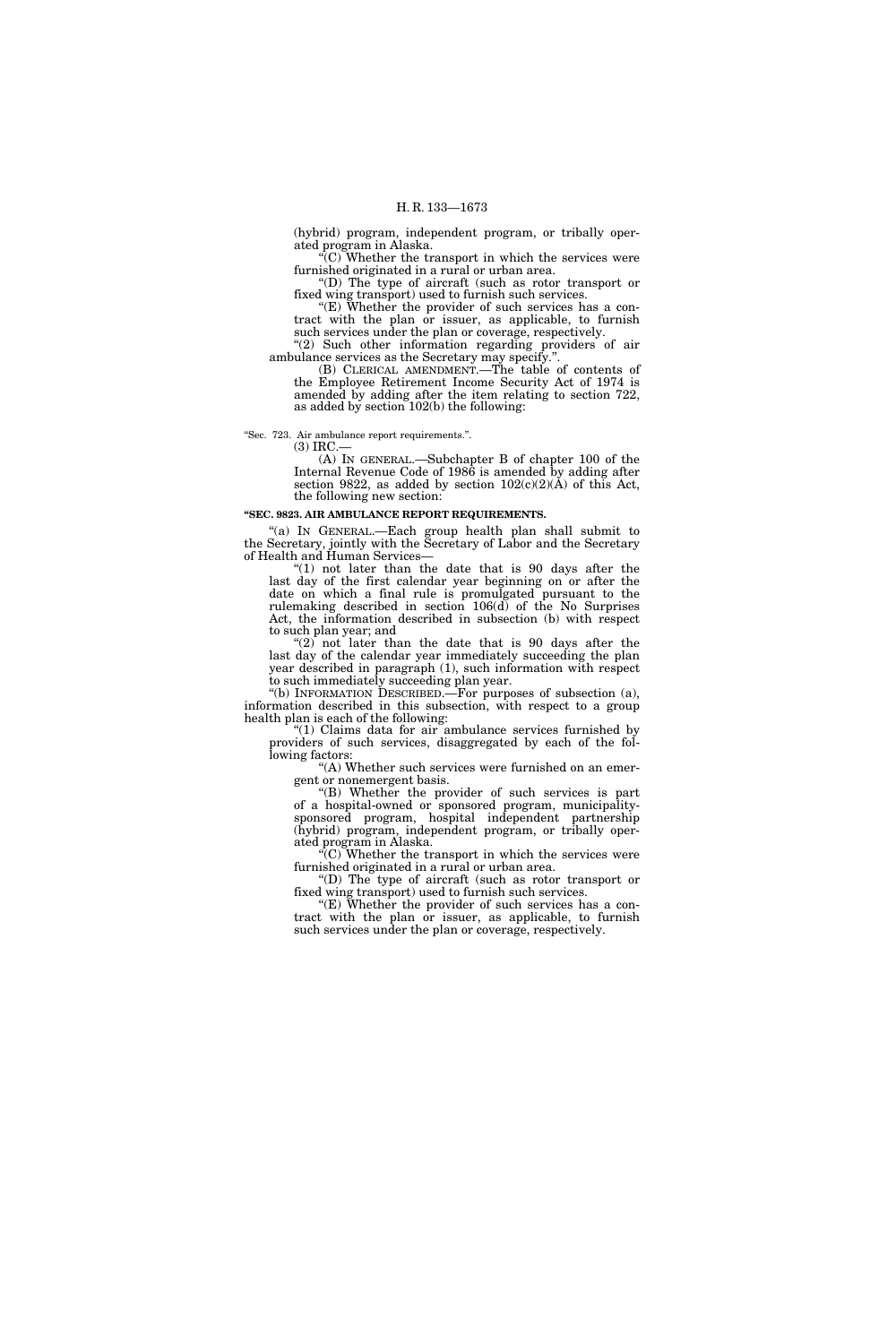"(2) Such other information regarding providers of air ambulance services as the Secretary may specify.''.

(B) CLERICAL AMENDMENT.—The table of sections for subchapter B of chapter 100 of the Internal Revenue Code of 1986 is amended by adding after the item relating to section 9822, as added by section 102(c), the following new item:

''Sec. 9823. Air ambulance report requirements.''.

(c) PUBLICATION OF COMPREHENSIVE REPORT.—

(1) IN GENERAL.—Not later than the date that is one year after the date described in subsection (a)(2) of section 2799A– 8 of the Public Health Service Act, of section 723 of the Employee Retirement Income Security Act of 1974, and of section 9823 of the Internal Revenue Code of 1986, as such sections are added by subsection (b), the Secretary of Health and Human Services, in consultation with the Secretary of Transportation (referred to in this section as the ''Secretaries''), shall develop, and make publicly available (subject to paragraph (3)), a comprehensive report summarizing the information submitted under subsection (a) and the amendments made by subsection (b) and including each of the following:

(A) The percentage of providers of air ambulance services that are part of a hospital-owned or sponsored program, municipality-sponsored program, hospital-independent partnership (hybrid) program, or independent program.

(B) An assessment of the extent of competition among providers of air ambulance services on the basis of price and services offered, and any changes in such competition over time.

(C) An assessment of the average charges for air ambulance services, amounts paid by group health plans and health insurance issuers offering group or individual health insurance coverage to providers of air ambulance services for furnishing such services, and amounts paid out-ofpocket by consumers, and any changes in such amounts paid over time.

(D) An assessment of the presence of air ambulance bases in, or with the capability to serve, rural areas, and the relative growth in air ambulance bases in rural and urban areas over time.

(E) Any evidence of gaps in rural access to providers of air ambulance services.

(F) The percentage of providers of air ambulance services that have contracts with group health plans or health insurance issuers offering group or individual health insurance coverage to furnish such services under such plans or coverage, respectively.

(G) An assessment of whether there are instances of unfair, deceptive, or predatory practices by providers of air ambulance services in collecting payments from patients to whom such services are furnished, such as referral of such patients to collections, lawsuits, and liens or wage garnishment actions.

(H) An assessment of whether there are, within the air ambulance industry, instances of unreasonable industry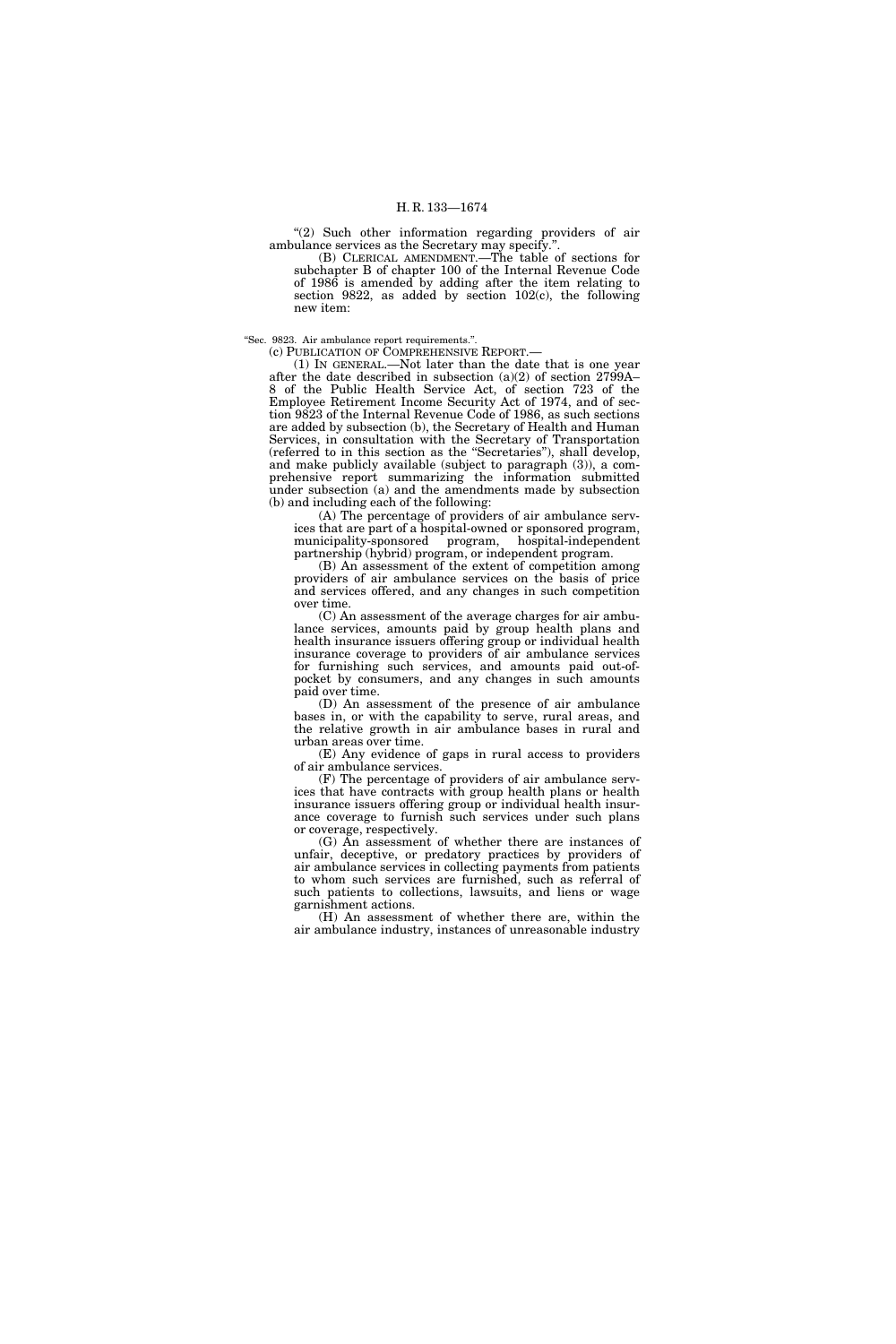concentration, excessive market domination, or other conditions that would allow at least one provider of air ambulance services to unreasonably increase prices or exclude competition in air ambulance services in a given geographic region.

(I) An assessment of the frequency of patient balance billing, patient referrals to collections, lawsuits to collect balance bills, and liens or wage garnishment actions by providers of air ambulance services as part of a collections process across hospital-owned or sponsored programs, municipality-sponsored programs, hospital-independent partnership (hybrid) programs, tribally operated programs in Alaska, or independent programs, providers of air ambulance services operated by public agencies (such as a State or county health department), and other independent providers of air ambulance services.

(J) An assessment of the frequency of claims appeals made by providers of air ambulance services to group health plans or health insurance issuers offering group or individual health insurance coverage with respect to air ambulance services furnished to enrollees of such plans or coverage, respectively.

(K) Any other cost, quality, or other data relating to air ambulance services or the air ambulance industry, as determined necessary and appropriate by the Secretaries.

(2) OTHER SOURCES OF INFORMATION.—The Secretaries may incorporate information from independent experts or thirdparty sources in developing the comprehensive report required under paragraph (1).

(3) PROTECTION OF PROPRIETARY INFORMATION.—The Secretaries may not make publicly available under this subsection any proprietary information.

(d) RULEMAKING.—Not later than the date that is one year after the date of the enactment of this Act, the Secretary of Health and Human Services, in consultation with the Secretary of Transportation, shall, through notice and comment rulemaking, specify the form and manner in which reports described in subsection (a) and in the amendments made by subsection (b) shall be submitted to such Secretaries, taking into consideration (as applicable and to the extent feasible) any recommendations included in the report submitted by the Advisory Committee on Air Ambulance and Patient Billing under section 418(e) of the FAA Reauthorization Act of 2018 (Public Law 115–254; 49 U.S.C. 42301 note prec.).

(e) CIVIL MONEY PENALTIES.—

(1) IN GENERAL.—Subject to paragraph (2), a provider of air ambulance services who fails to submit all information required under subsection (a)(2) by the date described in subparagraph  $(A)$  or  $(B)$  of subsection  $(a)(1)$ , as applicable, shall be subject to a civil money penalty of not more than \$10,000.

(2) EXCEPTION.—In the case of a provider of air ambulance services that submits only some of the information required under subsection  $(a)(2)$  by the date described in subparagraph  $(A)$  or  $(B)$  of subsection  $(a)(1)$ , as applicable, the Secretary of Health and Human Services may waive the civil money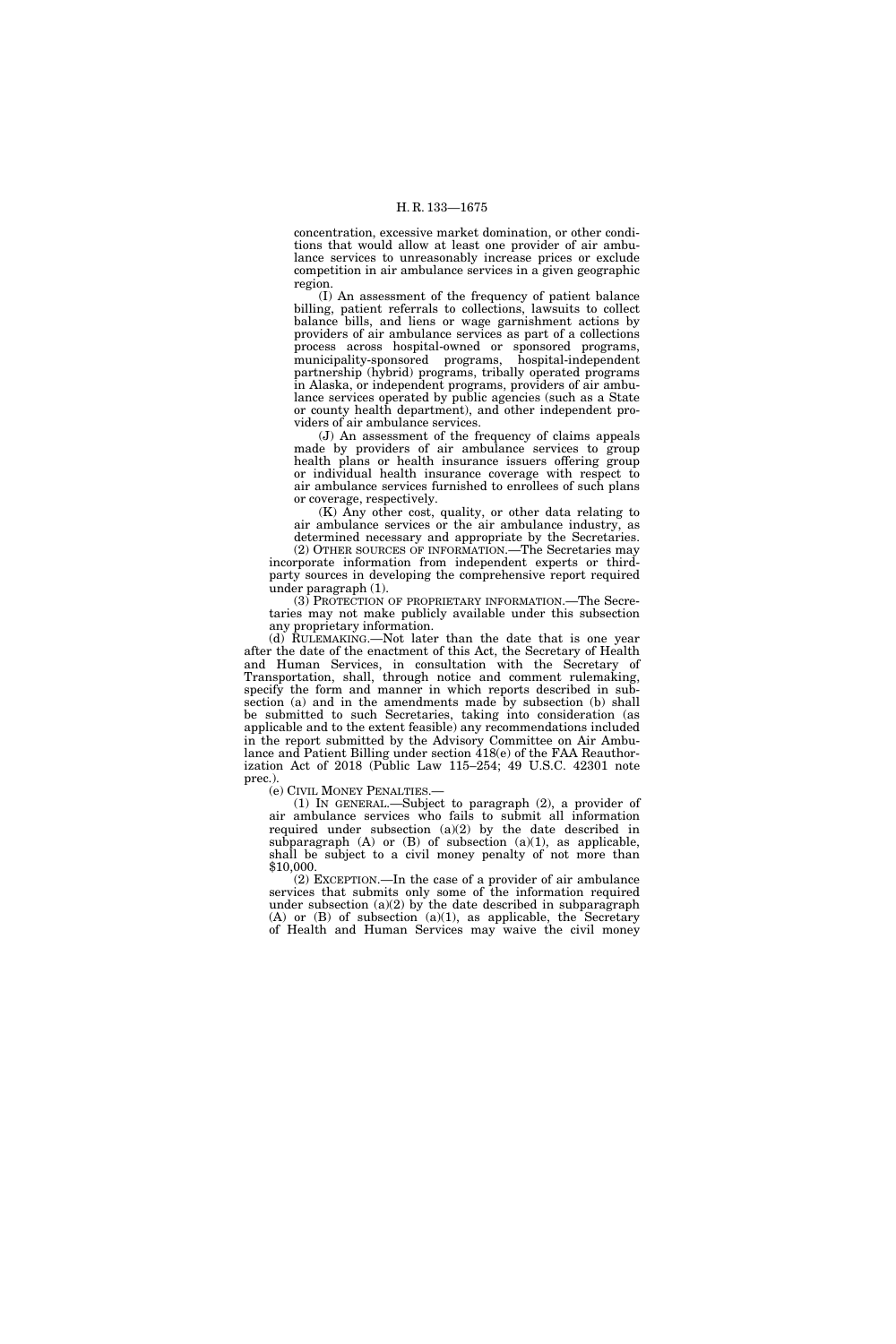penalty imposed under paragraph (1) if such provider demonstrates a good faith effort (as defined by the Secretary pursuant to regulation) in working with the Secretary to submit the remaining information required under subsection (a)(2).

(3) PROCEDURE.—The provisions of section 1128A of the Social Security Act (42 U.S.C. 1320a–7a), other than subsections (a) and (b) and the first sentence of subsection  $(c)(1)$ , shall apply to civil money penalties under this subsection in the same manner as such provisions apply to a penalty or proceeding under such section.

(f) UNFAIR AND DECEPTIVE PRACTICES AND UNFAIR METHODS OF COMPETITION.—The Secretary of Transportation may use any information submitted under subsection (a) in determining whether a provider of air ambulance services has violated section 41712(a) of title 49, United States Code.

(g) ADVISORY COMMITTEE ON AIR AMBULANCE QUALITY AND PATIENT SAFETY.—

(1) ESTABLISHMENT.—Not later than the date that is 60 days after the date of the enactment of this Act, the Secretary of Health and Human Services and the Secretary of Transportation, shall establish an Advisory Committee on Air Ambulance Quality and Patient Safety (referred to in this subsection as the ''Committee'') for the purpose of reviewing options to establish quality, patient safety, and clinical capability standards for each clinical capability level of air ambulances.

(2) MEMBERSHIP.—The Committee shall be composed of the following members:

(A) The Secretary of Health and Human Services, or a designee of the Secretary, who shall serve as the Chair of the Committee.

(B) The Secretary of Transportation, or a designee of the Secretary.

(C) One representative, to be appointed by the Secretary of Health and Human Services, of each of the following:

(i) State health insurance regulators.

(ii) Health care providers.

(iii) Group health plans and health insurance issuers offering group or individual health insurance coverage.

(iv) Patient advocacy groups.

(v) Accrediting bodies with experience in quality measures.

(D) Three representatives of the air ambulance industry, to be appointed by the Secretary of Transportation.

(E) Additional three representatives not covered under subparagraphs (A) through (D), as determined necessary and appropriate by the Secretary of Health and Human Services and Secretary of Transportation.

(3) FIRST MEETING.—Not later than the date that is 90 days after the date of the enactment of this Act, the Committee shall hold its first meeting.

(4) DUTIES.—The Committee shall study and make recommendations, as appropriate, to Congress regarding each of the following with respect to air ambulance services: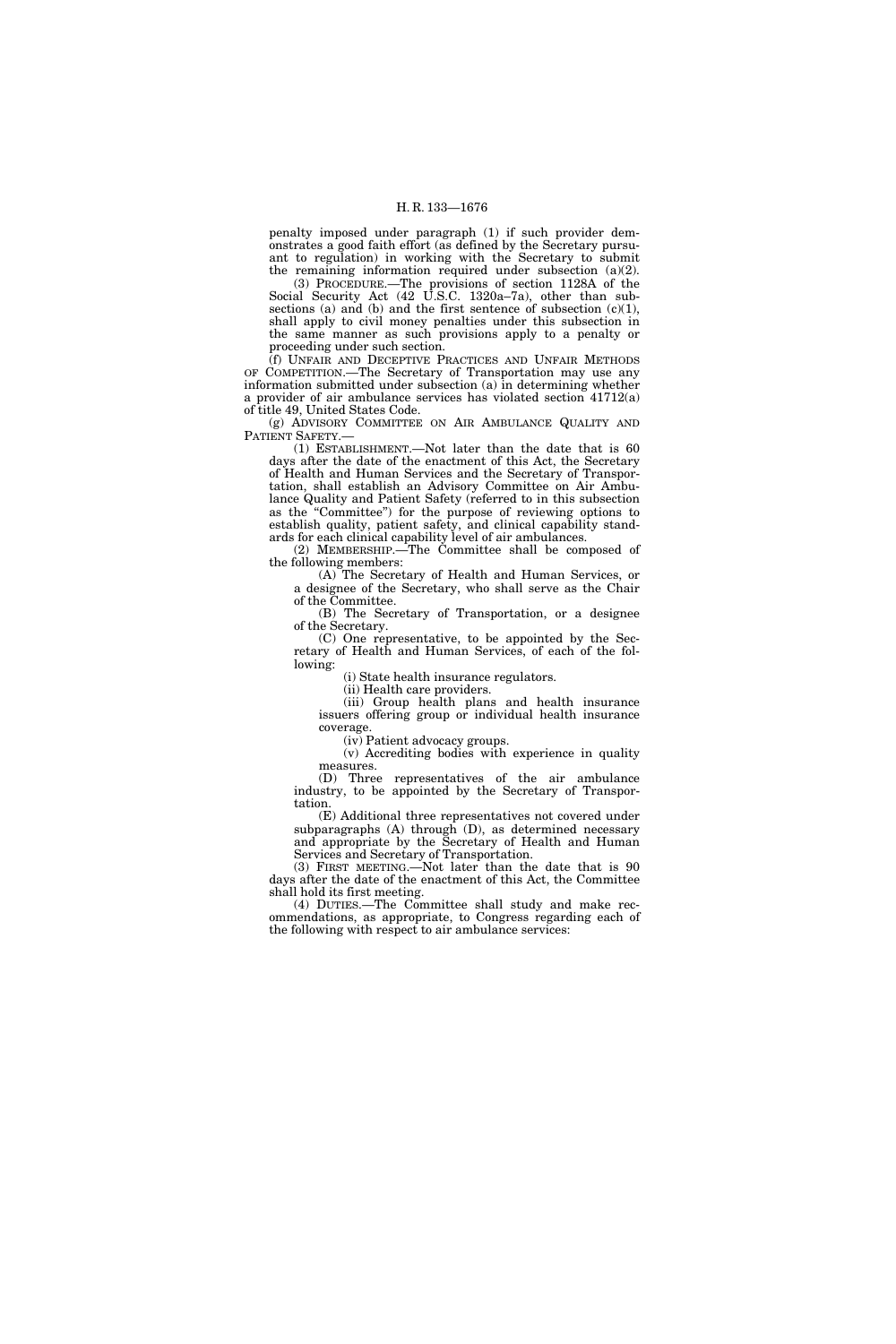(A) Qualifications of different clinical capability levels and tiering of such levels.

(B) Patient safety and quality standards.

(C) Options for improving service reliability during poor weather, night conditions, or other adverse conditions. (D) Differences between air ambulance vehicle types,

services, and technologies, and other flight capability standards, and the impact of such differences on patient safety.

(E) Clinical triage criteria for air ambulances. (5) REPORT.—Not later than the date that is 180 days after the date of the first meeting of the Committee, the Committee, in consultation with relevant experts and stakeholders, as appropriate, shall develop and make publicly available a report on any recommendations submitted to Congress under paragraph (4). The Committee may update such report, as determined appropriate by the Committee.

(h) DEFINITIONS.—In this section, the terms ''group health plan'', ''health insurance coverage'', ''individual health insurance coverage'', ''group health insurance coverage'', and ''health insurance issuer'' have the meanings given such terms in section 2791 of the Public Health Service Act (42 U.S.C. 300gg–91).

# **SEC. 107. TRANSPARENCY REGARDING IN-NETWORK AND OUT-OF-NET-WORK DEDUCTIBLES AND OUT-OF-POCKET LIMITATIONS.**

(a) PHSA.—Section 2799A–1 of the Public Health Service Act, as added by section 102(a) and amended by section 103, is further amended by adding at the end the following new subsection:

''(e) TRANSPARENCY REGARDING IN-NETWORK AND OUT-OF-NET-WORK DEDUCTIBLES AND OUT-OF-POCKET LIMITATIONS.—A group health plan or a health insurance issuer offering group or individual health insurance coverage and providing or covering any benefit with respect to items or services shall include, in clear writing, on any physical or electronic plan or insurance identification card issued to the participants, beneficiaries, or enrollees in the plan or coverage the following:

''(1) Any deductible applicable to such plan or coverage. ''(2) Any out-of-pocket maximum limitation applicable to such plan or coverage.

 $\sqrt{3}$ ) A telephone number and Internet website address through which such individual may seek consumer assistance information, such as information related to hospitals and urgent care facilities that have in effect a contractual relationship with such plan or coverage for furnishing items and services under such plan or coverage''.

(b) ERISA.—Section 716 of the Employee Retirement Income Security Act of 1974, as added by section 102(b) and amended by section 103, is further amended by adding at the end the following new subsection:

''(e) TRANSPARENCY REGARDING IN-NETWORK AND OUT-OF-NET-WORK DEDUCTIBLES AND OUT-OF-POCKET LIMITATIONS.—A group health plan or a health insurance issuer offering group health insurance coverage and providing or covering any benefit with respect to items or services shall include, in clear writing, on any physical or electronic plan or insurance identification card issued to the participants or beneficiaries in the plan or coverage the following:

"(1) Any deductible applicable to such plan or coverage.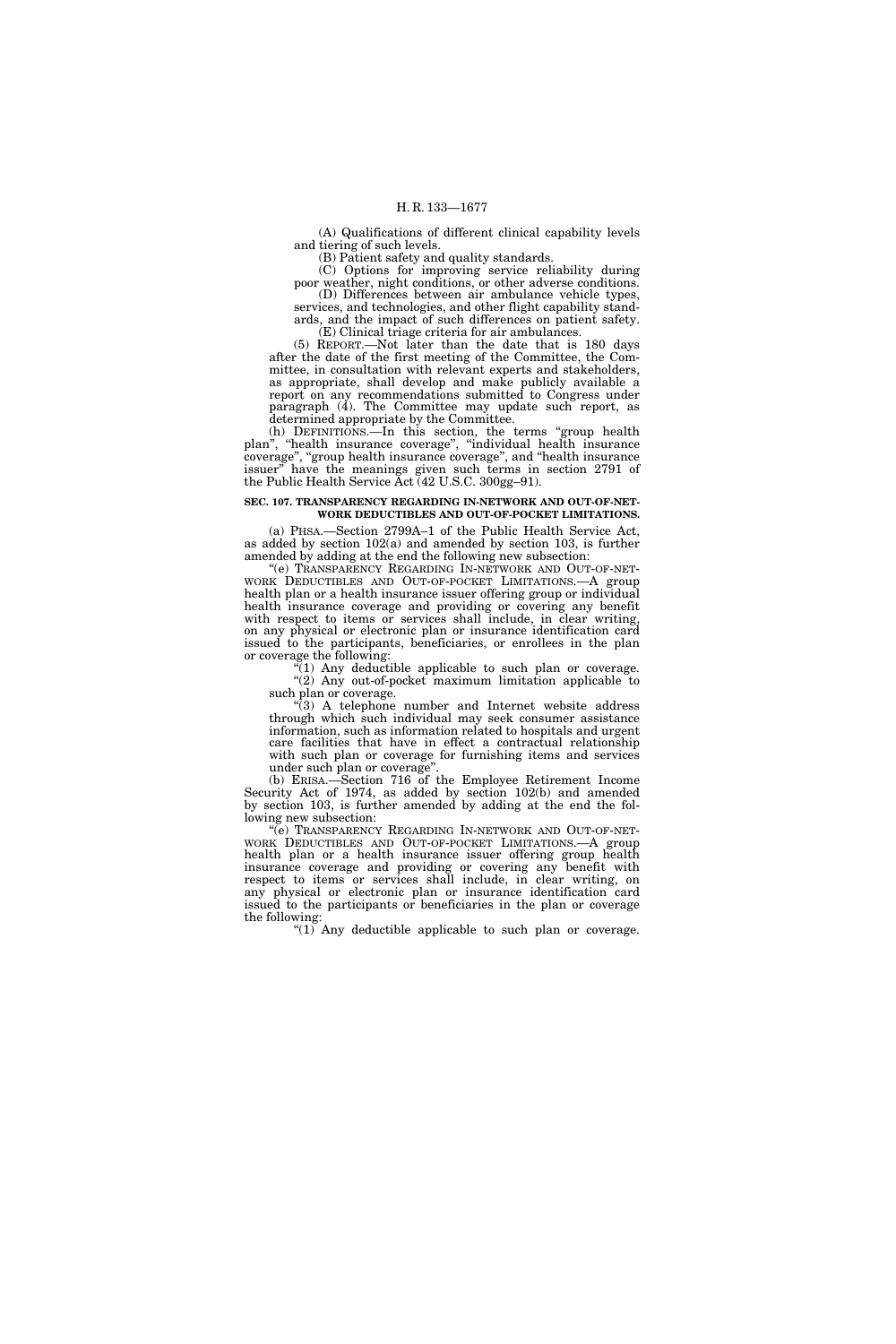"(2) Any out-of-pocket maximum limitation applicable to such plan or coverage.

 $\sqrt{3}$ ) A telephone number and Internet website address through which such individual may seek consumer assistance information, such as information related to hospitals and urgent care facilities that have in effect a contractual relationship with such plan or coverage for furnishing items and services under such plan or coverage''.

(c) IRC.—Section 9816 of the Internal Revenue Code of 1986, as added by section 102(c) and amended by section 103, is further amended by adding at the end the following new subsection:

''(e) TRANSPARENCY REGARDING IN-NETWORK AND OUT-OF-NET-WORK DEDUCTIBLES AND OUT-OF-POCKET LIMITATIONS.—A group health plan providing or covering any benefit with respect to items or services shall include, in clear writing, on any physical or electronic plan or insurance identification card issued to the participants or beneficiaries in the plan the following:

''(1) Any deductible applicable to such plan.

"(2) Any out-of-pocket maximum limitation applicable to such plan.

"(3) A telephone number and Internet website address through which such individual may seek consumer assistance information, such as information related to hospitals and urgent care facilities that have in effect a contractual relationship with such plan for furnishing items and services under such plan.'

(d) EFFECTIVE DATE.—The amendments made by this subsection shall apply with respect to plan years beginning on or after January 1, 2022.

### **SEC. 108. IMPLEMENTING PROTECTIONS AGAINST PROVIDER DISCRIMINATION.**

Not later than January 1, 2022, the Secretary of Health and Human Services, the Secretary of Labor, and the Secretary of the Treasury shall issue a proposed rule implementing the protections of section 2706(a) of the Public Health Service Act (42 U.S.C. 300gg-5(a)). The Secretaries shall accept and consider public comments on any proposed rule issued pursuant to this subsection for a period of 60 days after the date of such issuance. Not later than 6 months after the date of the conclusion of the comment period, the Secretaries shall issue a final rule implementing the protections of section 2706(a) of the Public Health Service Act  $(42 \text{ U.S.C. } 300 \text{gg-}5(a)).$ 

## **SEC. 109. REPORTS.**

(a) REPORTS IN CONSULTATION WITH FTC AND AG.—Not later than January 1, 2023, and annually thereafter for each of the following 4 years, the Secretary of Health and Human Services, in consultation with the Federal Trade Commission and the Attorney General, shall—

(1) conduct a study on the effects of the provisions of, including amendments made by, this Act on—

(A) any patterns of vertical or horizontal integration of health care facilities, providers, group health plans, or health insurance issuers offering group or individual health insurance coverage;

(B) overall health care costs; and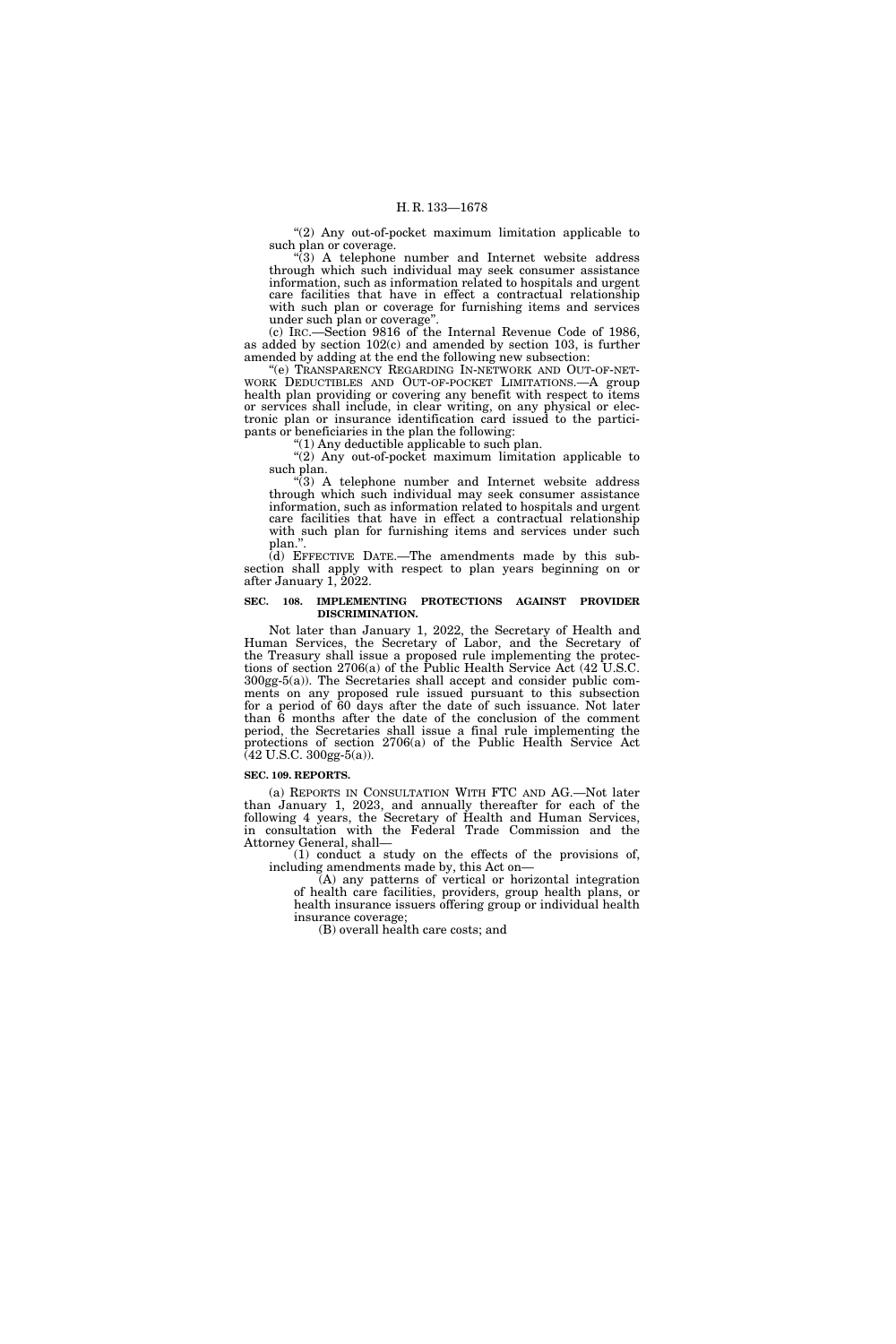(C) access to health care items and services, including specialty services, in rural areas and health professional shortage areas, as defined in section 332 of the Public Health Service Act (42 U.S.C. 254e);

(2) for purposes of the reports under paragraph (3), in consultation with the Secretary of Labor and the Secretary of the Treasury, make recommendations for the effective enforcement of subsections  $(a)(1)(C)(iv)$  and  $(b)(1)(C)$  of section 2799A–1 of the Public Health Service Act, subsections  $(a)(1)(C)(iv)$  and  $(b)(1)(C)$  of section 716 of the Employee Retirement Income Security Act of 1974, and subsections  $(a)(1)(C)(iv)$ and (b)(1)(C) of section 9816 of the Internal Revenue Code of 1986, including with respect to potential challenges to addressing anti-competitive consolidation of health care facilities, providers, group health plans, or health insurance issuers offering group or individual health insurance coverage; and

(3) submit a report on such study and including such recommendations to the Committees on Energy and Commerce; on Education and Labor; on Ways and Means; and on the Judiciary of the House of Representatives and the Committees on Health, Education, Labor, and Pensions; on Commerce, Science, and Transportation; on Finance; and on the Judiciary of the Senate.

(b) GAO REPORT ON IMPACT OF SURPRISE BILLING PROVI-SIONS.—Not later than January 1, 2025, the Comptroller General of the United States shall submit to Congress a report summarizing the effects of the provisions of this Act, including the amendments made by such provisions, on changes during the period since the date on the enactment of this Act in health care provider networks of group health plans and group and individual health insurance coverage offered by a health insurance issuer, in fee schedules and amounts for health care services, and to contracted rates under such plans or coverage. Such report shall—

(1) to the extent practicable, sample a statistically significant group of national health care providers;

(2) examine—

(A) provider network participation, including nonparticipating providers furnishing items and services at participating facilities;

(B) health care provider group network participation, including specialty, size, and ownership;

(C) the impact of State surprise billing laws and network adequacy standards on participation of health care providers and facilities in provider networks of group health plans and of group and individual health insurance coverage offered by health insurance issuers; and

(D) access to providers, including in rural and medically underserved communities and health professional shortage areas (as defined in section 332 of the Public Health Service Act), and the extent of provider shortages in such communities and areas;

(3) to the extent practicable, sample a statistically significant group of national health insurance plans and issuers and examine—

(A) the effects of the provisions of, including amendments made by, this Act on premiums and out-of-pocket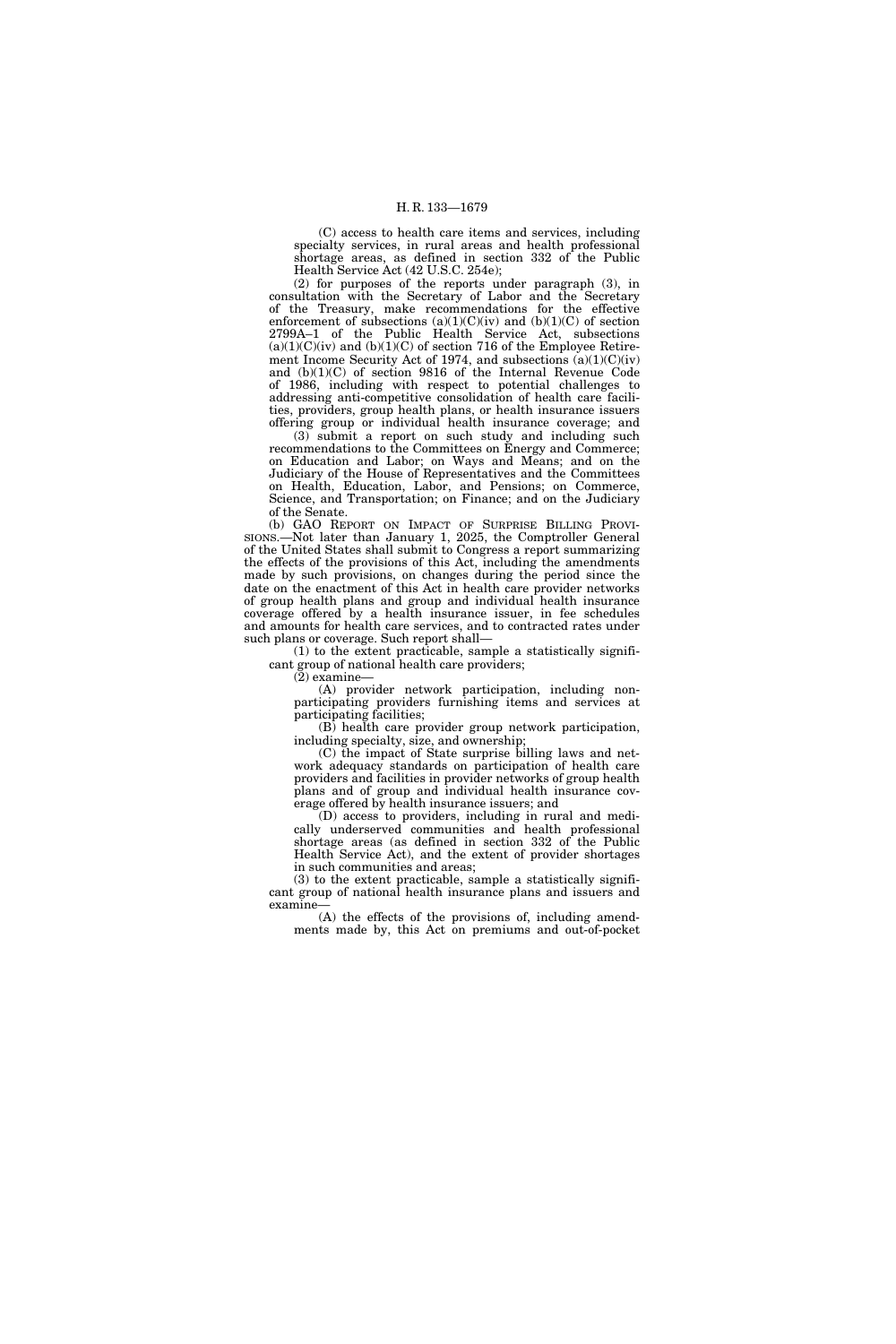costs with respect to group health plans or group or individual health insurance coverage;

(B) the adequacy of provider networks with respect to such plans or coverage; and

(C) categories of providers of ancillary services, as defined in section 2799B–2(b)(2) of the Public Health Service Act, for which such plans have no or a limited number of in-network providers; and

(4) such other relevant effects of such provisions and amendments.

(c) GAO REPORT ON ADEQUACY OF PROVIDER NETWORKS.—Not later than January 1, 2023, the Comptroller General of the United States shall submit to Congress, and make publicly available, a report on the adequacy of provider networks in group health plans and group and individual health insurance coverage, including legislative recommendations to improve the adequacy of such networks.

(d) GAO REPORT ON IDR PROCESS AND POTENTIAL FINANCIAL RELATIONSHIPS.—Not later than December 31, 2023, the Comptroller General of the United States shall conduct a study and submit to Congress a report on the IDR process established under this section. Such study and report shall include an analysis of potential financial relationships between providers and facilities that utilize the IDR process established by the amendments made by this Act and private equity investment firms.

### **SEC. 110. CONSUMER PROTECTIONS THROUGH APPLICATION OF HEALTH PLAN EXTERNAL REVIEW IN CASES OF CERTAIN SURPRISE MEDICAL BILLS.**

(a) IN GENERAL.—In applying the provisions of section 2719(b) of the Public Health Service Act (42 U.S.C. 300gg–19(b)) to group health plans and health insurance issuers offering group or individual health insurance coverage, the Secretary of Health and Human Services, Secretary of Labor, and Secretary of the Treasury, shall require, beginning not later than January 1, 2022, the external review process described in paragraph (1) of such section to apply with respect to any adverse determination by such a plan or issuer under section 2799A-1 or 2799A-2, section 716 or 717 of the Employee Retirement Income Security Act of 1974, or section 9816 or 9817 of the Internal Revenue Code of 1986, including with respect to whether an item or service that is the subject to such a determination is an item or service to which such respective section applies.

(b) DEFINITIONS.—The terms "group health plan"; "health insurance issuer"; "group health insurance coverage", and "individual health insurance coverage'' have the meanings given such terms in section 2791 of the Public Health Service Act (42 U.S.C. 300gg– 91), section 733 of the Employee Retirement Income Security Act (29 U.S.C. 1191b), and section 9832 of the Internal Revenue Code, as applicable.

### **SEC. 111. CONSUMER PROTECTIONS THROUGH HEALTH PLAN REQUIREMENT FOR FAIR AND HONEST ADVANCE COST ESTIMATE.**

(a) PHSA AMENDMENT.—Section 2799A–1 of the Public Health Service Act (42 U.S.C. 300gg–19a), as added by section 102 and as further amended by the previous provisions of this title, is further amended by adding at the end the following new subsection: ''(f) ADVANCED EXPLANATION OF BENEFITS.—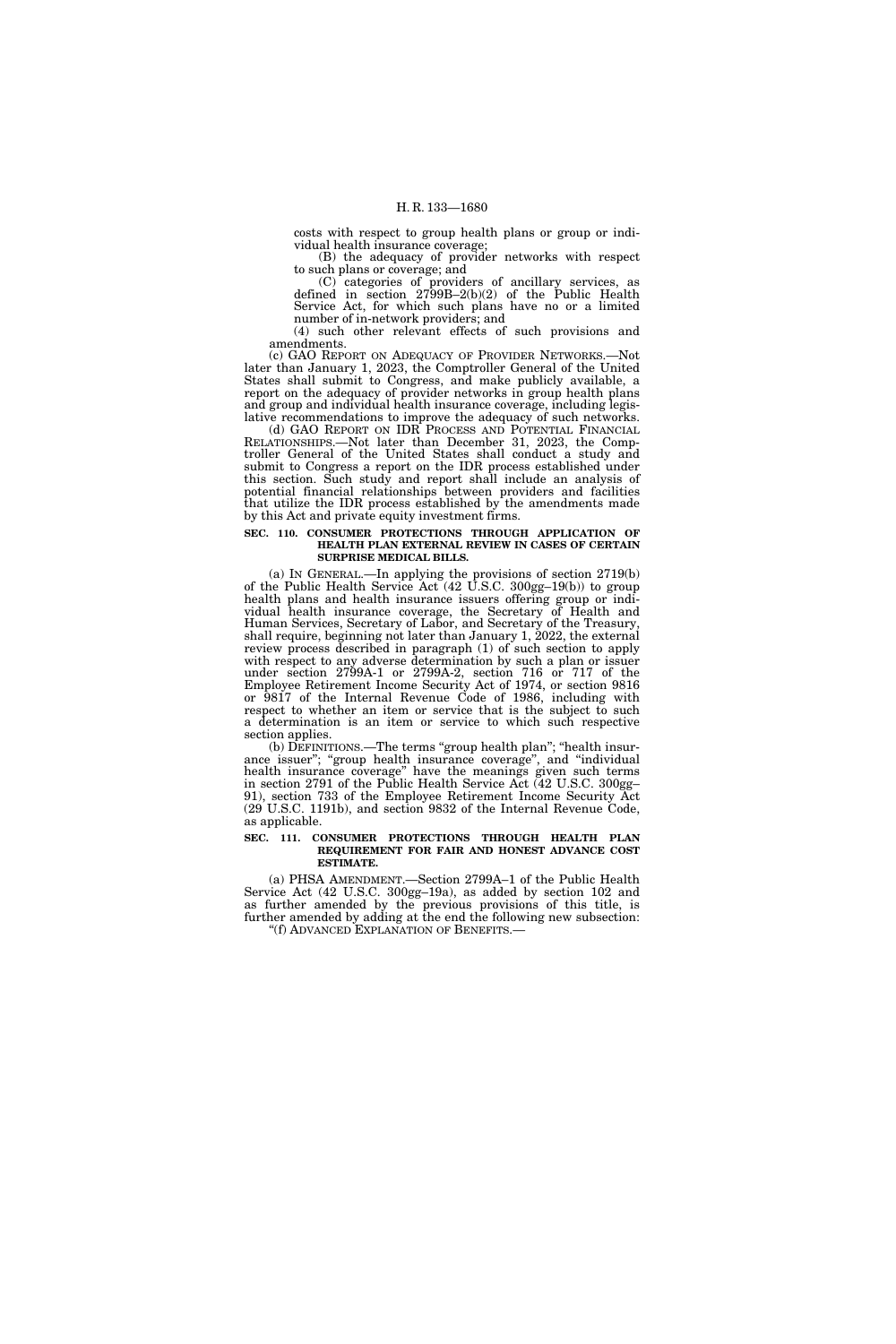"(1) In GENERAL.—For plan years beginning on or after January 1, 2022, each group health plan, or a health insurance issuer offering group or individual health insurance coverage shall, with respect to a notification submitted under section 2799B–6 by a health care provider or health care facility to the plan or issuer for a participant, beneficiary, or enrollee under plan or coverage scheduled to receive an item or service from the provider or facility (or authorized representative of such participant, beneficiary, or enrollee), not later than 1 business day (or, in the case such item or service was so scheduled at least 10 business days before such item or service is to be furnished (or in the case of a request made to such plan or coverage by such participant, beneficiary, or enrollee), 3 business days) after the date on which the plan or coverage receives such notification (or such request), provide to the participant, beneficiary, or enrollee (through mail or electronic means, as requested by the participant, beneficiary, or enrollee) a notification (in clear and understandable language) including the following:

"(A) Whether or not the provider or facility is a participating provider or a participating facility with respect to the plan or coverage with respect to the furnishing of such item or service and—

"(i) in the case the provider or facility is a participating provider or facility with respect to the plan or coverage with respect to the furnishing of such item or service, the contracted rate under such plan or coverage for such item or service (based on the billing and diagnostic codes provided by such provider or facility); and

"(ii) in the case the provider or facility is a nonparticipating provider or facility with respect to such plan or coverage, a description of how such individual may obtain information on providers and facilities that, with respect to such plan or coverage, are participating providers and facilities, if any.

 $\tilde{f}(B)$  The good faith estimate included in the notification received from the provider or facility (if applicable) based on such codes.

 $(C)$  A good faith estimate of the amount the plan or coverage is responsible for paying for items and services included in the estimate described in subparagraph (B).

''(D) A good faith estimate of the amount of any costsharing for which the participant, beneficiary, or enrollee would be responsible for such item or service (as of the date of such notification).

''(E) A good faith estimate of the amount that the participant, beneficiary, or enrollee has incurred toward meeting the limit of the financial responsibility (including with respect to deductibles and out-of-pocket maximums) under the plan or coverage (as of the date of such notification).

 $(F)$  In the case such item or service is subject to a medical management technique (including concurrent review, prior authorization, and step-therapy or fail-first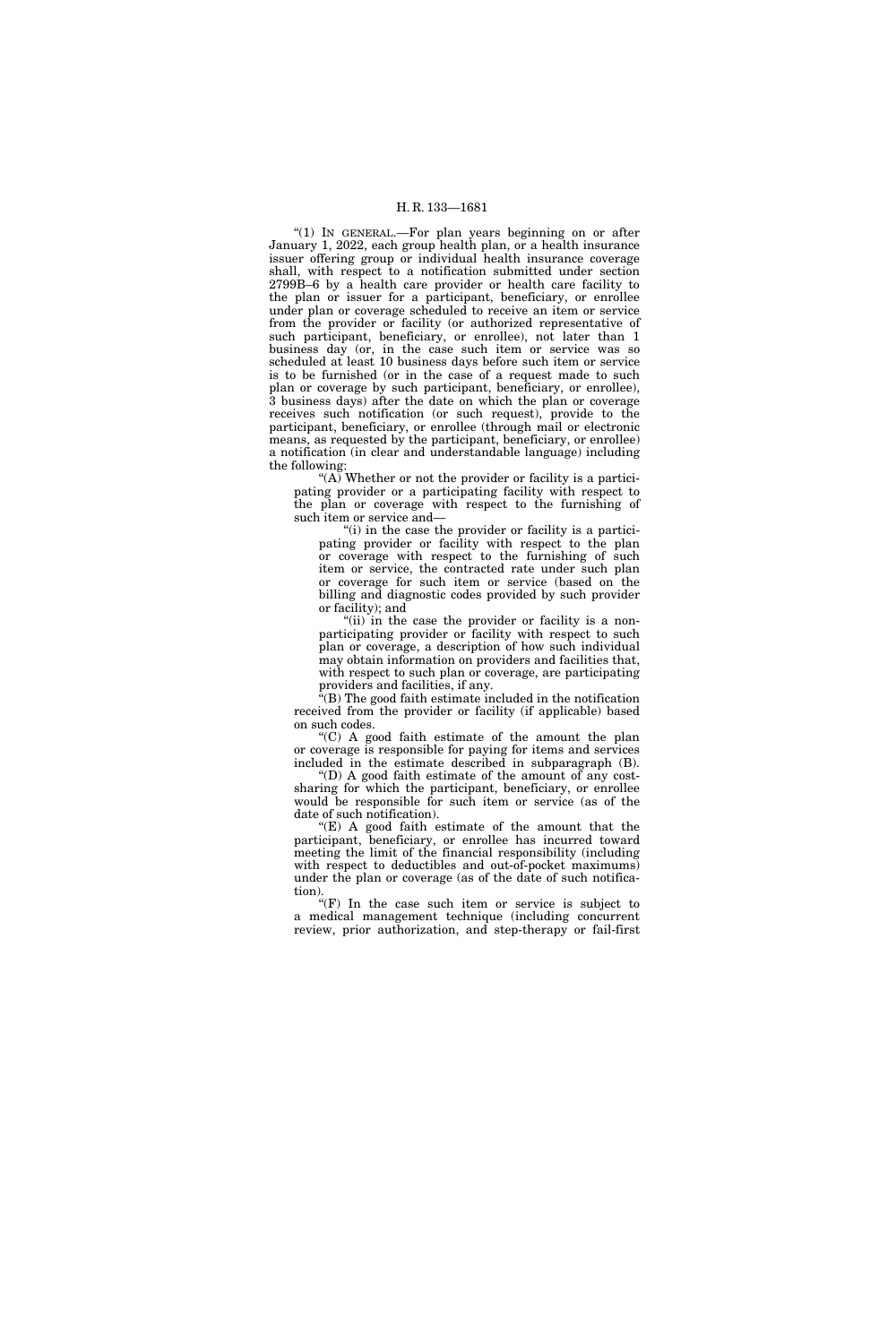protocols) for coverage under the plan or coverage, a disclaimer that coverage for such item or service is subject to such medical management technique.

''(G) A disclaimer that the information provided in the notification is only an estimate based on the items and services reasonably expected, at the time of scheduling (or requesting) the item or service, to be furnished and is subject to change.

''(H) Any other information or disclaimer the plan or coverage determines appropriate that is consistent with information and disclaimers required under this section. "(2) AUTHORITY TO MODIFY TIMING REQUIREMENTS IN THE CASE OF SPECIFIED ITEMS AND SERVICES.—

''(A) IN GENERAL.—In the case of a participant, beneficiary, or enrollee scheduled to receive an item or service that is a specified item or service (as defined in subparagraph (B)), the Secretary may modify any timing requirements relating to the provision of the notification described in paragraph (1) to such participant, beneficiary, or enrollee with respect to such item or service. Any modification made by the Secretary pursuant to the previous sentence may not result in the provision of such notification after such participant, beneficiary, or enrollee has been furnished such item or service.

''(B) SPECIFIED ITEM OR SERVICE DEFINED.—For purposes of subparagraph (A), the term 'specified item or service' means an item or service that has low utilization or significant variation in costs (such as when furnished as part of a complex treatment), as specified by the Secretary.'

(b) IRC AMENDMENTS.—Section 9816 of the Internal Revenue Code of 1986, as added by section 102 and further amended by the previous provisions of this title, is further amended by inserting after subsection (e) the following new subsection:

''(f) ADVANCED EXPLANATION OF BENEFITS.—

''(1) IN GENERAL.—For plan years beginning on or after January 1, 2022, each group health plan shall, with respect to a notification submitted under section 2799B–6 of the Public Health Service Act by a health care provider or health care facility to the plan for a participant or beneficiary under plan scheduled to receive an item or service from the provider or facility (or authorized representative of such participant or beneficiary), not later than 1 business day (or, in the case such item or service was so scheduled at least 10 business days before such item or service is to be furnished (or in the case of a request made to such plan or coverage by such participant or beneficiary), 3 business days) after the date on which the plan receives such notification (or such request), provide to the participant or beneficiary (through mail or electronic means, as requested by the participant or beneficiary) a notification (in clear and understandable language) including the following:

"(A) Whether or not the provider or facility is a participating provider or a participating facility with respect to the plan with respect to the furnishing of such item or service and—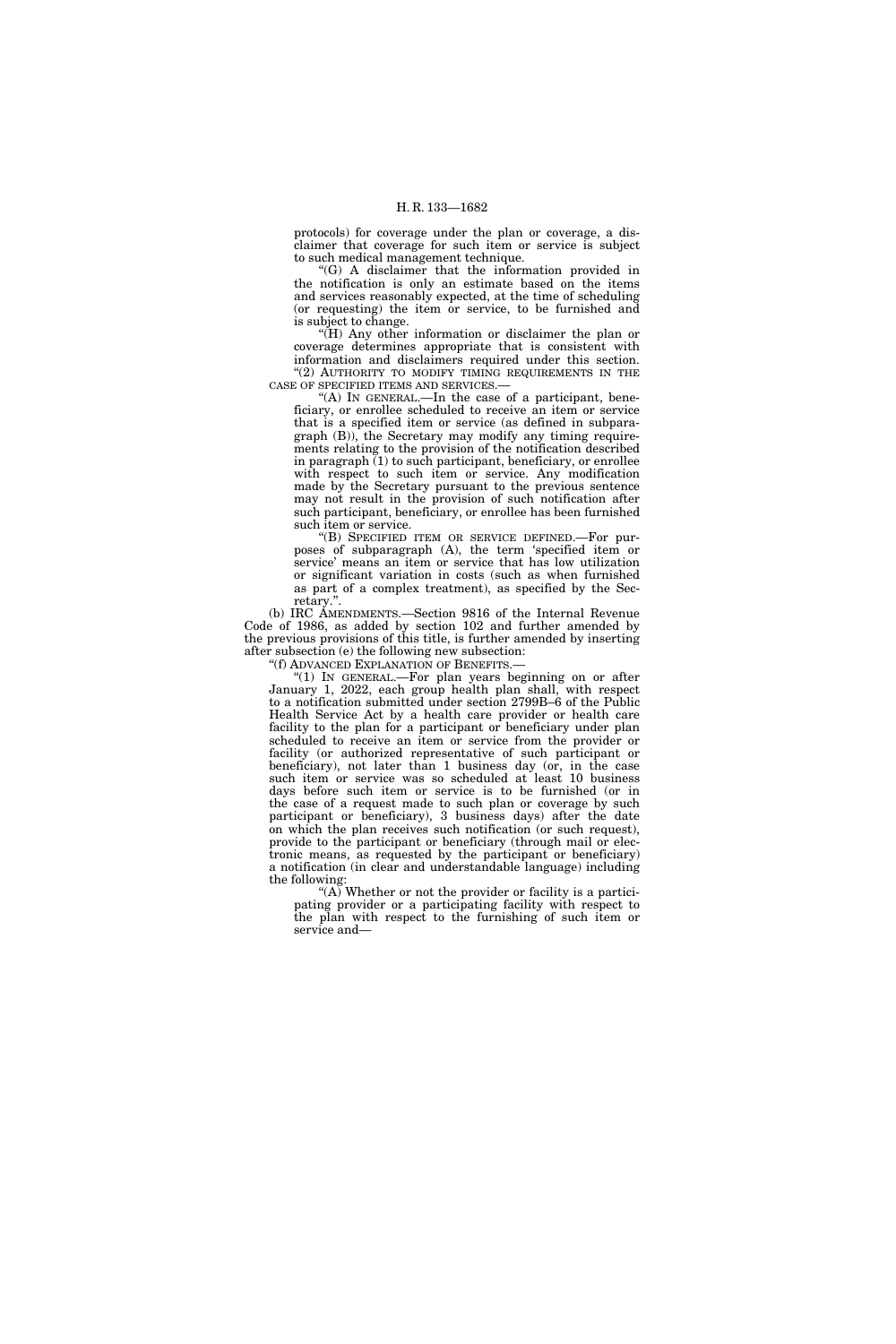"(i) in the case the provider or facility is a participating provider or facility with respect to the plan or coverage with respect to the furnishing of such item or service, the contracted rate under such plan for such item or service (based on the billing and diagnostic codes provided by such provider or facility); and

"(ii) in the case the provider or facility is a nonparticipating provider or facility with respect to such plan, a description of how such individual may obtain information on providers and facilities that, with respect to such plan, are participating providers and facilities, if any.

''(B) The good faith estimate included in the notification received from the provider or facility (if applicable) based on such codes.

''(C) A good faith estimate of the amount the plan is responsible for paying for items and services included in the estimate described in subparagraph (B).

(D) A good faith estimate of the amount of any costsharing for which the participant or beneficiary would be responsible for such item or service (as of the date of such notification).

" $(E)$  A good faith estimate of the amount that the participant or beneficiary has incurred toward meeting the limit of the financial responsibility (including with respect to deductibles and out-of-pocket maximums) under the plan (as of the date of such notification).

" $(F)$  In the case such item or service is subject to a medical management technique (including concurrent review, prior authorization, and step-therapy or fail-first protocols) for coverage under the plan, a disclaimer that coverage for such item or service is subject to such medical management technique.

 $\langle \overline{G} \rangle$  A disclaimer that the information provided in the notification is only an estimate based on the items and services reasonably expected, at the time of scheduling (or requesting) the item or service, to be furnished and is subject to change.

''(H) Any other information or disclaimer the plan determines appropriate that is consistent with information and disclaimers required under this section.

"(2) AUTHORITY TO MODIFY TIMING REQUIREMENTS IN THE CASE OF SPECIFIED ITEMS AND SERVICES.-

"(A) IN GENERAL.—In the case of a participant or beneficiary scheduled to receive an item or service that is a specified item or service (as defined in subparagraph (B)), the Secretary may modify any timing requirements relating to the provision of the notification described in paragraph (1) to such participant or beneficiary with respect to such item or service. Any modification made by the Secretary pursuant to the previous sentence may not result in the provision of such notification after such participant or beneficiary has been furnished such item or service.

''(B) SPECIFIED ITEM OR SERVICE DEFINED.—For purposes of subparagraph (A), the term 'specified item or service' means an item or service that has low utilization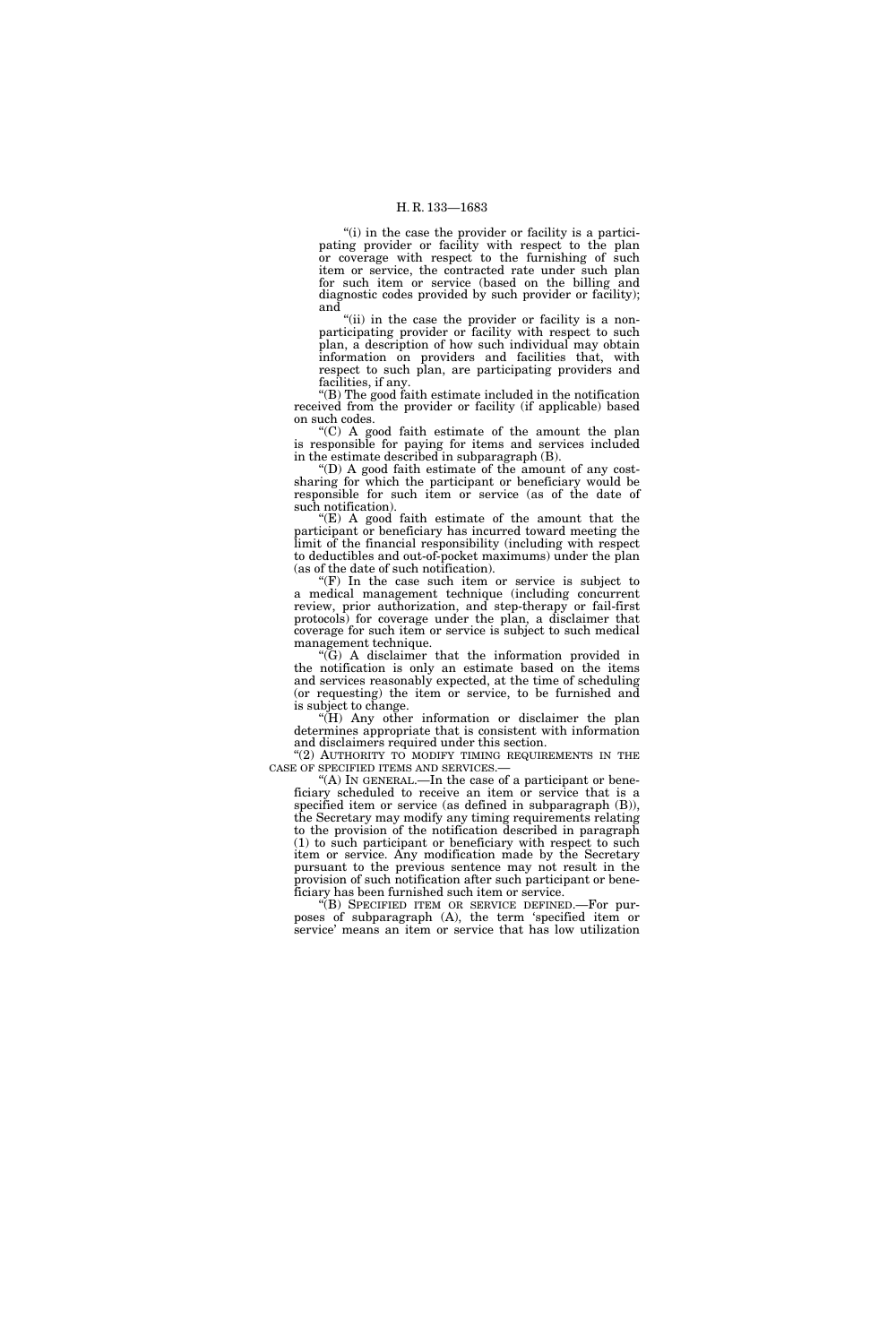or significant variation in costs (such as when furnished as part of a complex treatment), as specified by the Secretary.''.

(c) ERISA AMENDMENTS.—Section 716 of the Employee Retirement Income Security Act of 1974, as added by section 102 and further amended by the previous amendments of this title, is further amended by adding at the end the following new subsection:

''(f) ADVANCED EXPLANATION OF BENEFITS.—

''(1) IN GENERAL.—For plan years beginning on or after January 1, 2022, each group health plan, or a health insurance issuer offering group health insurance coverage shall, with respect to a notification submitted under section 2799B–6 of the Public Health Service Act by a health care provider or health care facility to the plan or issuer for a participant or beneficiary under plan or coverage scheduled to receive an item or service from the provider or facility (or authorized representative of such participant or beneficiary), not later than 1 business day (or, in the case such item or service was so scheduled at least 10 business days before such item or service is to be furnished (or in the case of a request made to such plan or coverage by such participant or beneficiary), 3 business days) after the date on which the plan or coverage receives such notification (or such request), provide to the participant or beneficiary (through mail or electronic means, as requested by the participant or beneficiary) a notification (in clear and understandable language) including the following:

''(A) Whether or not the provider or facility is a participating provider or a participating facility with respect to the plan or coverage with respect to the furnishing of such item or service and—

"(i) in the case the provider or facility is a participating provider or facility with respect to the plan or coverage with respect to the furnishing of such item or service, the contracted rate under such plan for such item or service (based on the billing and diagnostic codes provided by such provider or facility); and

"(ii) in the case the provider or facility is a nonparticipating provider or facility with respect to such plan or coverage, a description of how such individual may obtain information on providers and facilities that, with respect to such plan or coverage, are participating providers and facilities, if any.

''(B) The good faith estimate included in the notification received from the provider or facility (if applicable) based on such codes.

 $(C)$  A good faith estimate of the amount the health plan is responsible for paying for items and services included in the estimate described in subparagraph (B).

''(D) A good faith estimate of the amount of any costsharing for which the participant or beneficiary would be responsible for such item or service (as of the date of such notification).

"(E) A good faith estimate of the amount that the participant or beneficiary has incurred toward meeting the limit of the financial responsibility (including with respect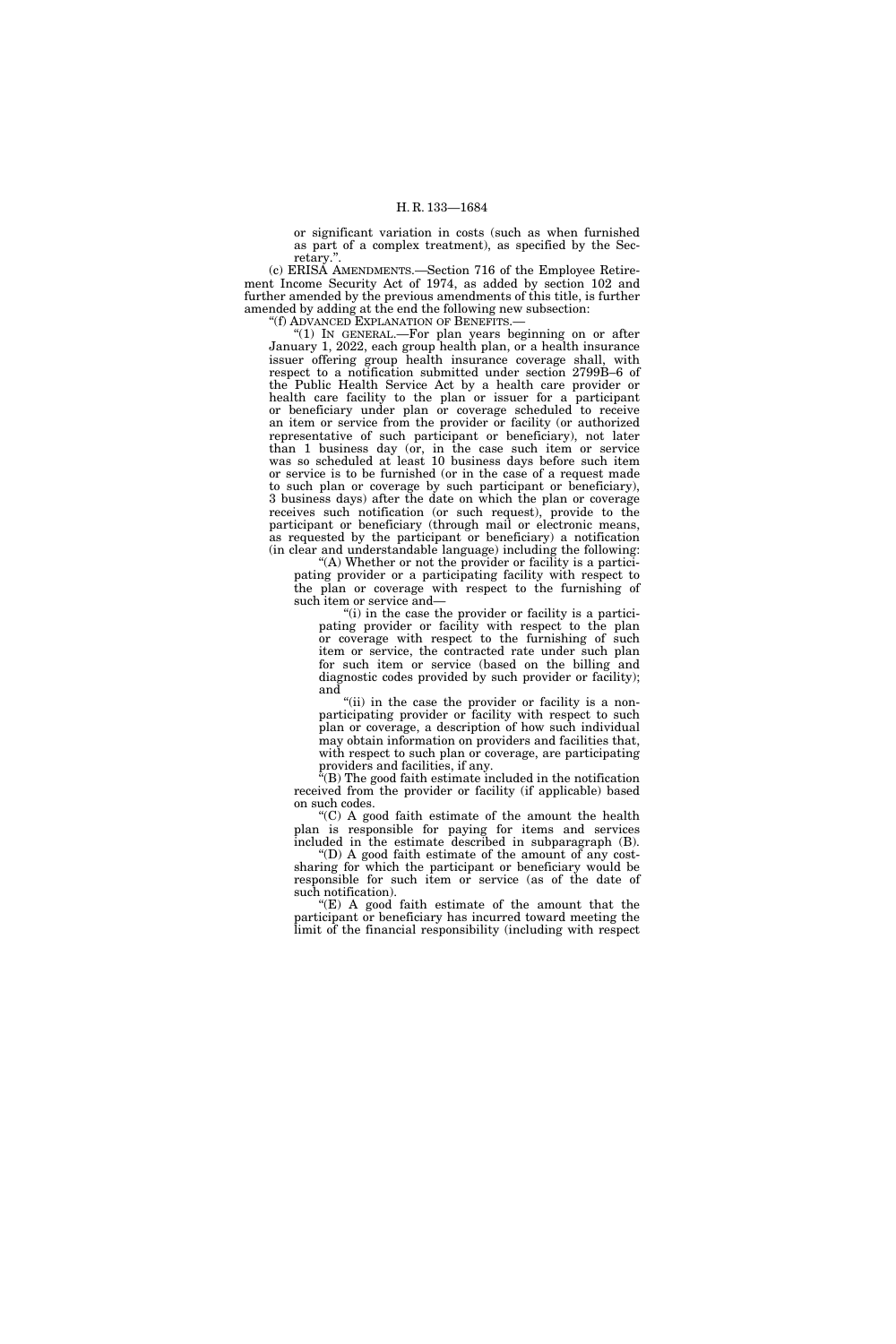to deductibles and out-of-pocket maximums) under the plan or coverage (as of the date of such notification).

" $(F)$  In the case such item or service is subject to a medical management technique (including concurrent review, prior authorization, and step-therapy or fail-first protocols) for coverage under the plan or coverage, a disclaimer that coverage for such item or service is subject to such medical management technique.

 $(G)$  A disclaimer that the information provided in the notification is only an estimate based on the items and services reasonably expected, at the time of scheduling (or requesting) the item or service, to be furnished and is subject to change.

"( $H$ ) Any other information or disclaimer the plan or coverage determines appropriate that is consistent with information and disclaimers required under this section.  $\!$  (2) AUTHORITY TO MODIFY TIMING REQUIREMENTS IN THE CASE OF SPECIFIED ITEMS AND SERVICES.—

 $f(A)$  In GENERAL.—In the case of a participant or beneficiary scheduled to receive an item or service that is a specified item or service (as defined in subparagraph (B)), the Secretary may modify any timing requirements relating to the provision of the notification described in paragraph (1) to such participant or beneficiary with respect to such item or service. Any modification made by the Secretary pursuant to the previous sentence may not result in the provision of such notification after such participant or beneficiary has been furnished such item or service.

''(B) SPECIFIED ITEM OR SERVICE DEFINED.—For purposes of subparagraph (A), the term 'specified item or service' means an item or service that has low utilization or significant variation in costs (such as when furnished as part of a complex treatment), as specified by the Secretary.''.

#### **SEC. 112. PATIENT PROTECTIONS THROUGH TRANSPARENCY AND PATIENT-PROVIDER DISPUTE RESOLUTION.**

Part E of title XXVII of the Public Health Service Act (42 U.S.C. 300gg et seq.), as added by section 104 and further amended by the previous provisions of this title, is further amended by adding at the end the following new sections:

#### **''SEC. 2799B–6. PROVISION OF INFORMATION UPON REQUEST AND FOR SCHEDULED APPOINTMENTS.**

''Each health care provider and health care facility shall, beginning January 1, 2022, in the case of an individual who schedules an item or service to be furnished to such individual by such provider or facility at least 3 business days before the date such item or service is to be so furnished, not later than 1 business day after the date of such scheduling (or, in the case of such an item or service scheduled at least 10 business days before the date such item or service is to be so furnished (or if requested by the individual), not later than 3 business days after the date of such scheduling or such request)—

 $''(1)$  inquire if such individual is enrolled in a group health plan, group or individual health insurance coverage offered by a health insurance issuer, or a Federal health care program (and if is so enrolled in such plan or coverage, seeking to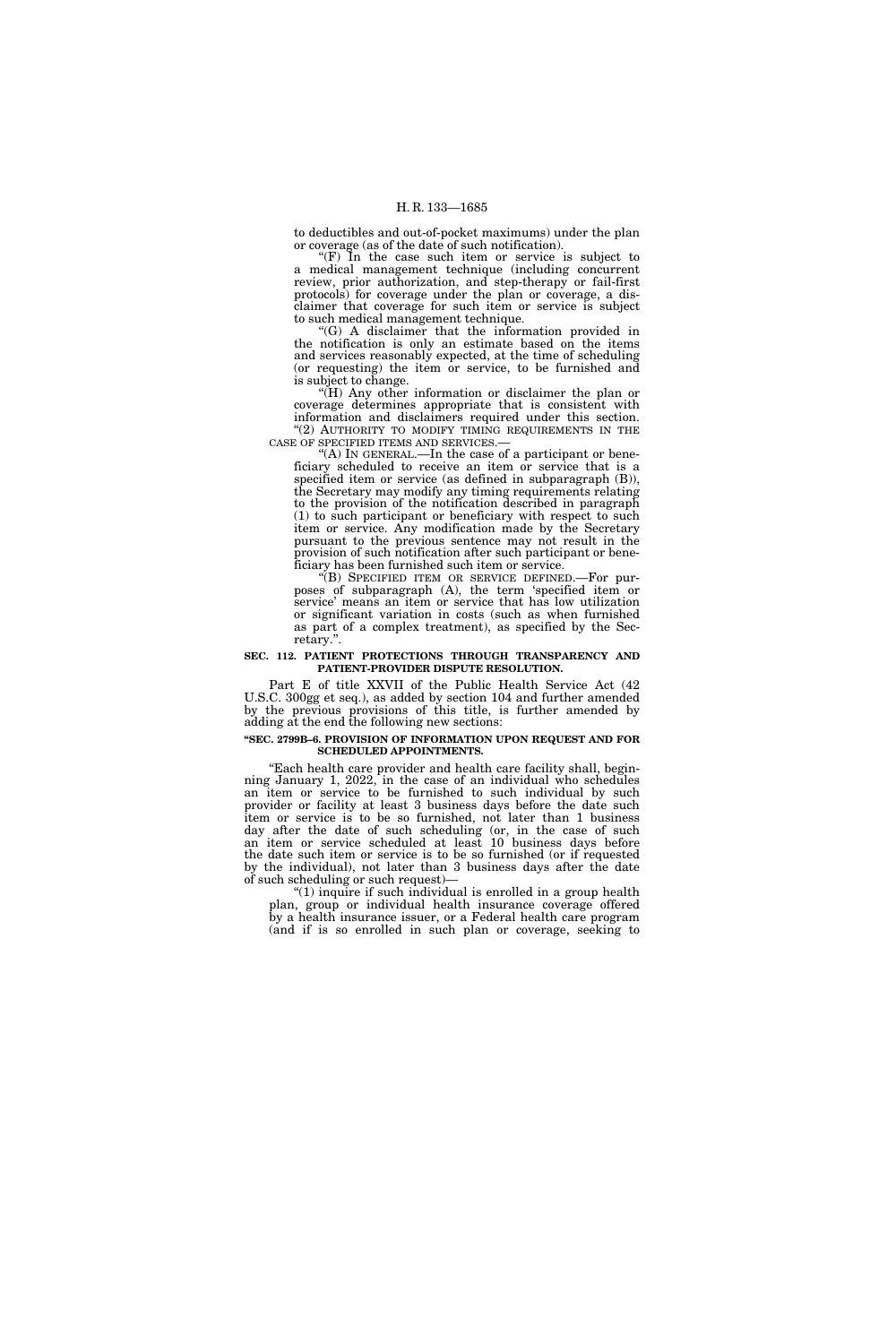have a claim for such item or service submitted to such plan or coverage); and

''(2) provide a notification (in clear and understandable language) of the good faith estimate of the expected charges for furnishing such item or service (including any item or service that is reasonably expected to be provided in conjunction with such scheduled item or service and such an item or service reasonably expected to be so provided by another health care provider or health care facility), with the expected billing and diagnostic codes for any such item or service, to—

"(A) in the case the individual is enrolled in such a plan or such coverage (and is seeking to have a claim for such item or service submitted to such plan or coverage), such plan or issuer of such coverage; and

 $(E)$  in the case the individual is not described in subparagraph (A) and not enrolled in a Federal health care program, the individual.

#### **''SEC. 2799B–7. PATIENT-PROVIDER DISPUTE RESOLUTION.**

"(a) IN GENERAL.—Not later than January 1, 2022, the Secretary shall establish a process (in this subsection referred to as the 'patient-provider dispute resolution process') under which an uninsured individual, with respect to an item or service, who received, pursuant to section 2799B–6, from a health care provider or health care facility a good-faith estimate of the expected charges for furnishing such item or service to such individual and who after being furnished such item or service by such provider or facility is billed by such provider or facility for such item or service for charges that are substantially in excess of such estimate, may seek a determination from a selected dispute resolution entity for the charges to be paid by such individual (in lieu of such amount so billed) to such provider or facility for such item or service. For purposes of this subsection, the term 'uninsured individual' means, with respect to an item or service, an individual who does not have benefits for such item or service under a group health plan, group or individual health insurance coverage offered by a health insurance issuer, Federal health care program (as defined in section 1128B(f) of the Social Security Act), or a health benefits plan under chapter 89 of title 5, United States Code (or an individual who has benefits for such item or service under a group health plan or individual or group health insurance coverage offered by a health insurance issuer, but who does not seek to have a claim for such item or service submitted to such plan or coverage).

''(b) SELECTION OF ENTITIES.—Under the patient-provider dispute resolution process, the Secretary shall, with respect to a determination sought by an individual under subsection (a), with respect to charges to be paid by such individual to a health care provider or health care facility described in such paragraph for an item or service furnished to such individual by such provider or facility, provide for—

''(1) a method to select to make such determination an entity certified under subsection (d) that—

"(A) is not a party to such determination or an employee or agent of such party;

''(B) does not have a material familial, financial, or professional relationship with such a party; and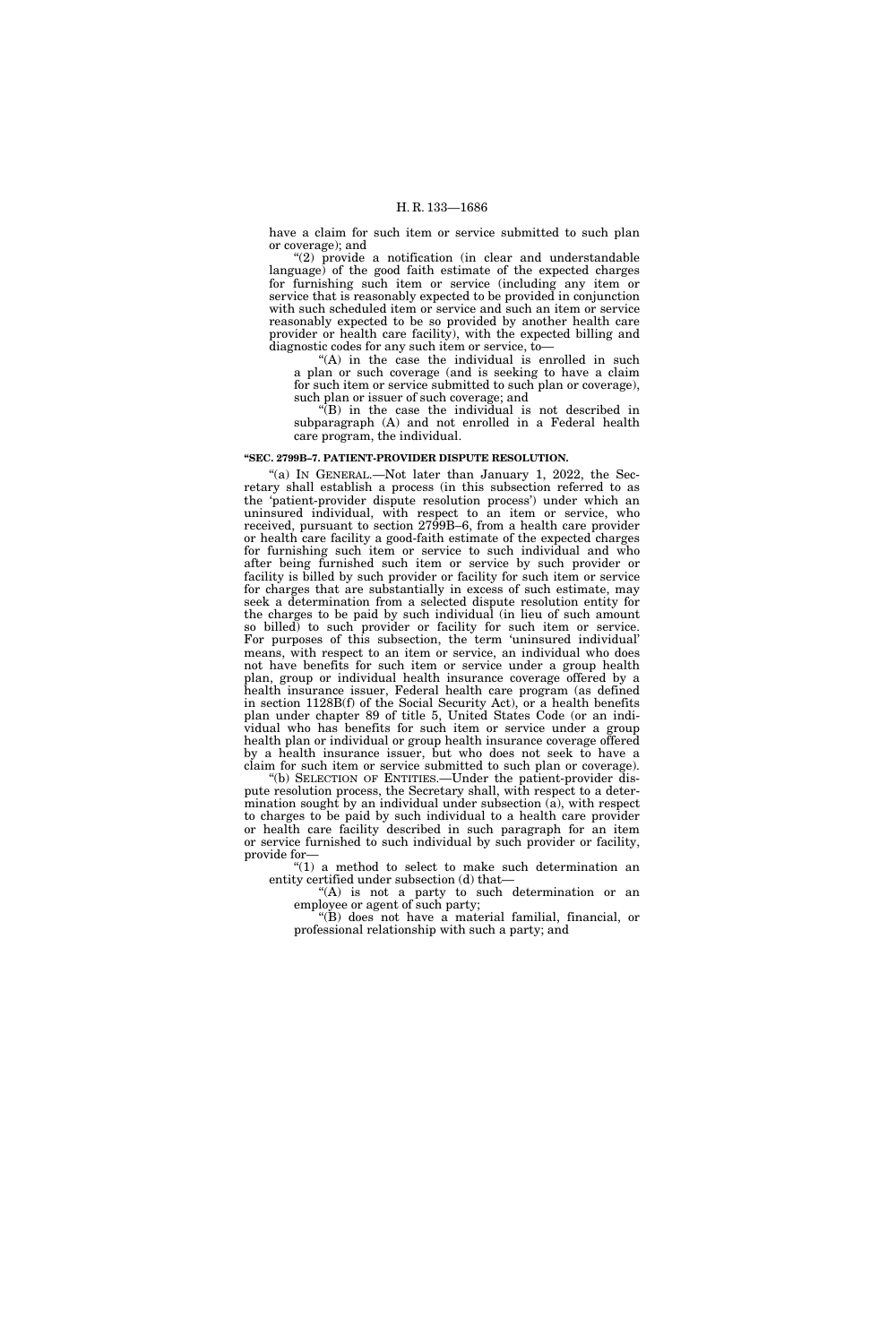''(C) does not otherwise have a conflict of interest with such a party (as determined by the Secretary); and

''(2) the provision of a notification of such selection to the individual and the provider or facility (as applicable) party to such determination.

An entity selected pursuant to the previous sentence to make a determination described in such sentence shall be referred to in this subsection as the 'selected dispute resolution entity' with respect to such determination.

''(c) ADMINISTRATIVE FEE.—The Secretary shall establish a fee to participate in the patient-provider dispute resolution process in such a manner as to not create a barrier to an uninsured individual's access to such process.

''(d) CERTIFICATION.—The Secretary shall establish or recognize a process to certify entities under this subparagraph. Such process shall ensure that an entity so certified satisfies at least the criteria specified in section  $2799A-1(c)$ .".

#### **SEC. 113. ENSURING CONTINUITY OF CARE.**

(a) PUBLIC HEALTH SERVICE ACT.—Title XXVII of the Public Health Service Act (42 U.S.C. 300gg et seq.) is amended, in the part D, as added and amended by section 102(a) and further amended by the previous provisions of this title, by inserting after section 2799A–2 the following new section:

# **''SEC. 2799A-3. CONTINUITY OF CARE.**

"(a) ENSURING CONTINUITY OF CARE WITH RESPECT TO TERMI-NATIONS OF CERTAIN CONTRACTUAL RELATIONSHIPS RESULTING IN CHANGES IN PROVIDER NETWORK STATUS.—

"(1) IN GENERAL.—In the case of an individual with benefits under a group health plan or group or individual health insurance coverage offered by a health insurance issuer and with respect to a health care provider or facility that has a contractual relationship with such plan or such issuer (as applicable) for furnishing items and services under such plan or such coverage, if, while such individual is a continuing care patient (as defined in subsection (b)) with respect to such provider or facility—

''(A) such contractual relationship is terminated (as defined in subsection (b));

''(B) benefits provided under such plan or such health insurance coverage with respect to such provider or facility are terminated because of a change in the terms of the participation of such provider or facility in such plan or coverage; or

 $(C)$  a contract between such group health plan and a health insurance issuer offering health insurance coverage in connection with such plan is terminated, resulting in a loss of benefits provided under such plan with respect to such provider or facility;

the plan or issuer, respectively, shall meet the requirements of paragraph (2) with respect to such individual.

"(2) REQUIREMENTS.—The requirements of this paragraph are that the plan or issuer—

"(A) notify each individual enrolled under such plan or coverage who is a continuing care patient with respect to a provider or facility at the time of a termination described in paragraph (1) affecting such provider or facility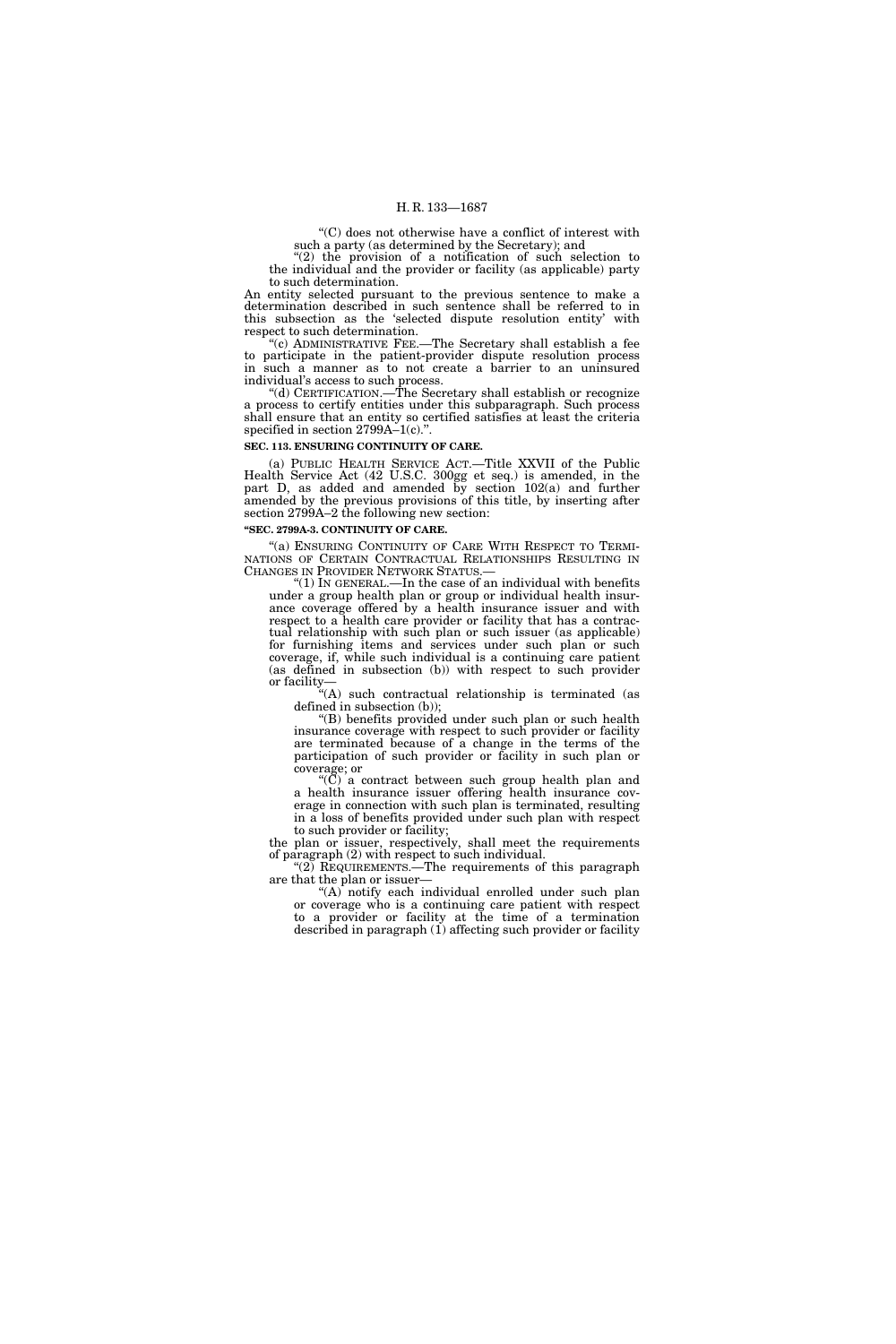on a timely basis of such termination and such individual's right to elect continued transitional care from such provider or facility under this section;

''(B) provide such individual with an opportunity to notify the plan or issuer of the individual's need for transitional care; and

''(C) permit the patient to elect to continue to have benefits provided under such plan or such coverage, under the same terms and conditions as would have applied and with respect to such items and services as would have been covered under such plan or coverage had such termination not occurred, with respect to the course of treatment furnished by such provider or facility relating to such individual's status as a continuing care patient during the period beginning on the date on which the notice under subparagraph (A) is provided and ending on the earlier of—

 $\mathcal{F}(i)$  the 90-day period beginning on such date; or "(ii) the date on which such individual is no longer a continuing care patient with respect to such provider

or facility. ''(b) DEFINITIONS.—In this section:

''(1) CONTINUING CARE PATIENT.—The term 'continuing care patient' means an individual who, with respect to a provider or facility—

''(A) is undergoing a course of treatment for a serious and complex condition from the provider or facility;

''(B) is undergoing a course of institutional or inpatient care from the provider or facility;

''(C) is scheduled to undergo nonelective surgery from the provider, including receipt of postoperative care from such provider or facility with respect to such a surgery;  $\mathrm{``(D)}$  is pregnant and undergoing a course of treatment

for the pregnancy from the provider or facility; or " $(E)$  is or was determined to be terminally ill (as determined under section  $1861(\text{dd})(3)(\text{A})$  of the Social Security Act) and is receiving treatment for such illness from such provider or facility.

 $\mathcal{E}(2)$  SERIOUS AND COMPLEX CONDITION.—The term 'serious and complex condition' means, with respect to a participant, beneficiary, or enrollee under a group health plan or group or individual health insurance coverage—

"(A) in the case of an acute illness, a condition that is serious enough to require specialized medical treatment to avoid the reasonable possibility of death or permanent harm; or

''(B) in the case of a chronic illness or condition, a condition that is—

''(i) is life-threatening, degenerative, potentially disabling, or congenital; and

"(ii) requires specialized medical care over a prolonged period of time.

''(3) TERMINATED.—The term 'terminated' includes, with respect to a contract, the expiration or nonrenewal of the contract, but does not include a termination of the contract for failure to meet applicable quality standards or for fraud.''. (b) INTERNAL REVENUE CODE.—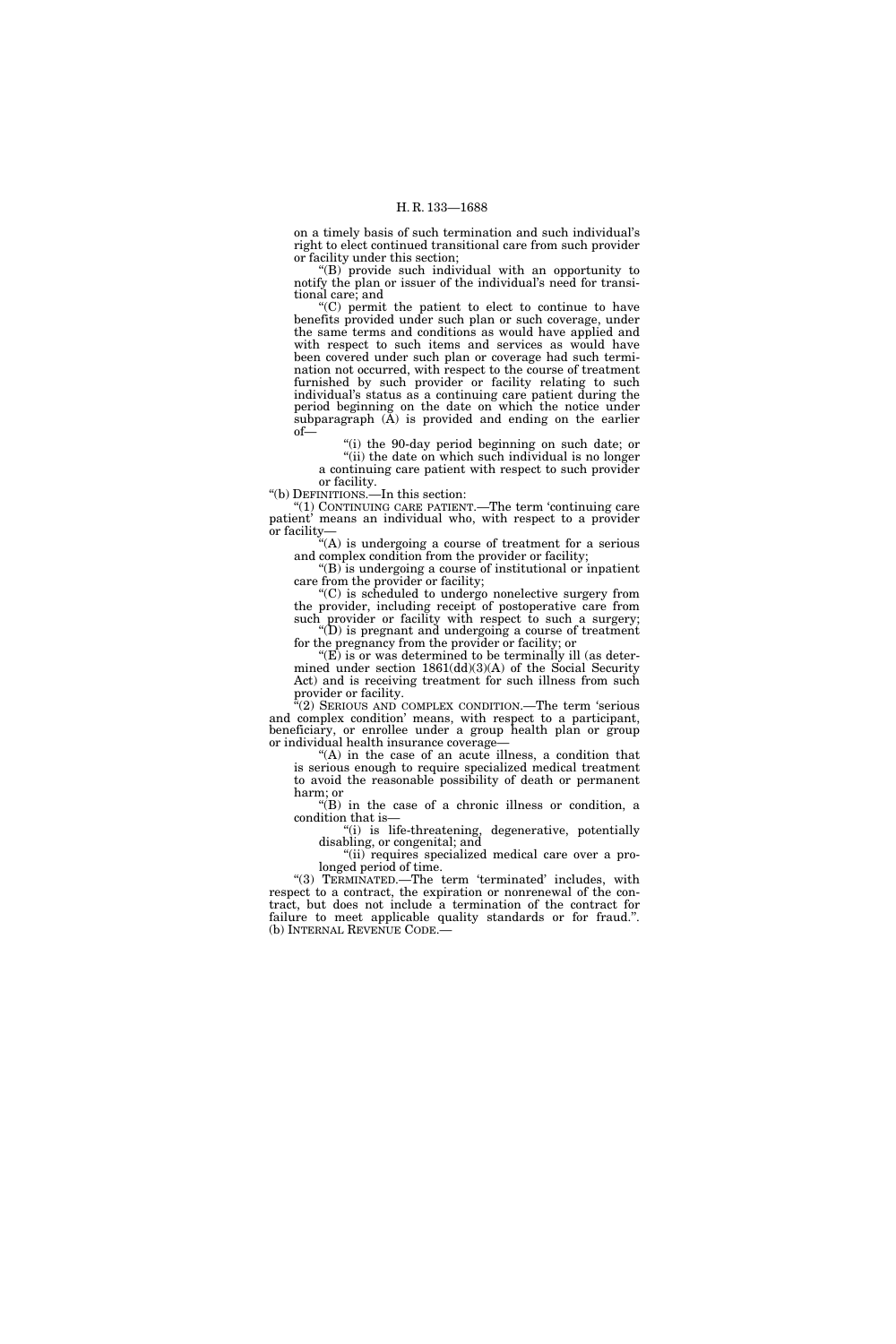(1) IN GENERAL.—Subchapter B of chapter 100 of the Internal Revenue Code of 1986, as amended by sections 102(c) and 105(a)(3), is further amended by inserting after section 9817 the following new section:

# **''SEC. 9818. CONTINUITY OF CARE.**

"(a) ENSURING CONTINUITY OF CARE WITH RESPECT TO TERMI-NATIONS OF CERTAIN CONTRACTUAL RELATIONSHIPS RESULTING IN CHANGES IN PROVIDER NETWORK STATUS.—

" $(1)$  In GENERAL.—In the case of an individual with benefits under a group health plan and with respect to a health care provider or facility that has a contractual relationship with such plan for furnishing items and services under such plan, if, while such individual is a continuing care patient (as defined in subsection (b)) with respect to such provider or facility—

''(A) such contractual relationship is terminated (as defined in paragraph (b));

''(B) benefits provided under such plan with respect to such provider or facility are terminated because of a change in the terms of the participation of such provider or facility in such plan; or

''(C) a contract between such group health plan and a health insurance issuer offering health insurance coverage in connection with such plan is terminated, resulting in a loss of benefits provided under such plan with respect to such provider or facility;

the plan shall meet the requirements of paragraph (2) with respect to such individual.

''(2) REQUIREMENTS.—The requirements of this paragraph are that the plan—

"(A) notify each individual enrolled under such plan who is a continuing care patient with respect to a provider or facility at the time of a termination described in paragraph (1) affecting such provider on a timely basis of such termination and such individual's right to elect continued transitional care from such provider or facility under this section;

''(B) provide such individual with an opportunity to notify the plan of the individual's need for transitional care; and

''(C) permit the patient to elect to continue to have benefits provided under such plan, under the same terms and conditions as would have applied and with respect to such items and services as would have been covered under such plan had such termination not occurred, with respect to the course of treatment furnished by such provider or facility relating to such individual's status as a continuing care patient during the period beginning on the date on which the notice under subparagraph  $(A)$  is provided and ending on the earlier of—

''(i) the 90-day period beginning on such date; or "(ii) the date on which such individual is no longer a continuing care patient with respect to such provider or facility.

''(b) DEFINITIONS.—In this section: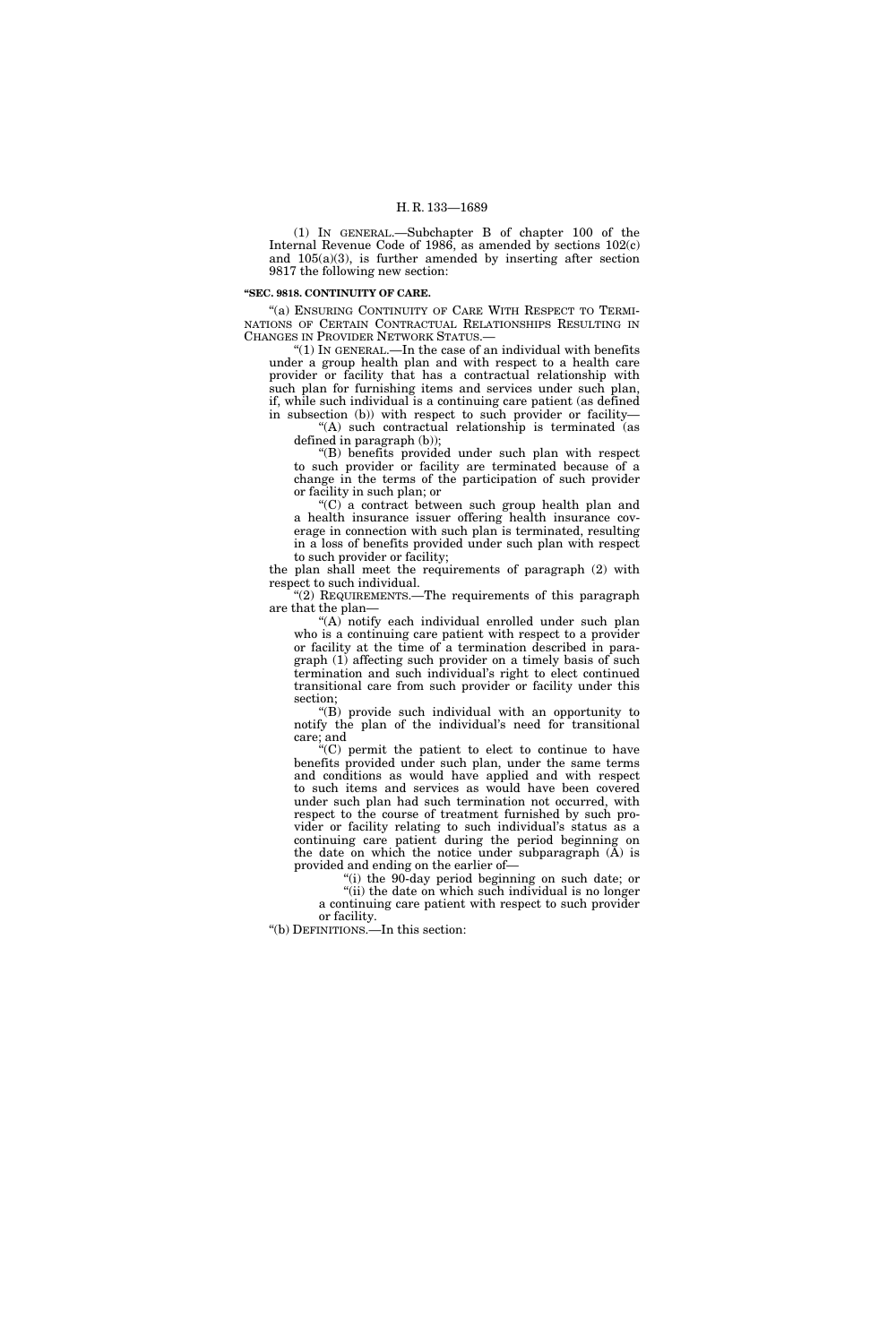''(1) CONTINUING CARE PATIENT.—The term 'continuing care patient' means an individual who, with respect to a provider or facility—

''(A) is undergoing a course of treatment for a serious and complex condition from the provider or facility;

 $"(B)$  is undergoing a course of institutional or inpatient care from the provider or facility;

''(C) is scheduled to undergo nonelective surgery from the provider or facility, including receipt of postoperative care from such provider or facility with respect to such a surgery;

 $f(D)$  is pregnant and undergoing a course of treatment for the pregnancy from the provider or facility; or

 $E(E)$  is or was determined to be terminally ill (as determined under section 1861(dd)(3)(A) of the Social Security Act) and is receiving treatment for such illness from such provider or facility.

''(2) SERIOUS AND COMPLEX CONDITION.—The term 'serious and complex condition' means, with respect to a participant or beneficiary under a group health plan—

" $(A)$  in the case of an acute illness, a condition that is serious enough to require specialized medical treatment to avoid the reasonable possibility of death or permanent harm; or

''(B) in the case of a chronic illness or condition, a condition that—

"(i) is life-threatening, degenerative, potentially disabling, or congenital; and

''(ii) requires specialized medical care over a prolonged period of time.

"(3) TERMINATED.—The term 'terminated' includes, with respect to a contract, the expiration or nonrenewal of the contract, but does not include a termination of the contract for failure to meet applicable quality standards or for fraud.''.

(2) CLERICAL AMENDMENT.—The table of sections for such subchapter, as amended by the previous sections, is further amended by inserting after the item relating to section 9817 the following new item:

# ''Sec. 9818. Continuity of care.''.

(c) EMPLOYEE RETIREMENT INCOME SECURITY ACT.—

(1) IN GENERAL.—Subpart B of part 7 of subtitle B of title I of the Employee Retirement Income Security Act of 1974 (29 U.S.C. 1185 et seq.), as amended by section 102(c) and further amended by the previous provisions of this title, is further amended by inserting after section 717 the following new section:

#### **''SEC. 718. CONTINUITY OF CARE.**

"(a) ENSURING CONTINUITY OF CARE WITH RESPECT TO TERMI-NATIONS OF CERTAIN CONTRACTUAL RELATIONSHIPS RESULTING IN CHANGES IN PROVIDER NETWORK STATUS.—

 $''(1)$  In GENERAL.—In the case of an individual with benefits under a group health plan or group health insurance coverage offered by a health insurance issuer and with respect to a health care provider or facility that has a contractual relationship with such plan or such issuer (as applicable) for furnishing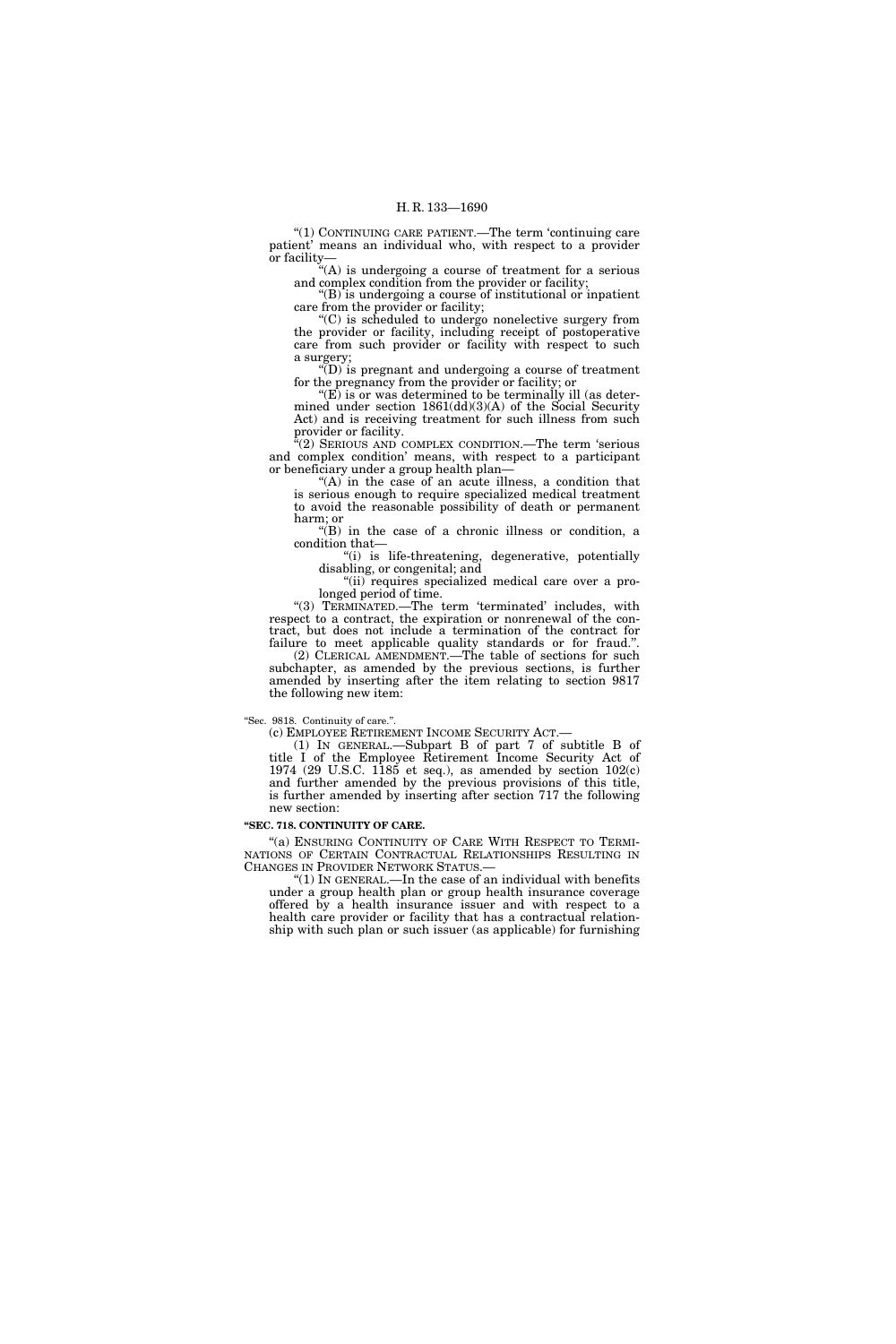items and services under such plan or such coverage, if, while such individual is a continuing care patient (as defined in subsection (b)) with respect to such provider or facility—

''(A) such contractual relationship is terminated (as defined in paragraph (b));

''(B) benefits provided under such plan or such health insurance coverage with respect to such provider or facility are terminated because of a change in the terms of the participation of the provider or facility in such plan or coverage; or

" $(\breve{C})$  a contract between such group health plan and a health insurance issuer offering health insurance coverage in connection with such plan is terminated, resulting in a loss of benefits provided under such plan with respect to such provider or facility;

the plan or issuer, respectively, shall meet the requirements of paragraph (2) with respect to such individual.

"(2) REQUIREMENTS.—The requirements of this paragraph are that the plan or issuer—

"(A) notify each individual enrolled under such plan or coverage who is a continuing care patient with respect to a provider or facility at the time of a termination described in paragraph  $(1)$  affecting such provider or facility on a timely basis of such termination and such individual's right to elect continued transitional care from such provider or facility under this section;

 $*(B)^{\sim}$  provide such individual with an opportunity to notify the plan or issuer of the individual's need for transitional care; and

 $(C)$  permit the patient to elect to continue to have benefits provided under such plan or such coverage, under the same terms and conditions as would have applied and with respect to such items and services as would have been covered under such plan or coverage had such termination not occurred, with respect to the course of treatment furnished by such provider or facility relating to such individual's status as a continuing care patient during the period beginning on the date on which the notice under subparagraph (A) is provided and ending on the earlier of—

''(i) the 90-day period beginning on such date; or "(ii) the date on which such individual is no longer a continuing care patient with respect to such provider

or facility. ''(b) DEFINITIONS.—In this section:

''(1) CONTINUING CARE PATIENT.—The term 'continuing care patient' means an individual who, with respect to a provider or facility—

''(A) is undergoing a course of treatment for a serious and complex condition from the provider or facility;

 $f(B)$  is undergoing a course of institutional or inpatient care from the provider or facility;

''(C) is scheduled to undergo nonelective surgery from the provide or facility, including receipt of postoperative care from such provider or facility with respect to such a surgery;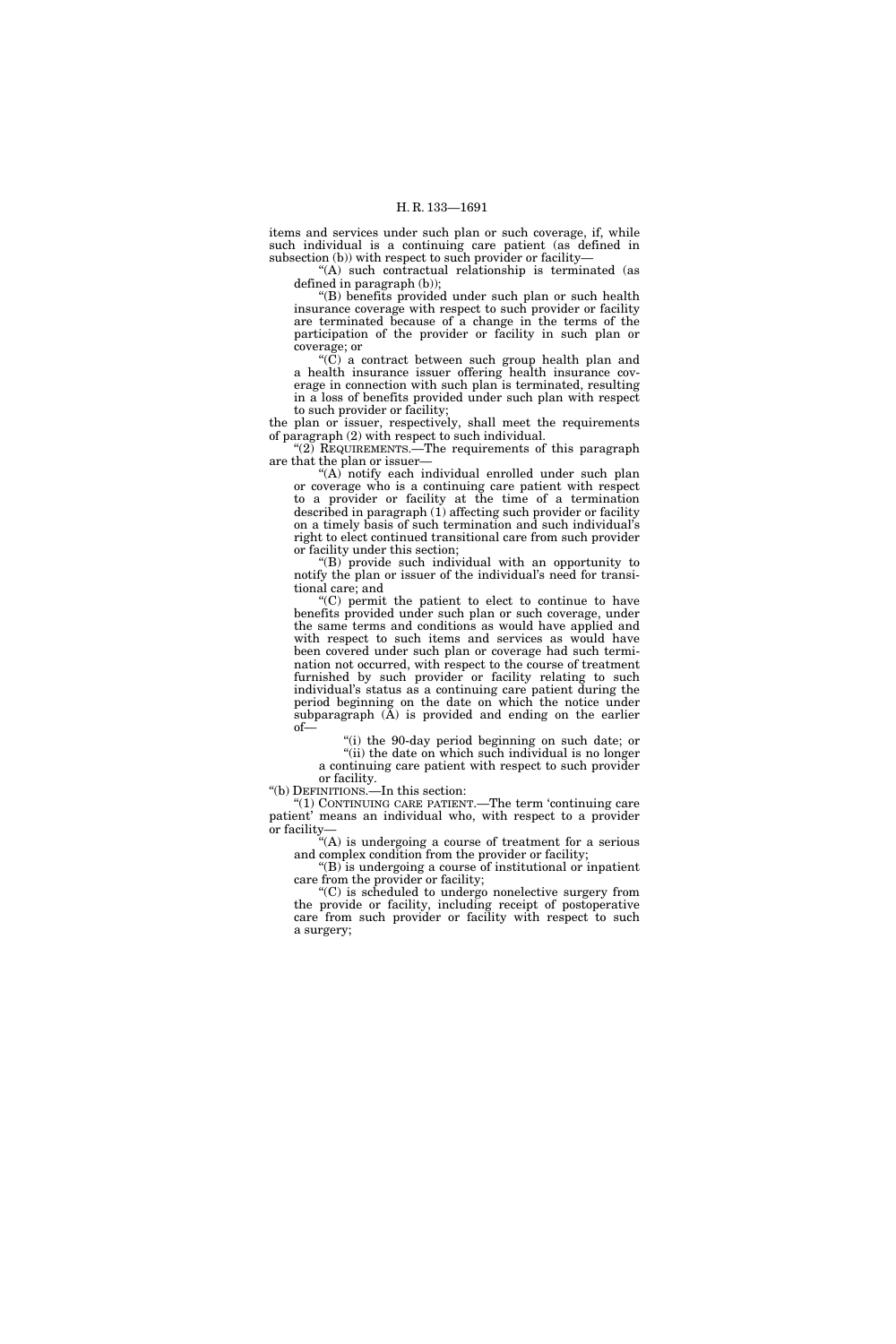''(D) is pregnant and undergoing a course of treatment for the pregnancy from the provider or facility; or

" $(E)$  is or was determined to be terminally ill (as determined under section 1861(dd)(3)(A) of the Social Security Act) and is receiving treatment for such illness from such provider or facility.

''(2) SERIOUS AND COMPLEX CONDITION.—The term 'serious and complex condition' means, with respect to a participant or beneficiary under a group health plan or group health insurance coverage—

"(A) in the case of an acute illness, a condition that is serious enough to require specialized medical treatment to avoid the reasonable possibility of death or permanent harm; or

''(B) in the case of a chronic illness or condition, a condition that—

''(i) is life-threatening, degenerative, potentially disabling, or congenital; and

"(ii) requires specialized medical care over a prolonged period of time.

''(3) TERMINATED.—The term 'terminated' includes, with respect to a contract, the expiration or nonrenewal of the contract, but does not include a termination of the contract for failure to meet applicable quality standards or for fraud.''. (2) CLERICAL AMENDMENT.—The table of contents in section

1 of the Employee Retirement Income Security Act of 1974 is amended by inserting after the item relating to section 716 the following new item:

## ''Sec. 718. Continuity of care.''.

(d) PROVIDER REQUIREMENT.—Part E of title XXVII of the Public Health Service Act (42 U.S.C. 300gg et seq.), as added by section 104 and further amended by the previous provisions of this title, is further amended by adding at the end the following new section:

#### **''SEC. 2799B–8. CONTINUITY OF CARE.**

''A health care provider or health care facility shall, in the case of an individual furnished items and services by such provider or facility for which coverage is provided under a group health plan or group or individual health insurance coverage pursuant to section 2799A–3, section 9818 of the Internal Revenue Code of 1986, or section 718 of the Employee Retirement Income Security Act of 1974—

''(1) accept payment from such plan or such issuer (as applicable) (and cost-sharing from such individual, if applicable, in accordance with subsection (a)(2)(C) of such section 2799A– 3, 9818, or 718) for such items and services as payment in full for such items and services; and

"(2) continue to adhere to all policies, procedures, and quality standards imposed by such plan or issuer with respect to such individual and such items and services in the same manner as if such termination had not occurred."

(e) EFFECTIVE DATE.—The amendments made by subsections (a), (b), and (c) shall apply with respect to plan years beginning on or after January 1, 2022.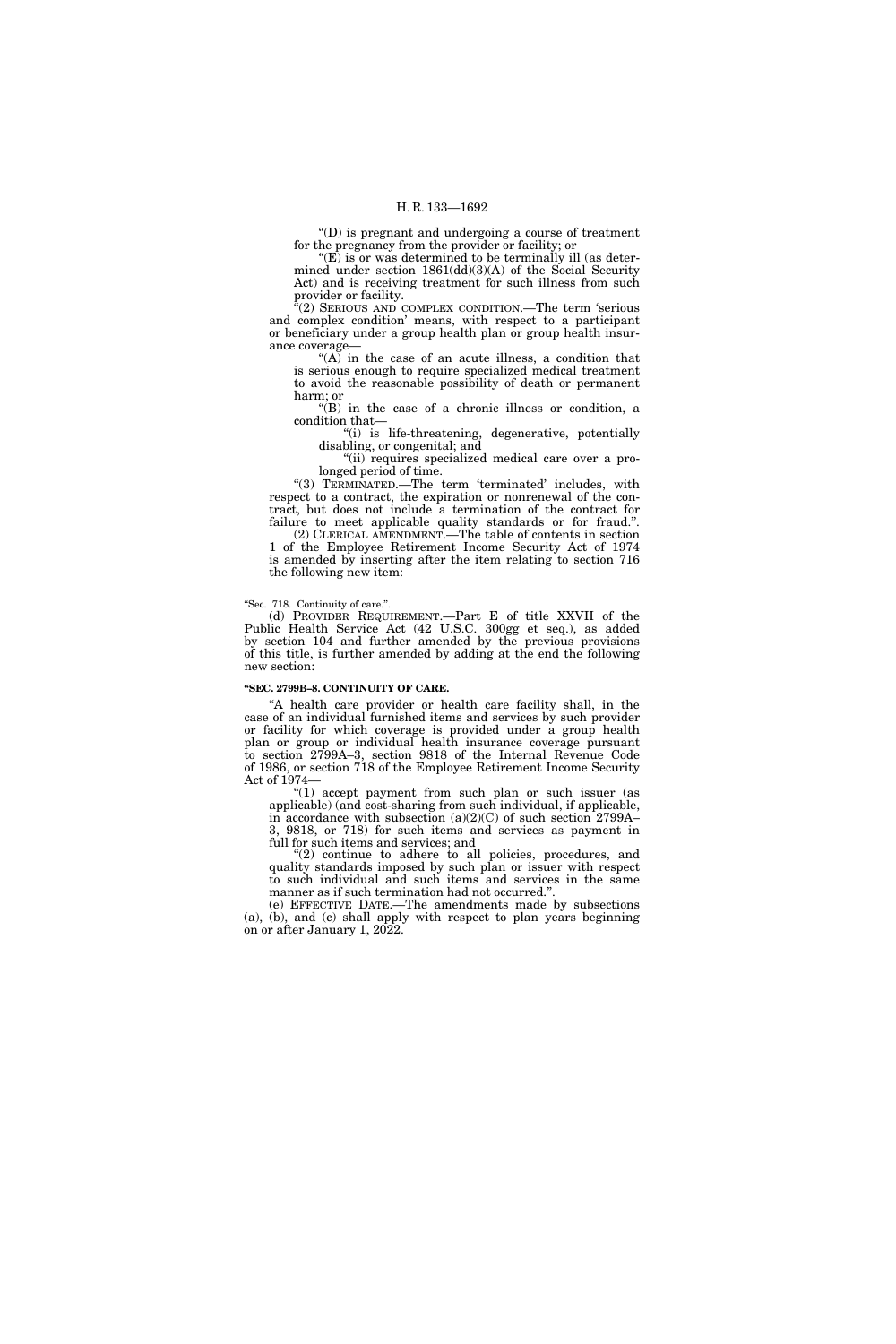#### **SEC. 114. MAINTENANCE OF PRICE COMPARISON TOOL.**

(a) PUBLIC HEALTH SERVICE ACT.—Title XXVII of the Public Health Service Act (42 U.S.C. 300gg et seq.) is amended, in part D, as added and amended by section 102 and further amended by the previous provisions of this title, by inserting after section 2799A–3 the following new section:

#### **''SEC. 2799A–4. MAINTENANCE OF PRICE COMPARISON TOOL.**

''A group health plan or a health insurance issuer offering group or individual health insurance coverage shall offer price comparison guidance by telephone and make available on the Internet website of the plan or issuer a price comparison tool that (to the extent practicable) allows an individual enrolled under such plan or coverage, with respect to such plan year, such geographic region, and participating providers with respect to such plan or coverage, to compare the amount of cost-sharing that the individual would be responsible for paying under such plan or coverage with respect to the furnishing of a specific item or service by any such provider.".<br>(b) INTERNAL REVENUE CODE.—

(1) IN GENERAL.—Subchapter B of chapter  $100$  of the Internal Revenue Code of 1986, as amended by sections 102, 105, and 113, is further amended by inserting after section 9818 the following new section:

# **''SEC. 9819. MAINTENANCE OF PRICE COMPARISON TOOL.**

''A group health plan shall offer price comparison guidance by telephone and make available on the Internet website of the plan or issuer a price comparison tool that (to the extent practicable) allows an individual enrolled under such plan, with respect to such plan year, such geographic region, and participating providers with respect to such plan or coverage, to compare the amount of cost-sharing that the individual would be responsible for paying under such plan with respect to the furnishing of a specific item or service by any such provider.".

(2) CLERICAL AMENDMENT.—The table of sections for such subchapter, as amended by the previous sections, is further amended by inserting after the item relating to section 9818 the following new item:

# ''Sec. 9819. Maintenance of price comparison tool.''.

(c) EMPLOYEE RETIREMENT INCOME SECURITY ACT.—

(1) IN GENERAL.—Subpart B of part 7 of subtitle B of title I of the Employee Retirement Income Security Act of 1974 (29 U.S.C. 1185 et seq.), as amended by sections 102, 105, and 113, is further amended by inserting after section 718 the following new section:

# **''SEC. 719. MAINTENANCE OF PRICE COMPARISON TOOL.**

''A group health plan or a health insurance issuer offering group health insurance coverage shall offer price comparison guidance by telephone and make available on the Internet website of the plan or issuer a price comparison tool that (to the extent practicable) allows an individual enrolled under such plan or coverage, with respect to such plan year, such geographic region, and participating providers with respect to such plan or coverage, to compare the amount of cost-sharing that the individual would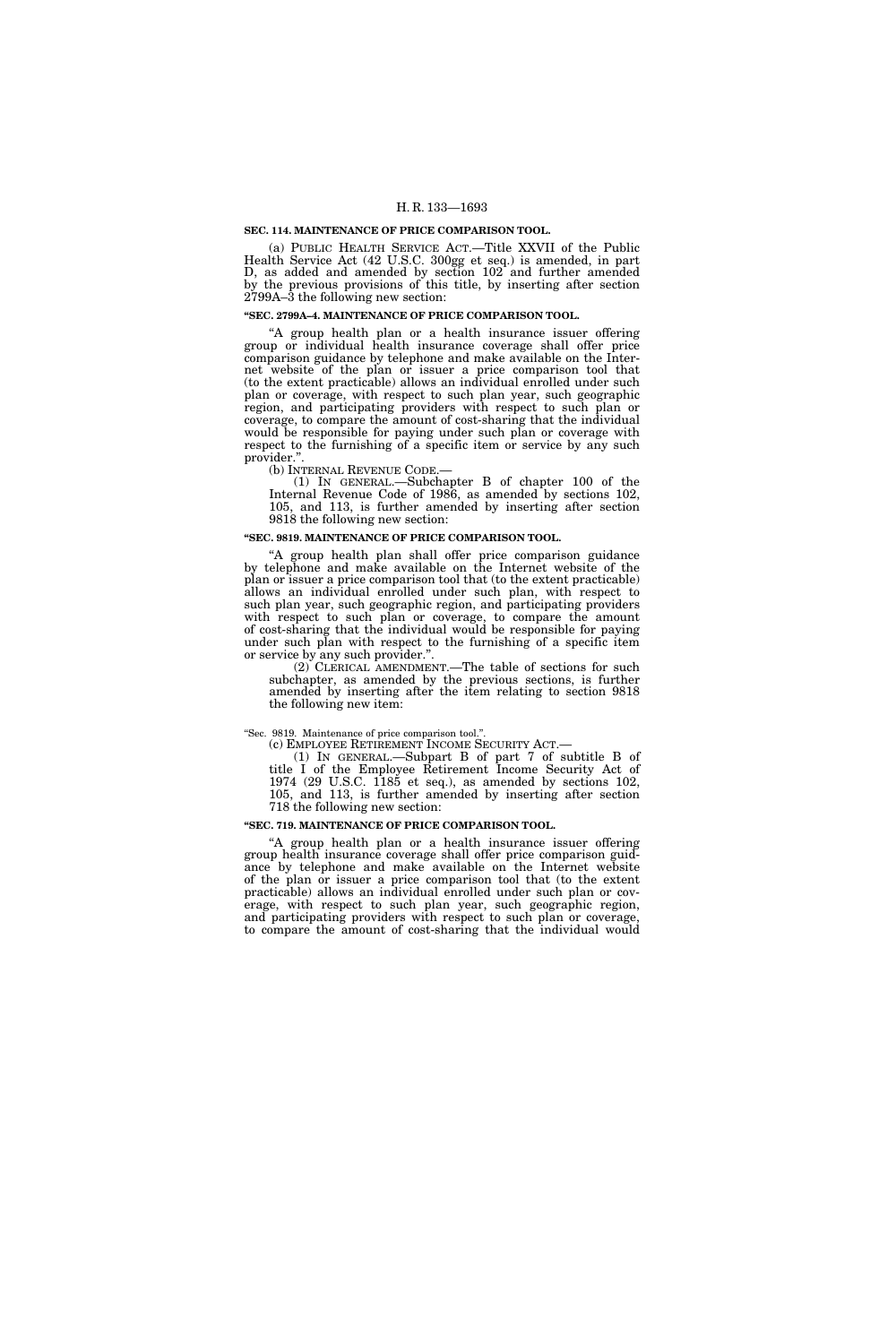be responsible for paying under such plan or coverage with respect to the furnishing of a specific item or service by any such provider.''.

(2) CLERICAL AMENDMENT.—The table of contents in section 1 of the Employee Retirement Income Security Act of 1974, as amended by the previous provisions of this title, is further amended by inserting after the item relating to section 716 the following new item:

''Sec. 719. Maintenance of price comparison tool.''.

(d) EFFECTIVE DATE.—The amendments made by this section shall apply with respect to plan years beginning on or after January 1, 2022.

#### **SEC. 115. STATE ALL PAYER CLAIMS DATABASES.**

(a) GRANTS TO STATES.—Part B of title III of the Public Health Service Act (42 U.S.C. 243 et seq.) is amended by adding at the end the following:

# **''SEC. 320B. STATE ALL PAYER CLAIMS DATABASES.**

''(a) IN GENERAL.—The Secretary shall make one-time grants to eligible States for the purposes described in subsection (b).

''(b) USES.—A State may use a grant received under subsection (a) for one of the following purposes:

''(1) To establish a State All Payer Claims Database.

''(2) To improve an existing State All Payer Claims Databases.

"(c) ELIGIBILITY.—To be eligible to receive a grant under subsection (a), a State shall submit to the Secretary an application at such time, in such manner, and containing such information as the Secretary specifies, including, with respect to a State All Payer Claims Database, at least specifics on how the State will ensure uniform data collection and the privacy and security of such data.

"(d) GRANT PERIOD AND AMOUNT.—Grants awarded under this section shall be for a period of 3-years, and in an amount of \$2,500,000, of which \$1,000,000 shall be made available to the State for each of the first 2 years of the grant period, and \$500,000 shall be made available to the State for the third year of the grant period.

''(e) AUTHORIZED USERS.—

''(1) APPLICATION.—An entity desiring authorization for access to a State All Payer Claims Database that has received a grant under this section shall submit to the State All Payer Claims Database an application for such access, which shall include—

''(A) in the case of an entity requesting access for research purposes—

 $\tilde{f}(i)$  a description of the uses and methodologies for evaluating health system performance using such data; and

''(ii) documentation of approval of the research by an institutional review board, if applicable for a particular plan of research; or

''(B) in the case of an entity such as an employer, health insurance issuer, third-party administrator, or health care provider, requesting access for the purpose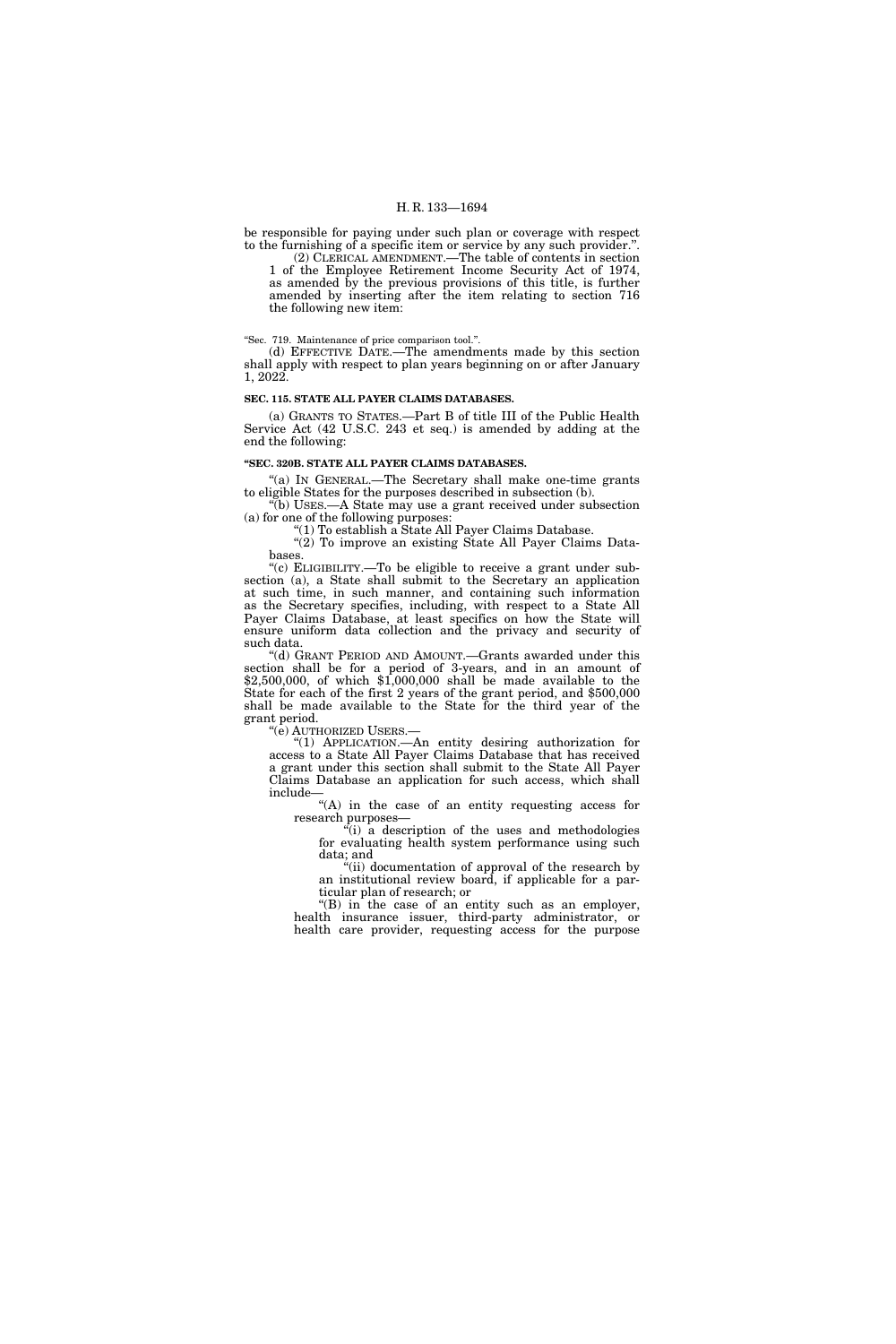of quality improvement or cost-containment, a description of the intended uses for such data.

''(2) REQUIREMENTS.—

''(A) ACCESS FOR RESEARCH PURPOSES.—Upon approval of an application for research purposes under paragraph (1)(A), the authorized user shall enter into a data use and confidentiality agreement with the State All Payer Claims Database that has received a grant under this subsection, which shall include a prohibition on attempts to reidentify and disclose individually identifiable health information and proprietary financial information.

''(B) CUSTOMIZED REPORTS.—Employers and employer organizations may request customized reports from a State All Payer Claims Database that has received a grant under this section, at cost, subject to the requirements of this section with respect to privacy, security, and proprietary financial information.

''(C) NON-CUSTOMIZED REPORTS.—A State All Payer Claims Database that has received a grant under this section shall make available to all authorized users aggregate data sets available through the State All Payer Claims Database, free of charge.

"(3) WAIVERS.—The Secretary may waive the requirements of this subsection of a State All Payer Claims Database to provide access of entities to such database if such State All Payer Claims Database is substantially in compliance with this subsection.

''(f) EXPANDED ACCESS.—

''(1) MULTI-STATE APPLICATIONS.—The Secretary may prioritize applications submitted by a State whose application demonstrates that the State will work with other State All Payer Claims Databases to establish a single application for access to data by authorized users across multiple States.

"(2) EXPANSION OF DATA SETS.—The Secretary may prioritize applications submitted by a State whose application demonstrates that the State will implement the reporting format for self-insured group health plans described in section 735 of the Employee Retirement Income Security Act of 1974. ''(g) DEFINITIONS.—In this section—

''(1) the term 'individually identifiable health information' has the meaning given such term in section 1171(6) of the Social Security Act;

" $(2)$  the term 'proprietary financial information' means data that would disclose the terms of a specific contract between an individual health care provider or facility and a specific group health plan, managed care entity (as defined in section  $1932(a)(1)(B)$  of the Social Security Act) or other managed care organization, or health insurance issuer offering group or individual health insurance coverage; and

"(3) the term 'State All Payer Claims Database' means, with respect to a State, a database that may include medical claims, pharmacy claims, dental claims, and eligibility and provider files, which are collected from private and public payers.

"(h) AUTHORIZATION OF APPROPRIATIONS.—To carry out this section, there is authorized to be appropriated \$50,000,000 for each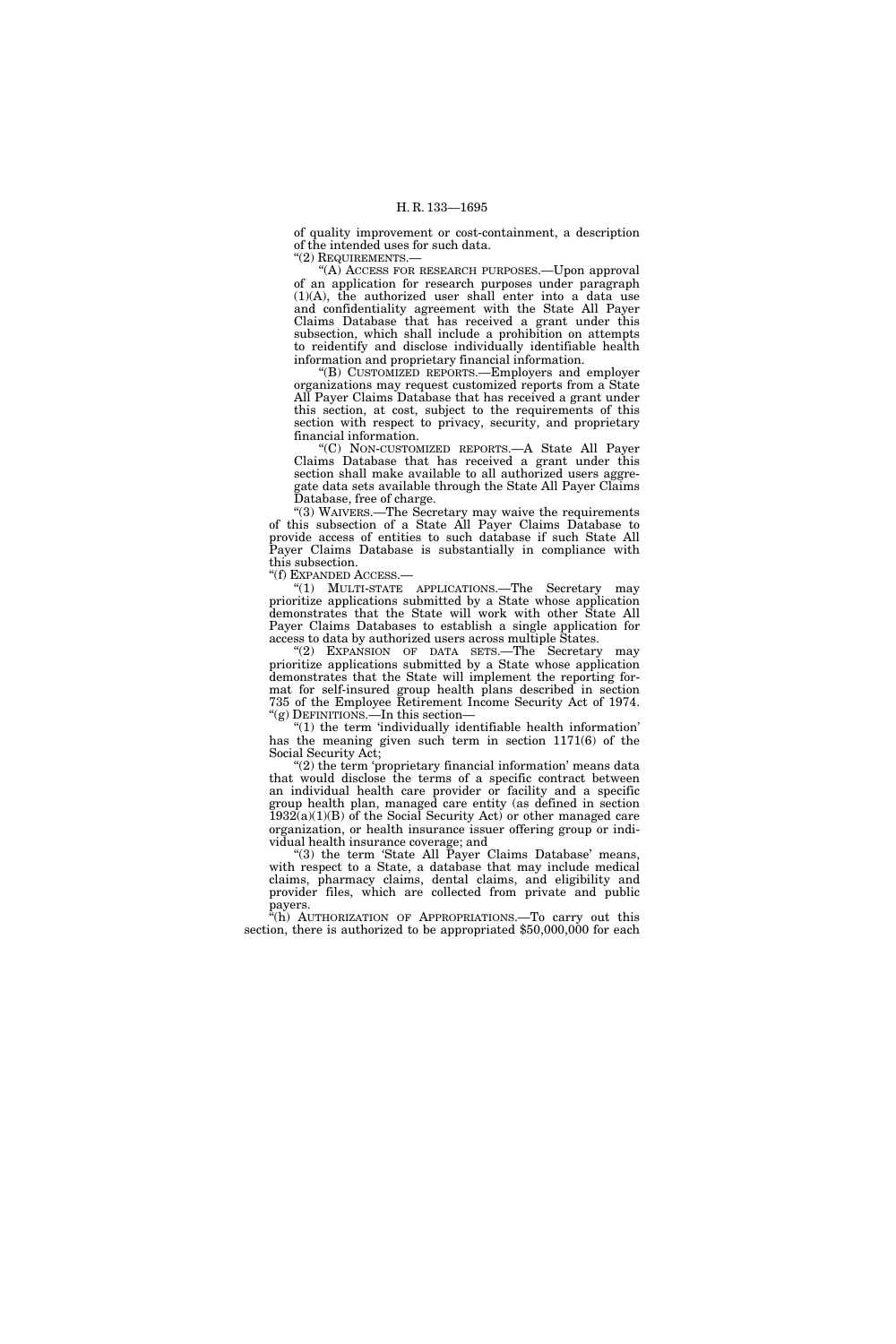of fiscal years 2022 and 2023, and \$25,000,000 for fiscal year 2024, to remain available until expended.''.

(b) STANDARDIZED REPORTING FORMAT.—

Subpart C of part 7 of subtitle B of title I of the Employee Retirement Income Security Act of 1974 (29 U.S.C. 1191 et seq.) is amended by adding at the end the following:

#### **''SEC. 735. STANDARDIZED REPORTING FORMAT.**

"(a) IN GENERAL.—Not later than 1 year after the date of enactment of this section, the Secretary shall establish (and periodically update) a standardized reporting format for the voluntary reporting, by group health plans to State All Payer Claims Databases, of medical claims, pharmacy claims, dental claims, and eligibility and provider files that are collected from private and public payers, and shall provide guidance to States on the process by which States may collect such data from such plans in the standardized reporting format.

''(b) CONSULTATION.—

"(1) ADVISORY COMMITTEE.—Not later than 90 days after the date of enactment of this section, the Secretary shall convene an Advisory Committee (referred to in this section as the 'Committee'), consisting of 15 members to advise the Secretary regarding the format and guidance described in paragraph (1).

''(2) MEMBERSHIP.—

''(A) APPOINTMENT.—In accordance with subparagraph (B), not later than 90 days after the date of enactment this section, the Secretary, in coordination with the Secretary of Health and Human Services, shall appoint under subparagraph (B)(iii), and the Comptroller General of the United States shall appoint under subparagraph (B)(iv), members who have distinguished themselves in the fields of health services research, health economics, health informatics, data privacy and security, or the governance of State All Payer Claims Databases, or who represent organizations likely to submit data to or use the database, including patients, employers, or employee organizations that sponsor group health plans, health care providers, health insurance issuers, or third-party administrators of group health plans. Such members shall serve 3-year terms on a staggered basis. Vacancies on the Committee shall be filled by appointment consistent with this paragraph not later than 3 months after the vacancy arises.

''(B) COMPOSITION.—The Committee shall be comprised of—

''(i) the Assistant Secretary of Employee Benefits and Security Administration of the Department of Labor, or a designee of such Assistant Secretary;

''(ii) the Assistant Secretary for Planning and Evaluation of the Department of Health and Human Services, or a designee of such Assistant Secretary;

''(iii) members appointed by the Secretary, in coordination with the Secretary of Health and Human Services, including—

''(I) 1 member to serve as the chair of the Committee;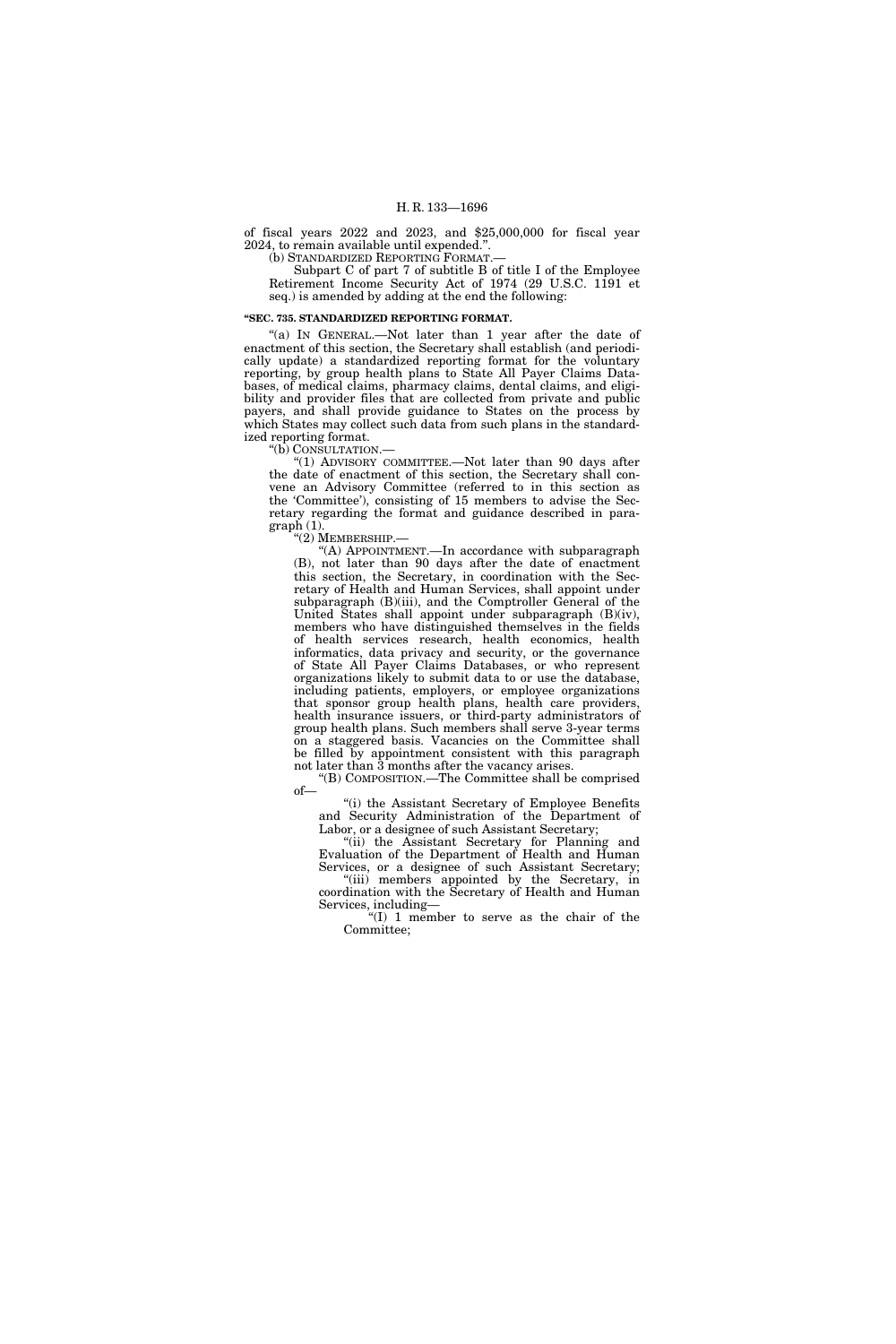''(II) 1 representative of the Centers for Medicare & Medicaid Services;

''(III) 1 representative of the Agency for Healthcare Research and Quality; ''(IV) 1 representative of the Office for Civil

Rights of the Department of Health and Human Services with expertise in data privacy and security;

"(V) 1 representative of the National Center for Health Statistics;

''(VI) 1 representative of the Office of the National Coordinator for Health Information Technology; and

''(VII) 1 representative of a State All-Payer Claims Database;

"(iv) members appointed by the Comptroller General of the United States, including—

''(I) 1 representative of an employer that sponsors a group health plan;

" $(\tilde{II})$  1 representative of an employee organization that sponsors a group health plan;

''(III) 1 academic researcher with expertise in health economics or health services research;

''(IV) 1 consumer advocate; and " $(V)$  2 additional members.

''(3) REPORT.—Not later than 180 days after the date of enactment of this section, the Committee shall report to the Secretary, the Committee on Health, Education, Labor, and Pensions of the Senate, and the Committee on Energy and Commerce and the Committee on Education and Labor of the House of Representatives. Such report shall include recommendations on the establishment of the format and guidance described in subsection (a).

''(c) STATE ALL PAYER CLAIMS DATABASE.—In this section, the term 'State All Payer Claims Database' means, with respect to a State, a database that may include medical claims, pharmacy claims, dental claims, and eligibility and provider files, which are collected from private and public payers.<br>"(d) AUTHORIZATION OF APPROPRIATIONS.—To carry out this

section, there are authorized to be appropriated  $$5,000,000$  for fiscal year 2021, to remain available until expended or, if sooner, until the date described in subsection (e).

''(e) SUNSET.—Beginning on the date on which the report is submitted under subsection (b)(3), subsection (b) shall have no force or effect.''.

# **SEC. 116. PROTECTING PATIENTS AND IMPROVING THE ACCURACY OF PROVIDER DIRECTORY INFORMATION.**

(a) PHSA.—Part D of title XXVII of the Public Health Service Act (42 U.S.C. 300gg et seq.), as added and amended by section 102 and further amended by the previous provisions of this title, is further amended by inserting after section 2799A–4 the following: **''SEC. 2799A–5. PROTECTING PATIENTS AND IMPROVING THE ACCURACY OF PROVIDER DIRECTORY INFORMATION.** 

''(a) PROVIDER DIRECTORY INFORMATION REQUIREMENTS.—

"(1) In GENERAL.—For plan years beginning on or after January 1, 2022, each group health plan and health insurance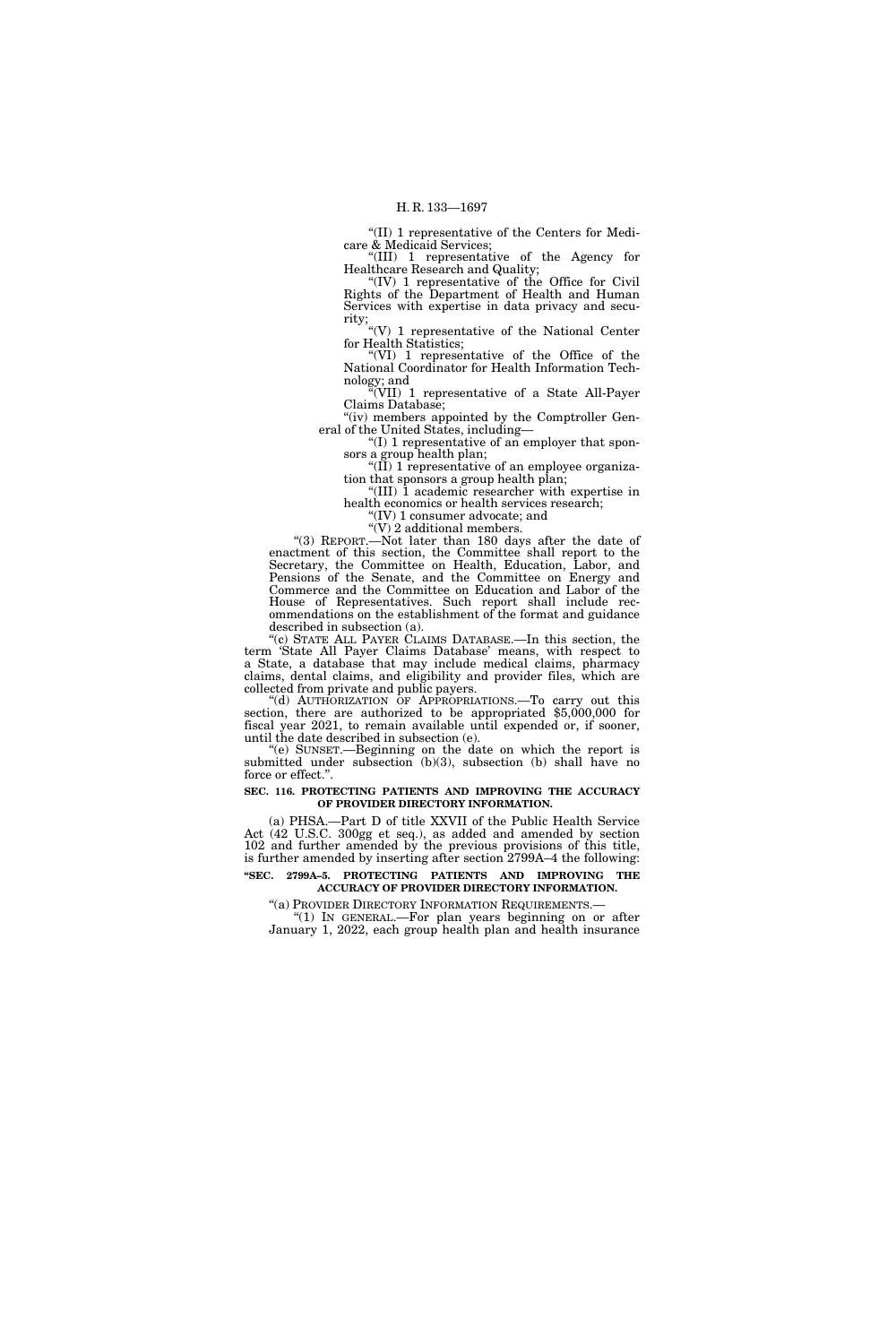issuer offering group or individual health insurance coverage shall—

''(A) establish the verification process described in paragraph (2);

''(B) establish the response protocol described in paragraph (3);

" $(C)$  establish the database described in paragraph  $(4)$ ; and

''(D) include in any directory (other than the database described in subparagraph (C)) containing provider directory information with respect to such plan or such coverage the information described in paragraph (5).

''(2) VERIFICATION PROCESS.—The verification process described in this paragraph is, with respect to a group health plan or a health insurance issuer offering group or individual health insurance coverage, a process—

'(A) under which, not less frequently than once every 90 days, such plan or such issuer (as applicable) verifies and updates the provider directory information included on the database described in paragraph (4) of such plan or issuer of each health care provider and health care facility included in such database;

''(B) that establishes a procedure for the removal of such a provider or facility with respect to which such plan or issuer has been unable to verify such information during a period specified by the plan or issuer; and

 $\sqrt{\rm C}$  that provides for the update of such database within 2 business days of such plan or issuer receiving from such a provider or facility information pursuant to section 2799B-9.

''(3) RESPONSE PROTOCOL.—The response protocol described in this paragraph is, in the case of an individual enrolled under a group health plan or group or individual health insurance coverage offered by a health insurance issuer who requests information through a telephone call or electronic, web-based, or Internet-based means on whether a health care provider or health care facility has a contractual relationship to furnish items and services under such plan or such coverage, a protocol under which such plan or such issuer (as applicable), in the case such request is made through a telephone call—

''(A) responds to such individual as soon as practicable and in no case later than 1 business day after such call is received, through a written electronic or print (as requested by such individual) communication; and

''(B) retains such communication in such individual's file for at least 2 years following such response.

''(4) DATABASE.—The database described in this paragraph is, with respect to a group health plan or health insurance issuer offering group or individual health insurance coverage, a database on the public website of such plan or issuer that contains—

''(A) a list of each health care provider and health care facility with which such plan or such issuer has a direct or indirect contractual relationship for furnishing items and services under such plan or such coverage; and ''(B) provider directory information with respect to each such provider and facility.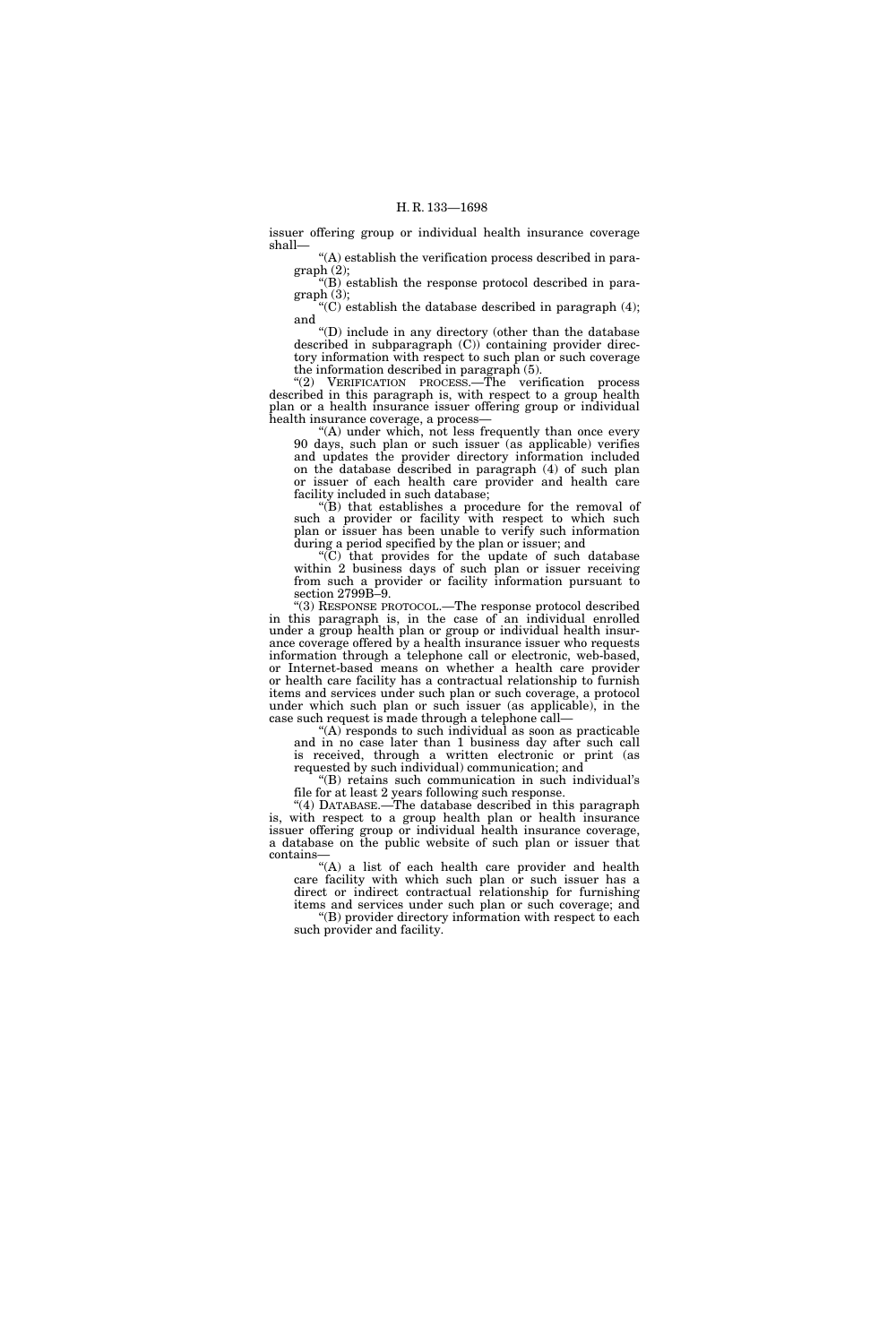''(5) INFORMATION.—The information described in this paragraph is, with respect to a print directory containing provider directory information with respect to a group health plan or individual or group health insurance coverage offered by a health insurance issuer, a notification that such information contained in such directory was accurate as of the date of publication of such directory and that an individual enrolled under such plan or such coverage should consult the database described in paragraph (4) with respect to such plan or such coverage or contact such plan or the issuer of such coverage to obtain the most current provider directory information with respect to such plan or such coverage.

''(6) DEFINITION.—For purposes of this subsection, the term 'provider directory information' includes, with respect to a group health plan and a health insurance issuer offering group or individual health insurance coverage, the name, address, specialty, telephone number, and digital contact information of each health care provider or health care facility with which such plan or such issuer has a contractual relationship for furnishing items and services under such plan or such coverage.

"(7) RULE OF CONSTRUCTION.—Nothing in this section shall be construed to preempt any provision of State law relating to health care provider directories.

''(b) COST-SHARING FOR SERVICES PROVIDED BASED ON RELIANCE ON INCORRECT PROVIDER NETWORK INFORMATION.—

 $(1)$  In GENERAL.—For plan years beginning on or after January 1, 2022, in the case of an item or service furnished to a participant, beneficiary, or enrollee of a group health plan or group or individual health insurance coverage offered by a health insurance issuer by a nonparticipating provider or a nonparticipating facility, if such item or service would otherwise be covered under such plan or coverage if furnished by a participating provider or participating facility and if either of the criteria described in paragraph (2) applies with respect to such participant, beneficiary, or enrollee and item or service, the plan or coverage—

''(A) shall not impose on such participant, beneficiary, or enrollee a cost-sharing amount for such item or service so furnished that is greater than the cost-sharing amount that would apply under such plan or coverage had such item or service been furnished by a participating provider; and

''(B) shall apply the deductible or out-of-pocket maximum, if any, that would apply if such services were furnished by a participating provider or a participating facility.

"(2) CRITERIA DESCRIBED.—For purposes of paragraph (1), the criteria described in this paragraph, with respect to an item or service furnished to a participant, beneficiary, or enrollee of a group health plan or group or individual health insurance coverage offered by a health insurance issuer by a nonparticipating provider or a nonparticipating facility, are the following:

''(A) The participant, beneficiary, or enrollee received through a database, provider directory, or response protocol described in subsection (a) information with respect to such item and service to be furnished and such information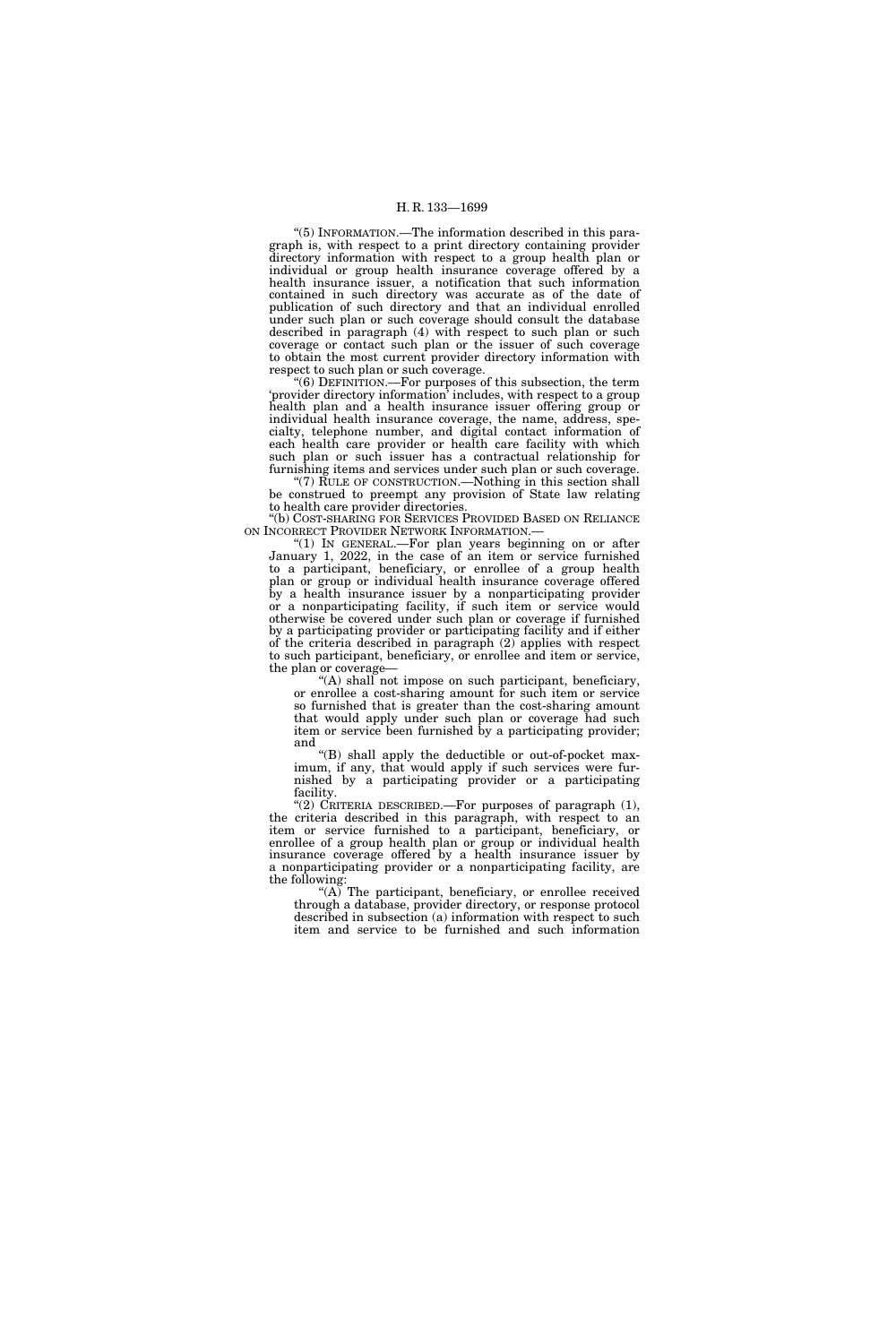provided that the provider was a participating provider or facility was a participating facility, with respect to the plan for furnishing such item or service.

''(B) The information was not provided, in accordance with subsection (a), to the participant, beneficiary, or enrollee and the participant, beneficiary, or enrollee requested through the response protocol described in subsection (a)(3) of the plan or coverage information on whether the provider was a participating provider or facility was a participating facility with respect to the plan for furnishing such item or service and was informed through such protocol that the provider was such a participating provider or facility was such a participating facility.

"(c) DISCLOSURE ON PATIENT PROTECTIONS AGAINST BALANCE BILLING.—For plan years beginning on or after January 1, 2022, each group health plan and health insurance issuer offering group or individual health insurance coverage shall make publicly available, post on a public website of such plan or issuer, and include on each explanation of benefits for an item or service with respect to which the requirements under section 2799A–1 applies-

''(1) information in plain language on—

 $(A)$  the requirements and prohibitions applied under sections  $2799B-1$  and  $2799B-2$  (relating to prohibitions on balance billing in certain circumstances);

''(B) if provided for under applicable State law, any other requirements on providers and facilities regarding the amounts such providers and facilities may, with respect to an item or service, charge a participant, beneficiary, or enrollee of such plan or coverage with respect to which such a provider or facility does not have a contractual relationship for furnishing such item or service under the plan or coverage after receiving payment from the plan or coverage for such item or service and any applicable cost sharing payment from such participant, beneficiary, or enrollee; and

''(C) the requirements applied under section 2799A-1; and

''(2) information on contacting appropriate State and Federal agencies in the case that an individual believes that such a provider or facility has violated any requirement described in paragraph (1) with respect to such individual."

(b) ERISA.—Subpart B of part 7 of subtitle B of title I of the Employee Retirement Income Security Act of 1974 (29 U.S.C. 1185 et seq.), as amended by sections 102, 105, 113, and 114, is further amended by inserting after section 719 the following:

#### **''SEC. 720. PROTECTING PATIENTS AND IMPROVING THE ACCURACY OF PROVIDER DIRECTORY INFORMATION.**

''(a) PROVIDER DIRECTORY INFORMATION REQUIREMENTS.—

''(1) IN GENERAL.—For plan years beginning on or after January 1, 2022, each group health plan and health insurance issuer offering group health insurance coverage shall—

''(A) establish the verification process described in paragraph (2);

''(B) establish the response protocol described in paragraph (3);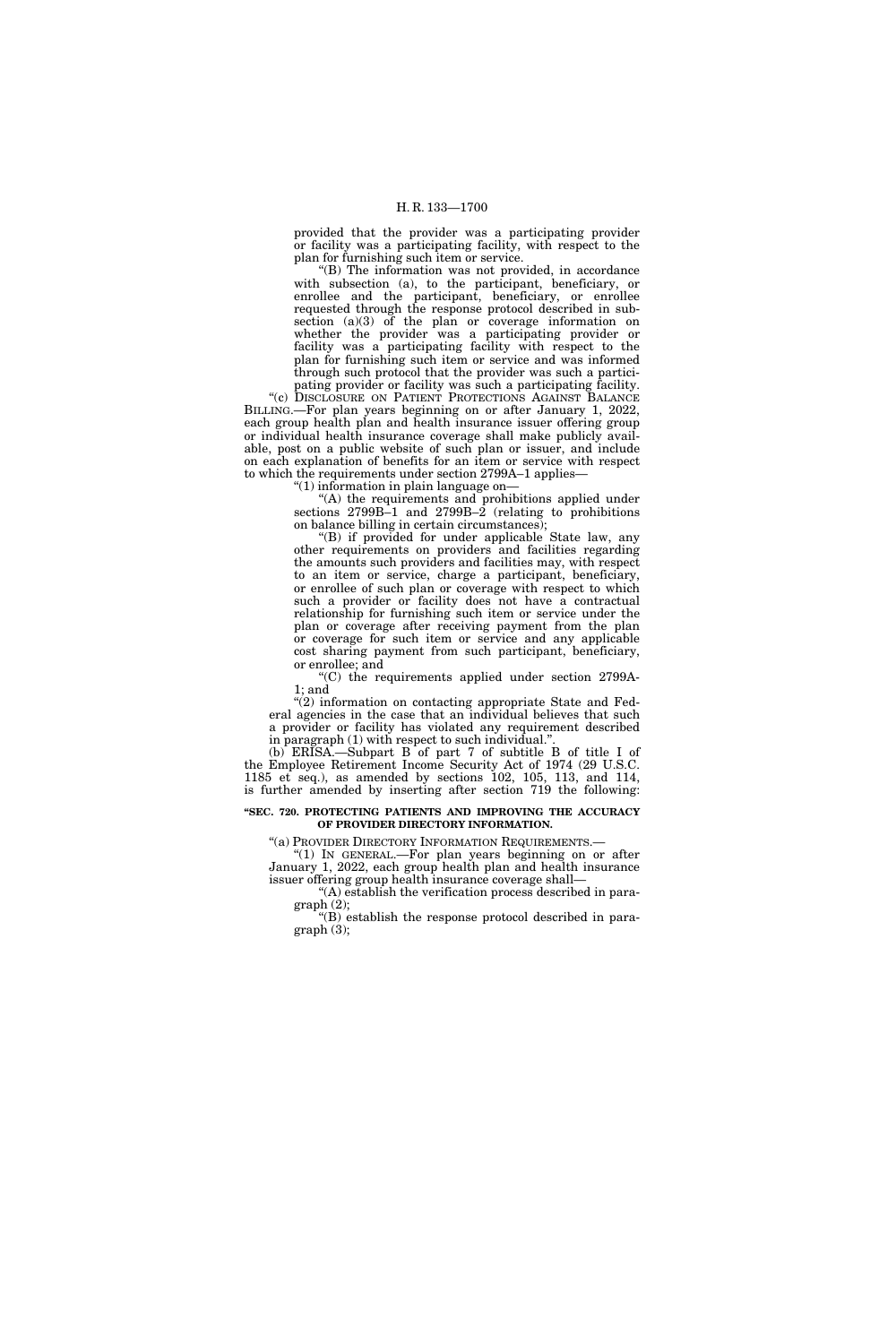"(C) establish the database described in paragraph  $(4)$ ; and

''(D) include in any directory (other than the database described in subparagraph (C)) containing provider directory information with respect to such plan or such coverage the information described in paragraph (5).

''(2) VERIFICATION PROCESS.—The verification process described in this paragraph is, with respect to a group health plan or a health insurance issuer offering group health insurance coverage, a process—

 $(A)$  under which, not less frequently than once every 90 days, such plan or such issuer (as applicable) verifies and updates the provider directory information included on the database described in paragraph (4) of such plan or issuer of each health care provider and health care facility included in such database;

''(B) that establishes a procedure for the removal of such a provider or facility with respect to which such plan or issuer has been unable to verify such information during a period specified by the plan or issuer; and

''(C) that provides for the update of such database within 2 business days of such plan or issuer receiving from such a provider or facility information pursuant to section 2799B–9 of the Public Health Service Act.

''(3) RESPONSE PROTOCOL.—The response protocol described in this paragraph is, in the case of an individual enrolled under a group health plan or group health insurance coverage offered by a health insurance issuer who requests information through a telephone call or electronic, web-based, or Internetbased means on whether a health care provider or health care facility has a contractual relationship to furnish items and services under such plan or such coverage, a protocol under which such plan or such issuer (as applicable), in the case such request is made through a telephone call—

"(A) responds to such individual as soon as practicable and in no case later than 1 business day after such call is received, through a written electronic or print (as requested by such individual) communication; and

''(B) retains such communication in such individual's file for at least 2 years following such response.

''(4) DATABASE.—The database described in this paragraph is, with respect to a group health plan or health insurance issuer offering group health insurance coverage, a database on the public website of such plan or issuer that contains—

'(A) a list of each health care provider and health care facility with which such plan or such issuer has a direct or indirect contractual relationship for furnishing items and services under such plan or such coverage; and

''(B) provider directory information with respect to each such provider and facility.

''(5) INFORMATION.—The information described in this paragraph is, with respect to a print directory containing provider directory information with respect to a group health plan or group health insurance coverage offered by a health insurance issuer, a notification that such information contained in such directory was accurate as of the date of publication of such directory and that an individual enrolled under such plan or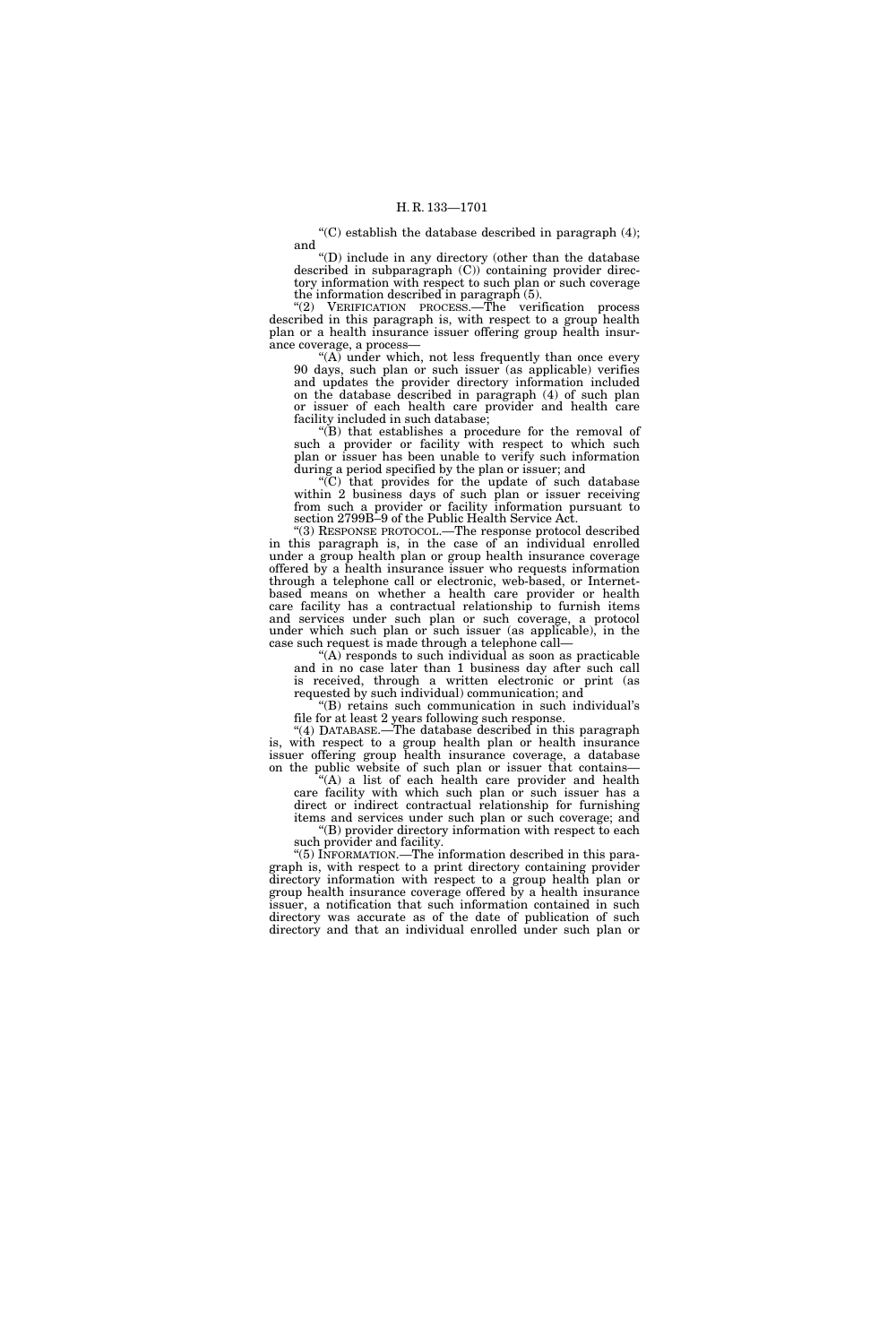such coverage should consult the database described in paragraph (4) with respect to such plan or such coverage or contact such plan or the issuer of such coverage to obtain the most current provider directory information with respect to such plan or such coverage.

''(6) DEFINITION.—For purposes of this subsection, the term 'provider directory information' includes, with respect to a group health plan and a health insurance issuer offering group health insurance coverage, the name, address, specialty, telephone number, and digital contact information of each health care provider or health care facility with which such plan or such issuer has a contractual relationship for furnishing items and services under such plan or such coverage.

(7) RULE OF CONSTRUCTION.—Nothing in this section shall be construed to preempt any provision of State law relating to health care provider directories, to the extent such State law applies to such plan, coverage, or issuer, subject to section 514.

''(b) COST-SHARING FOR SERVICES PROVIDED BASED ON RELIANCE ON INCORRECT PROVIDER NETWORK INFORMATION.

"(1) IN GENERAL.—For plan years beginning on or after January 1, 2022, in the case of an item or service furnished to a participant or beneficiary of a group health plan or group health insurance coverage offered by a health insurance issuer by a nonparticipating provider or a nonparticipating facility, if such item or service would otherwise be covered under such plan or coverage if furnished by a participating provider or participating facility and if either of the criteria described in paragraph (2) applies with respect to such participant or beneficiary and item or service, the plan or coverage—

 $(A)$  shall not impose on such participant or beneficiary a cost-sharing amount for such item or service so furnished that is greater than the cost-sharing amount that would apply under such plan or coverage had such item or service been furnished by a participating provider; and

''(B) shall apply the deductible or out-of-pocket maximum, if any, that would apply if such services were furnished by a participating provider or a participating facility.

''(2) CRITERIA DESCRIBED.—For purposes of paragraph (1), the criteria described in this paragraph, with respect to an item or service furnished to a participant or beneficiary of a group health plan or group health insurance coverage offered by a health insurance issuer by a nonparticipating provider or a nonparticipating facility, are the following:

"(A) The participant or beneficiary received through database, provider directory, or response protocol described in subsection (a) information with respect to such item and service to be furnished and such information provided that the provider was a participating provider or facility was a participating facility, with respect to the plan for furnishing such item or service.

'(B) The information was not provided, in accordance with subsection (a), to the participant or beneficiary and the participant or beneficiary requested through the response protocol described in subsection  $(a)(3)$  of the plan or coverage information on whether the provider was a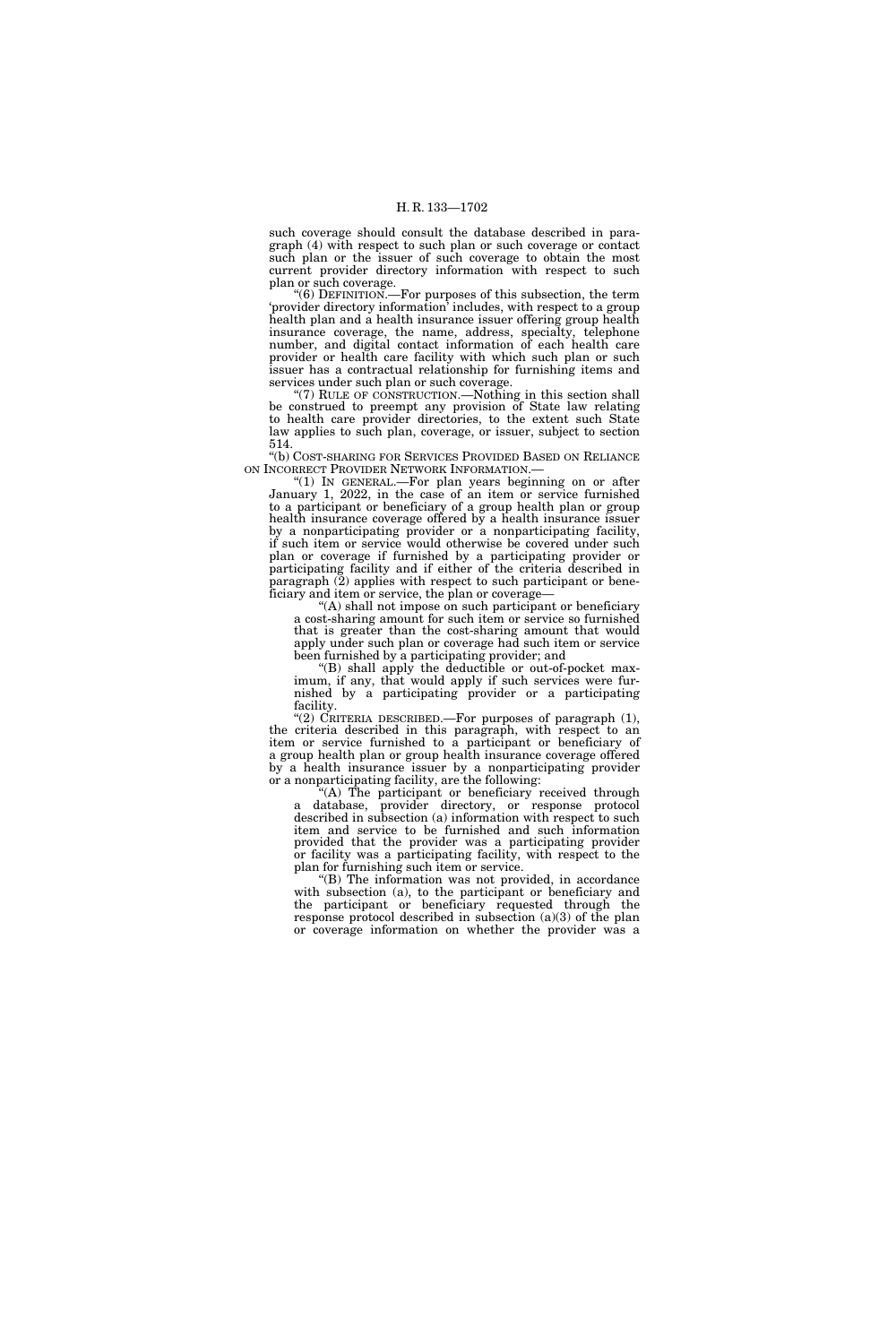participating provider or facility was a participating facility with respect to the plan for furnishing such item or service and was informed through such protocol that the provider was such a participating provider or facility was such a participating facility.

"(c) DISCLOSURE ON PATIENT PROTECTIONS AGAINST BALANCE BILLING.—For plan years beginning on or after January 1, 2022, each group health plan and health insurance issuer offering group health insurance coverage shall make publicly available, post on a public website of such plan or issuer, and include on each explanation of benefits for an item or service with respect to which the requirements under section 716 applies—

''(1) information in plain language on—

 $(A)$  the requirements and prohibitions applied under sections 2799B–1 and 2799B–2 of the Public Health Service Act (relating to prohibitions on balance billing in certain circumstances);

''(B) if provided for under applicable State law, any other requirements on providers and facilities regarding the amounts such providers and facilities may, with respect to an item or service, charge a participant or beneficiary of such plan or coverage with respect to which such a provider or facility does not have a contractual relationship for furnishing such item or service under the plan or coverage after receiving payment from the plan or coverage for such item or service and any applicable cost sharing payment from such participant or beneficiary; and

''(C) the requirements applied under section 716; and ''(2) information on contacting appropriate State and Federal agencies in the case that an individual believes that such a provider or facility has violated any requirement described in paragraph  $(1)$  with respect to such individual.

(c) IRC.—Subchapter B of chapter 100 of the Internal Revenue Code of 1986, as amended by sections 102, 105, 113, and 114, is further amended by inserting after section 9819 the following:

#### **''SEC. 9820. PROTECTING PATIENTS AND IMPROVING THE ACCURACY OF PROVIDER DIRECTORY INFORMATION.**

''(a) PROVIDER DIRECTORY INFORMATION REQUIREMENTS.— ''(1) IN GENERAL.—For plan years beginning on or after January 1, 2022, each group health plan shall—

"(A) establish the verification process described in paragraph (2);

''(B) establish the response protocol described in paragraph (3);

" $(C)$  establish the database described in paragraph  $(4)$ ; and

''(D) include in any directory (other than the database described in subparagraph (C)) containing provider directory information with respect to such plan the information described in paragraph (5).

''(2) VERIFICATION PROCESS.—The verification process described in this paragraph is, with respect to a group health plan, a process—

''(A) under which, not less frequently than once every 90 days, such plan verifies and updates the provider directory information included on the database described in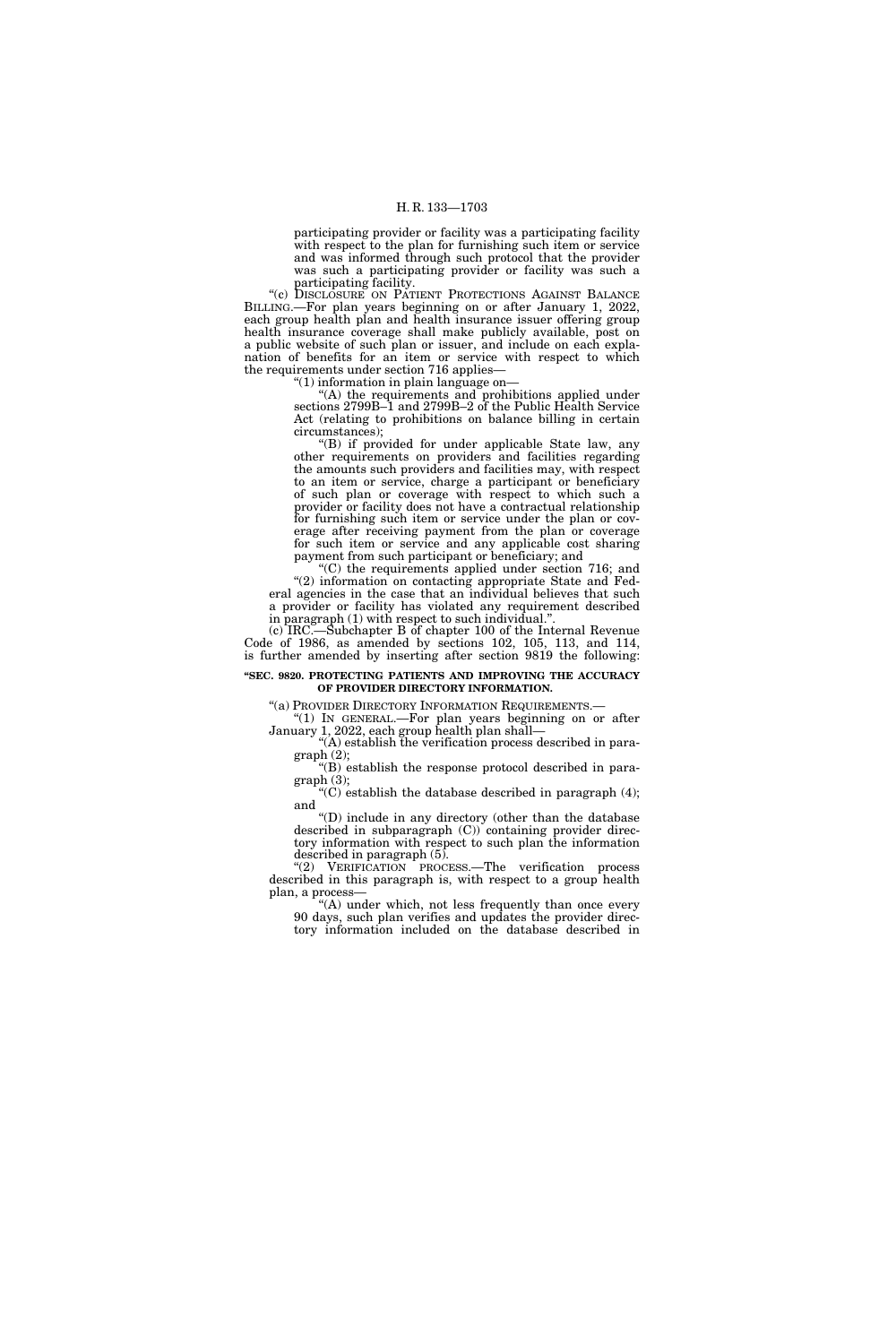paragraph (4) of such plan or issuer of each health care provider and health care facility included in such database;

''(B) that establishes a procedure for the removal of such a provider or facility with respect to which such plan or issuer has been unable to verify such information during a period specified by the plan or issuer; and

''(C) that provides for the update of such database within 2 business days of such plan or issuer receiving from such a provider or facility information pursuant to section 2799B–9 of the Public Health Service Act.

''(3) RESPONSE PROTOCOL.—The response protocol described in this paragraph is, in the case of an individual enrolled under a group health plan who requests information through a telephone call or electronic, web-based, or Internet-based means on whether a health care provider or health care facility has a contractual relationship to furnish items and services under such plan, a protocol under which such plan or such issuer (as applicable), in the case such request is made through a telephone call—

(A) responds to such individual as soon as practicable and in no case later than 1 business day after such call is received, through a written electronic or print (as requested by such individual) communication; and

''(B) retains such communication in such individual's file for at least 2 years following such response.

''(4) DATABASE.—The database described in this paragraph is, with respect to a group health plan, a database on the public website of such plan or issuer that contains—

''(A) a list of each health care provider and health care facility with which such plan or such issuer has a direct or indirect contractual relationship for furnishing items and services under such plan; and

''(B) provider directory information with respect to each such provider and facility.

''(5) INFORMATION.—The information described in this paragraph is, with respect to a print directory containing provider directory information with respect to a group health plan, a notification that such information contained in such directory was accurate as of the date of publication of such directory and that an individual enrolled under such plan should consult the database described in paragraph (4) with respect to such plan or contact such plan to obtain the most current provider directory information with respect to such plan.

 $(6)$  DEFINITION.—For purposes of this subsection, the term 'provider directory information' includes, with respect to a group health plan, the name, address, specialty, telephone number, and digital contact information of each health care provider or health care facility with which such plan has a contractual relationship for furnishing items and services under such plan.

(7) RULE OF CONSTRUCTION.—Nothing in this section shall be construed to preempt any provision of State law relating to health care provider directories.

''(b) COST-SHARING FOR SERVICES PROVIDED BASED ON RELIANCE ON INCORRECT PROVIDER NETWORK INFORMATION.—<br>
"(1) IN GENERAL.—For plan years beginning on or after

January 1, 2022, in the case of an item or service furnished to a participant or beneficiary of a group health plan by a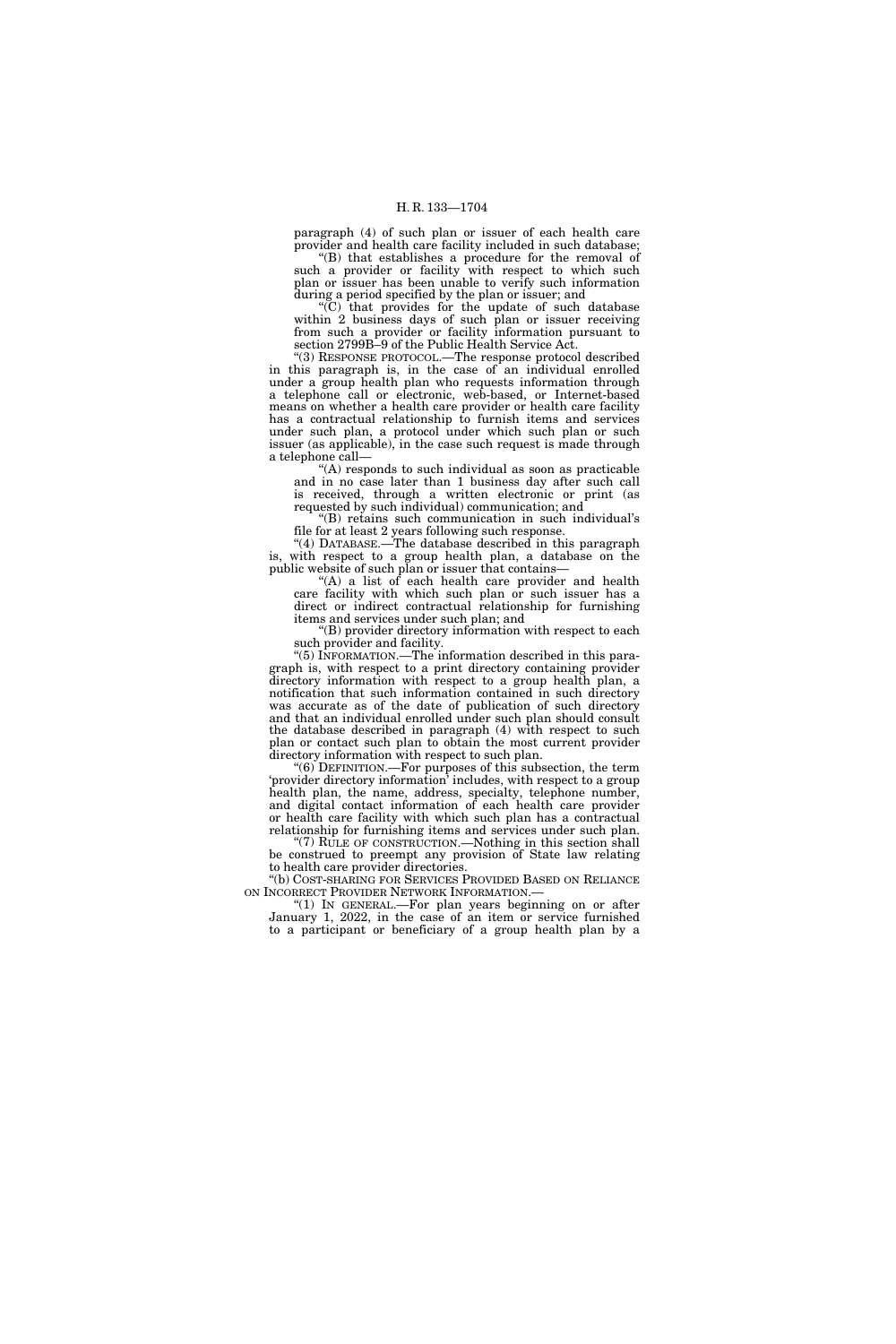nonparticipating provider or a nonparticipating facility, if such item or service would otherwise be covered under such plan if furnished by a participating provider or participating facility and if either of the criteria described in paragraph (2) applies with respect to such participant or beneficiary and item or service, the plan—

"(A) shall not impose on such participant or beneficiary a cost-sharing amount for such item or service so furnished that is greater than the cost-sharing amount that would apply under such plan had such item or service been furnished by a participating provider; and

''(B) shall apply the deductible or out-of-pocket maximum, if any, that would apply if such services were furnished by a participating provider or a participating facility.

"(2) CRITERIA DESCRIBED.—For purposes of paragraph  $(1)$ , the criteria described in this paragraph, with respect to an item or service furnished to a participant or beneficiary of a group health plan by a nonparticipating provider or a nonparticipating facility, are the following:

"(A) The participant or beneficiary received through a database, provider directory, or response protocol described in subsection (a) information with respect to such item and service to be furnished and such information provided that the provider was a participating provider or facility was a participating facility, with respect to the plan for furnishing such item or service.

 $'(B)$  The information was not provided, in accordance with subsection (a), to the participant or beneficiary and the participant or beneficiary requested through the response protocol described in subsection  $(a)(3)$  of the plan information on whether the provider was a participating provider or facility was a participating facility with respect to the plan for furnishing such item or service and was informed through such protocol that the provider was such a participating provider or facility was such a participating facility.

"(c) DISCLOSURE ON PATIENT PROTECTIONS AGAINST BALANCE BILLING.—For plan years beginning on or after January 1, 2022, each group health plan shall make publicly available, post on a public website of such plan or issuer, and include on each explanation of benefits for an item or service with respect to which the requirements under section 9816 applies—

''(1) information in plain language on—

''(A) the requirements and prohibitions applied under sections 2799B–1 and 2799B–2 of the Public Health Service Act(relating to prohibitions on balance billing in certain circumstances);

''(B) if provided for under applicable State law, any other requirements on providers and facilities regarding the amounts such providers and facilities may, with respect to an item or service, charge a participant or beneficiary of such plan with respect to which such a provider or facility does not have a contractual relationship for furnishing such item or service under the plan after receiving payment from the plan for such item or service and any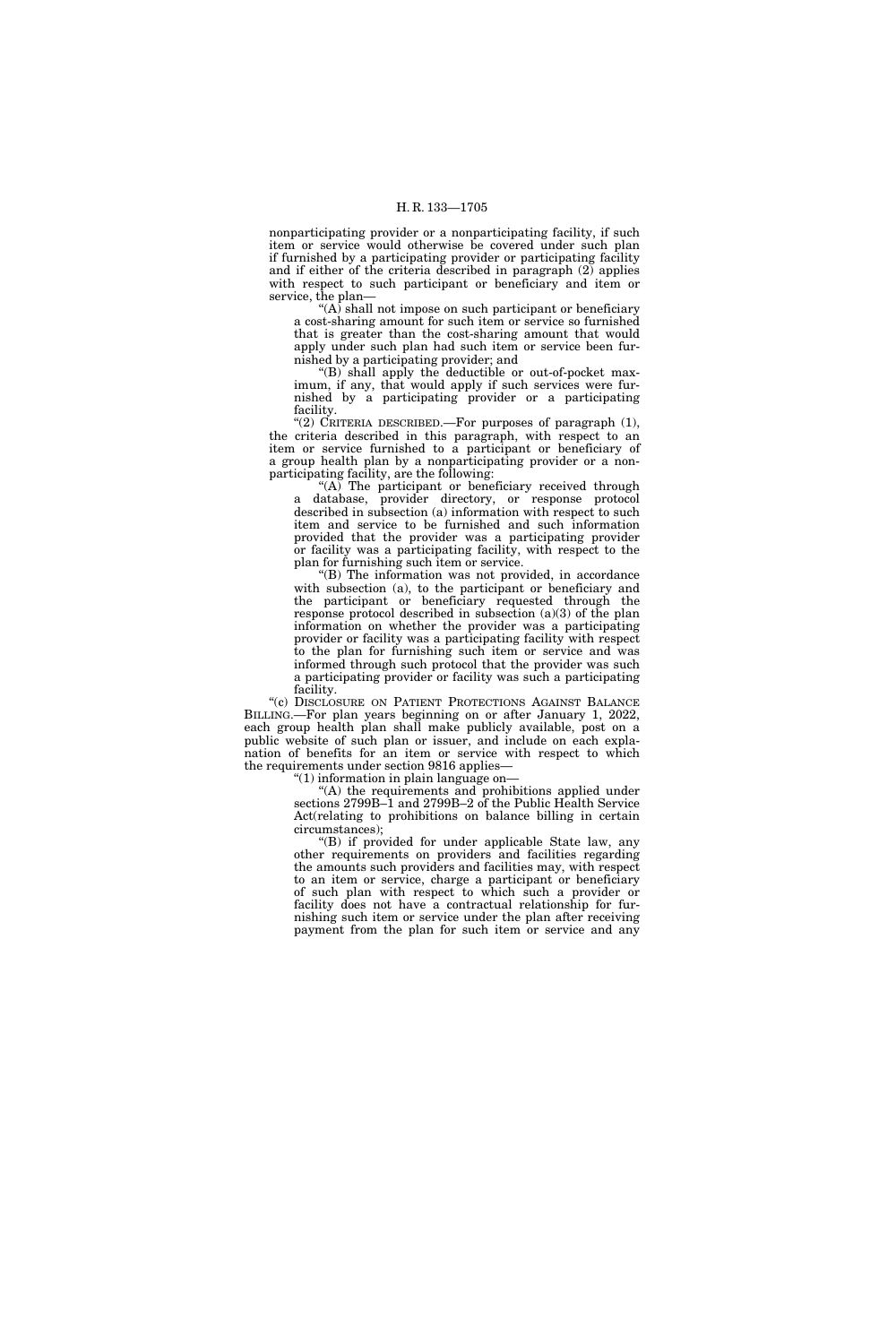applicable cost sharing payment from such participant or beneficiary; and

''(C) the requirements applied under section 9816; and "(2) information on contacting appropriate State and Federal agencies in the case that an individual believes that such a provider or facility has violated any requirement described in paragraph (1) with respect to such individual.''. (d) CLERICAL AMENDMENTS.—

(1) ERISA.—The table of contents in section 1 of the Employee Retirement Income Security Act of 1974 (29 U.S.C. 1001 et seq.), as amended by the previous provisions of this title, is further amended by inserting after the item relating to section 719 the following new item:

#### ''720. Protecting patients and improving the accuracy of provider directory information<sup>1</sup>

(2) IRC.—The table of sections for subchapter B of chapter 100 of the Internal Revenue Code of 1986, as amended by the previous provisions of this title, is further amended by inserting after the item relating to section 9819 the following new item:

#### ''9820. Protecting patients and improving the accuracy of provider directory information.

(e) PROVIDER REQUIREMENTS.—Part E of title XXVII of the Public Health Service Act (42 U.S.C. 300gg et seq.), as added by section 104 and as further amended by the previous provisions of this title, is further amended by adding at the end the following:

#### **''SEC. 2799B–9. PROVIDER REQUIREMENTS TO PROTECT PATIENTS AND IMPROVE THE ACCURACY OF PROVIDER DIRECTORY INFORMATION.**

''(a) PROVIDER BUSINESS PROCESSES.—Beginning not later than January 1, 2022, each health care provider and each health care facility shall have in place business processes to ensure the timely provision of provider directory information to a group health plan or a health insurance issuer offering group or individual health insurance coverage to support compliance by such plans or issuers with section 2799A–5(a)(1), section 720(a)(1) of the Employee Retirement Income Security Act of 1974, or section  $9820(a)(1)$  of the Internal Revenue Code of 1986, as applicable. Such providers shall submit provider directory information to a plan or issuers, at a minimum—

" $(1)$  when the provider or facility begins a network agreement with a plan or with an issuer with respect to certain coverage;

" $(2)$  when the provider or facility terminates a network agreement with a plan or with an issuer with respect to certain coverage;

"(3) when there are material changes to the content of provider directory information of the provider or facility described in section  $2799A-5(a)(1)$ , section  $720(a)(1)$  of the Employee Retirement Income Security Act of 1974, or section  $9820(a)(1)$  of the Internal Revenue Code of 1986, as applicable; and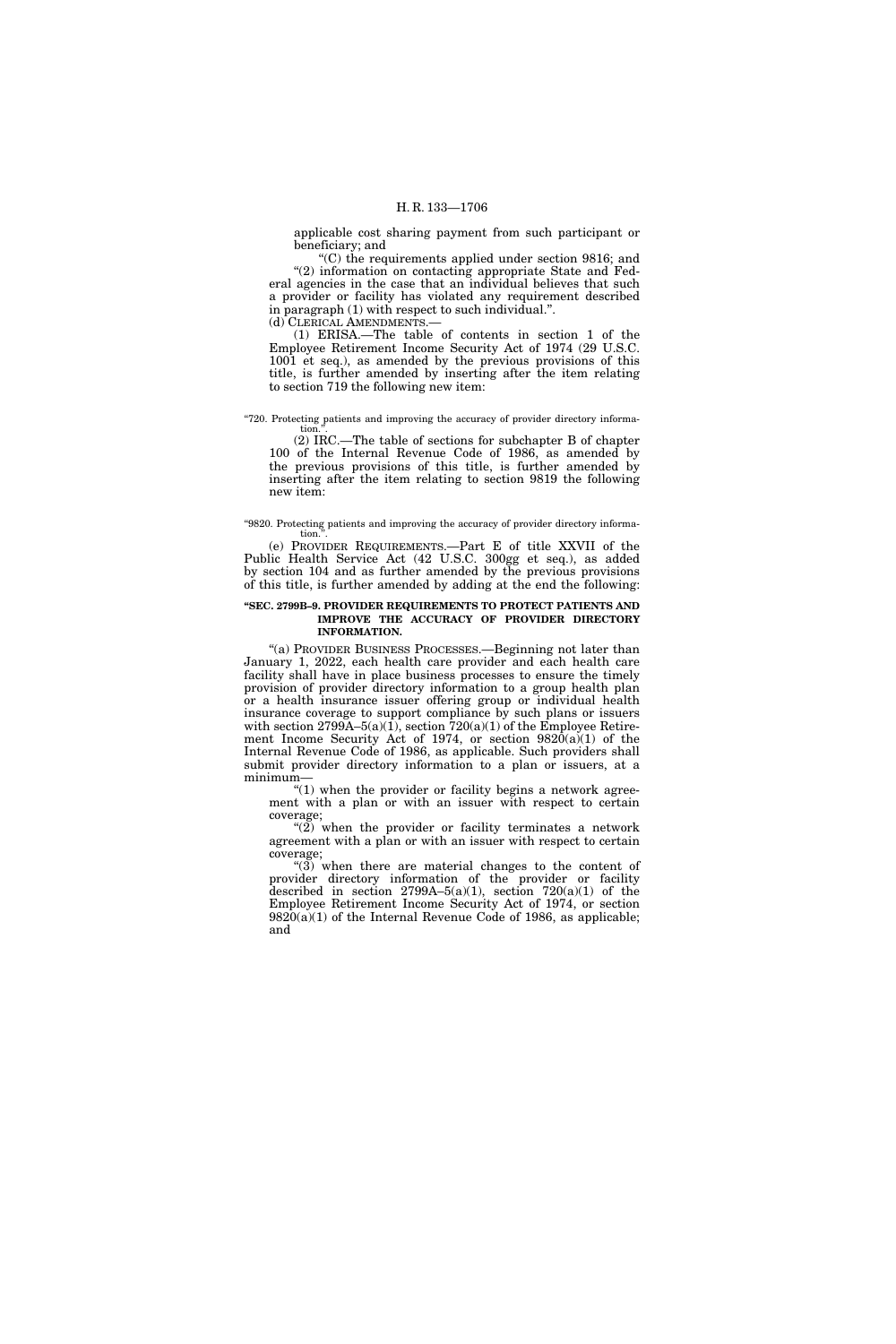"(4) at any other time (including upon the request of such issuer or plan) determined appropriate by the provider, facility, or the Secretary.

''(b) REFUNDS TO ENROLLEES.—If a health care provider submits a bill to an enrollee based on cost-sharing for treatment or services provided by the health care provider that is in excess of the normal cost-sharing applied for such treatment or services provided innetwork, as prohibited under section 2799A–5(b), section 720(b) of the Employee Retirement Income Security Act of 1974, or section 9820(b) of the Internal Revenue Code of 1986, as applicable, and the enrollee pays such bill, the provider shall reimburse the enrollee for the full amount paid by the enrollee in excess of the in-network cost-sharing amount for the treatment or services involved, plus interest, at an interest rate determined by the Secretary.

''(c) LIMITATION.—Nothing in this section shall prohibit a provider from requiring in the terms of a contract, or contract termination, with a group health plan or health insurance issuer—

" $(1)$  that the plan or issuer remove, at the time of termination of such contract, the provider from a directory of the plan or issuer described in section 2799A–5(a), section 720(a) of the Employee Retirement Income Security Act of 1974, or section 9820(a) of the Internal Revenue Code of 1986, as applicable; or

" $(2)$  that the plan or issuer bear financial responsibility, including under section 2799A–5(b), section 720(b) of the Employee Retirement Income Security Act of 1974, or section 9820(b) of the Internal Revenue Code of 1986, as applicable, for providing inaccurate network status information to an enrollee.

''(d) DEFINITION.—For purposes of this section, the term 'provider directory information' includes the names, addresses, specialty, telephone numbers, and digital contact information of individual health care providers, and the names, addresses, telephone numbers, and digital contact information of each medical group, clinic, or facility contracted to participate in any of the networks of the group health plan or health insurance coverage involved.

''(e) RULE OF CONSTRUCTION.—Nothing in this section shall be construed to preempt any provision of State law relating to health care provider directories.''.

# **SEC. 117. ADVISORY COMMITTEE ON GROUND AMBULANCE AND PATIENT BILLING.**

(a) IN GENERAL.—Not later than 90 days after the date of enactment of this Act, the Secretary of Labor, Secretary of Health and Human Services, and the Secretary of the Treasury (the Secretaries) shall jointly establish an advisory committee for the purpose of reviewing options to improve the disclosure of charges and fees for ground ambulance services, better inform consumers of insurance options for such services, and protect consumers from balance billing.

(b) COMPOSITION OF THE ADVISORY COMMITTEE.—The advisory committee shall be composed of the following members:

(1) The Secretary of Labor, or the Secretary's designee. (2) The Secretary of Health and Human Services, or the Secretary's designee.

(3) The Secretary of the Treasury, or the Secretary's designee.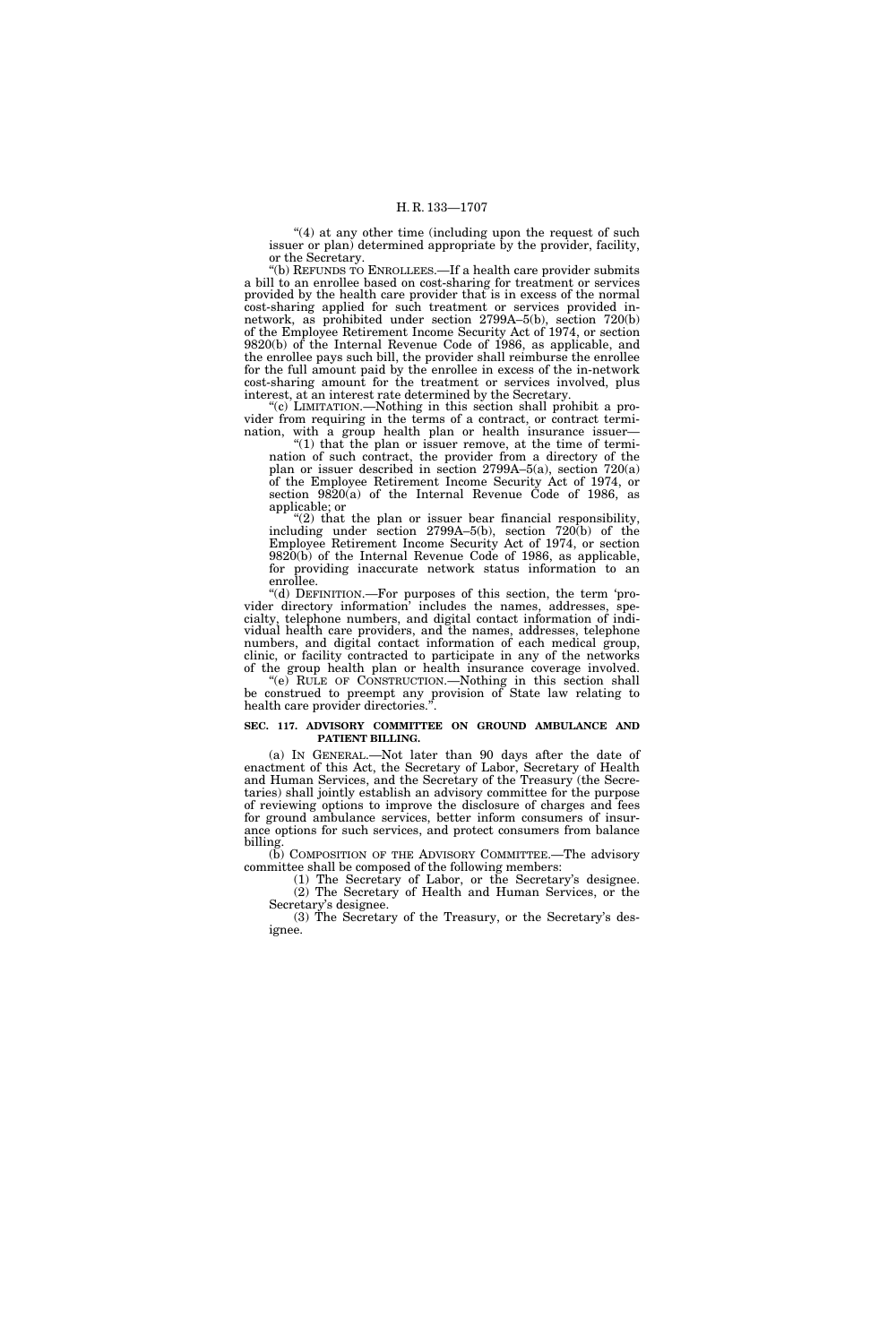(4) One representative, to be appointed jointly by the Secretaries, for each of the following:

(A) Each relevant Federal agency, as determined by the Secretaries.

(B) State insurance regulators.

(C) Health insurance providers.

(D) Patient advocacy groups.

(E) Consumer advocacy groups.

(F) State and local governments.

(G) Physician specializing in emergency, trauma, cardiac, or stroke.

(H) State Emergency Medical Services Officials.

(I) Emergency medical technicians, paramedics, and other emergency medical services personnel.

(5) Three representatives, to be appointed jointly by the Secretaries, to represent the various segments of the ground ambulance industry.

(6) Up to an additional 2 representatives otherwise not described in paragraphs (1) through (5), as determined necessary and appropriate by the Secretaries.

(c) CONSULTATION.—The advisory committee shall, as appropriate, consult with relevant experts and stakeholders, including those not otherwise included under subsection (b), while conducting the review described in subsection (a).

(d) RECOMMENDATIONS.—The advisory committee shall make recommendations with respect to disclosure of charges and fees for ground ambulance services and insurance coverage, consumer protection and enforcement authorities of the Departments of Labor, Health and Human Services, and the Treasury and State authorities, and the prevention of balance billing to consumers. The recommendations shall address, at a minimum—

(1) options, best practices, and identified standards to prevent instances of balance billing;

(2) steps that can be taken by State legislatures, State insurance regulators, State attorneys general, and other State officials as appropriate, consistent with current legal authorities regarding consumer protection; and

(3) legislative options for Congress to prevent balance billing.

(e) REPORT.—Not later than 180 days after the date of the first meeting of the advisory committee, the advisory committee shall submit to the Secretaries, and the Committees on Education and Labor, Energy and Commerce, and Ways and Means of the House of Representatives and the Committees on Finance and Health, Education, Labor, and Pensions a report containing the recommendations made under subsection (d).

# **SEC. 118. IMPLEMENTATION FUNDING.**

(a) IN GENERAL.—For the purposes described in subsection (b), there are appropriated, out of amounts in the Treasury not otherwise appropriated, to the Secretary of Health and Human Services, the Secretary of Labor, and the Secretary of the Treasury, \$500,000,000 for fiscal year 2021, to remain available until expended through 2024.